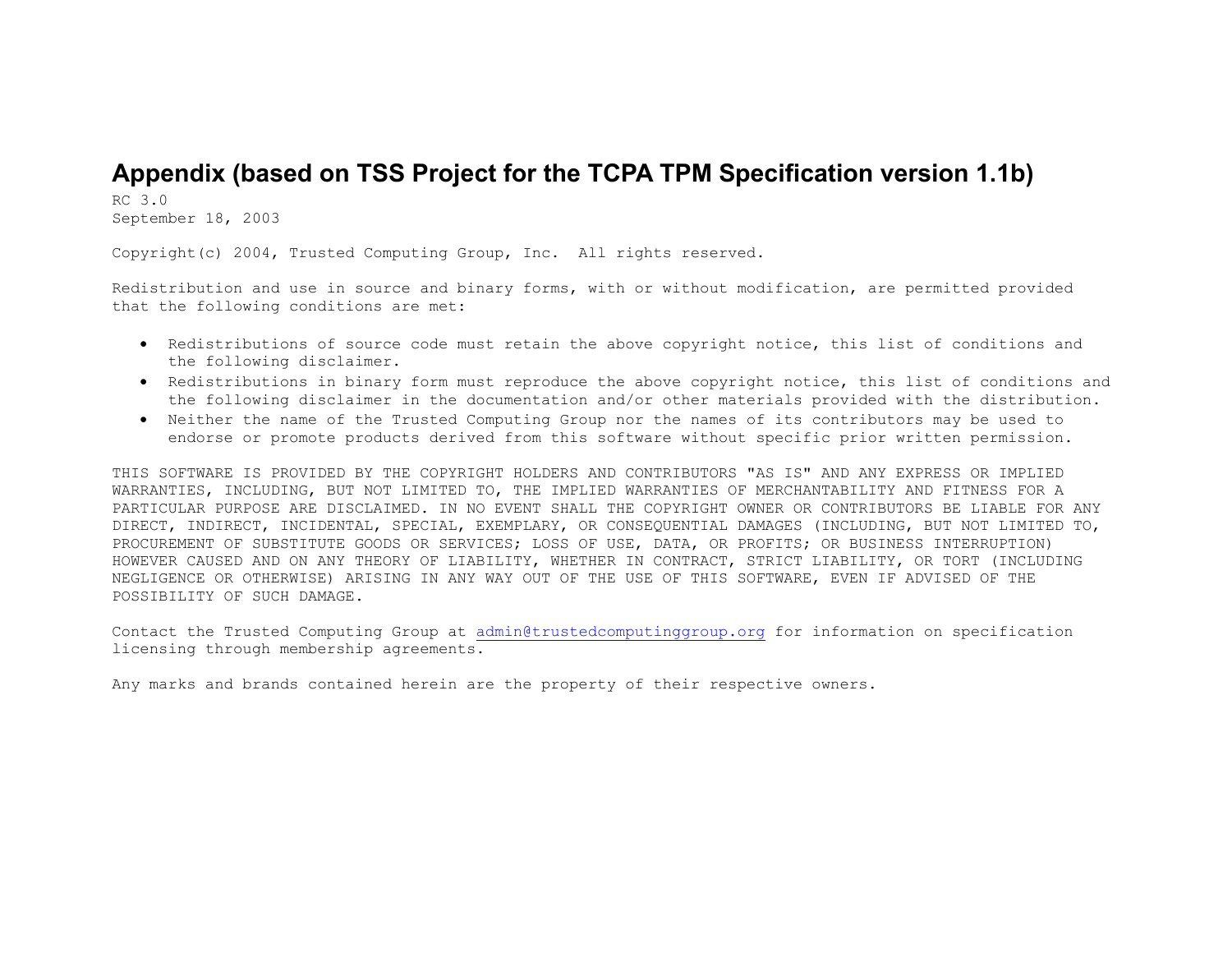Change log:

| Date          | Version | Author | Reason                         |
|---------------|---------|--------|--------------------------------|
| Dec 4, 2002   | 0.20    | Monty  | Added macro to create          |
|               |         |        | header files                   |
| Dec 5, 2002   | 0.21    | Monty  | Added 'C' source files and     |
|               |         |        | Makefile to exersize the       |
|               |         |        | headers                        |
| April 8, 2003 | 0.22,   | Monty  | Released to WG under TCG       |
|               | 0.23    |        |                                |
| April 8, 2003 | 0.23A   | Monty  | Moved extraction macro to      |
|               |         |        | document.                      |
| May 20, 2003  | 0.23B   | markwi | Added some missing IDL         |
|               |         |        | definitions; also made a few   |
|               |         |        | minor changes to get           |
|               |         |        | consistency with the spec.     |
| May 27, 2003  | 0.35    | Monty  | Merged MSFT changes into .30   |
|               |         |        | Change UINT to UINT            |
| June 3, 2003  | 0.36A   | Monty  | Merge of IFX and IBM           |
|               |         |        | submissions. Remove header     |
|               |         |        | files that only include header |
|               |         |        | files. Remove documentation    |
|               |         |        | only header files.             |
| July 1, 2003  | 0.36B   | Monty  | Backed out unapproved          |
|               |         |        | changes by IBM in              |
|               |         |        | tss defines.h                  |
| July 1, 2003  | 0.37    | Monty  | Misc fixes                     |
| July 1, 2003  | 0.38    | Monty  | Merged in changes from 0.36A   |
|               |         |        | to $0.37$                      |
| July 1, 2003  | 0.40    | Monty  | Removed TSS defines to TPM     |
|               |         |        | defines to provide abstraction |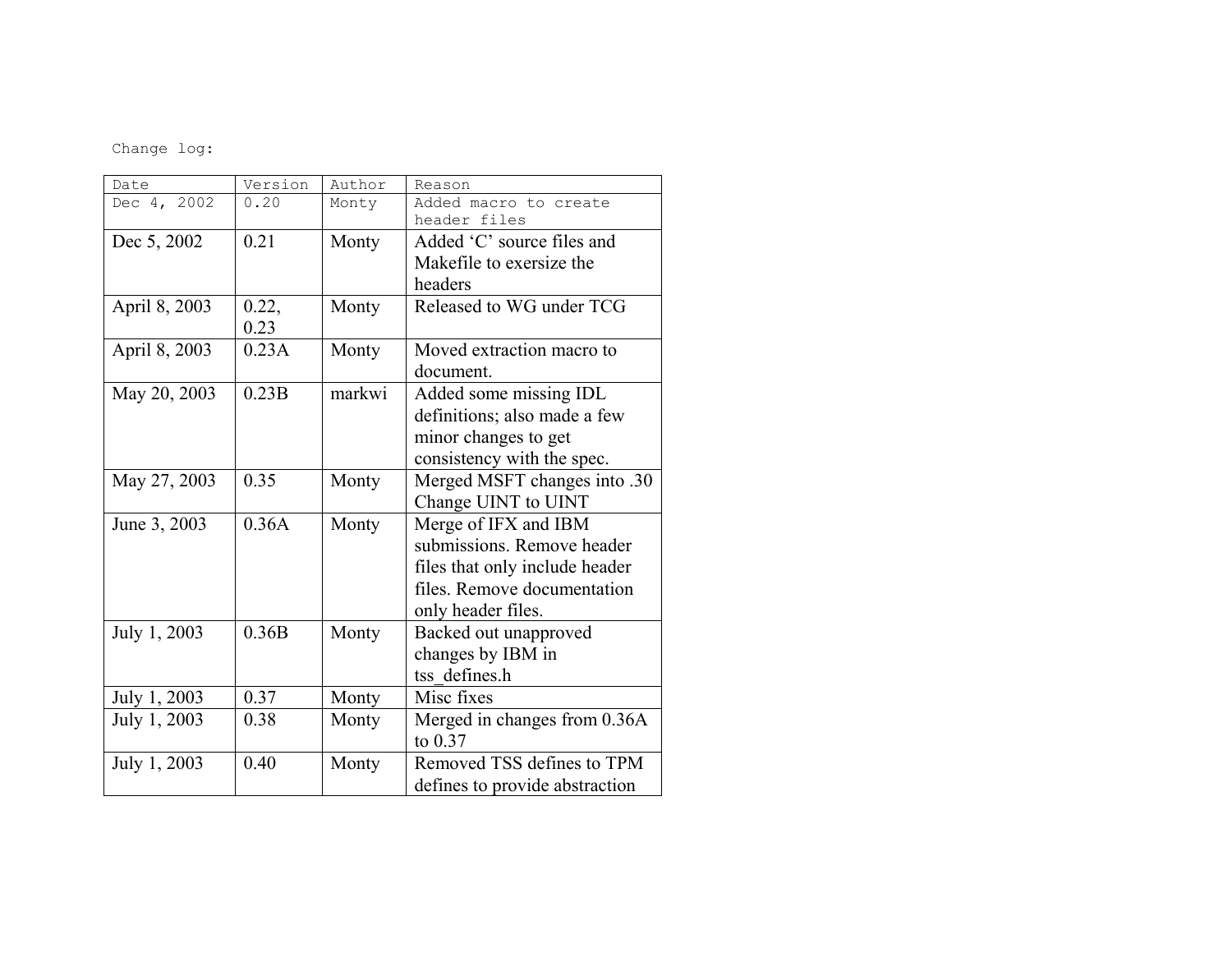|               |      |            | from TPM layer.                 |
|---------------|------|------------|---------------------------------|
|               |      |            | Added legal notice as required  |
|               |      |            | for all TCG docs.               |
| July 2, 2003  | 0.41 | Monty      | Editor's checkpoint vesion. Not |
|               |      |            | released. Added macros back     |
|               |      |            | into file.                      |
| July 5, 2003  | 0.42 | Monty      | Editor's checkpoint vesion. Not |
|               |      |            | released. Changed TCPA to       |
|               |      |            | TCG. Edit title page.           |
| July 5, 2003  | 0.43 | Monty      | Editor's checkpoint vesion. Not |
|               |      |            | released. Added IFX changes     |
|               |      |            | submitted June 30.              |
| July 5, 2003  | 0.44 | Monty      | Add IBM changes submitted       |
|               |      |            | July 2, 2003 minus those        |
|               |      |            | changes challenged by IFX in    |
|               |      |            | e-mail dated 7/3/2003           |
| July 29, 2003 | 0.45 | markwi     | Made Microsoft's proposed       |
|               |      |            | changes to TCS layer            |
| 222           | 0.46 | <b>IBM</b> | Corrections to some defines     |
|               |      |            | and missing parameters          |
| Aug 19, 2003  | 0.47 | Monty      | Integration of all changes      |
|               |      |            | above. Responded to and         |
|               |      |            | removal of all "ballon"         |
|               |      |            | comments. This is a "check"     |
|               |      |            | version and was not released.   |
| Aug 19, 2003  | 0.48 | Monty      | Renamed TCSP function to        |
|               |      |            | Tesip . Renamed TCS             |
|               |      |            | function to Tesi                |
|               |      |            | Make usage of T* AUTH           |
|               |      |            | conssistem. Make usage of       |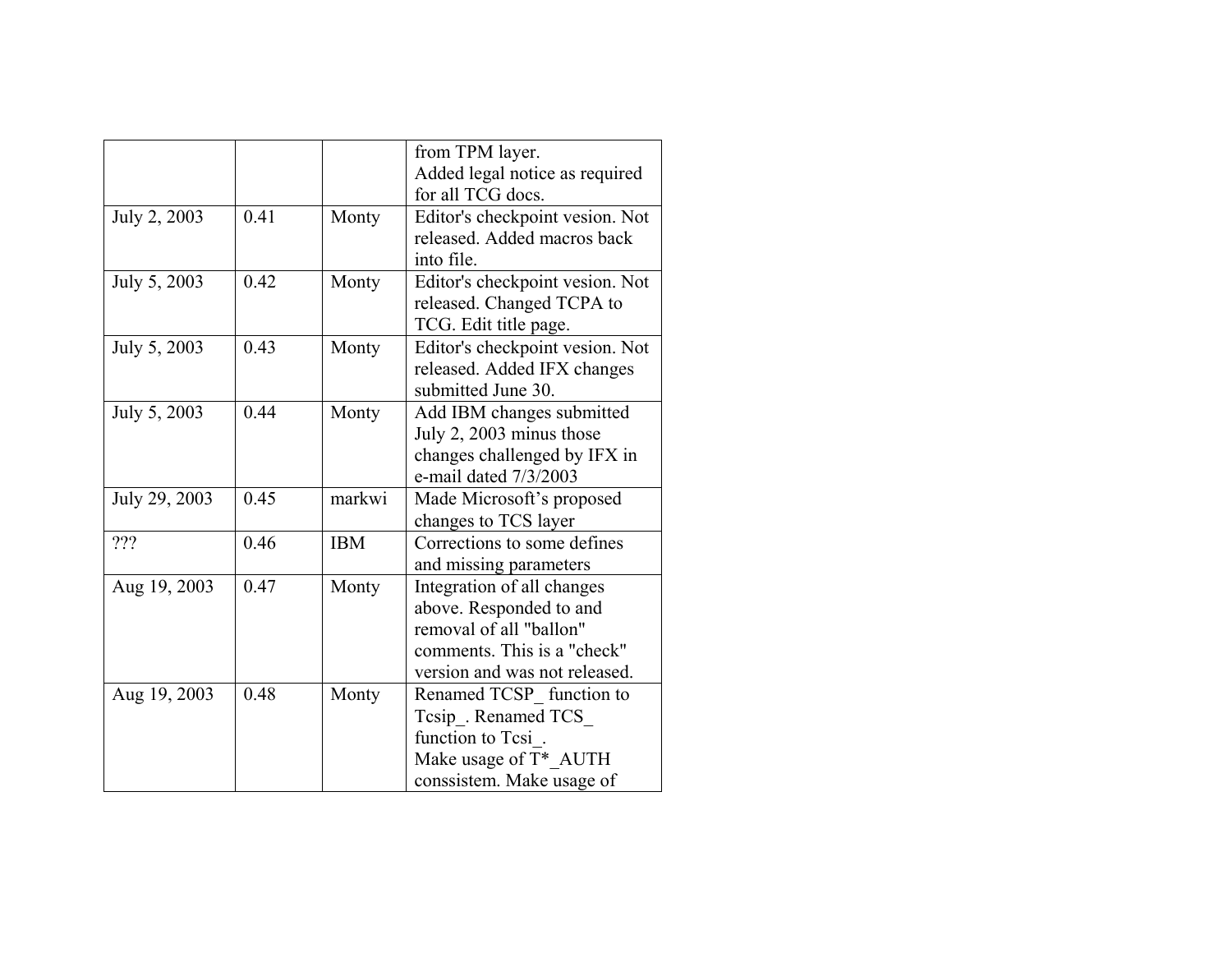|              |      |       | <b>VERSION</b> consistent with |
|--------------|------|-------|--------------------------------|
|              |      |       | context.                       |
|              |      |       | Started process of             |
|              |      |       | synchronizing TPM defines and  |
|              |      |       | structs names with TCPA main   |
|              |      |       | spec.                          |
| Aug 24, 2003 | 0.49 | Monty | Change TPM labels to TCPA      |
|              |      |       | labels. Not released           |
| Aug 25, 2003 | 0.50 | Monty | Added more test cases.         |
|              |      |       | Corrected found errors. All .h |
|              |      |       | files compile. Not released    |
| Aug 25, 2003 | 0.51 | Monty | Added TSP 'C' prototypes       |

September 16, 20003 RC 1.0 David Challener Fixed all errors reported in last meeting, added #define TSS\_KEY\_TYPE\_DEFAULT (0x00000000)tss\_defines.h /\*

```
 Work left to do: 
      None unless something comes up
```
\*/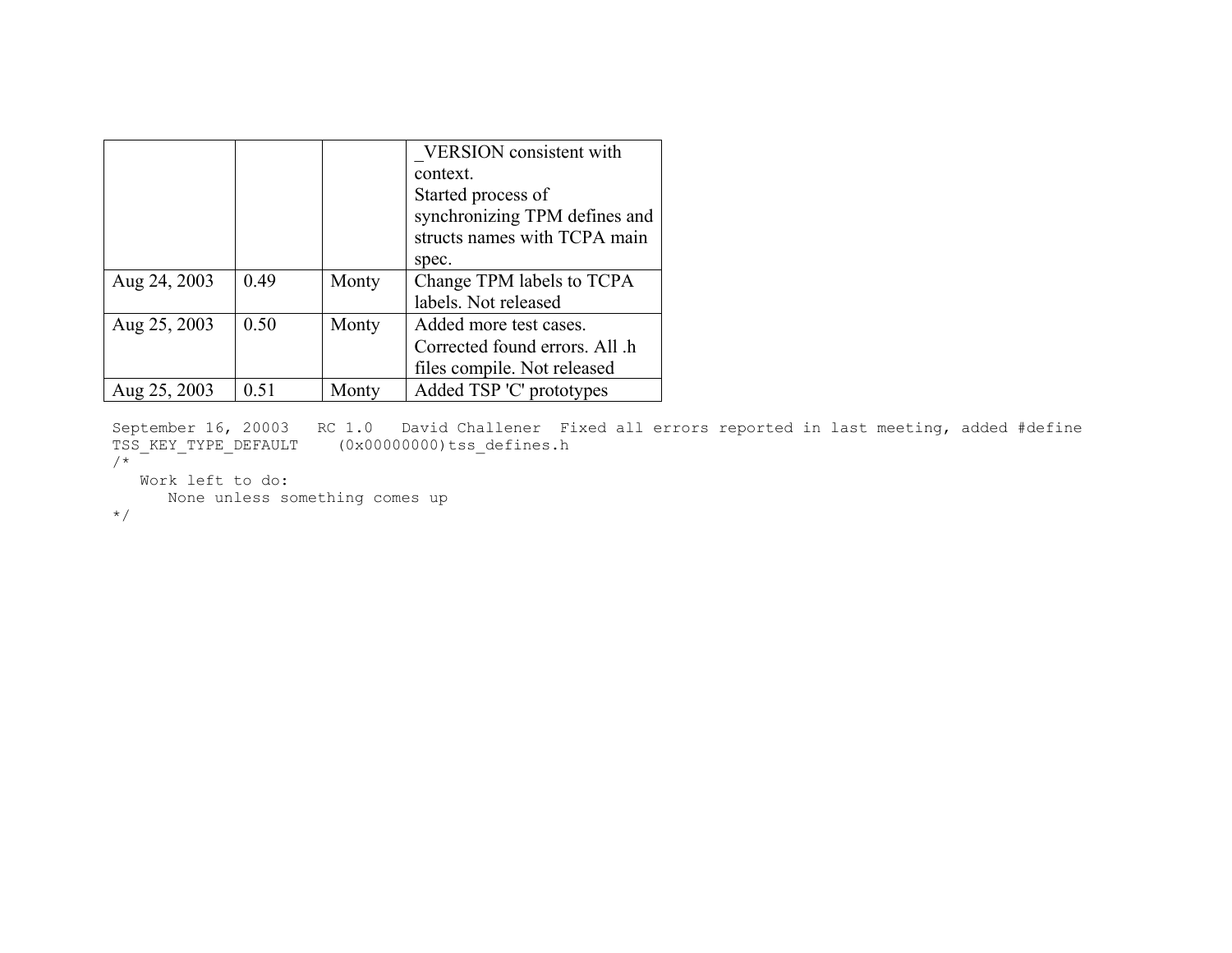## *+++platform.h*

```
/*++
There are platform dependent and general defines. 
--*// * + +On Windows platforms the types are: 
--*/#ifdef WINDOWS // --- This should be used on Windows platforms
   typedef unsigned char BYTE; 
  typedef signed char TSS BOOL; // Make specific to TSS to avoid potential conflicts
   typedef unsigned short UINT16; 
   typedef unsigned long UINT32; 
   typedef unsigned short UNICODE; 
   typedef void* PVOID; 
#endif 
// On Linux platforms the types are: 
#ifdef GNUC
  typedef u char BYTE;
  typedef signed char TSS BOOL; // Make specific to TSS to avoid potential conflicts
  typedef u short UINT16;
  typedef u int UINT32;
  typedef u short UNICODE;
   typedef void* PVOID; 
#endif
```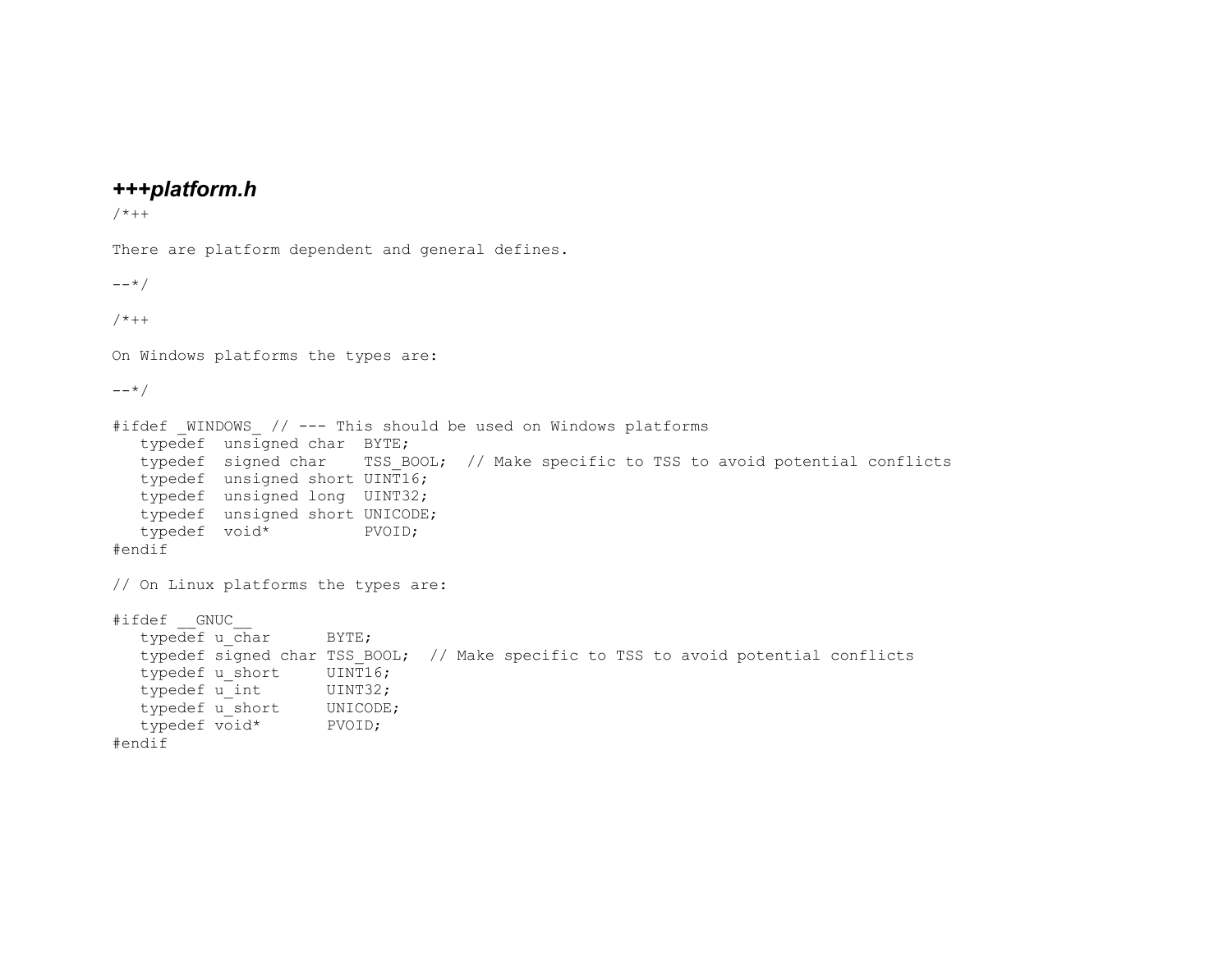### *+++tcpa\_typedef.h*

 $/ * + +$ 

TCPA typedefs basically extracted from TCPA Main Specification V1.1b and TCPA Software Stack (TSS) Specification.

Before including this file it is necessary that the platform-specific typedef's are defined. Be advised that these definitions can depend on both the platform and the compiler used. The defines used in this and some other TCPA include file are derived from 4 Basic-Types:  $---*$ 

#ifndef TCPA TYPEDEF H #define TCPA TYPEDEF H

#define TRUE 0x01 #define FALSE 0x00

//--------------------------------------------------------------------

|                |                                                                                                                                                                  | // Index to a PCR register                                        |
|----------------|------------------------------------------------------------------------------------------------------------------------------------------------------------------|-------------------------------------------------------------------|
|                |                                                                                                                                                                  |                                                                   |
| typedef UINT32 |                                                                                                                                                                  | // Handle to an authorization session                             |
| typedef UINT32 |                                                                                                                                                                  | // Handle to a hash session                                       |
| typedef UINT32 |                                                                                                                                                                  | // Handle to a HMAC session                                       |
| typedef UINT32 |                                                                                                                                                                  | // Handle to a encryption/decryption session                      |
| typedef UINT32 |                                                                                                                                                                  | // The area where a key is held assigned by the TPM.              |
| typedef UINT32 |                                                                                                                                                                  | TCPA RESULT; $\frac{1}{\sqrt{2}}$ The return code from a function |
|                | // 4.2.3 Helper redefinitions<br>typedef UINT32 TCPA PCRINDEX;<br>TCPA AUTHHANDLE;<br>TSS HASHHANDLE;<br>TSS HMACHHANDLE;<br>TCPA ENCHANDLE;<br>TCPA KEY HANDLE; | typedef UINT32 TCPA DIRINDEX; // Index to a DIR register          |

// 4.2.4 Enumerated Helper redefinitions

```
typedef UINT32 TCPA COMMAND CODE; // The command ordinal. See 4.33
typedef UINT16 TCPA PROTOCOL ID; // The protocol in use. See 4.17
typedef UINT32 TCPA_EVENTTYPE; // Type of PCR event. See 4.25.2<br>typedef BYTE TCPA_AUTH_DATA_USAGE; // Indicates the conditions where
typedef BYTE TCPA AUTH DATA USAGE; // Indicates the conditions where it is required that
authorization  // be presented. See 4.11
```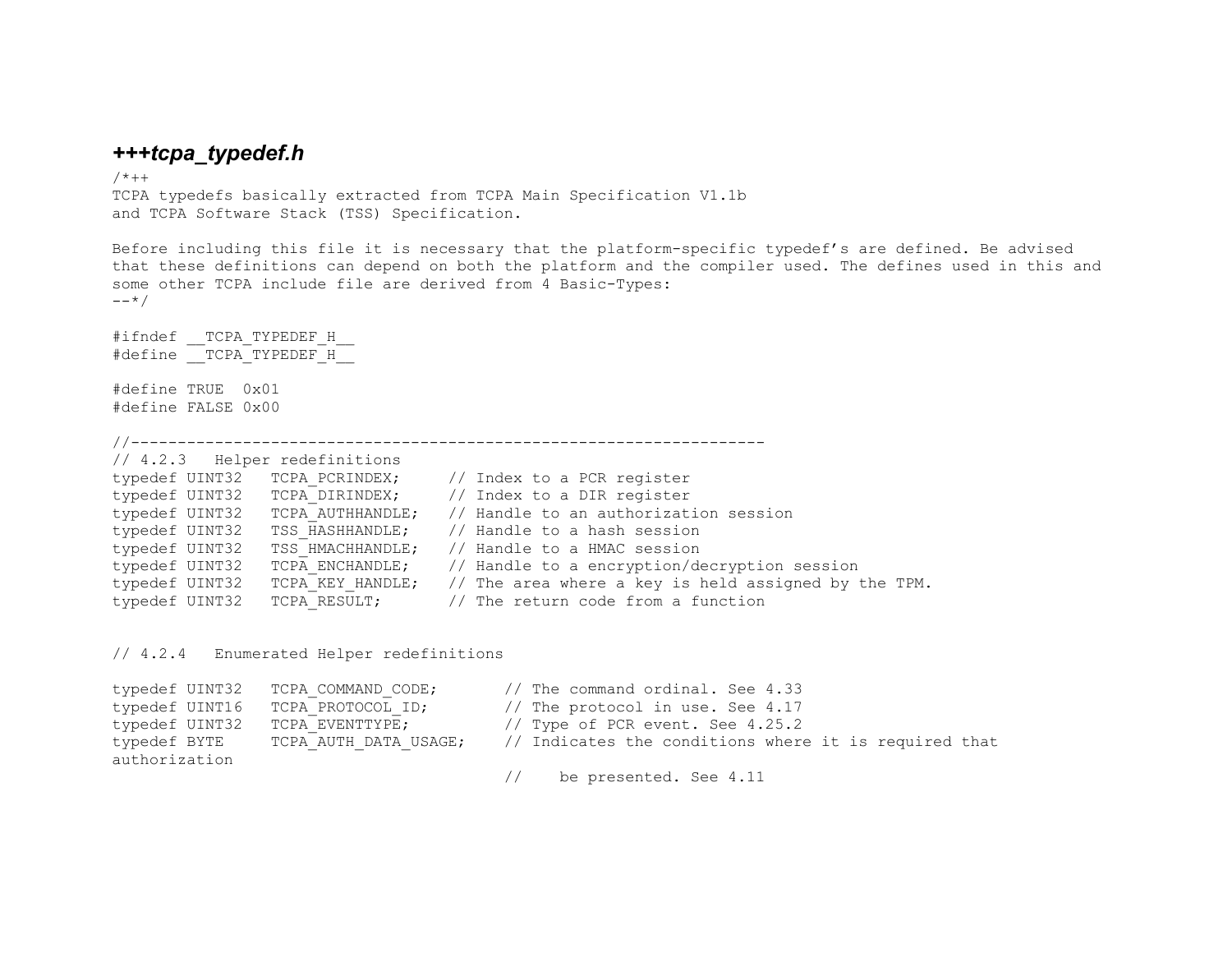| typedef UINT16 |           | TCPA ENTITY TYPE;       | // Indicates the types of entity that are supported by the TPM.   |
|----------------|-----------|-------------------------|-------------------------------------------------------------------|
| See 4.15       |           |                         |                                                                   |
| typedef UINT32 |           | TCPA ALGORITHM ID;      | // Indicates the type of algorithm. See 4.18                      |
| typedef UINT16 |           | TCPA KEY USAGE;         | // Indicates the permitted usage of the key. See 4.10             |
| typedef UINT16 |           | TCPA STARTUP TYPE;      | // Indicates the start state. See 4.16                            |
| typedef UINT32 |           | TCPA CAPABILITY AREA;   | // Identifies a TPM capability area. See 4.31                     |
| typedef UINT16 |           | TCPA ENC SCHEME;        | // The definition of the encryption scheme. See 8.4               |
| typedef UINT16 |           | TCPA SIG SCHEME;        | // The definition of the signature scheme. See 8.5                |
| typedef UINT16 |           | TCPA MIGRATE SCHEME;    | // The definition of the migration scheme 4.22                    |
| typedef UINT16 |           | TCPA PHYSICAL PRESENCE; | // Sets the state of the physical presence mechanism. See section |
| 4.19           |           |                         |                                                                   |
| typedef UINT32 |           | TCPA KEY FLAGS;         | // Indicates information regarding a key. See 4.12                |
|                |           |                         |                                                                   |
| typedef UINT16 | TCPA TAG; |                         | // command tag identifier Errata: missing in Main spec            |
| typedef BYTE   |           | TCPA PAYLOAD TYPE;      | // Errata: should be relocated to here in Main spec               |
|                |           |                         |                                                                   |

#endif // \_\_TCPA\_TYPEDEF\_H\_\_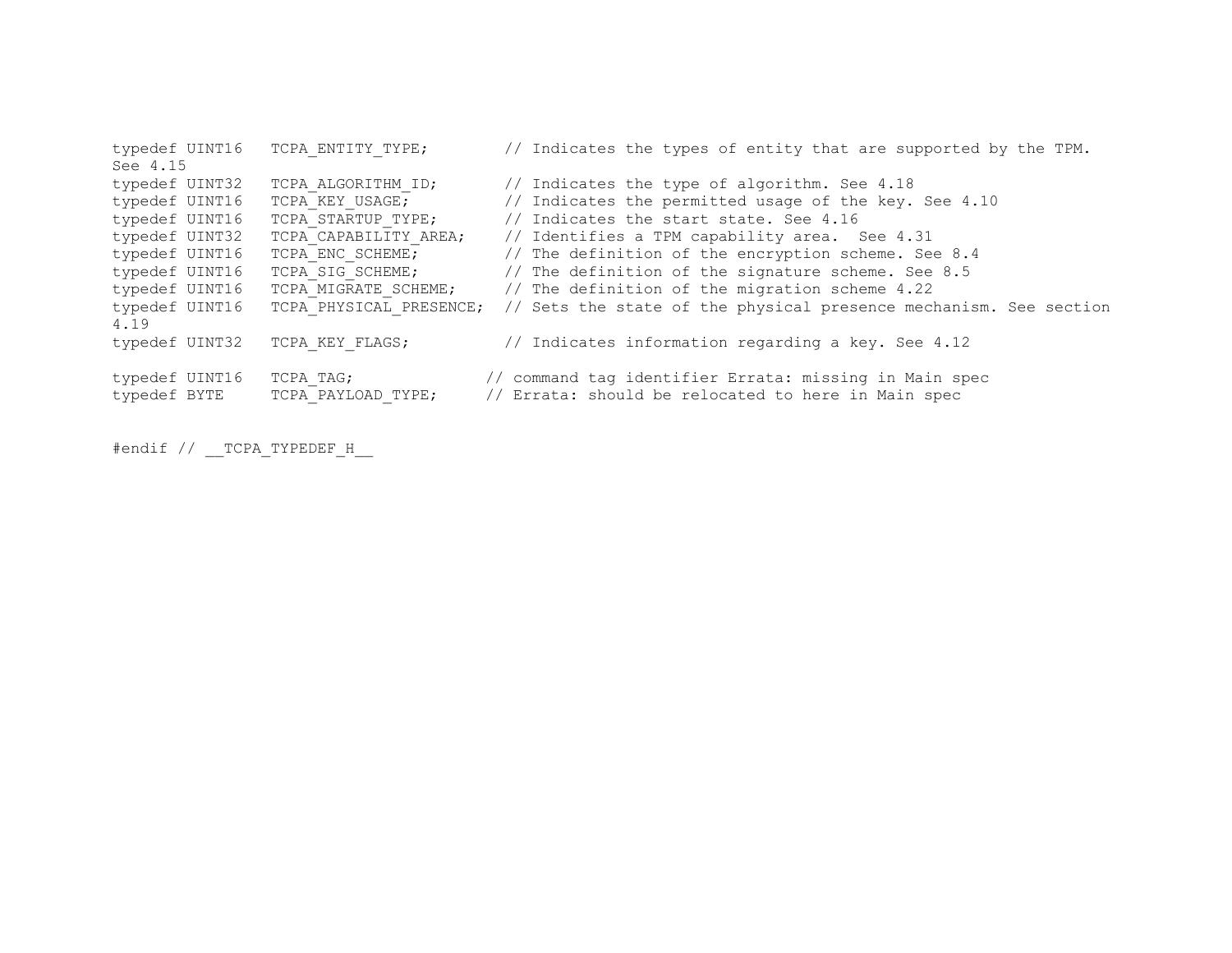### *+++tcpa\_defines.h*

 $/ * + +$ 

TMP defines basically extracted from TCPA Main Specification V1.1

 $--*/$ 

#ifndef TCPA DEFINES H #define TCPA DEFINES H

////////////////////////////////////////////////////////////////////// // Parameter List Tag Identifiers // A command with no authentication #define TPM TAG RQU COMMAND (UINT16)(0x00C1)

// An authenticated command with one authentication handle #define TPM TAG RQU AUTH1 COMMAND (UINT16)(0x00C2)

//An authenticated command with two authentication handles #define TPM\_TAG\_RQU\_AUTH2\_COMMAND (UINT16)(0x00C3)

// A response from a command with no authentication #define TPM TAG RSP COMMAND (UINT16)(0x00C4)

// An authenticated response with one authentication handle #define TPM TAG RSP AUTH1 COMMAND (UINT16)(0x00C5)

// An authenticated response with two authentication handles #define TPM TAG RSP AUTH2 COMMAND (UINT16)(0x00C6)

////////////////////////////////////////////////////////////////////// // vendor specific // #define TCPA\_Vendor\_Specific32 0x00000400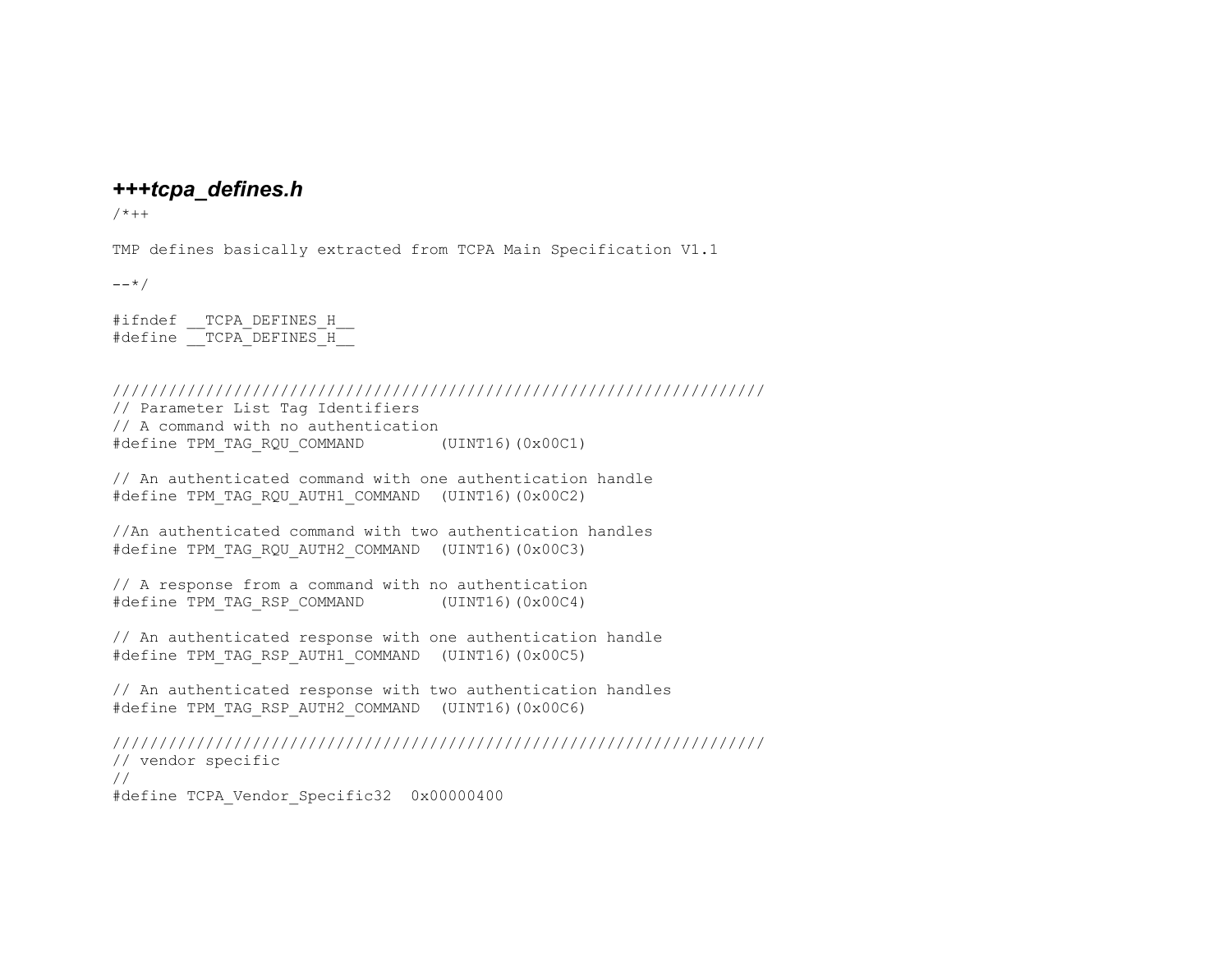#define TCPA Vendor Specific8 0x80

### //////////////////////////////////////////////////////////////////////

// section 4.10 - key usage values - TPM KEY USAGE #define TPM KEY SIGNING (UINT16)(0x0010) #define TPM KEY STORAGE (UINT16)(0x0011) #define TPM KEY IDENTITY (UINT16)(0x0012) #define TPM KEY AUTHCHANGE (UINT16)(0x0013) #define TPM KEY BIND (UINT16)(0x0014) #define TPM\_KEY\_LEGACY (UINT16)(0x0015)

#### //////////////////////////////////////////////////////////////////////

// section 4.11 - auth data usage values - TPM AUTH DATA USAGE #define TPM AUTH NEVER (UINT8) (0x00) #define TPM\_AUTH\_ALWAYS (UINT8) (0x01)

#### //////////////////////////////////////////////////////////////////////

// section 4.14 - payload type values - TPM PAYLOAD TYPE #define TCPA\_PT\_ASYM 0x01 #define TCPA\_PT\_BIND 0x02 #define TCPA\_PT\_MIGRATE 0x03 #define TCPA\_PT\_MAINT 0x04 #define TCPA\_PT\_SEAL 0x05

#### //////////////////////////////////////////////////////////////////////

// section 4.15 - TPM\_ENTITY\_TYPE values #define TCPA ET KEYHANDLE (UINT16)(0x0001) #define TCPA\_ET\_OWNER (UINT16)(0x0002)  $\# \text{define } T\text{CPA} \_ET \_DATA$  (UINT16)(0x0003)<br> $\# \text{define } T\text{CPA} \_ET \_SK$  (UINT16)(0x0004) #define TCPA ET SRK  $\#$ define TCPA ET KEY (UINT16)(0x0005)

// The entity type TPM ET OWNER and TPM ET SRK are associated with // specific key handles // Errata: Not in spec #define TPM KEYHND OWNER TCPA KEY HANDLE(0x40000001) #define TPM KEYHND SRK TPM KEY HANDLE(0x40000000)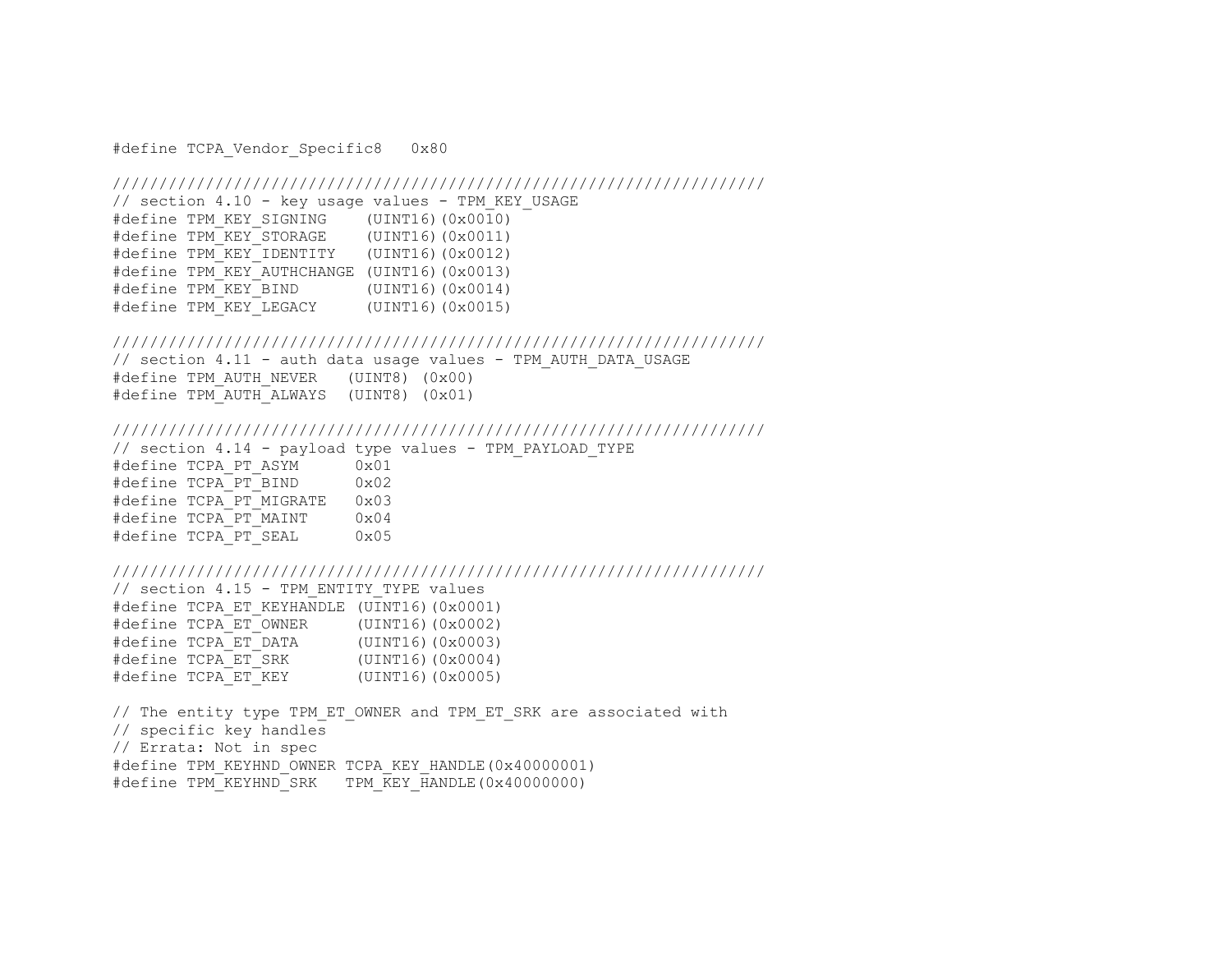#### //////////////////////////////////////////////////////////////////////

```
// section 4.17 - TPM_PROTOCOL_ID values 
#define TCPA PID OIAP (UINT16)(0x0001)#define TCPA_PID_OSAP (UINT16)(0x0002) 
#define TCPA_PID_ADIP (UINT16)(0x0003) 
#define TCPA_PID_ADCP (UINT16)(0x0004)
```
#define TCPA\_PID\_OWNER (UINT16)(0x0005)

#### //////////////////////////////////////////////////////////////////////

```
// section 4.18 - algorithm identifiers 
#define TCPA_ALG_RSA (UINT32)(0x00000001) 
#define TCPA</math> <math>ALG</math> <math>DES</math> (UINT32) (0x00000002)#define TCPA_ALG_3DES (UINT32)(0x00000003) 
#define TCPA_ALG_SHA (UINT32)(0x00000004) 
#define TCPA_ALG_HMAC (UINT32)(0x00000005) 
#define TCPA_ALG_AES (UINT32)(0x00000006)
```
#### //////////////////////////////////////////////////////////////////////

```
// section 4.19 - TPM_PHYSICAL_PRESENCE values 
#define TCPA PHYSICAL PRESENCE LIFETIME LOCK 0x0080
#define TCPA_PHYSICAL_PRESENCE_HW_ENABLE 0x0040
#define TCPA_PHYSICAL_PRESENCE_CMD_ENABLE 0x0020 
#define TCPA_PHYSICAL_PRESENCE_NOTPRESENT 0x0010 
#define TCPA PHYSICAL PRESENCE PRESENT 0x0008
#define TCPA PHYSICAL PRESENCE LOCK 0x0004
```
### //////////////////////////////////////////////////////////////////////

```
// section 4.31 - capability identifiers 
#define TCPA_CAP_ORD (UINT32)(0x00000001) 
#define TCPA_CAP_ALG (UINT32)(0x00000002) 
#define TCPA_CAP_PID (UINT32)(0x00000003) 
#define TCPA_CAP_FLAG (UINT32)(0x00000004) 
#define TCPA_CAP_PROPERTY (UINT32)(0x00000005) 
#define TCPA_CAP_VERSION (UINT32)(0x00000006) 
#define TCPA_CAP_KEY_HANDLE (UINT32)(0x00000007) 
#define TCPA_CAP_CHECK_LOADED (UINT32)(0x00000008)
```
//////////////////////////////////////////////////////////////////////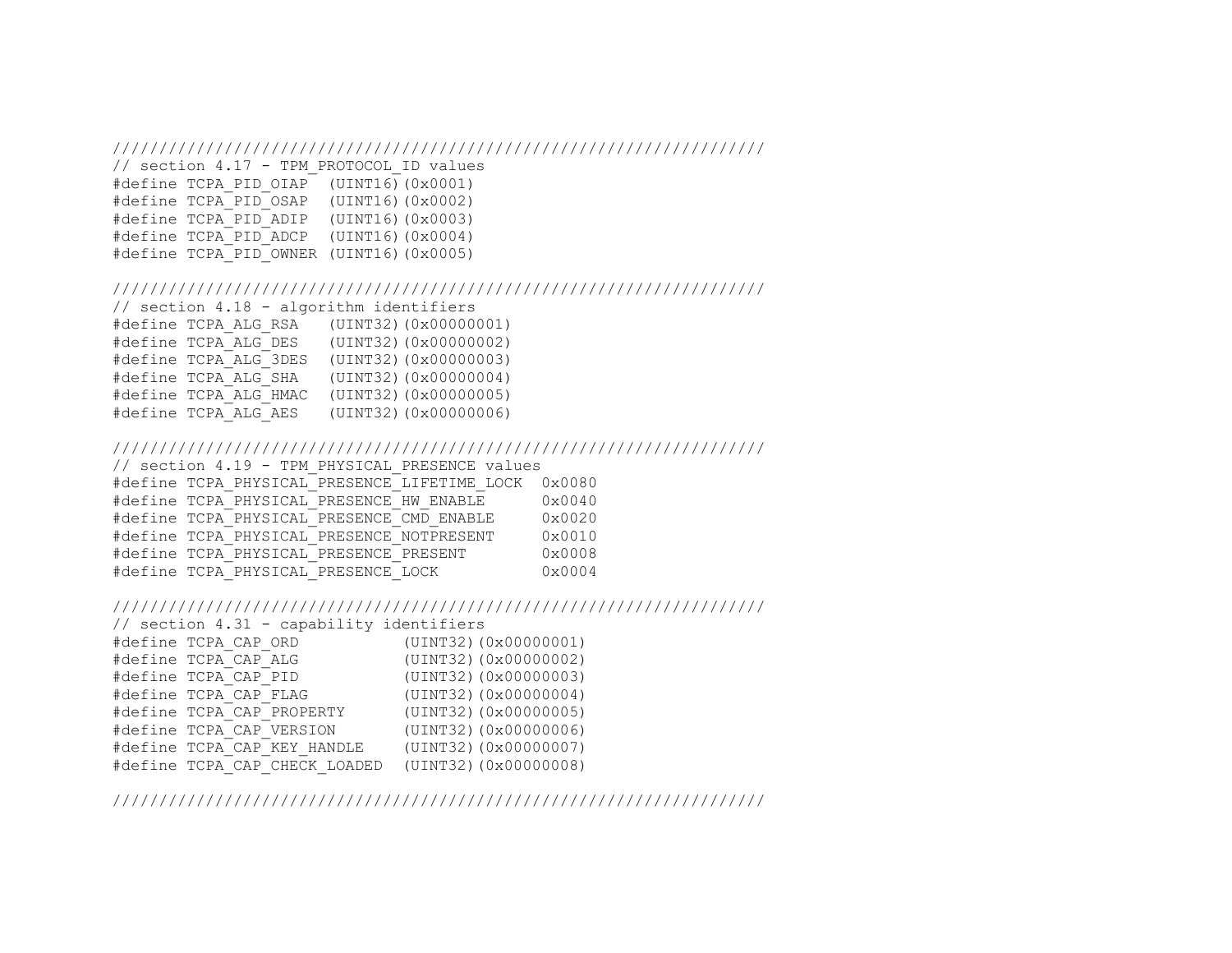// section 8.11.1 - IDL Definitions of subCap #define TPM\_CAP\_PROP\_PCR (UINT32)(0x00000101) #define TPM\_CAP\_PROP\_DIR (UINT32)(0x00000102) #define TPM\_CAP\_PROP\_MANUFACTURER (UINT32)(0x00000103) (UINT32)(0x00000104)

### //////////////////////////////////////////////////////////////////////

// section 4.33 - command ordinals #define TCPA\_PROTECTED\_COMMAND (UINT32)(0x00000000)

#define TCPA UNPROTECTED COMMAND (UINT32)(0x80000000) #define TCPA CONNECTION COMMAND (UINT32)(0x40000000) #define TCPA\_VENDOR\_COMMAND (UINT32)(0x20000000)

#define TCPA\_MAIN (UINT16)(0x0000) // Command is from the main specification #define TCPA\_PC (UINT16)(0x0001) // Command is specific to the PC #define TCPA\_PDA (UINT16)(0x0002) // Command is specific to a PDA #define TCPA\_CELL\_PHONE (UINT16)(0x0003) // Command is specific to a cell phone

#define TCPA\_PROTECTED\_ORDINAL TCPA\_PROTECTED\_COMMAND | TCPA\_MAIN #define TCPA\_UNPROTECTED\_ORDINAL TCPA\_UNPROTECTED\_COMMAND | TCPA\_MAIN TCPA\_CONNECTION\_COMMAND | TCPA\_MAIN

### //////////////////////////////////////////////////////////////////////

// section 8.5 - TPM\_SIG\_SCHEME values // For TCPA\_ALG\_RSA #define TCPA SS NONE (UINT16)(0x0001) #define TCPA SS RSASSAPKCS1v15 SHA1 (UINT16)(0x0002) #define TCPA SS RSASSAPKCS1v15 DER (UINT16)(0x0003)

#### //////////////////////////////////////////////////////////////////////

// section 8.4 - TPM\_ENC\_SCHEME values #define TCPA ES NONE  $\overline{ }$   $\overline{ }$  (UINT16)(0x0001) #define TCPA\_ES\_RSAESPKCSv15 (UINT16)(0x0002) #define TCPA ES RSAESOAEP SHA1 MGF1 (UINT16)(0x0003)

//////////////////////////////////////////////////////////////////////

// section 4.22 - TPM\_MIGRATE\_SCHEME values #define TCPA MS MIGRATE (UINT16)(0x0001)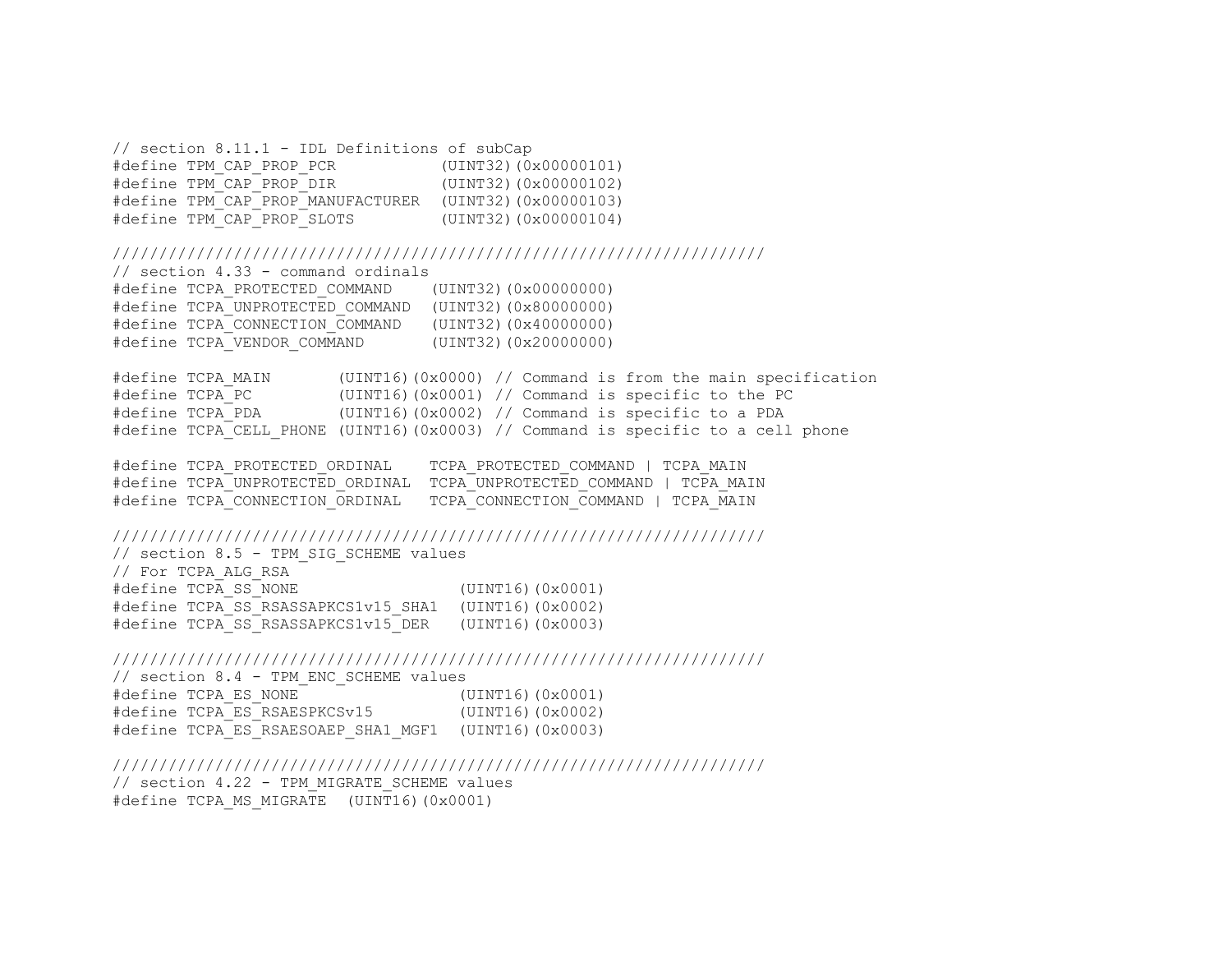#define TCPA\_MS\_REWRAP (UINT16)(0x0002) #define TCPA MS MAINT (UINT16)(0x0003) // without any TPM\_ like in Main Spec, strange #define redirection (UINT32)(0x00000001) #define migratable (UINT32)(0x00000002) #define volatileKey (UINT32)(0x00000004) // empty defines Errata: What are these for? #define AUTH // paramDigest of HMAC1/HMAC2 #define HMAC1 #define HMAC2

// byte size definition for 160Bit SHA1 hash value // Errata: Add these to Main Spec #define TCPA SHA1 160 HASH LEN 0x14 #define TCPA\_SHA1BASED\_NONCE\_LEN TCPA\_SHA1\_160\_HASH\_LEN

#endif // TCPA DEFINES H

# *+++tcpa\_struct.h*

 $/ * + +$ 

TPM structures basically extracted from TCPA Main Specification V1.1b

\*/

#ifndef TCPA STRUCT H #define TCPA\_STRUCT\_H //-------------------------------------------------------------------- //\*\*\*\*\*\*\*\*\*\*\*\*\*\*\*\*\*\*\*\*\*\*\*\*\*\*\*\*\*\*\*\*\*\*\*\*\*\*\*\*\*\*\*\*\*\*\*\*\*\*\*\*\*\*\*\*\*\*\*\*\*\*\*\*\*\*\*\* // structures //-------------------------------------------------------------------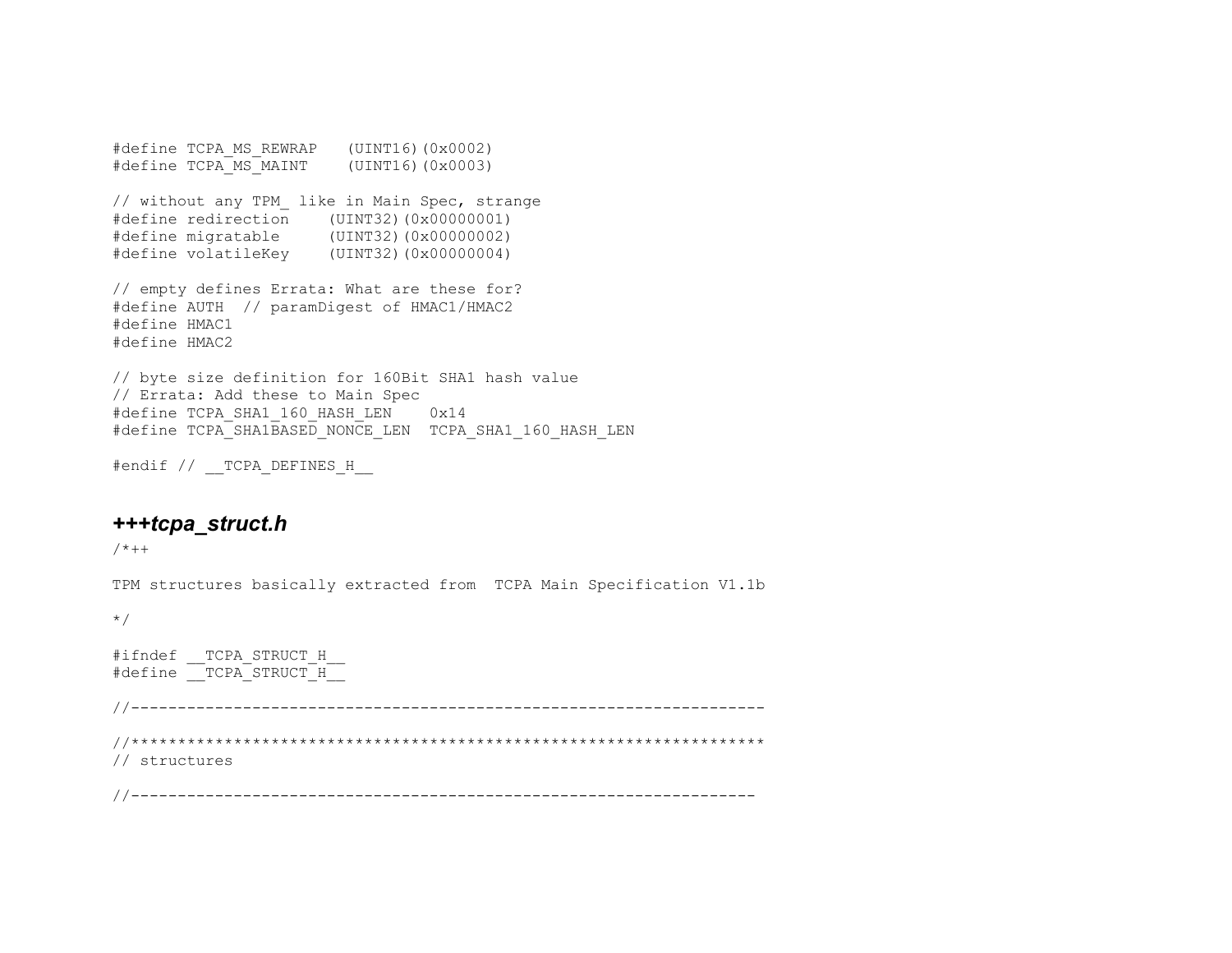```
// section 4.5 
typedef struct tdTCPA_VERSION 
{ 
   BYTE major; 
   BYTE minor; 
   BYTE revMajor; 
   BYTE revMinor; 
} TCPA_VERSION; 
//------------------------------------------------------------------- 
// section 4.6 
// digest size is 20 or greater 
typedef struct tdTCPA_DIGEST 
{ 
  BYTE digest[TCPA SHA1 160 HASH LEN];
} TCPA_DIGEST; 
//------------------------------------------------------------------- 
typedef TCPA_DIGEST TCPA_PCRVALUE; 
typedef TCPA_DIGEST TCPA_COMPOSITE HASH;
typedef TCPA_DIGEST TCPA_DIRVALUE; 
typedef TCPA_DIGEST TCPA_HMAC; 
typedef TCPA DIGEST TCPA CHOSENID HASH;
//------------------------------------------------------------------- 
// section 4.7 
typedef struct tdTCPA_NONCE 
{ 
   BYTE nonce [TCPA SHA1BASED NONCE LEN];
} TCPA_NONCE; 
typedef struct tdTCPA_AUTHDATA 
{ 
   BYTE authdata[TCPA SHA1 160 HASH LEN];
} TCPA_AUTHDATA;
```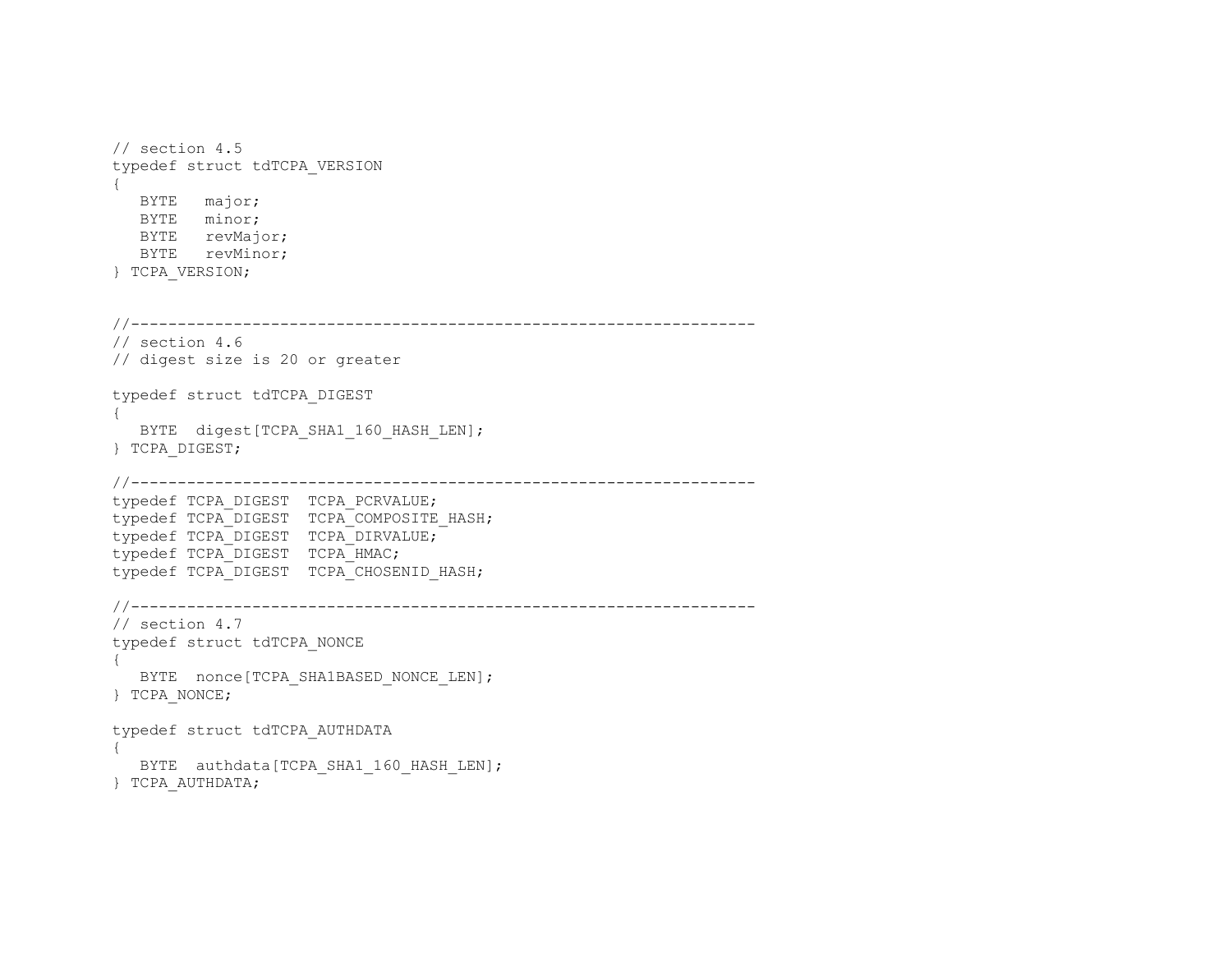```
typedef TCPA_AUTHDATA TCPA_SECRET; 
typedef TCPA_AUTHDATA TCPA_ENCAUTH; 
//------------------------------------------------------------------- 
// section 4.9 
typedef struct tdTCPA_KEY_HANDLE_LIST 
{ 
    UINT16 loaded; 
#ifdef __midl 
    [size_is(loaded)] 
#endif 
   TCPA KEY HANDLE* handle;
} TCPA KEY HANDLE LIST;
//------------------------------------------------------------------- 
// section 4.12 
// TPM KEY FLAGS has been moved to tpm typedef.h
//------------------------------------------------------------------- 
// section 4.20 
typedef struct tdTCPA_KEY_PARMS 
{ 
  TCPA ALGORITHM ID algorithmID;
  TCPA ENC SCHEME encScheme;
  TCPA_SIG_SCHEME sigScheme;
   UINT32 parmSize;
#ifdef __midl 
    [size_is(parmSize)] 
#endif 
  BYTE* parms;
} TCPA_KEY_PARMS; 
typedef struct tdTCPA_RSA_KEY_PARMS 
{ 
   UINT32 keyLength; 
   UINT32 numPrimes; 
    UINT32 exponentSize;
```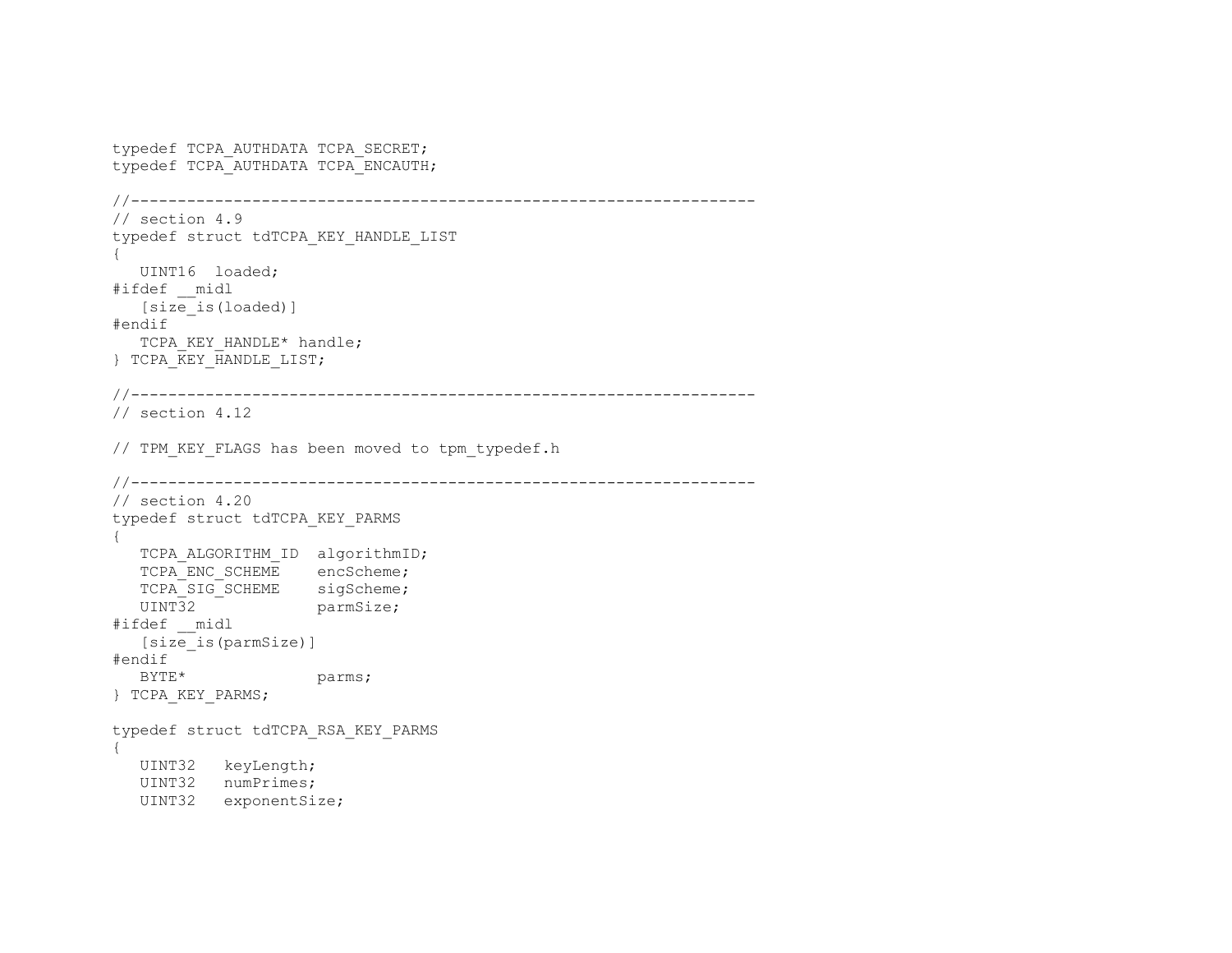```
#ifdef __midl 
    [size_is(exponentSize)] 
#endif 
   BYTE* exponent; 
} TCPA_RSA_KEY_PARMS; 
//------------------------------------------------------------------- 
// section 4.25 
typedef struct tdTCPA_PCR_SELECTION 
{ 
   UINT16 sizeOfSelect; 
#ifdef __midl 
  [size is(sizeOfSelect)]
#endif 
   BYTE* pcrSelect; 
} TCPA_PCR_SELECTION; 
typedef struct tdTCPA_PCR_COMPOSITE 
{ 
  TCPA PCR SELECTION select;
  UINT32 valueSize;
#ifdef __midl 
  [size_is(valueSize)] 
#endif 
  TCPA PCRVALUE* pcrValue;
} TCPA_PCR_COMPOSITE; 
typedef struct tdTCPA_PCR_INFO 
{ 
  TCPA PCR SELECTION pcrSelection;
  TCPA COMPOSITE HASH digestAtRelease;
  TCPA_COMPOSITE_HASH digestAtCreation;
} TCPA_PCR_INFO; 
//------------------------------------------------------------------- 
// section 4.26 
typedef struct tdTCPA_STORED_DATA
```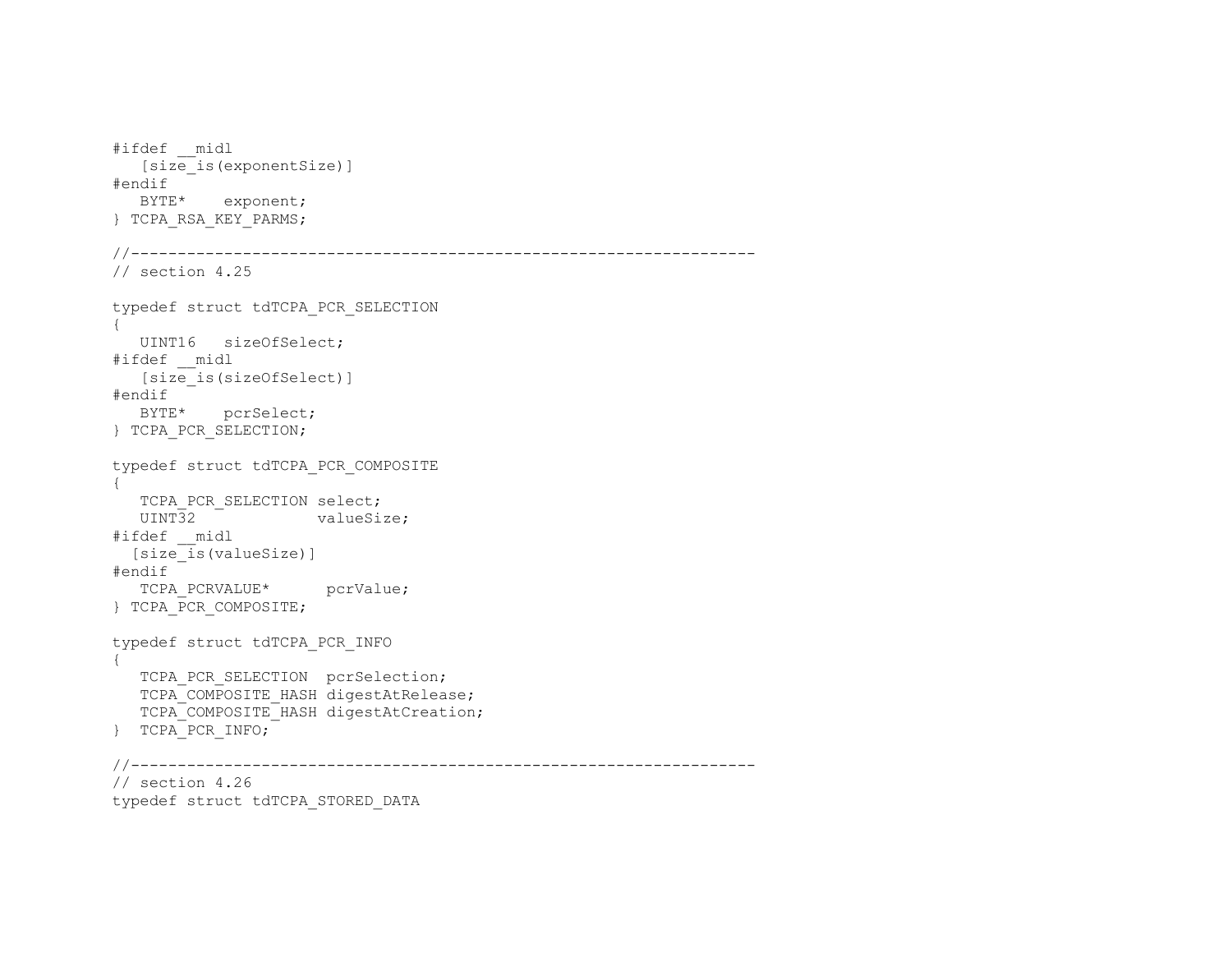```
{ 
  TCPA VERSION ver;
   UINT32 sealInfoSize; 
#ifdef __midl 
  [size is(sealInfoSize)]
#endif 
   BYTE* sealInfo; 
   UINT32 encDataSize; 
#ifdef __midl 
    [size_is(encDataSize)] 
#endif 
   BYTE* encData; 
} TCPA_STORED_DATA; 
typedef struct tdTCPA_SEALED_DATA 
{ 
  TCPA PAYLOAD TYPE payload;
  TCPA SECRET authData;
  TCPA NONCE tpmProof;
  TCPA_DIGEST storedDigest;<br>UINT32 dataSize;
                     dataSize;
#ifdef __midl 
  [size] is (dataSize)]
#endif 
  BYTE* data;
} TCPA_SEALED_DATA; 
typedef struct tdTCPA_SYMMETRIC_KEY 
{ 
  TCPA ALGORITHM ID algId;
  TCPA ENC SCHEME encScheme;
  UINT16 size;
#ifdef __midl 
    [size_is(size)] 
#endif 
  BYTE* data;
} TCPA_SYMMETRIC_KEY;
```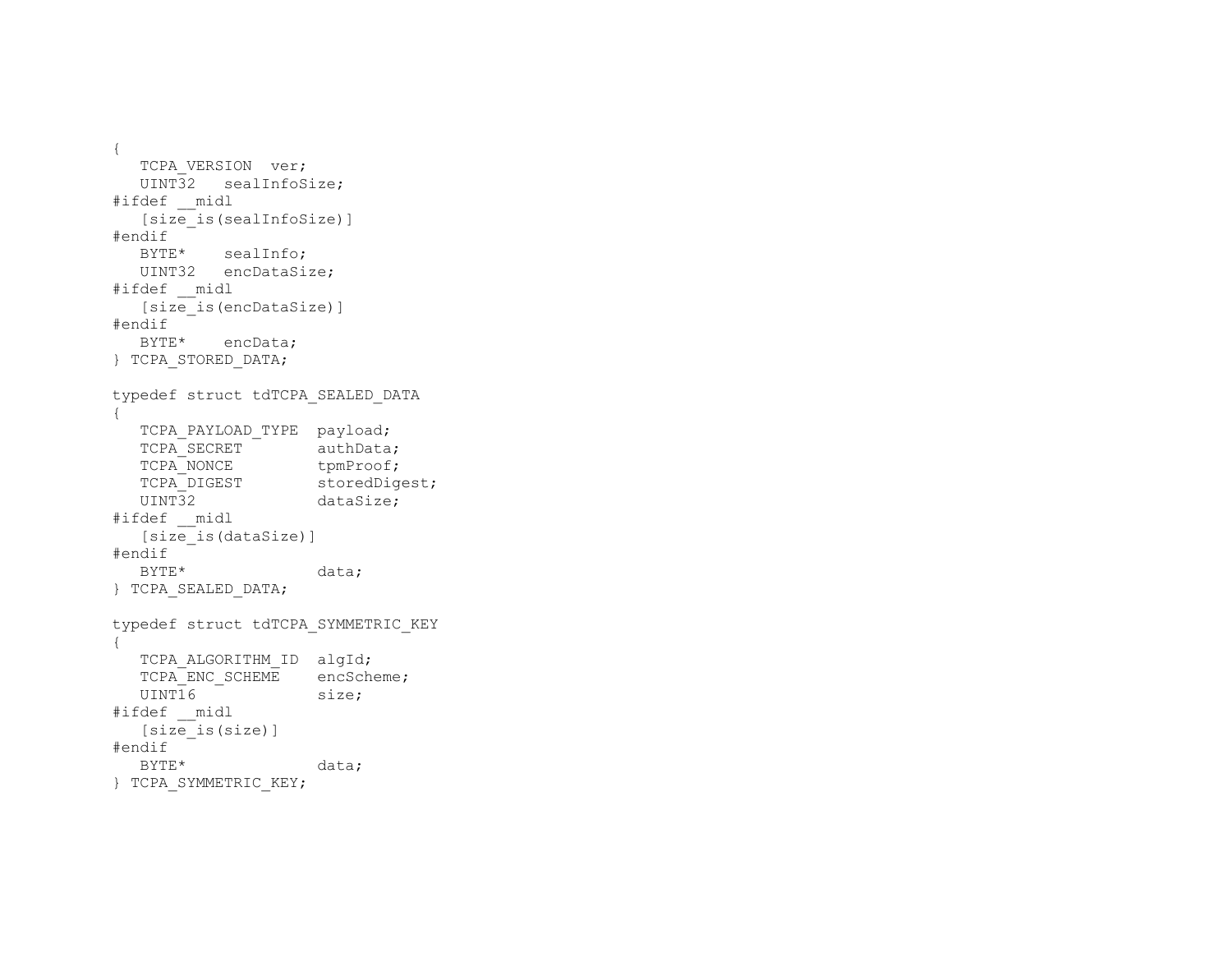```
//------------------------------------------------------------------- 
// section 4.27 
typedef struct tdTCPA_STORE_PUBKEY 
{ 
   UINT32 keyLength; 
#ifdef __midl 
    [size_is(keyLength)] 
#endif 
   BYTE* key; 
} TCPA_STORE_PUBKEY; 
typedef struct tdTCPA_PUBKEY 
{ 
  TCPA KEY PARMS algorithmParms;
  TCPA STORE PUBKEY pubKey;
} TCPA_PUBKEY; 
typedef struct tdTCPA_STORE_PRIVKEY 
{ 
   UINT32 keyLength; 
#ifdef __midl 
    [size_is(keyLength)] 
#endif 
   BYTE* key; 
} TCPA_STORE_PRIVKEY; 
typedef struct tdTCPA_STORE_ASYMKEY 
{ 
  TCPA PAYLOAD TYPE payload;
  TCPA<sup>SECRET</sub> usageAuth;</sup>
TCPA SECRET migrationAuth;
TCPA DIGEST pubDataDigest;
  TCPA<sup>STORE</sup> PRIVKEY privKey;
} TCPA_STORE_ASYMKEY; 
typedef struct tdTCPA_KEY 
{ 
   TCPA VERSION ver;
```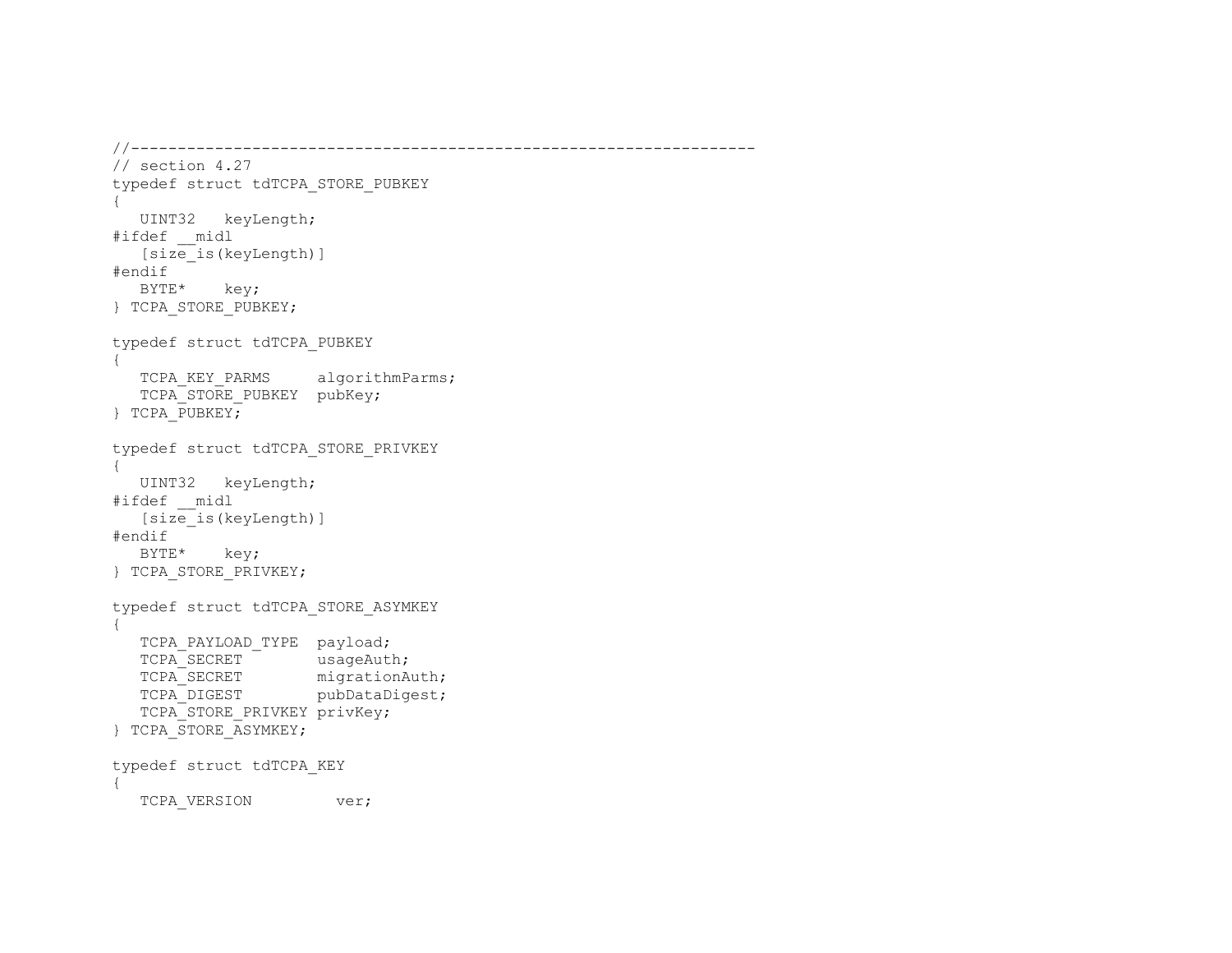```
TCPA KEY USAGE keyUsage;
  TCPA<sup>-</sup>KEY<sup>-</sup>FLAGS keyFlags;
  TCPA_AUTH_DATA_USAGE authDataUsage;<br>TCPA KEY PARMS algorithmParms;
   TCPA_KEY_PARMS<sup>-</sup><br>UINT32
                        PCRInfoSize;
#ifdef __midl 
    [size_is(PCRInfoSize)] 
#endif 
  BYTE* PCRInfo;
  TCPA STORE PUBKEY pubKey;
   UINT32 encSize;
#ifdef __midl 
    [size_is(encSize)] 
#endif 
   BYTE* encData;
} TCPA_KEY; 
//------------------------------------------------------------------- 
// section 4.28 
typedef struct tdTCPA_CERTIFY_INFO 
{ 
  TCPA VERSION version;
   TCPA KEY USAGE keyUsage;
   TCPA KEY FLAGS keyFlags;
   TCPA_AUTH_DATA_USAGE authDataUsage;
   TCPA KEY PARMS algorithmParms;
   TCPA DIGEST pubkeyDigest;
  TCPA_NONCE data;<br>TSS BOOL parent
  TSS_BOOL parentPCRStatus;<br>UINT32 PCRInfoSize;
                        PCRInfoSize;
#ifdef __midl 
    [size_is(PCRInfoSize)] 
#endif 
   BYTE* PCRInfo;
} TCPA_CERTIFY_INFO; 
//------------------------------------------------------------------- 
// section 4.23
```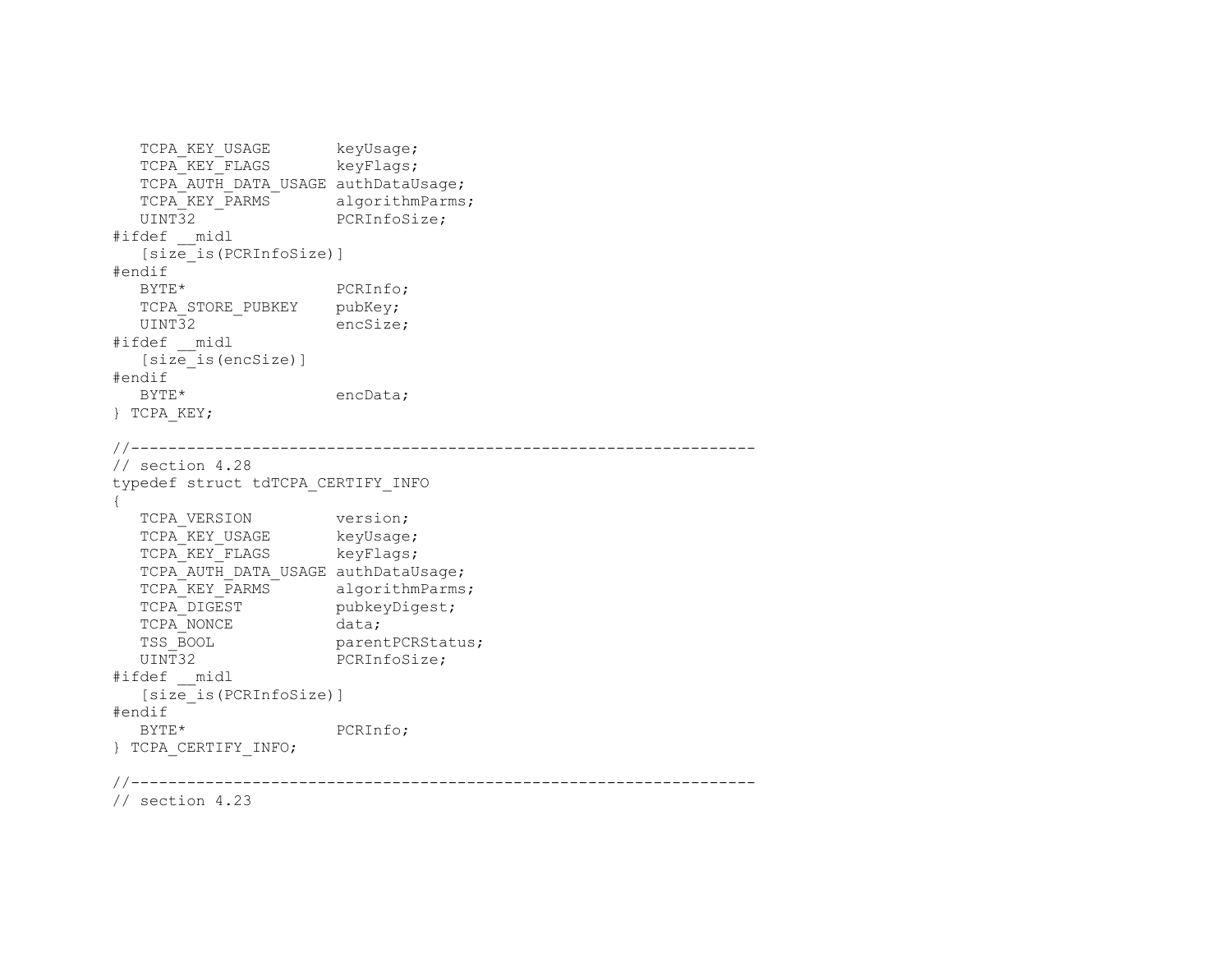```
typedef struct tdTCPA_MIGRATIONKEYAUTH 
{ 
  TCPA PUBKEY migrationKey;
  TCPA MIGRATE SCHEME migrationScheme;
  TCPA DIGEST digest;
} TCPA_MIGRATIONKEYAUTH; 
//------------------------------------------------------------------- 
// section 4.30.2 
typedef struct tdTCPA_IDENTITY_REQ 
{ 
  UINT32 asymSize;
  UINT32 symSize;
  TCPA KEY PARMS asymAlgorithm;
  TCPA KEY PARMS symAlgorithm;
\#ifdef midl [size_is(asymSize)] 
#endif 
  BYTE* asymBlob;
#ifdef __midl 
  [size_is(symSize)]
#endif 
  BYTE* symBlob;
} TCPA_IDENTITY_REQ; 
// Errata: Where is TCPA IDENTITY CONTENTS?
//------------------------------------------------------------------- 
// section 4.29 
typedef struct tdTCPA_QUOTE_INFO 
{ 
  TCPA VERSION version;
   BYTE fixed[4]; // Shall always be the ASCII string 'QUOT' 
  TCPA COMPOSITE HASH compositeHash;
  TCPA NONCE externalData;
} TCPA_QUOTE_INFO;
```
#endif // TCPA STRUCT H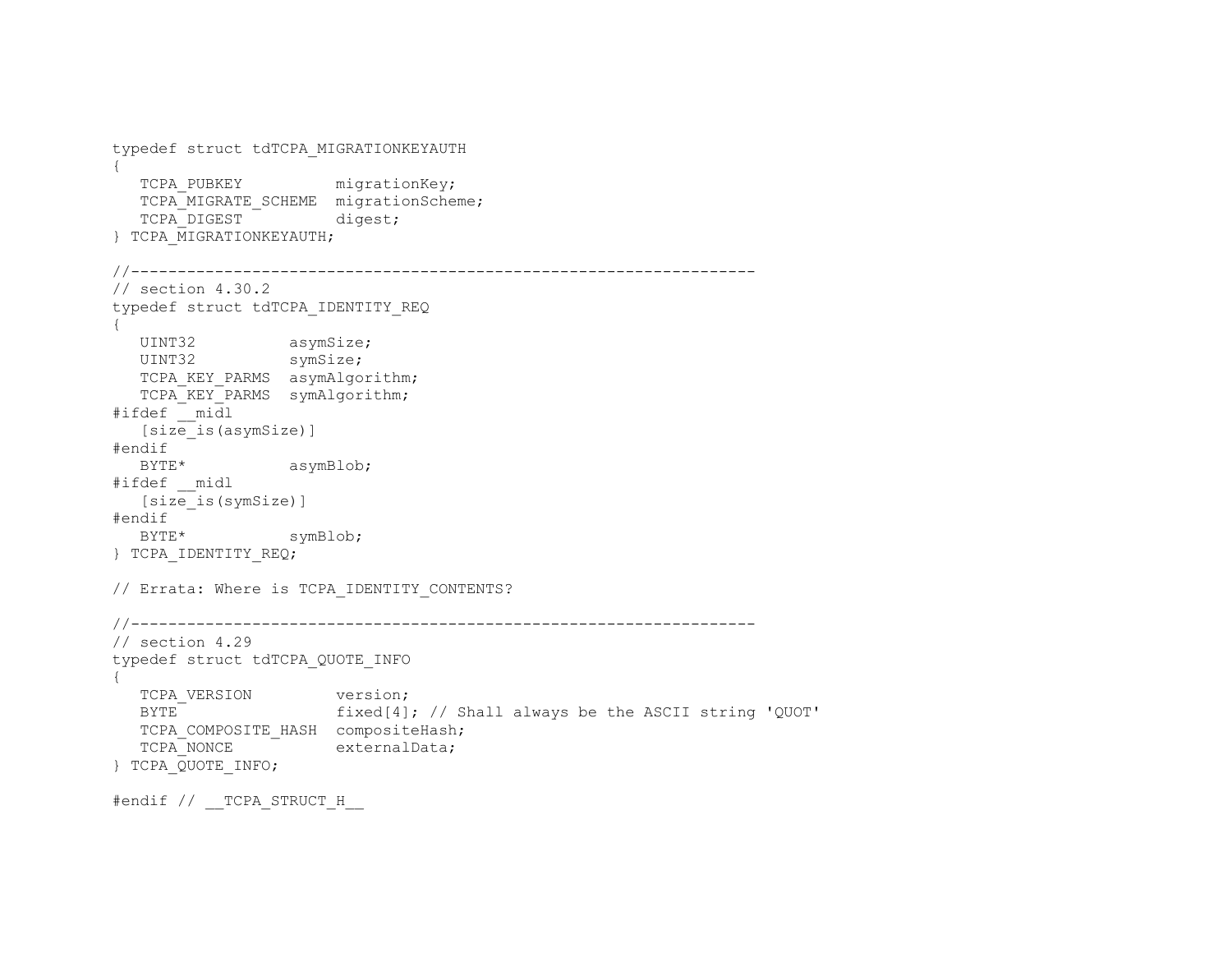# *+++tcpa\_error.h*

 $/ * + +$ 

TPM error return codes basically extracted from TCPA Main Specification V1.1b

 $---*/$ 

#ifndef TCPA ERROR H #define \_\_TCPA\_ERROR\_H\_\_

```
////////////////////////////////////////////////////////////////////// 
// error codes
```
#ifndef TCPA\_E\_BASE #define TCPA\_E\_BASE 0x00000000L #endif

#ifndef TCPA\_E\_NON\_FATAL #define TCPA E NON FATAL 0x00000800L #endif

// Successful completion of the TCPA operation. #define TCPA\_SUCCESS TCPA\_E\_BASE

```
// 
// MessageId: TCPA_E_AUTHFAIL 
// 
// MessageText: 
// 
// Authentication failed. 
// 
#define TCPA_E_AUTHFAIL (UINT32)(TCPA_E_BASE + 0x1)
```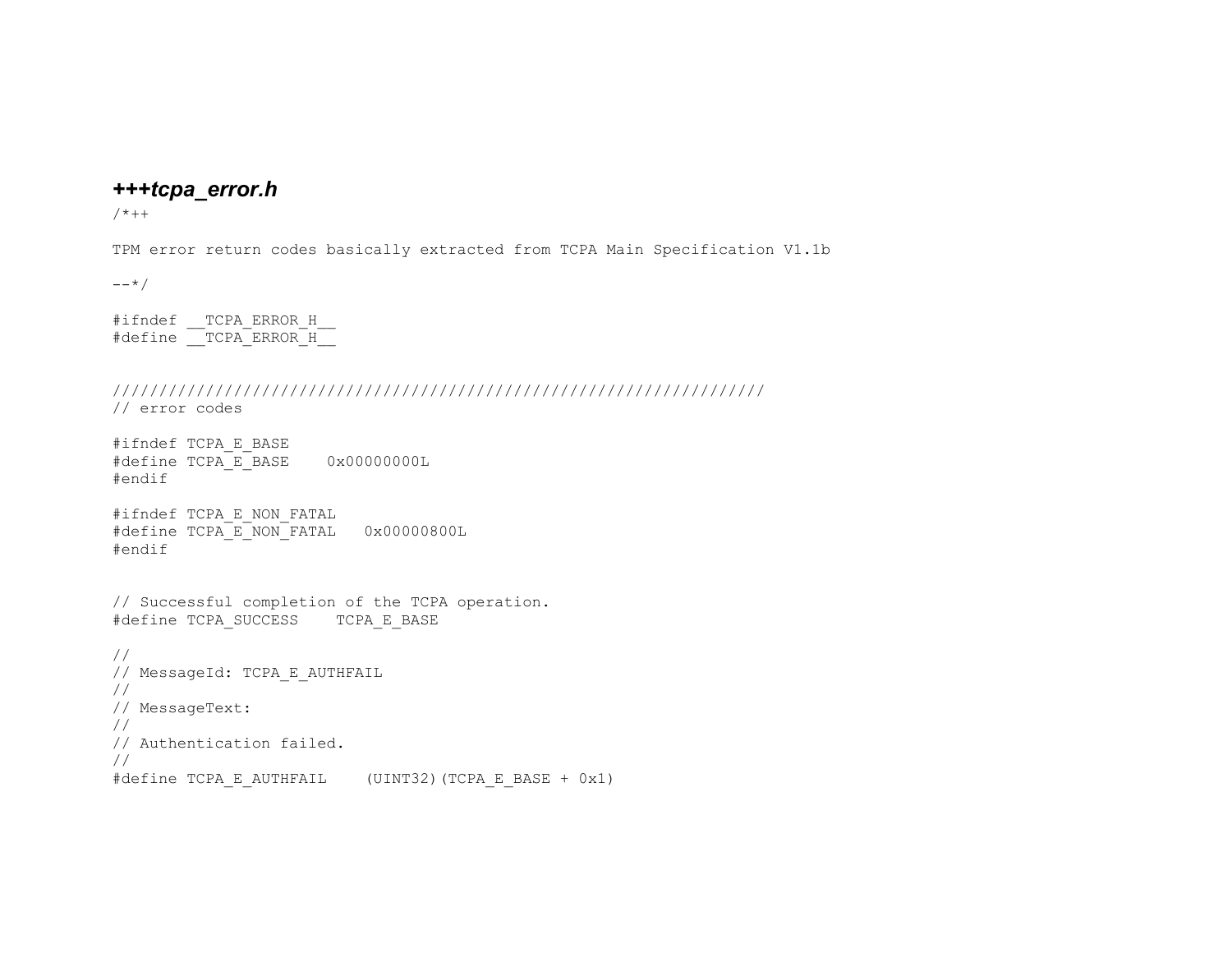```
// 
// MessageId: TCPA_E_BADINDEX 
// 
// MessageText: 
// 
// The index to a PCR, DIR or other register is incorrect. 
// 
#define TCPA E BADINDEX (UINT32)(TCPA E BASE + 0x2)
// 
// MessageId: TCPA_E_BAD_PARAMETER 
// 
// MessageText: 
// 
// One or more TCPA command parameter is bad. 
// 
#define TCPA E BAD PARAMETER (UINT32)(TCPA E BASE + 0x3)
// 
// MessageId: TCPA_E_AUDITFAILURE 
// 
// MessageText: 
// 
// An operation completed successfully but the auditing of that operation failed. 
// 
#define TCPA E AUDITFAILURE (UINT32)(TCPA E BASE + 0x4)
// 
// MessageId: TCPA E CLEAR DISABLED
// 
// MessageText: 
// 
// The clear disable flag is set and all clear operations now require physical access. 
// 
#define TCPA_E_CLEAR_DISABLED (UINT32)(TCPA_E_BASE + 0x5) 
//
```

```
// MessageId: TCPA_E_DEACTIVATED
```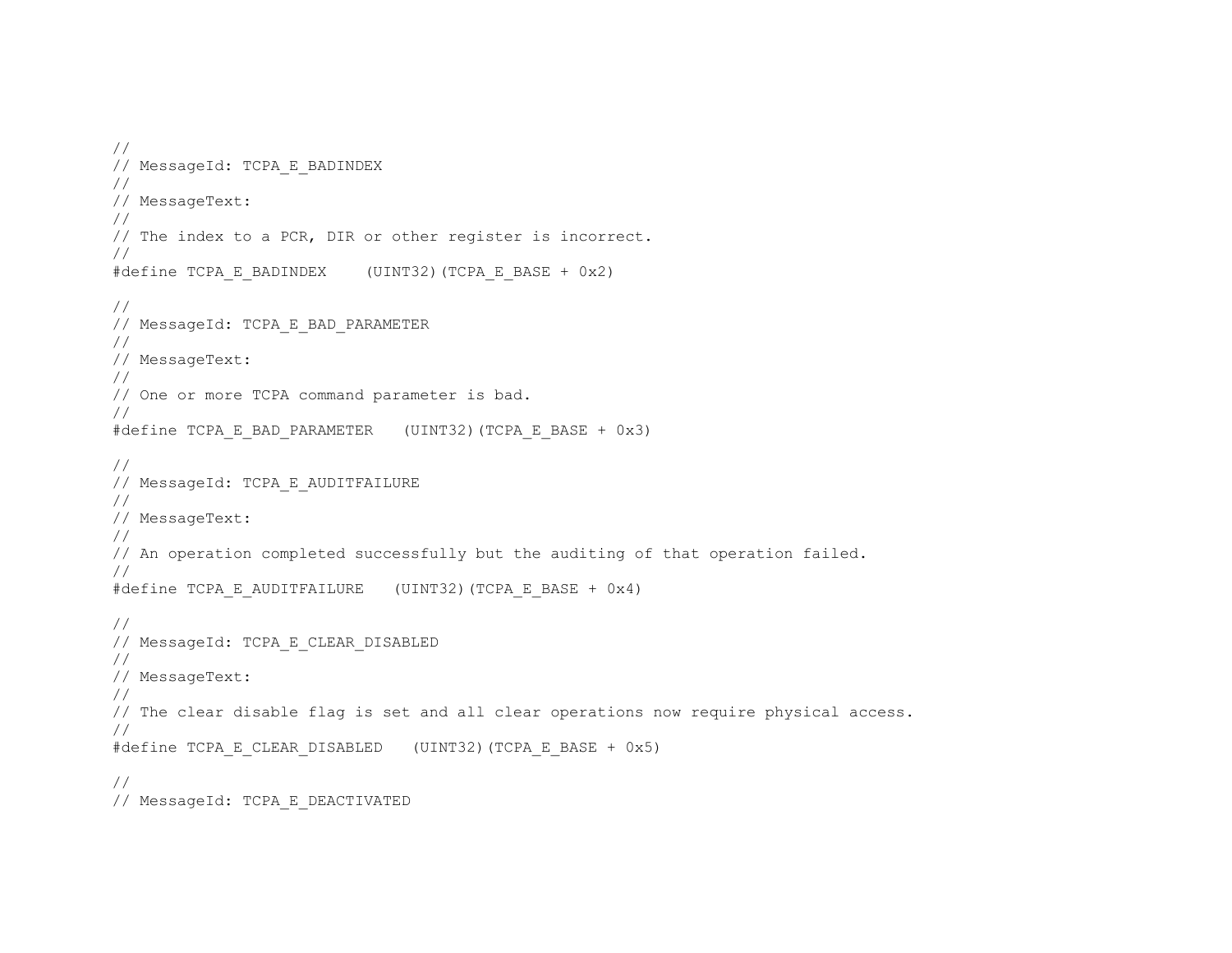```
// 
// MessageText: 
// 
// The TCPA is deactivated. 
// 
#define TCPA_E_DEACTIVATED (UINT32)(TCPA_E_BASE + 0x6) 
// 
// MessageId: TCPA_E_DISABLED 
// 
// MessageText: 
// 
// The TCPA is disabled. 
// 
#define TCPA_E_DISABLED (UINT32)(TCPA_E_BASE + 0x7) 
// 
// MessageId: TCPA_E_DISABLED_CMD 
// 
// MessageText: 
// 
// The target TCPA command has been disabled. 
// 
#define TCPA_E_DISABLED_CMD (UINT32)(TCPA_E_BASE + 0x8) 
// 
// MessageId: TCPA_E_FAIL 
// 
// MessageText: 
// 
// The TCPA operation failed. 
// 
#define TCPA_E_FAIL (UINT32)(TCPA_E_BASE + 0x9) 
// 
// MessageId: TCPA_E_INACTIVE 
// 
// MessageText:
```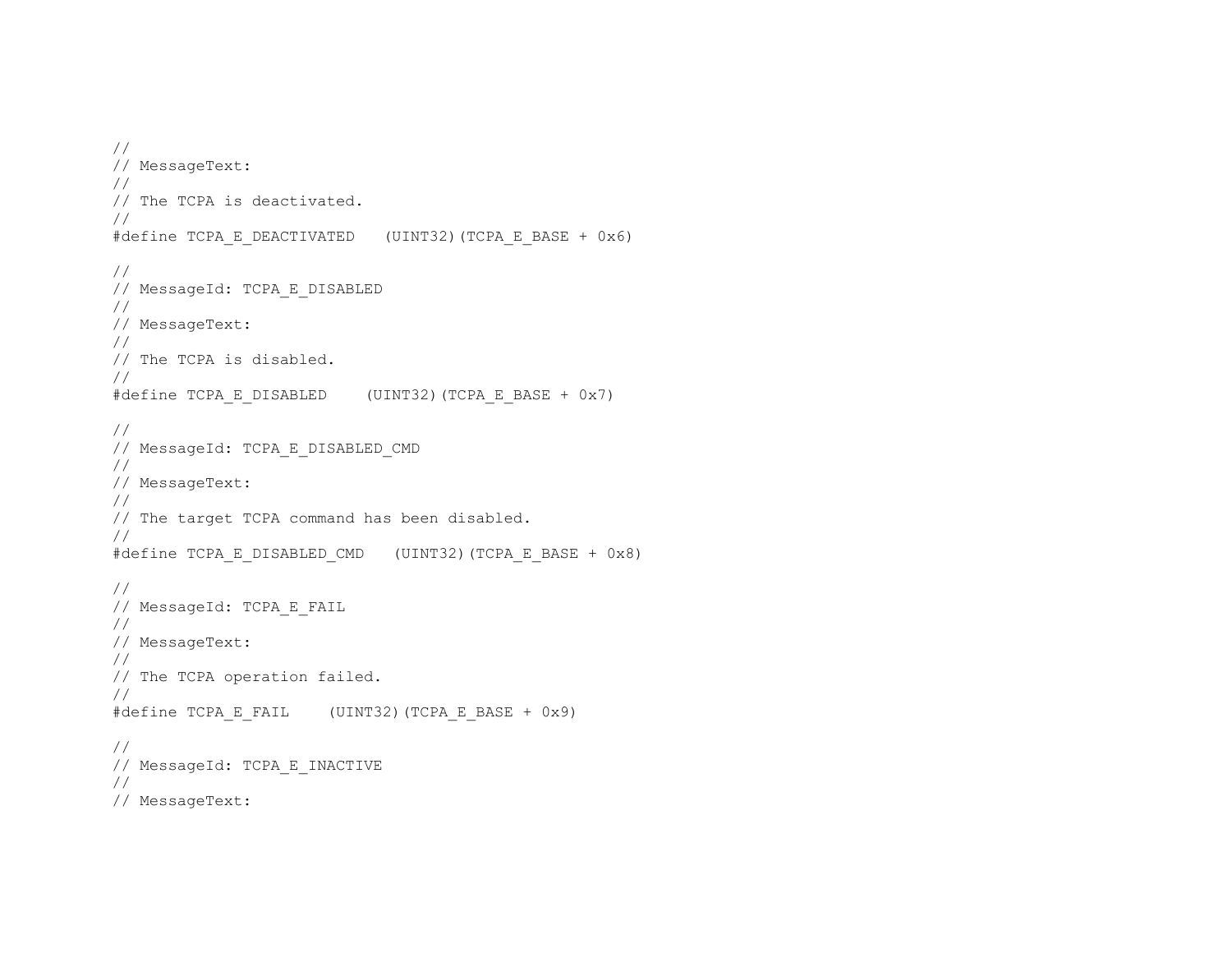```
// 
// The TCPA is inactive. 
// 
#define TCPA_E_INACTIVE (UINT32)(TCPA_E_BASE + 0xA) 
// 
// MessageId: TCPA_E_INSTALL_DISABLED 
// 
// MessageText: 
// 
// The ability to install an owner is disabled. 
// 
#define TCPA E INSTALL DISABLED (UINT32)(TCPA E BASE + 0xB)
// 
// MessageId: TCPA E INVALID HANDLE
// 
// MessageText: 
// 
// The TCPA key handle presented was invalid. 
// 
#define TCPA E INVALID KEYHANDLE (UINT32)(TCPA E BASE + 0xC)
// 
// MessageId: TCPA_E_KEYNOTFOUND 
// 
// MessageText: 
// 
// The target key was not found in the TCPA. 
// 
#define TCPA E KEYNOTFOUND (UINT32)(TCPA E BASE + 0xD)
// 
// MessageId: TCPA_E_NEED_SELFTEST 
// 
// MessageText: 
// 
// The capability requires an untested function,
```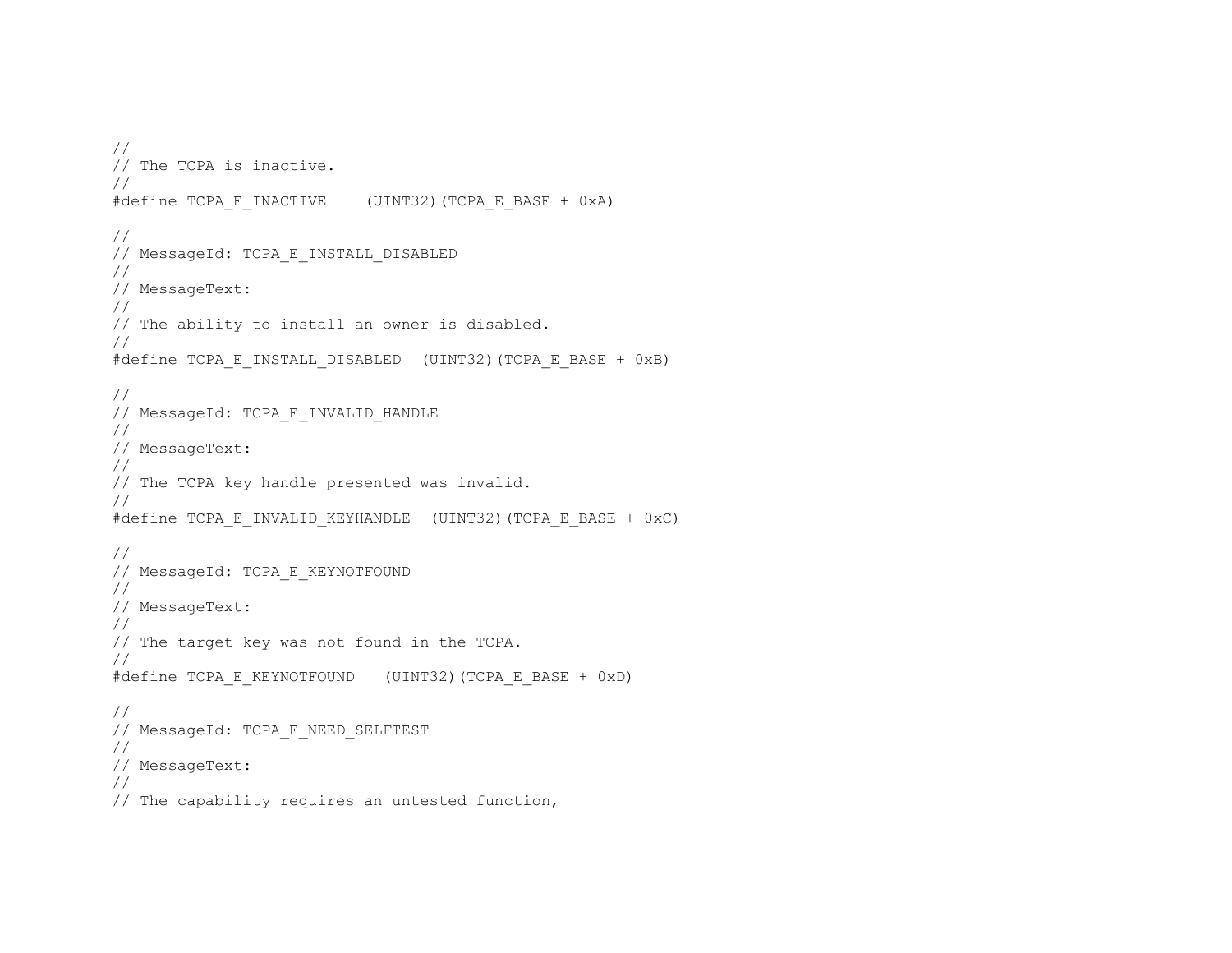```
// additional self-test is required before the capability may execute. 
// 
#define TCPA E_NEED_SELFTEST (UINT32)(TCPA_E_BASE + 0xE)
// 
// MessageId: TCPA_E_MIGRATEFAIL 
// 
// MessageText: 
// 
// Migration authorization failed. 
// 
#define TCPA E MIGRATEFAIL (UINT32)(TCPA E BASE + 0xF)
// 
// MessageId: TCPA_E_NO_PCR_INFO 
// 
// MessageText: 
// 
// A list of PCR values was not supplied. 
// 
#define TCPA E NO PCR INFO (UINT32)(TCPA E BASE + 0x10)
// 
// MessageId: TCPA_E_NOSPACE 
// 
// MessageText: 
// 
// No room in the TCPA to load a key. 
// 
#define TCPA E NOSPACE (UINT32)(TCPA E BASE + 0x11)
// 
// MessageId: TCPA_E_NOSRK 
// 
// MessageText: 
// 
// There is no SRK set. 
//
```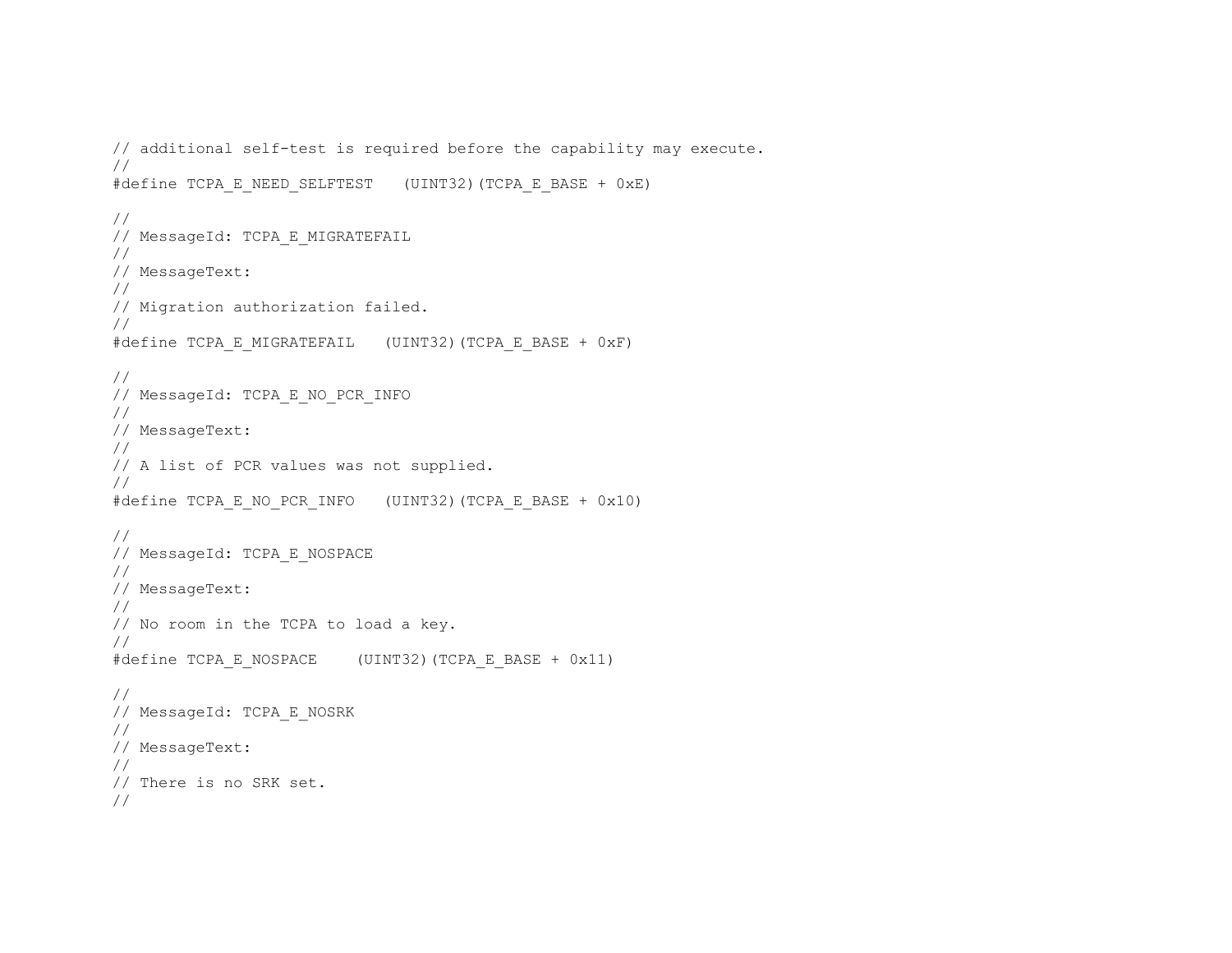```
#define TCPA_E_NOSRK (UINT32)(TCPA_E_BASE + 0x12) 
// 
// MessageId: TCPA E NOTSEALED BLOB
// 
// MessageText: 
// 
// An encrypted blob is invalid or was not created by this TCPA. 
// 
#define TCPA E NOTSEALED BLOB (UINT32)(TCPA E BASE + 0x13)
// 
// MessageId: TCPA_E_OWNER_SET 
// 
// MessageText: 
// 
// An Owner is already set in the TCPA. 
// 
#define TCPA E OWNER SET (UINT32)(TCPA E BASE + 0x14)
// 
// MessageId: TCPA E RESOURCES
// 
// MessageText: 
// 
// The TPM has insufficient internal resources to perform the requested action. 
// 
#define TCPA E RESOURCES (UINT32)(TCPA E BASE + 0x15)
// 
// MessageId: TCPA_E_SHORTRANDOM 
// 
// MessageText: 
// 
// A random string supplied to the TPM was too short. 
// 
#define TCPA E SHORTRANDOM (UINT32)(TCPA E BASE + 0x16)
```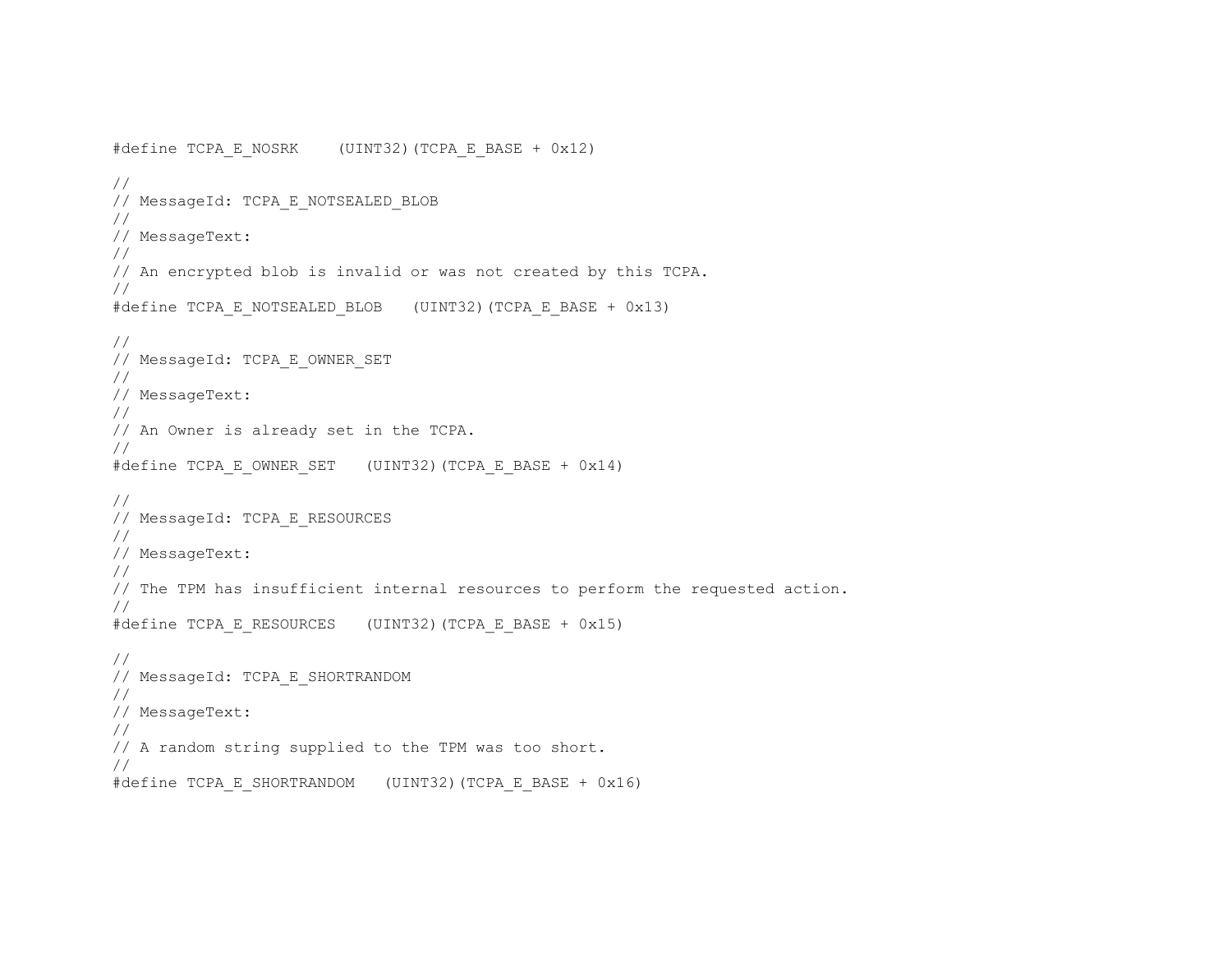```
// 
// MessageId: TCPA E SIZE
// 
// MessageText: 
// 
// The TPM does not have the space to perform the operation. 
// 
#define TCPA_E_SIZE (UINT32)(TCPA_E_BASE + 0x17) 
// 
// MessageId: TCPA_E_WRONGPCRVAL 
// 
// MessageText: 
// 
// The named PCR value does not match the current PCR value. 
// 
#define TCPA E WRONGPCRVAL (UINT32)(TCPA E BASE + 0x18)
// 
// MessageId: TCPA_E_BUSY 
// 
// MessageText: 
// 
// The TPM is too busy to respond to the command. 
// 
//#define TCPA E BUSY (UINT32)(TCPA E BASE + 0x19)
// 
// MessageId: TCPA_E_BAD_PARAM_SIZE 
// 
// MessageText: 
// 
// The paramSize argument to the command has the incorrect value 
// 
#define TCPA_E_BAD_PARAM_SIZE (UINT32)(TCPA_E_BASE + 0x19) 
// 
// MessageId: TCPA_E_SHA_THREAD
```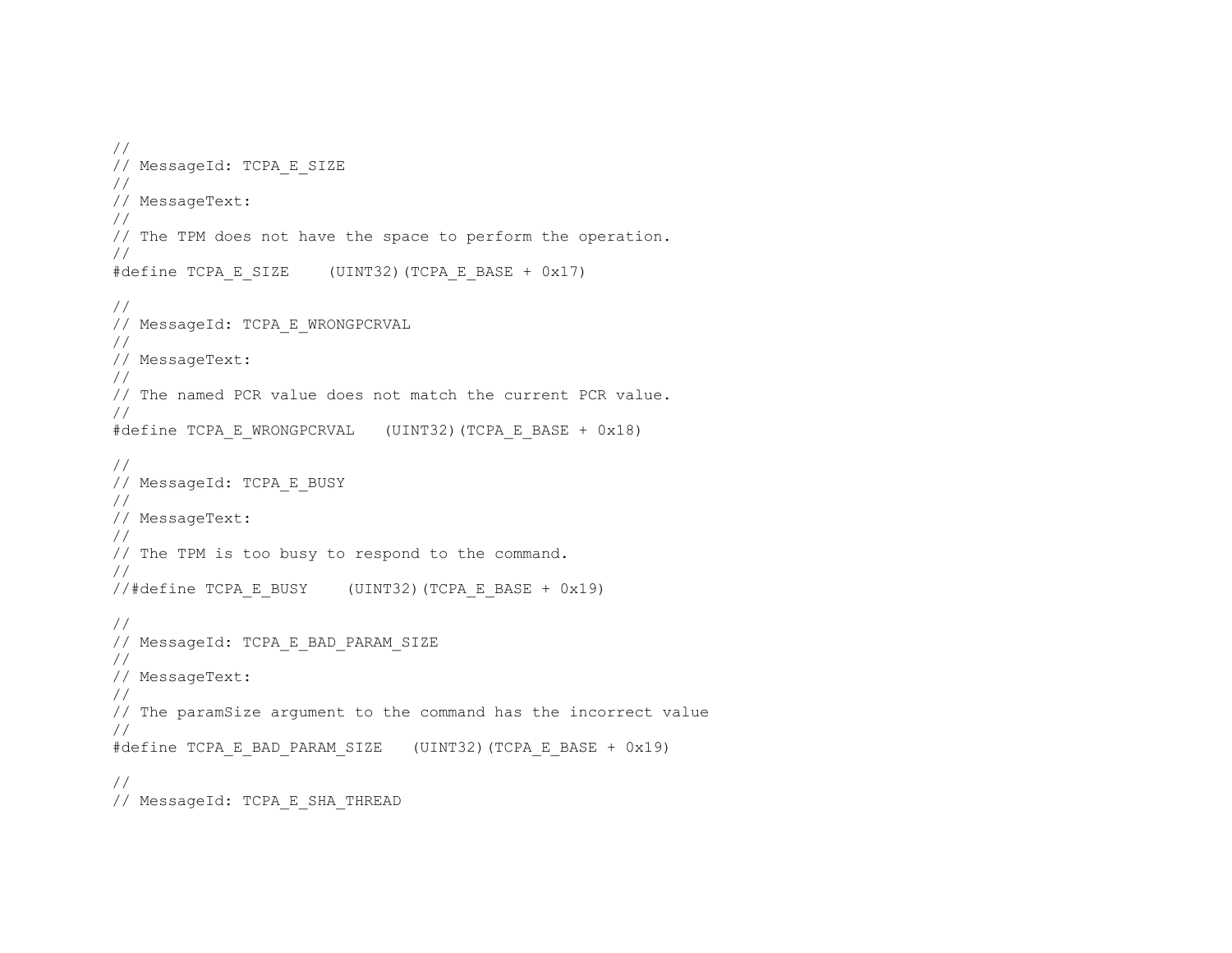```
// 
// MessageText: 
// 
// There is no existing SHA-1 thread in the TPM. 
// 
#define TCPA_E_SHA_THREAD (UINT32)(TCPA_E_BASE + 0x1A) 
// 
// MessageId: TCPA_E_SHA_ERROR 
// 
// MessageText: 
// 
// The calculation is unable to proceed because the existing SHA-1 
// thread has already encountered an error. 
// 
#define TCPA E_SHA_ERROR (UINT32)(TCPA_E_BASE + 0x1B)
// 
// MessageId: TCPA_E_FAILEDSELFTEST 
// 
// MessageText: 
// 
// Self-test has failed and the TPM has shutdown. 
// 
#define TCPA E FAILEDSELFTEST (UINT32)(TCPA E BASE + 0x1C)
// 
// MessageId: TCPA E AUTH2FAIL
// 
// MessageText: 
// 
// The authorization for the second key in a 2 key function failed authorization. 
// 
#define TCPA_E_AUTH2FAIL (UINT32)(TCPA_E_BASE + 0x1D) 
// 
// MessageId: TCPA_E_BADTAG 
//
```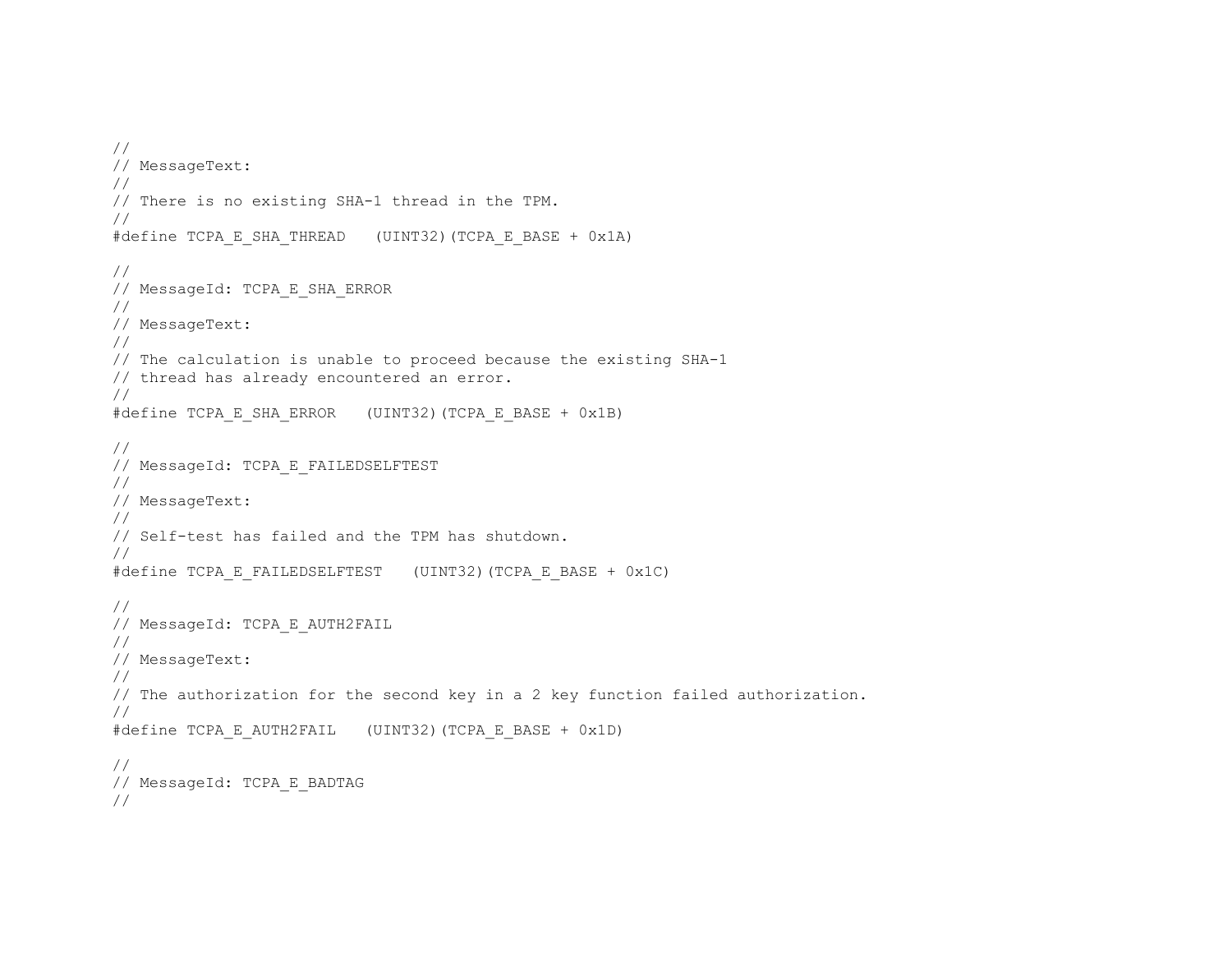```
// MessageText: 
// 
// The tag value sent to the TPM for a command is invalid. 
// 
#define TCPA_E_BADTAG (UINT32)(TCPA_E_BASE + 0x1E) 
// 
// MessageId: TCPA_E_IOERROR 
// 
// MessageText: 
// 
// An IO error occurred transmitting information to the TPM. 
// 
#define TCPA_E_IOERROR (UINT32)(TCPA_E_BASE + 0x1F) 
// 
// MessageId: TCPA_E_ENCRYPT_ERROR 
// 
// MessageText: 
// 
// The TPM encryption process had a problem. 
// 
#define TCPA E ENCRYPT ERROR (UINT32)(TCPA E BASE + 0x20)
// 
// MessageId: TCPA_E_DECRYPT_ERROR 
// 
// MessageText: 
// 
// The TPM decryption process did not complete. 
// 
#define TCPA E DECRYPT ERROR (UINT32)(TCPA E BASE + 0x21)
// 
// MessageId: TCPA_E_INVALID_AUTHHANDLE 
// 
// MessageText: 
//
```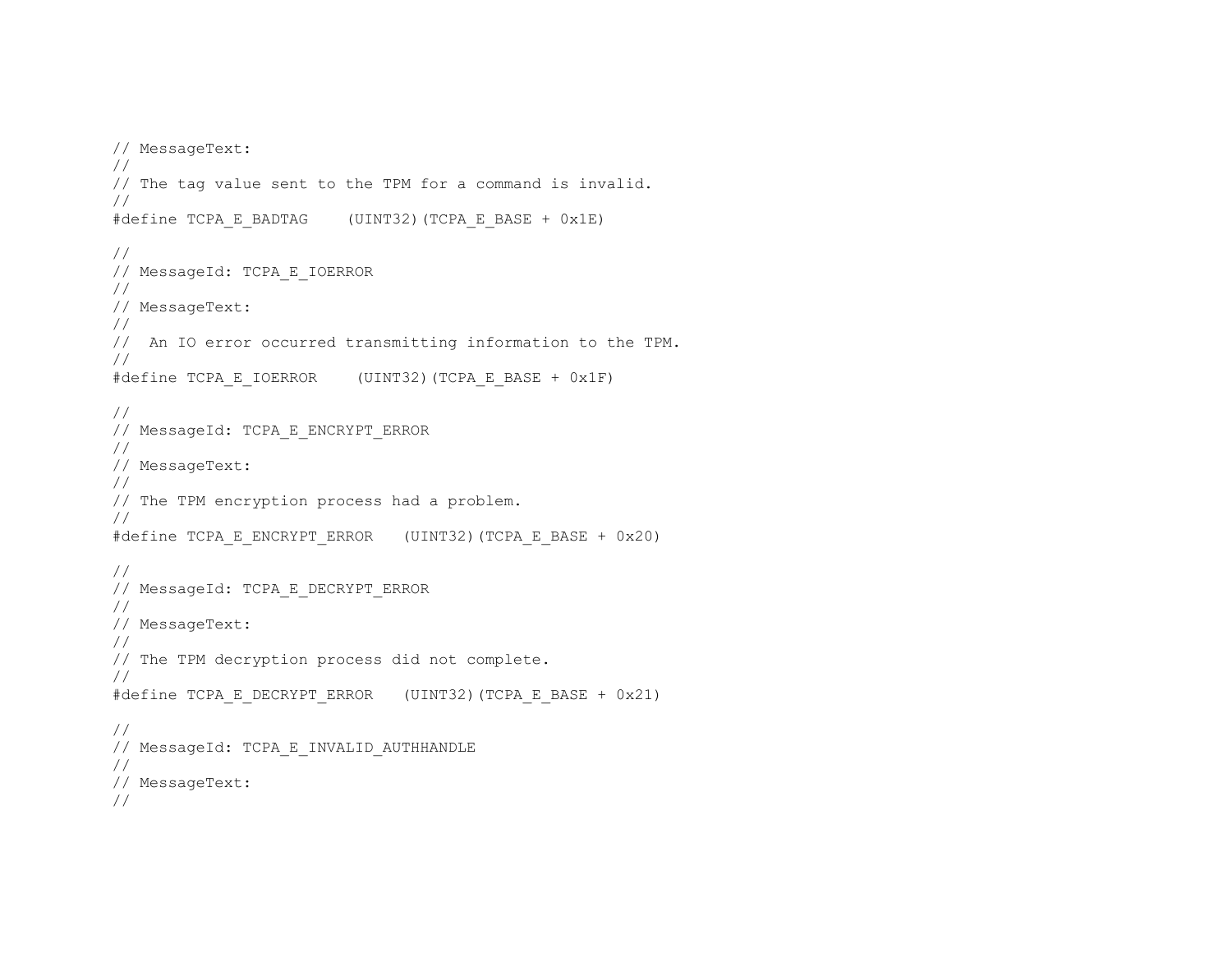```
// The TPM auth handle was invalid. 
// 
#define TCPA E INVALID AUTHHANDLE (UINT32)(TCPA E BASE + 0x22)
// 
// MessageId: TCPA_E_NO_ENDORSEMENT 
// 
// MessageText: 
// 
// The TPM does not have an Endorsement Key installed. 
// 
#define TCPA E NO ENDORSEMENT (UINT32)(TCPA E BASE + 0x23)
// 
// MessageId: TCPA_E_INVALID_KEYUSAGE 
// 
// MessageText: 
// 
// The usage of a key is not allowed. 
// 
#define TCPA E INVALID KEYUSAGE (UINT32)(TCPA E BASE + 0x24)
// 
// MessageId: TCPA_E_WRONG_ENTITYTYPE 
// 
// MessageText: 
// 
// The submitted entity type is not allowed. 
// 
#define TCPA E WRONG ENTITYTYPE (UINT32)(TCPA E BASE + 0x25)
// 
// MessageId: TCPA_INVALID_POSTINIT 
// 
// MessageText: 
// 
// The command was received in the wrong sequence relative to TPM Init and a subsequent TPM Startup.
//
```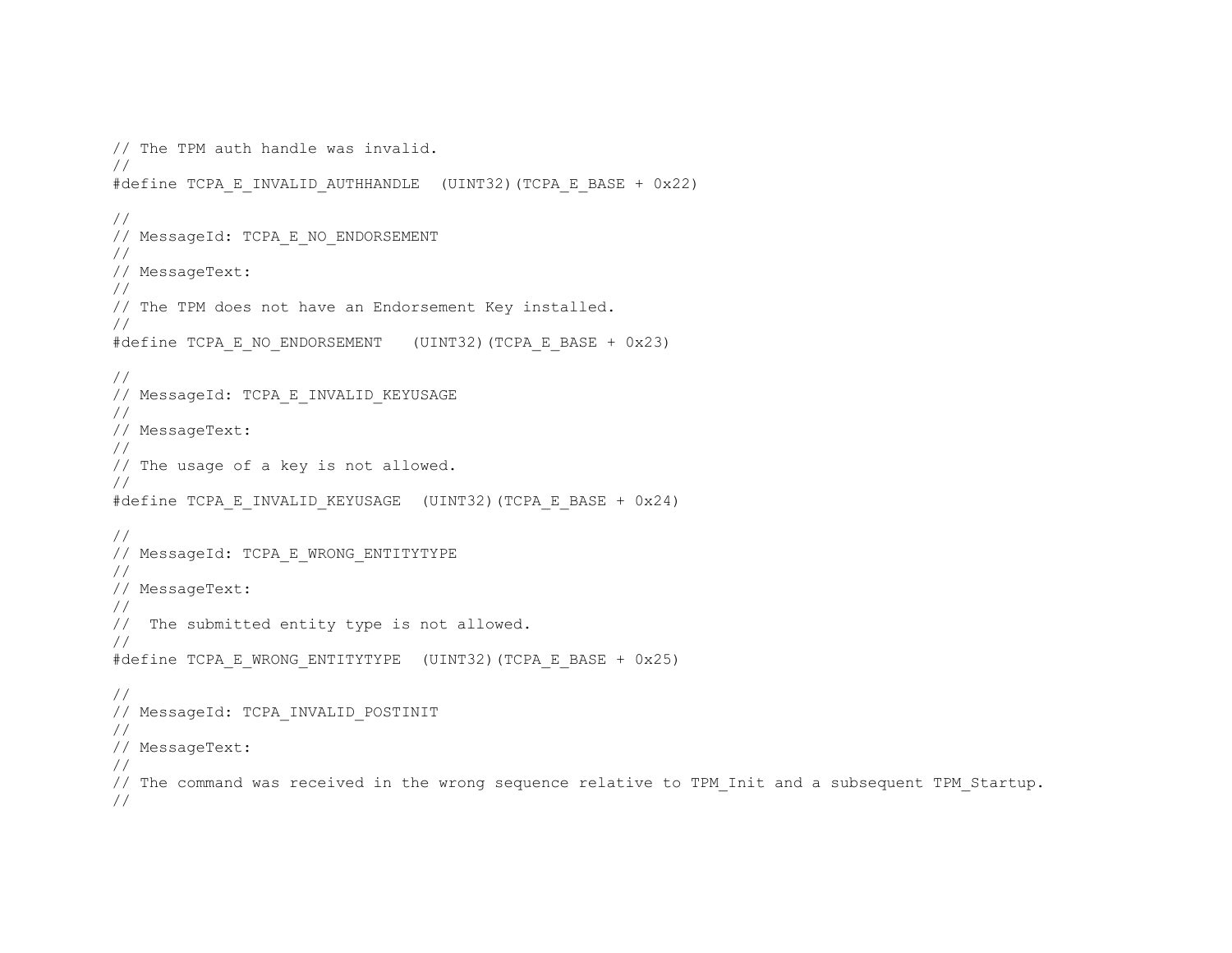```
#define TCPA E INVALID POSTINIT (UINT32)(TCPA E BASE + 0x26)
// 
// MessageId: TCPA_E_INAPPROPRIATE_SIG 
// 
// MessageText: 
// 
// Signed data cannot include additional DER information. 
// 
#define TCPA E INAPPROPRIATE SIG (UINT32)(TCPA E BASE + 0x27)
// 
// MessageId: TCPA_E_BAD_KEY_PROPERTY 
// 
// MessageText: 
// 
// The key properties in TCPA KEY PARMs are not supported by this TPM.
// 
#define TCPA_E_BAD_KEY_PROPERTY (UINT32)(TCPA_E_BASE + 0x28) 
// 
// MessageId: TCPA_E_BAD_MIGRATION 
// 
// MessageText: 
// 
// The migration properties of this key are incorrect. 
// 
#define TCPA_E_BAD_MIGRATION (UINT32)(TCPA_E_BASE + 0x29) 
// 
// MessageId: TCPA_E_BAD_SCHEME 
// 
// MessageText: 
// 
// The signature or encryption scheme for this key is incorrect or not permitted in this situation. 
// 
#define TCPA E BAD SCHEME (UINT32)(TCPA E BASE + 0x2A)
```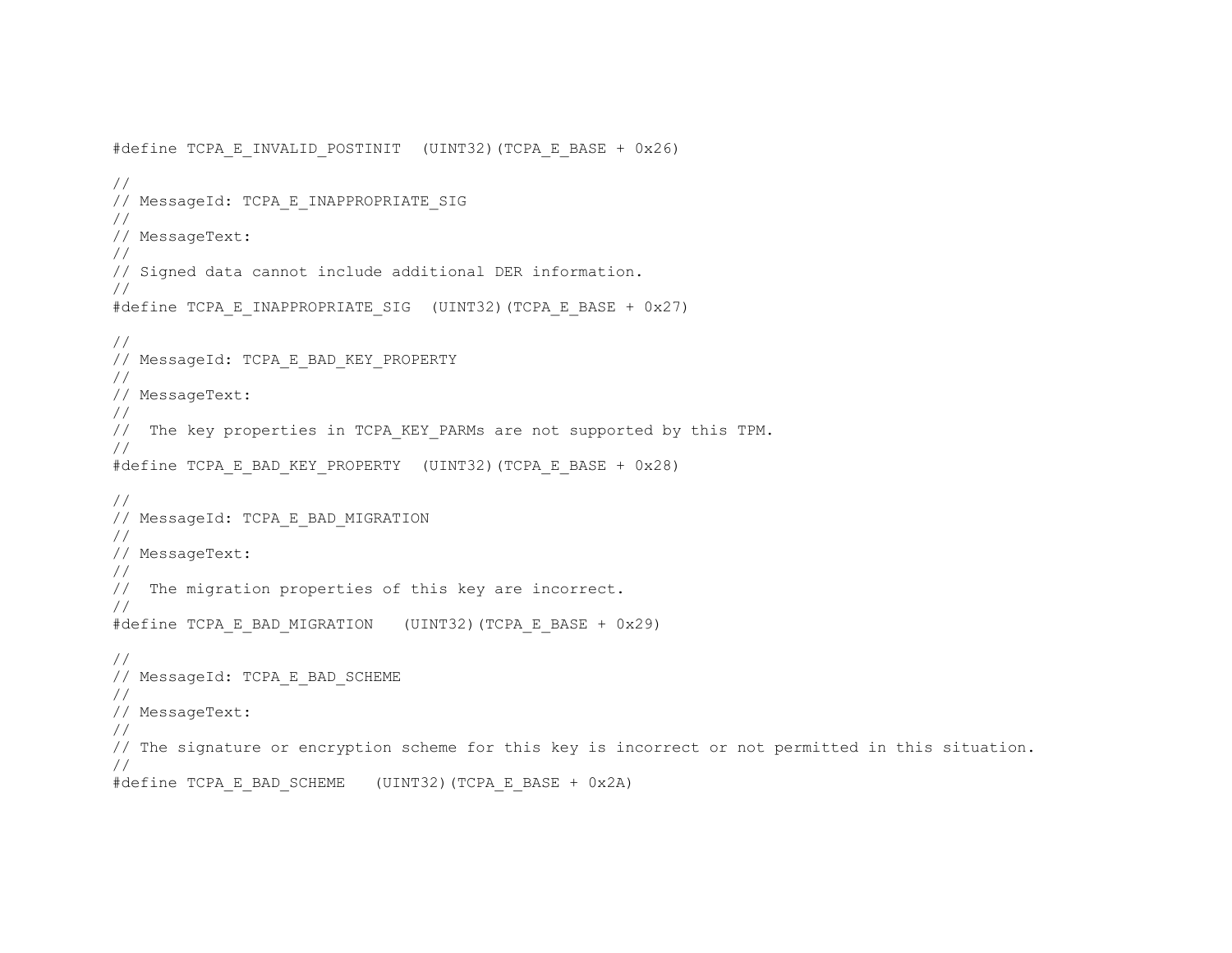```
// 
// MessageId: TCPA_E_BAD_DATASIZE 
// 
// MessageText: 
// 
// The size of the data (or blob) parameter is bad or inconsistent with the referenced key. 
// 
#define TCPA E BAD DATASIZE (UINT32)(TCPA E BASE + 0x2B)
// 
// MessageId: TCPA_E_BAD_MODE 
// 
// MessageText: 
// 
// A mode parameter is bad, such as capArea or subCapArea for TPM GetCapability,
// phsicalPresence parameter for TPM_PhysicalPresence, 
// or migrationType for TPM_CreateMigrationBlob. 
// 
#define TCPA_E_BAD_MODE (UINT32)(TCPA_E_BASE + 0x2C) 
// 
// MessageId: TCPA_E_BAD_PRESENCE 
// 
// MessageText: 
// 
// Either the physicalPresence or physicalPresenceLock bits have the wrong value. 
// 
#define TCPA E BAD PRESENCE (UINT32)(TCPA E BASE + 0x2D)
// 
// MessageId: TCPA_E_BAD_VERSION 
// 
// MessageText: 
// 
// The TPM cannot perform this version of the capability. 
// 
#define TCPA E BAD VERSION (UINT32)(TCPA E BASE + 0x2E)
```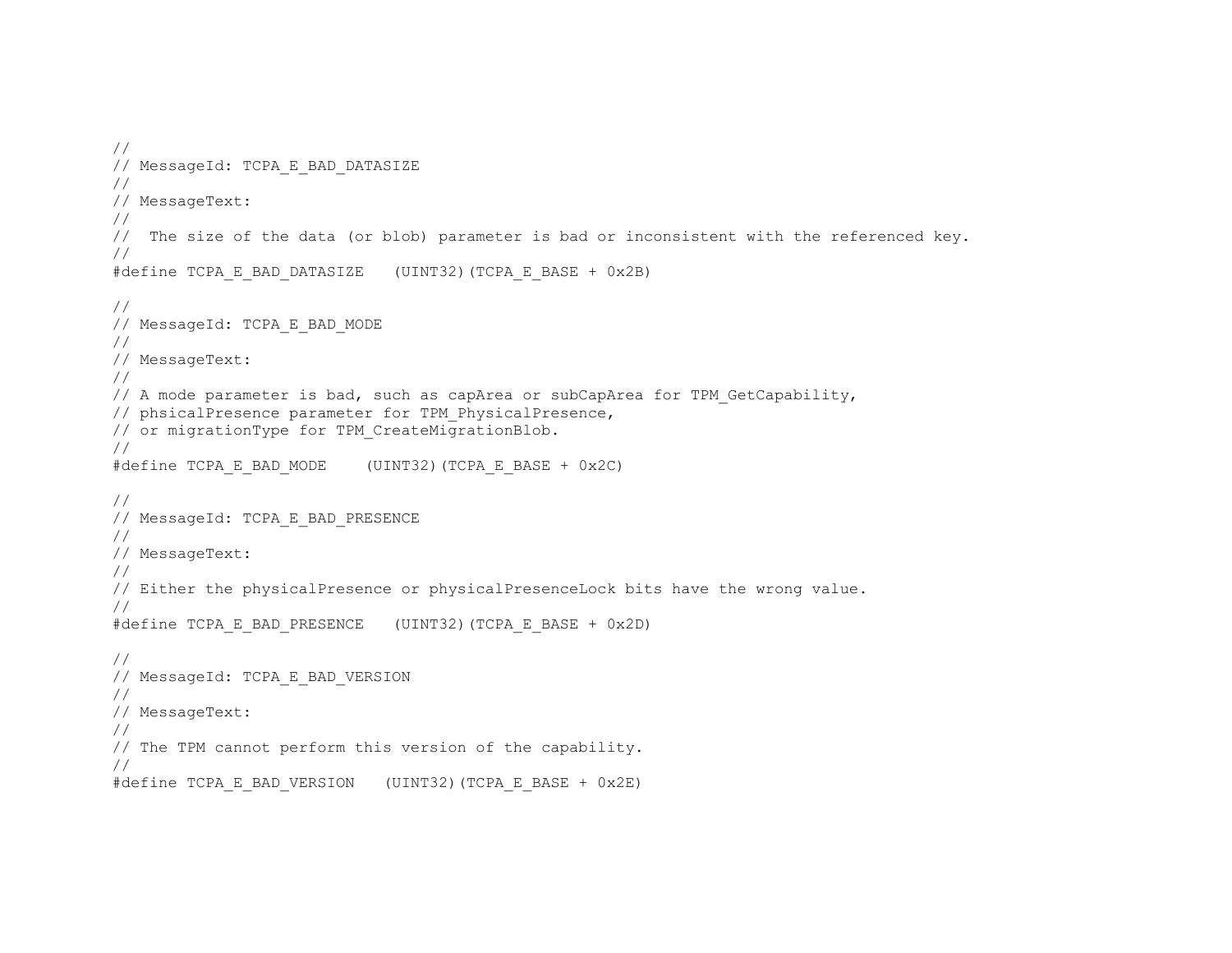```
////////////////////////////////////////////////////////////////////// 
// non fatal errors 
// 
// MessageId: TCPA_E_RETRY 
// 
// MessageText: 
// 
// The TPM is too busy to respond to the command immediately, 
// but the command could be resubmitted at a later time. 
// 
#define TCPA E_RETRY (UINT32)(TCPA E_BASE + TCPA_E_NON_FATAL)
```
#endif // \_\_TCPA\_ERROR\_H\_\_

# *+++tss\_error.h*

 $/ * + +$ 

TSS error return codes

 $--*/$ 

#ifndef TSS ERROR H #define TSS ERROR H

```
// 
// error coding scheme for a Microsoft Windows platform - 
// refer to the TSS Specification Parts 
// 
// Values are 32 bit values layed out as follows: 
// 
// 3 3 2 2 2 2 2 2 2 2 2 2 1 1 1 1 1 1 1 1 1 1 
// 1 0 9 8 7 6 5 4 3 2 1 0 9 8 7 6 5 4 3 2 1 0 9 8 7 6 5 4 3 2 1 0 
// +---+-+-+-----------------------+-------+-----------------------+ 
// |Lev|C|R| Facility | Layer | Code
// +---+-+-+-----------------------+-------+-----------------------+
```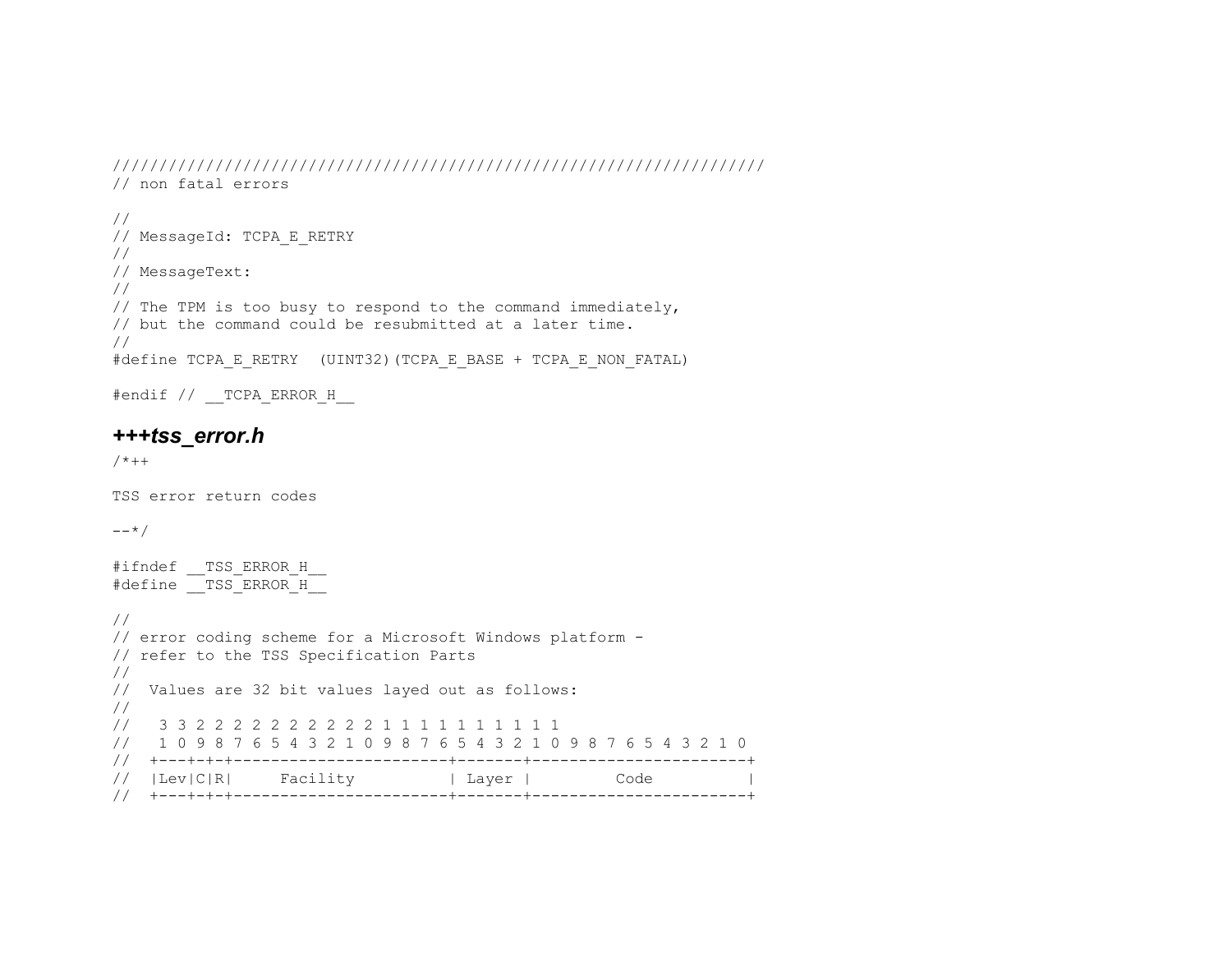```
// | Platform specific coding | TSS error coding system
// +---+-+-+-----------------------+-------+-----------------------+ 
// 
// Lev - is the Level code 
// 
// 00 - Success 
// 01 - Informational 
10 - \text{Warning}// 11 - Error 
// 
// C - is the Customer code flag (must actually be set) 
// 
// R - is a reserved bit (unused) 
// 
// Facility - is the facility code: TCPA: proposal 0x028 
// 
// Code - is the facility's status code 
// 
// 
// definitions for the code level information 
// 
#define TSS_LEVEL_SUCCESS 0x00000000L // code level success 
#define TSS_LEVEL_INFO 0x40000000L // code level information 
#define TSS_LEVEL_WARNING 0x80000000L // code level warning 
#define TSS_LEVEL_ERROR 0xC0000000L // code level error 
// 
// some defines for the platform specific information 
// 
#define FACILITY_TSS 0x28L // facility number for TCPA return codes 
#define FACILITY_TSS_CODEPOS (FACILITY_TSS << 16) // shift the facility info to the code 
                                                                    // position 
#define TSS_CUSTOM_CODEFLAG 0x20000000L // bit position for the custom flag in 
                                                                    // return code
```
//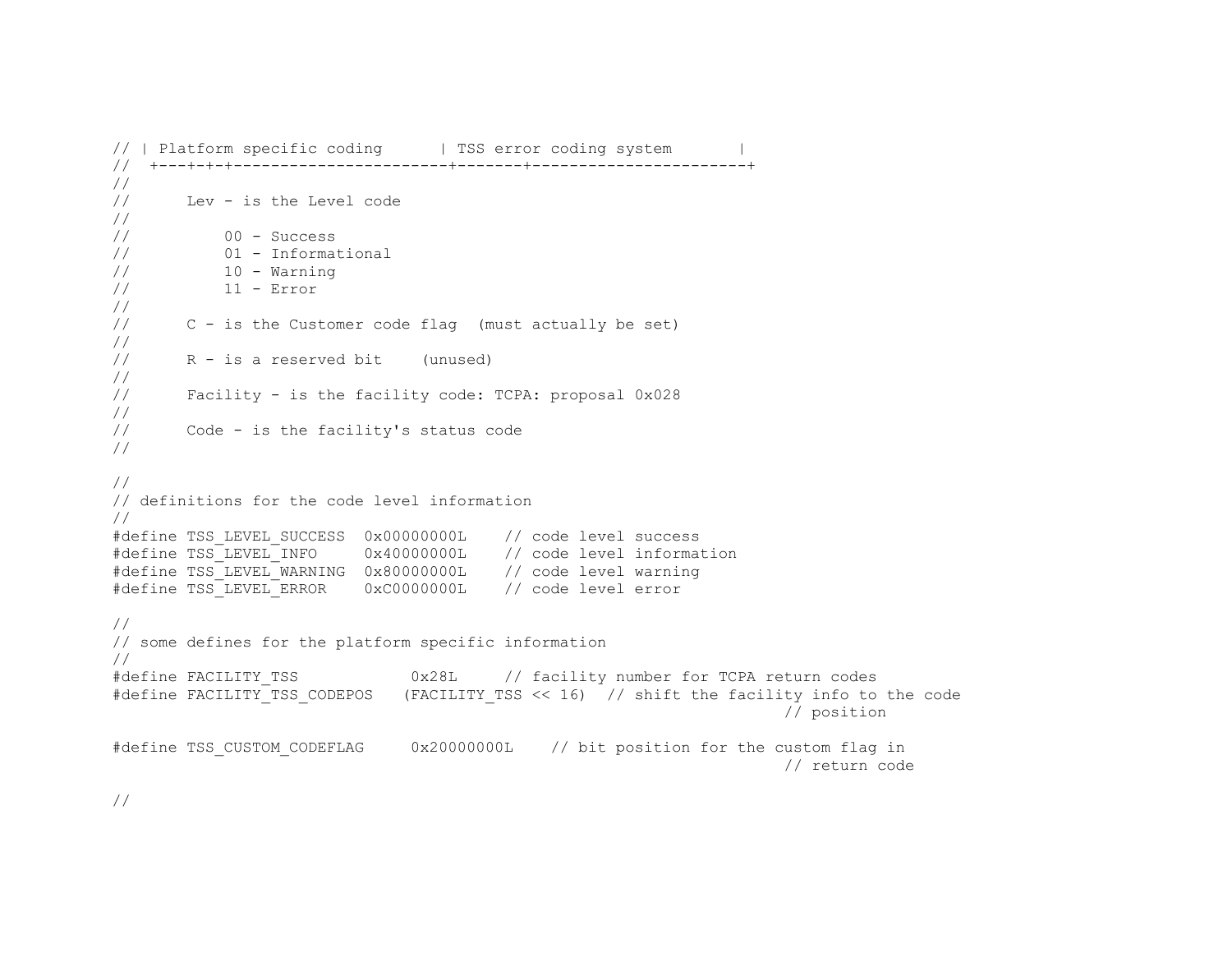// // TSS error return codes // // #ifndef TSS\_E\_BASE #define TSS\_E\_BASE 0x00000000L #endif // TSS E BASE #ifndef TSS\_W\_BASE #define TSS\_W\_BASE 0x00000000L #endif // TSS W BASE #ifndef TSS I\_BASE #define TSS\_I\_BASE 0x00000000L #endif // TSS I BASE // // basic error return codes common to all TSS Service Provider Interface methods // and returned by all TSS SW stack components // // // MessageId: TSS SUCCESS // // MessageText: // // Successful completion of the operation. // #define TSS\_SUCCESS 0x00000000L // // MessageId: TSS E FAIL // // MessageText: // // An internal error has been detected, but the source is unknown. // #define TSS E FAIL (UINT32)(TSS E BASE + 0x002L) //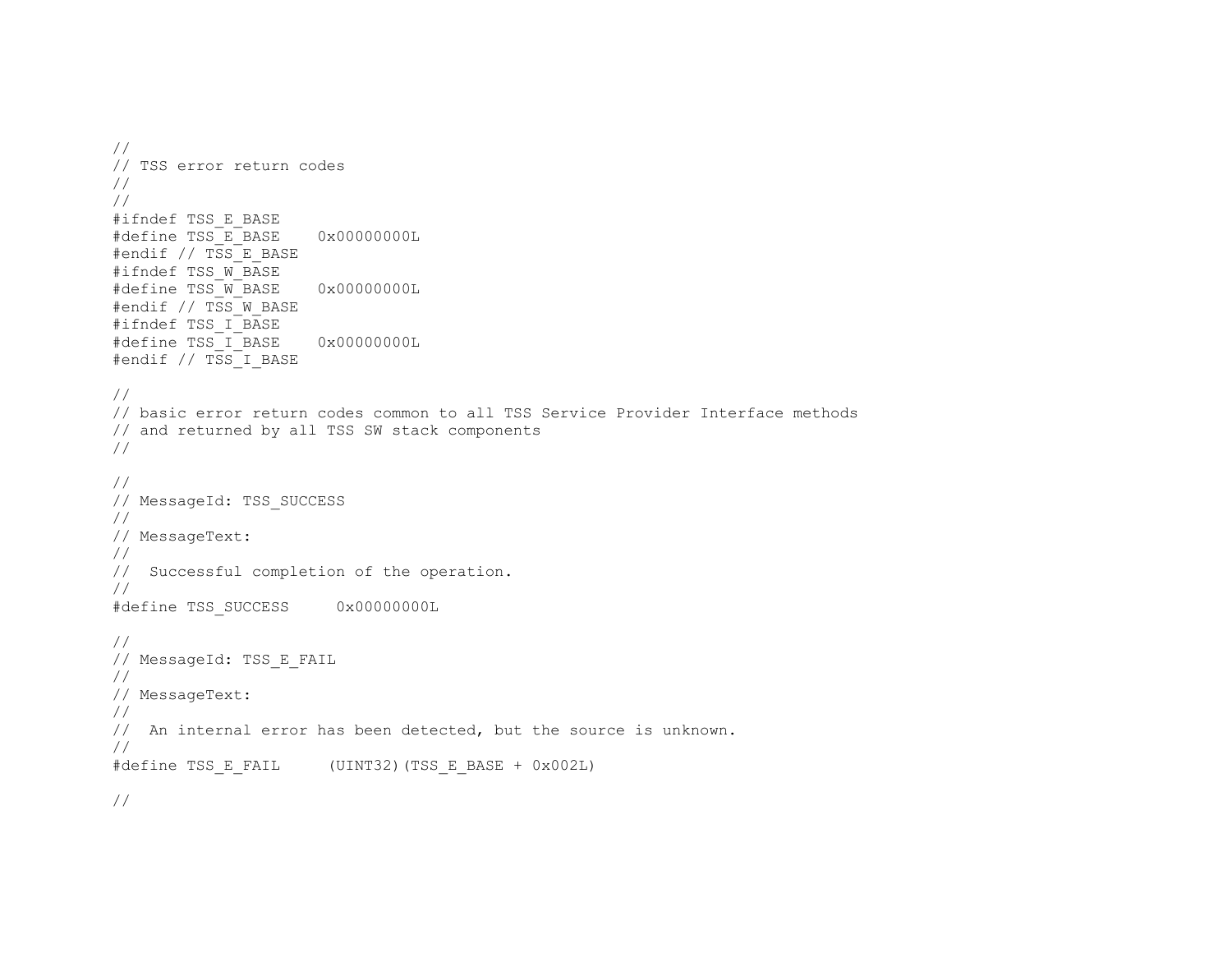```
// MessageId: TSS_E_BAD_PARAMETER 
// 
// MessageText: 
// 
// One or more parameter is bad. 
// 
#define TSS_E_BAD_PARAMETER (UINT32)(TSS_E_BASE + 0x003L)
// 
// MessageId: TSS_E_INTERNAL_ERROR 
// 
// MessageText: 
// 
// An internal SW error has been detected. 
// 
#define TSS_E_INTERNAL_ERROR (UINT32)(TSS_E_BASE + 0x004L) 
// 
// MessageId: TSS E OUTOFMEMORY
// 
// MessageText: 
// 
// Ran out of memory. 
// 
#define TSS_E_OUTOFMEMORY (UINT32)(TSS_E_BASE + 0x005L) 
// 
// MessageId: TSS_E_NOTIMPL 
// 
// MessageText: 
// 
// Not implemented. 
// 
#define TSS_E_NOTIMPL (UINT32)(TSS_E_BASE + 0x006L) 
// 
// MessageId: TSS E KEY ALREADY REGISTERED
//
```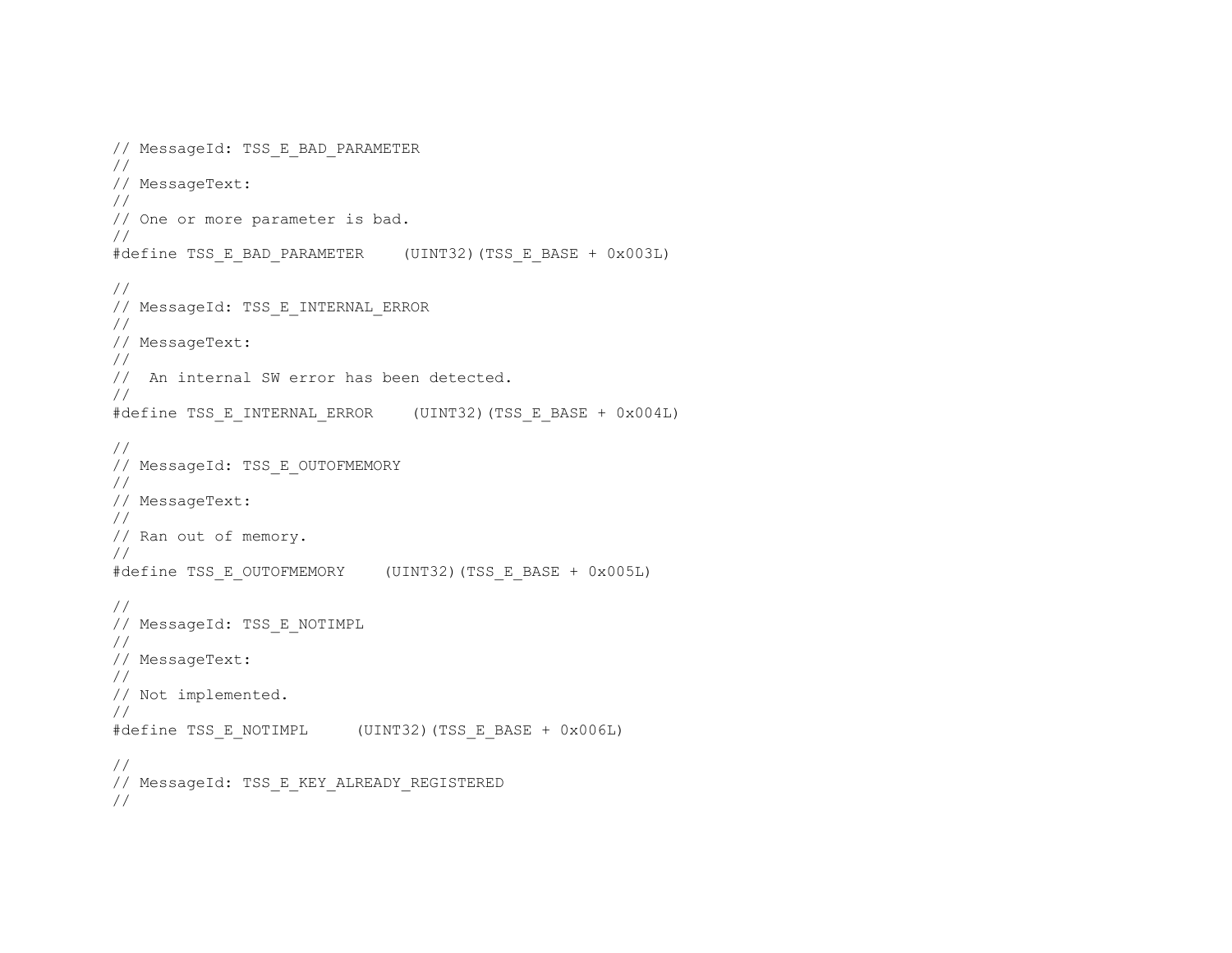```
// MessageText: 
// 
// Key is already registered 
// 
#define TSS_E_KEY_ALREADY_REGISTERED (UINT32)(TSS_E_BASE + 0x008L) 
// 
// MessageId: TSS E TPM UNEXPECTED
// 
// MessageText: 
// 
// An unexpected TPM error has occurred. 
// 
#define TSS_E_TPM_UNEXPECTED (UINT32)(TSS_E_BASE + 0x010L) 
// 
// MessageId: TSS_E_COMM_FAILURE 
// 
// MessageText: 
// 
// A communications error with the TPM has been detected. 
// 
#define TSS_E_COMM_FAILURE (UINT32)(TSS_E_BASE + 0x011L) 
// 
// MessageId: TSS_E_TIMEOUT 
// 
// MessageText: 
// 
// The operation has timed out. 
// 
#define TSS_E_TIMEOUT (UINT32)(TSS_E_BASE + 0x012L) 
// 
// MessageId: TSS_E_TPM_UNSUPPORTED_FEATURE 
// 
// MessageText:
```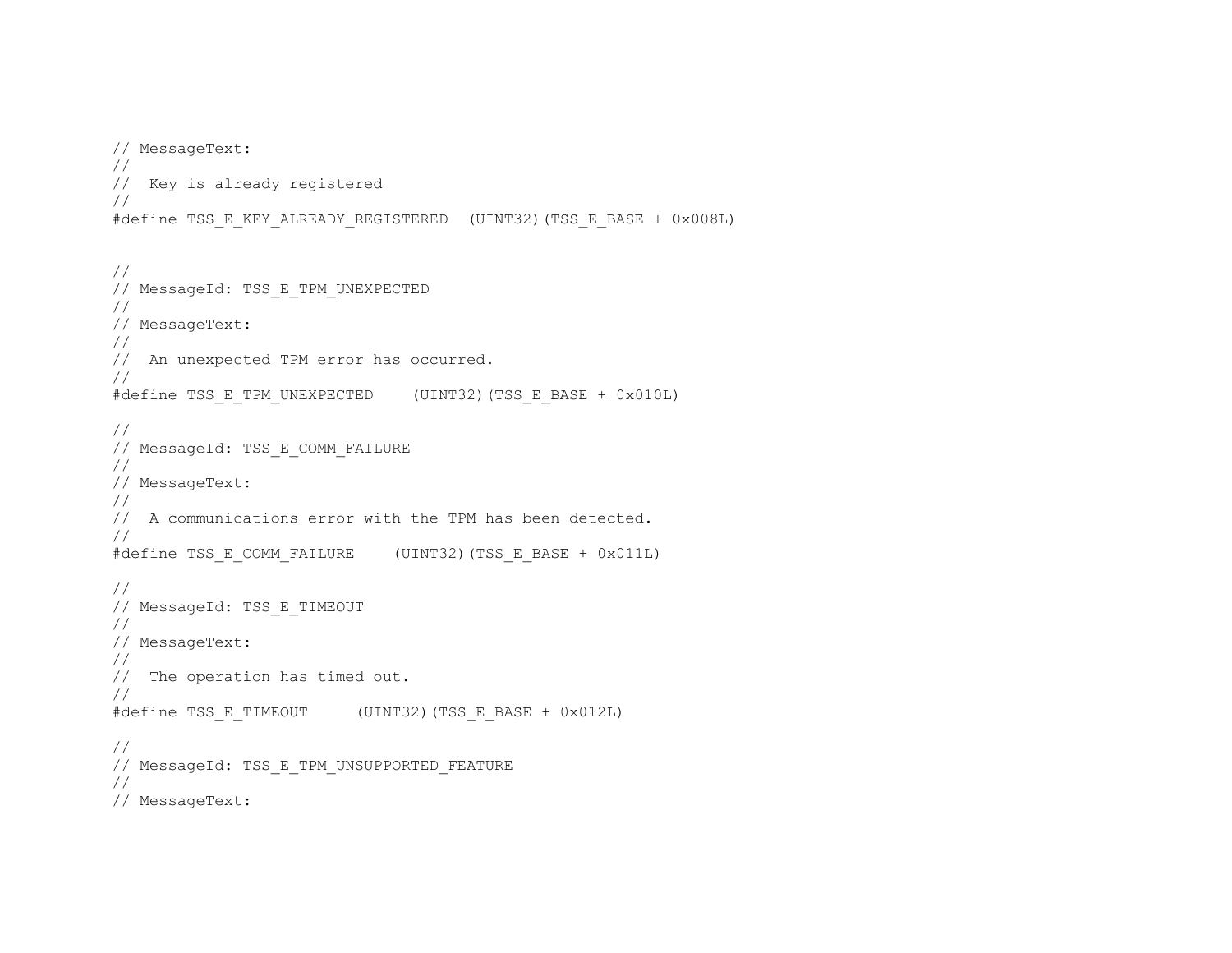```
// 
// The TPM does not support the requested feature. 
// 
#define TSS_E_TPM_UNSUPPORTED_FEATURE (UINT32)(TSS_E_BASE + 0x014L)
// 
// MessageId: TSS E CANCELED
// 
// MessageText: 
// 
// The action was canceled by request. 
// 
#define TSS_E_CANCELED (UINT32)(TSS_E_BASE + 0x016L)
// 
// MessageId: TSS E PS KEY NOTFOUND
// 
// MessageText: 
// 
// The key cannot be found in the persistent storage database. 
// 
#define TSS_E_PS_KEY_NOTFOUND (UINT32)(TSS_E_BASE + 0x020L)
// 
// MessageId: TSS_E_PS_KEY_EXISTS 
// 
// MessageText: 
// 
// The key already exists in the persistent storage database. 
// 
#define TSS E PS KEY EXISTS (UINT32) (TSS E BASE + 0x021L)
// 
// MessageId: TSS E PS BAD KEY STATE
// 
// MessageText: 
// 
// The key data set not valid in the persistent storage database. 
//
```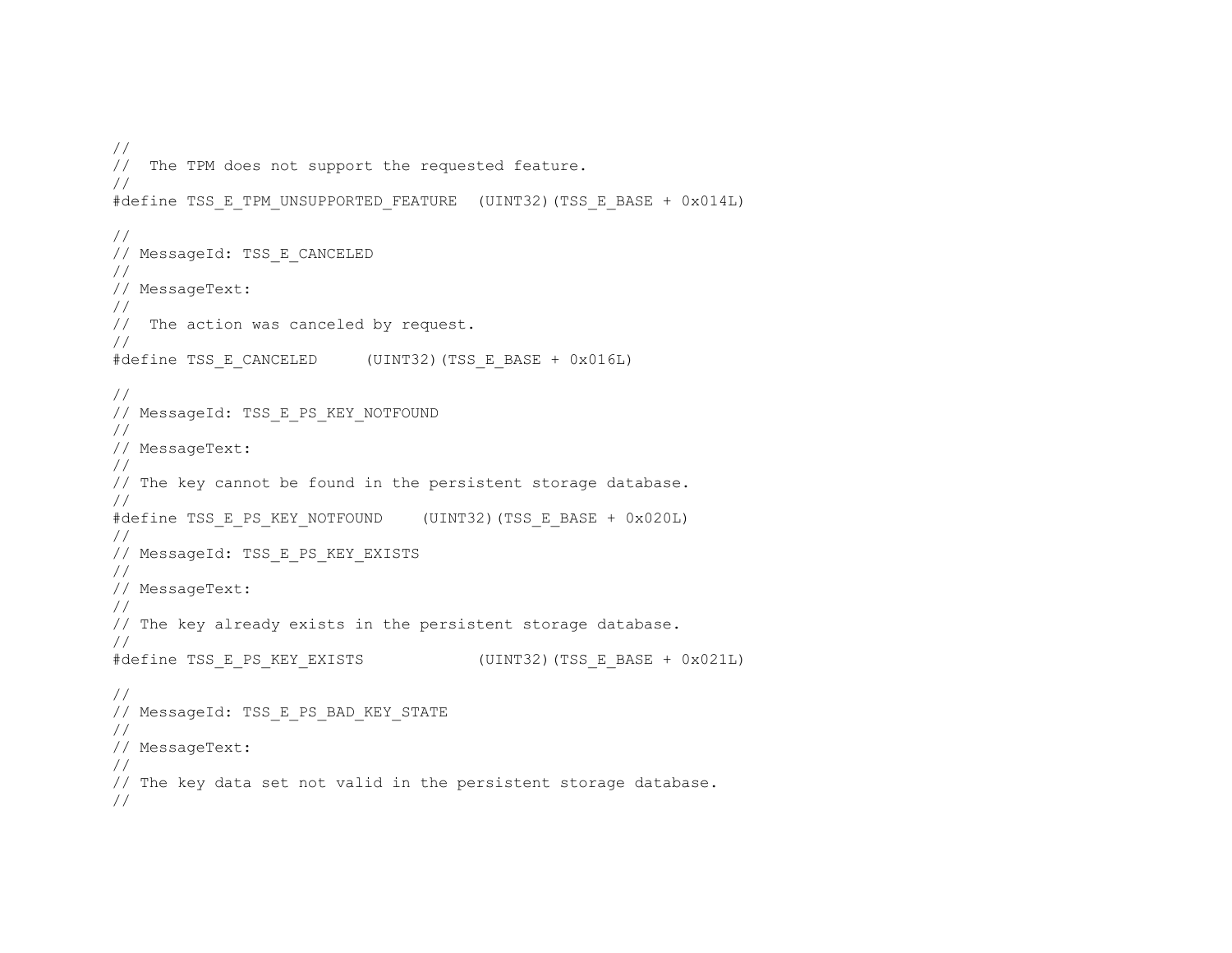```
#define TSS E PS BAD KEY STATE (UINT32)(TSS E BASE + 0x022L)
// 
// error codes returned by specific TSS Service Provider Interface methods 
// offset TSS_TSPI_OFFSET 
// 
// 
// MessageId: TSS_E_INVALID_OBJECT_TYPE 
// 
// MessageText: 
// 
// Object type not valid for this operation. 
// 
#define TSS_E_INVALID_OBJECT_TYPE (UINT32)(TSS_E_BASE + 0x101L)
// 
// MessageId: TSS E NO CONNECTION
// 
// MessageText: 
// 
// Core Service connection doesn't exist. 
// 
#define TSS E NO CONNECTION (UINT32)(TSS E BASE + 0x102L)
// 
// MessageId: TSS E CONNECTION FAILED
// 
// MessageText: 
// 
// Core Service connection failed. 
// 
#define TSS_E_CONNECTION_FAILED (UINT32)(TSS_E_BASE + 0x103L) 
// 
// MessageId: TSS E CONNECTION BROKEN
//
```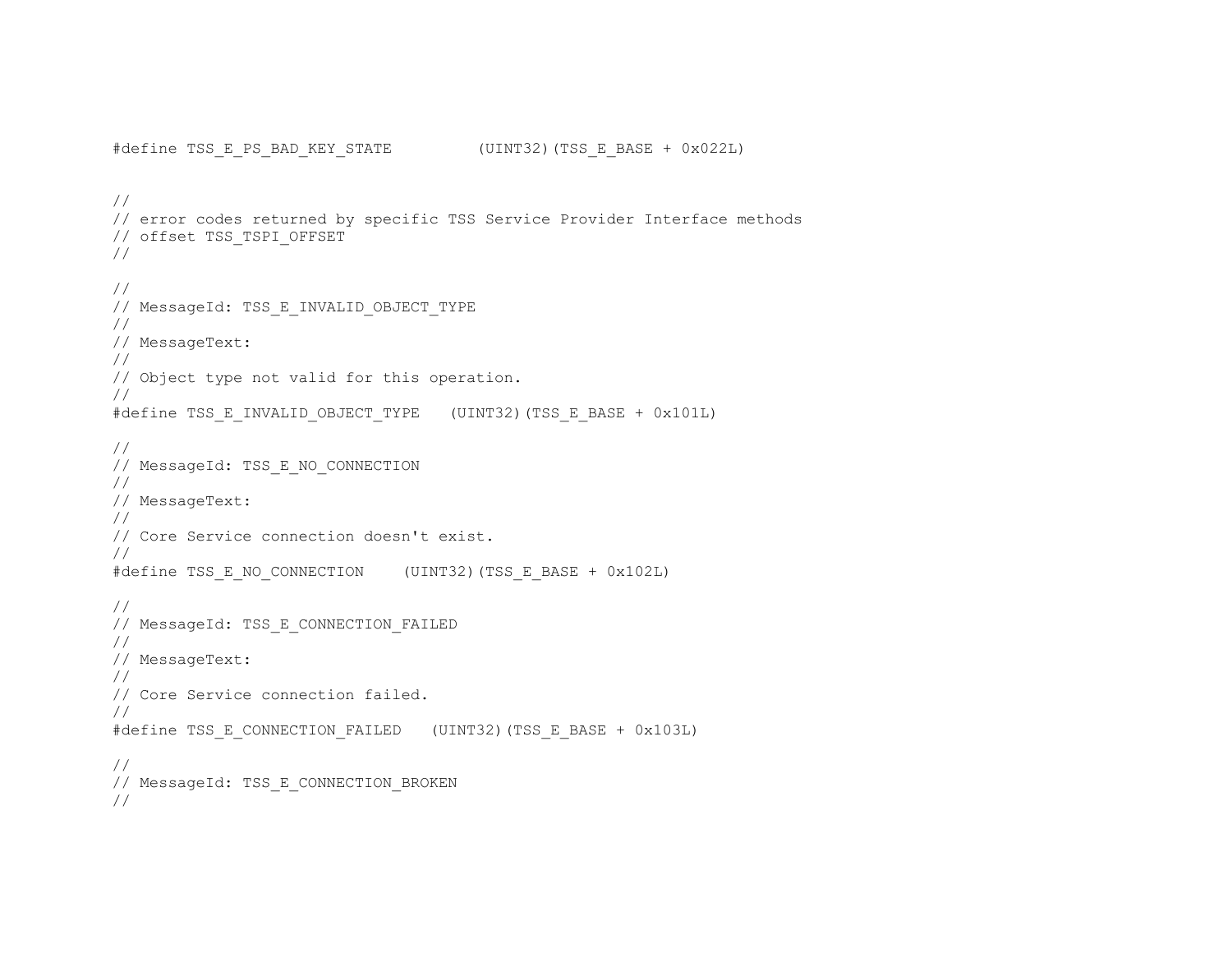```
// MessageText: 
// 
// Communication with Core Service failed. 
// 
#define TSS_E_CONNECTION_BROKEN (UINT32)(TSS_E_BASE + 0x104L) 
// 
// MessageId: TSS E HASH INVALID ALG
// 
// MessageText: 
// 
// Invalid hash algorithm. 
// 
#define TSS_E_HASH_INVALID_ALG (UINT32)(TSS_E_BASE + 0x105L) 
// 
// MessageId: TSS_E_HASH_INVALID_LENGTH 
// 
// MessageText: 
// 
// Hash length is inconsistent with hash algorithm. 
// 
#define TSS_E_HASH_INVALID_LENGTH (UINT32)(TSS_E_BASE + 0x106L)
// 
// MessageId: TSS E HASH NO DATA
// 
// MessageText: 
// 
// Hash object has no internal hash value. 
// 
#define TSS_E_HASH_NO_DATA (UINT32)(TSS_E_BASE + 0x107L)
// 
// MessageId: TSS_E_INVALID_ATTRIB_FLAG 
// 
// MessageText:
```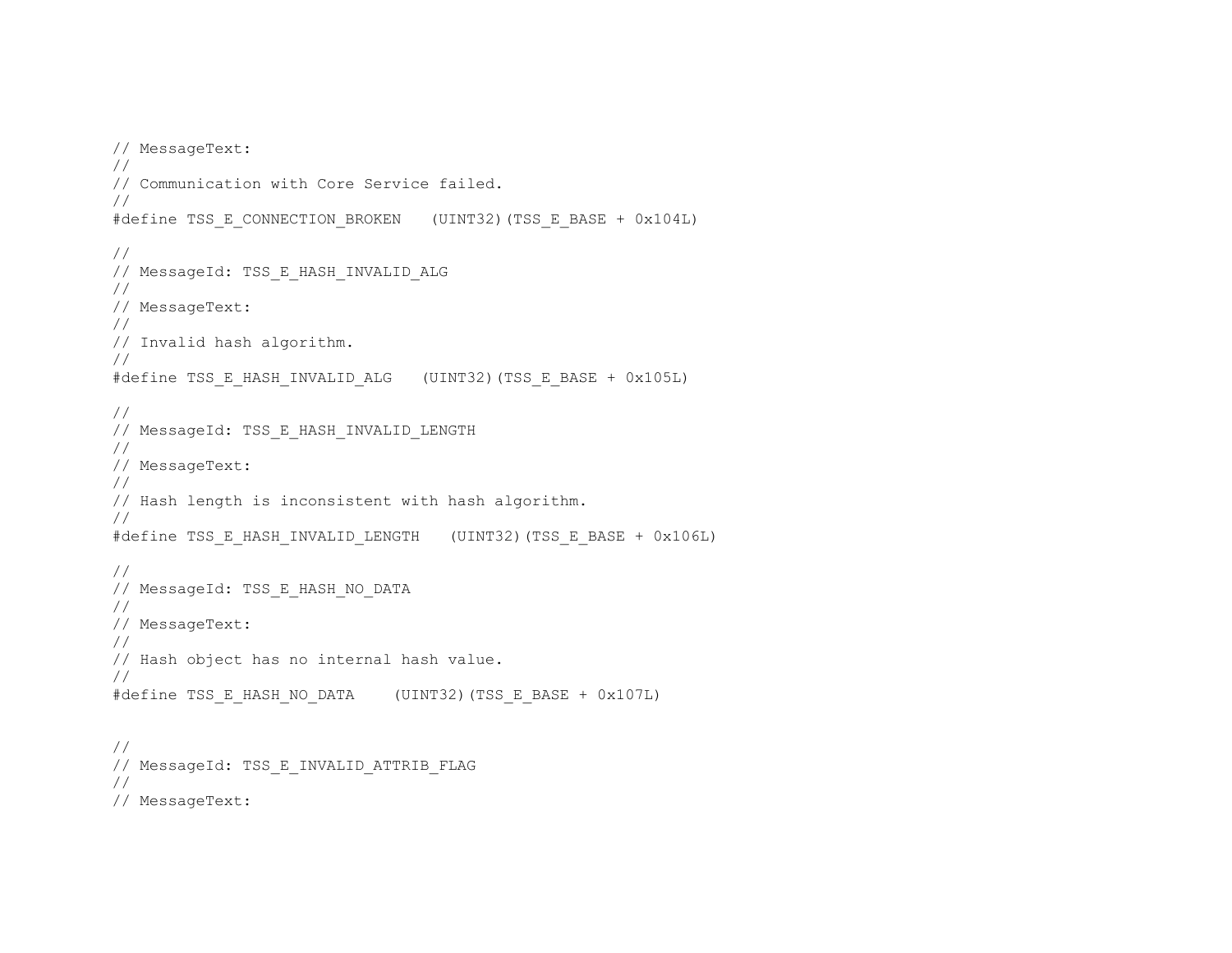```
// 
// Flag value for attrib-functions inconsistent. 
// 
#define TSS_E_INVALID_ATTRIB_FLAG (UINT32)(TSS_E_BASE + 0x109L)
// 
// MessageId: TSS E INVALID ATTRIB SUBFLAG
// 
// MessageText: 
// 
// Subflag value for attrib-functions inconsistent. 
// 
#define TSS_E_INVALID_ATTRIB_SUBFLAG (UINT32)(TSS_E_BASE + 0x10AL)
// 
// MessageId: TSS_E_INVALID_ATTRIB_DATA 
// 
// MessageText: 
// 
// Data for attrib-functions invalid. 
// 
#define TSS_E_INVALID_ATTRIB_DATA (UINT32)(TSS_E_BASE + 0x10BL) 
// 
// MessageId: TSS_E_INVALID_OBJECT_INITFLAG 
// 
// MessageText: 
// 
// Wrong flag information for object creation. 
// 
#define TSS_E_INVALID_OBJECT_INITFLAG (UINT32)(TSS_E_BASE + 0x10CL)
// 
// MessageId: TSS_E_NO_PCRS_SET 
// 
// MessageText: 
// 
// No PCR register are selected or set.
```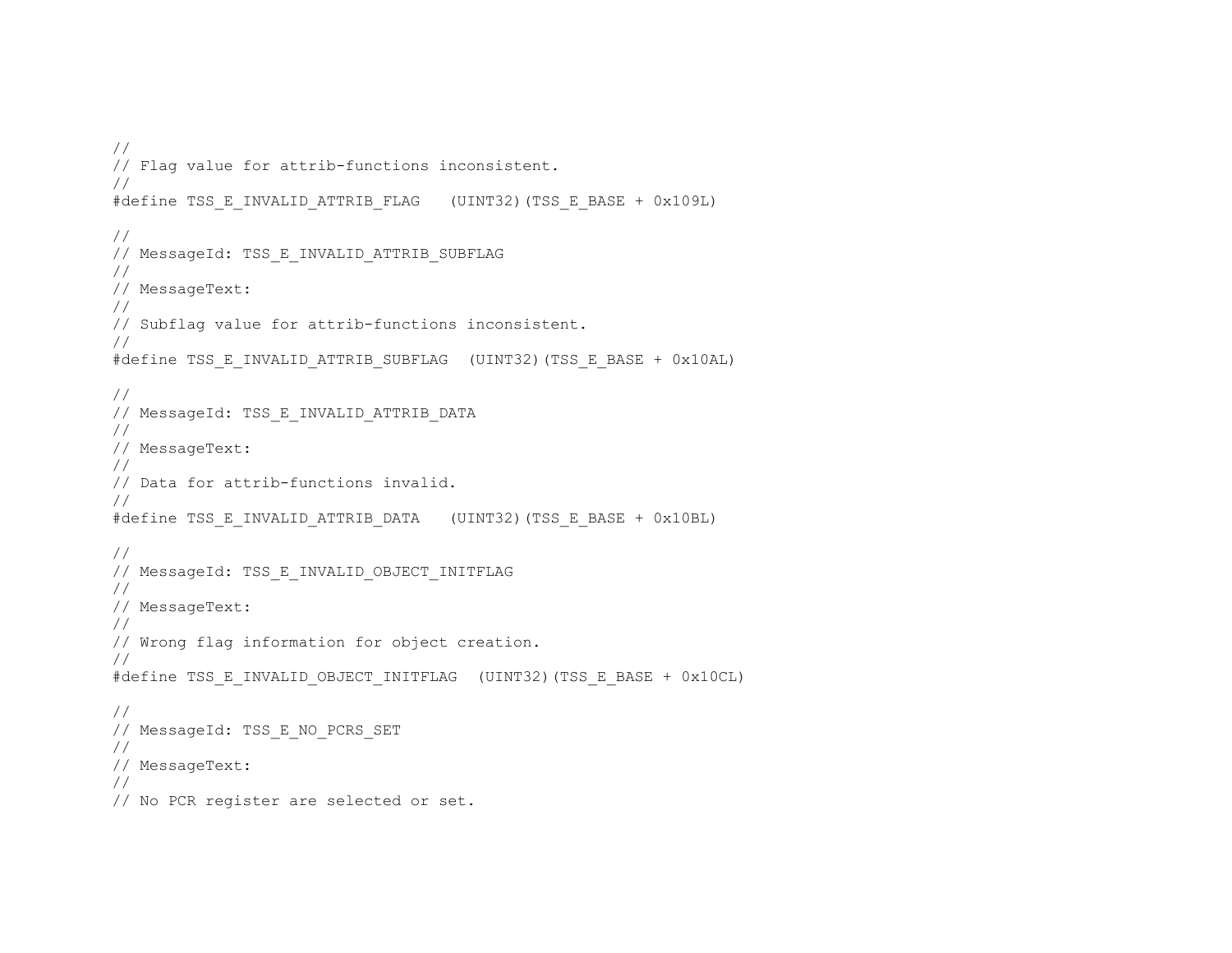```
// 
#define TSS_E_NO_PCRS_SET (UINT32)(TSS_E_BASE + 0x10DL)
// 
// MessageId: TSS_E_KEY_NOT_LOADED 
// 
// MessageText: 
// 
// The addressed key is currently not loaded. 
// 
#define TSS_E_KEY_NOT_LOADED (UINT32)(TSS_E_BASE + 0x10EL)
// 
// MessageId: TSS E KEY NOT SET
// 
// MessageText: 
// 
// No key information is currently available. 
// 
#define TSS_E_KEY_NOT_SET (UINT32)(TSS_E_BASE + 0x10FL)
// 
// MessageId: TSS E VALIDATION FAILED
// 
// MessageText: 
// 
// Internal validation of data failed. 
// 
#define TSS_E_VALIDATION_FAILED (UINT32)(TSS_E_BASE + 0x110L)
// 
// MessageId: TSS E TSP AUTHREQUIRED
// 
// MessageText: 
// 
// Authorization is required. 
// 
#define TSS_E_TSP_AUTHREQUIRED (UINT32)(TSS_E_BASE + 0x111L)
```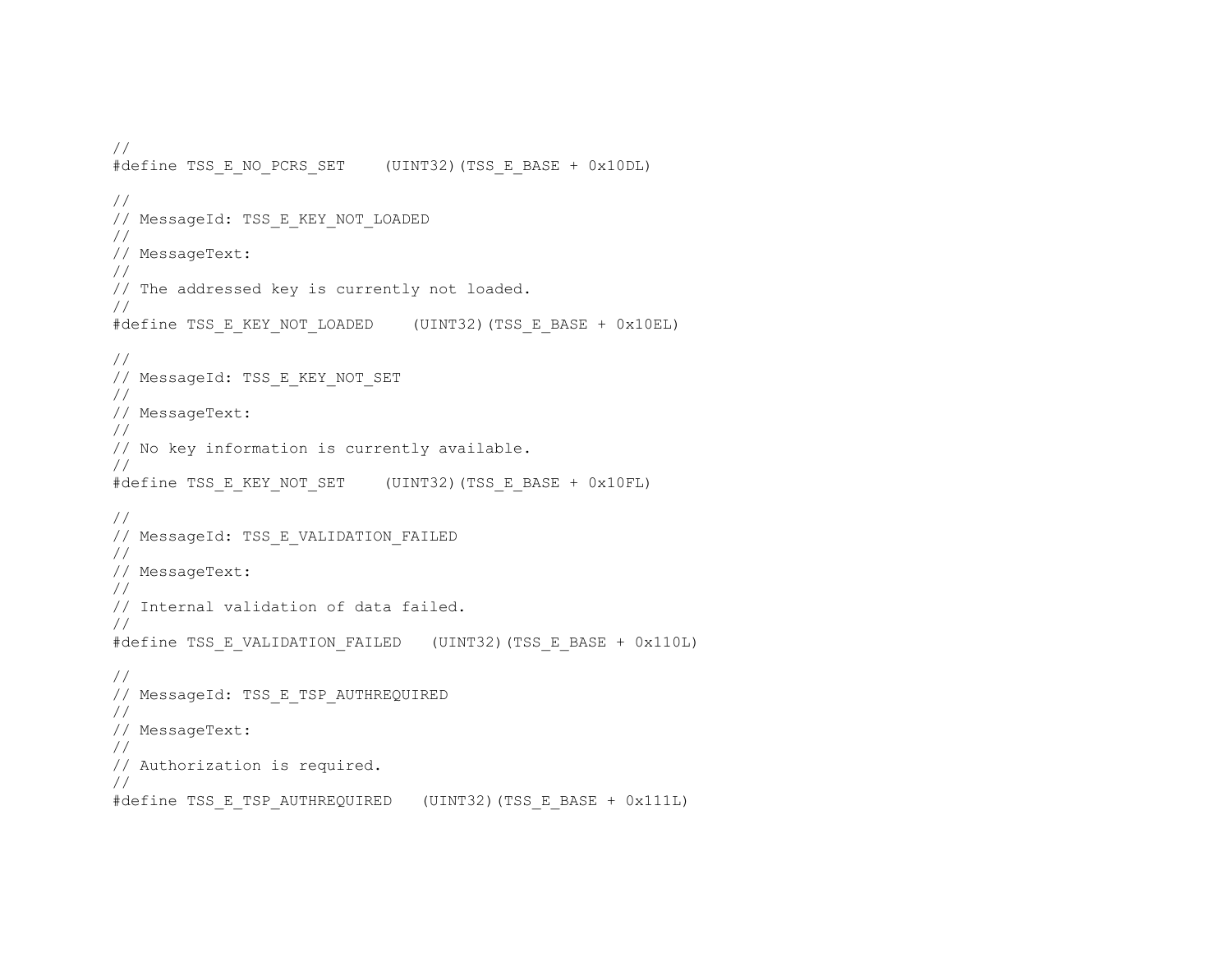```
// 
// MessageId: TSS E TSP AUTH2REQUIRED
// 
// MessageText: 
// 
// Multiple authorization is required. 
// 
#define TSS_E_TSP_AUTH2REQUIRED (UINT32)(TSS_E_BASE + 0x112L)
// 
// MessageId: TSS E TSP AUTHFAIL
// 
// MessageText: 
// 
// Authorization failed. 
// 
#define TSS E TSP AUTHFAIL (UINT32)(TSS E BASE + 0x113L)
// 
// MessageId: TSS_E_TSP_AUTH2FAIL 
// 
// MessageText: 
// 
// Multiple authorization failed. 
// 
#define TSS_E_TSP_AUTH2FAIL (UINT32)(TSS_E_BASE + 0x114L)
// 
// MessageId: TSS E KEY NO MIGRATION POLICY
// 
// MessageText: 
// 
// There's no migration policy object set for the addressed key. 
// 
#define TSS_E_KEY_NO_MIGRATION_POLICY (UINT32)(TSS_E_BASE + 0x115L)
```
//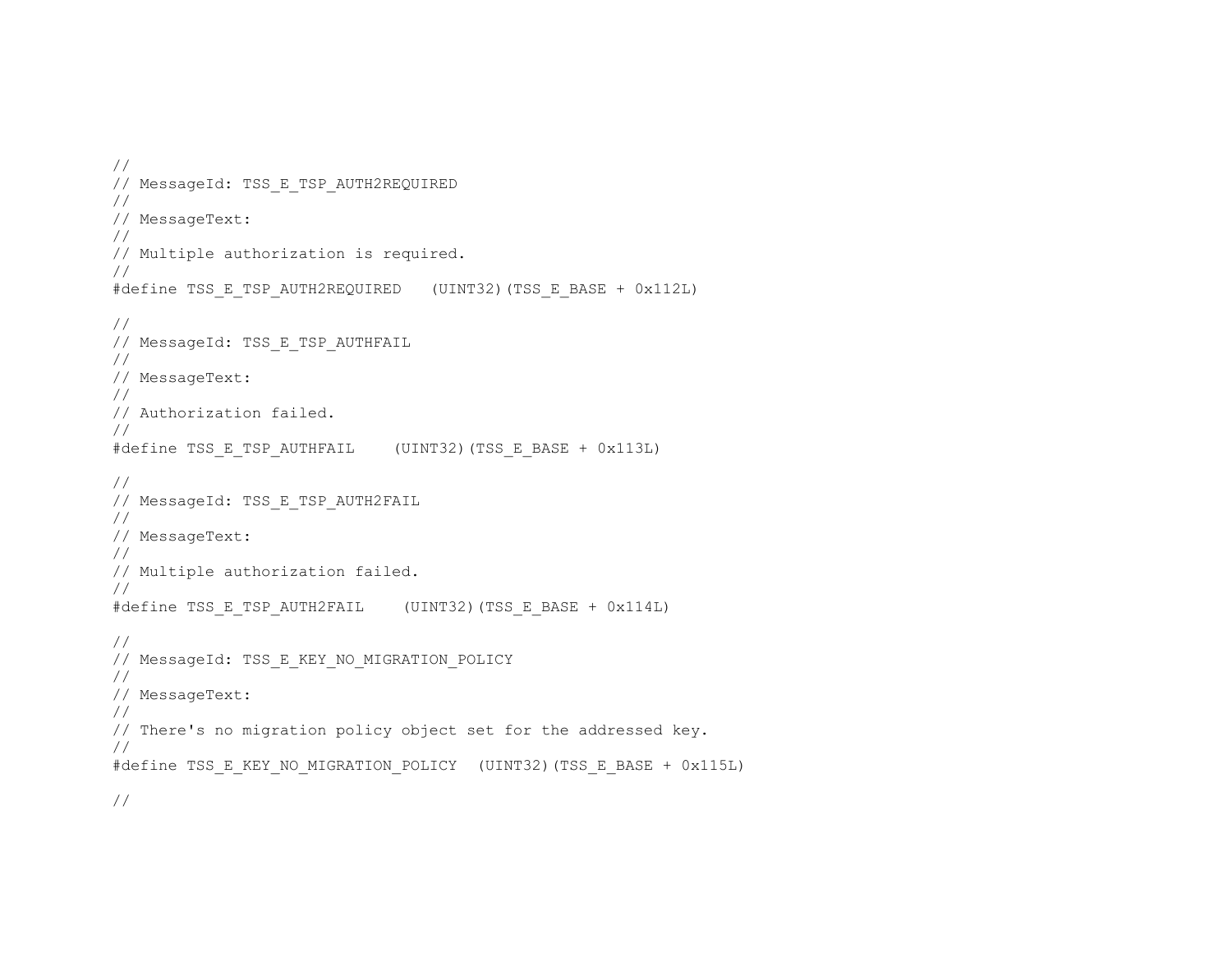```
// MessageId: TSS E POLICY NO SECRET
// 
// MessageText: 
// 
// No secret information is currently available for the addressed policy object. 
// 
#define TSS_E_POLICY_NO_SECRET (UINT32)(TSS_E_BASE + 0x116L)
// 
// MessageId: TSS_E_INVALID_OBJ_ACCESS 
// 
// MessageText: 
// 
// The operation failed due to an invalid object status. 
// 
#define TSS_E_INVALID_OBJ_ACCESS (UINT32)(TSS_E_BASE + 0x117L)
// 
// MessageId: TSS E INVALID ENCSCHEME
// 
// MessageText: 
// 
// 
// 
#define TSS_E_INVALID_ENCSCHEME (UINT32)(TSS_E_BASE + 0x118L) 
// 
// MessageId: TSS E INVALID SIGSCHEME
// 
// MessageText: 
// 
// 
// 
#define TSS_E_INVALID_SIGSCHEME (UINT32)(TSS_E_BASE + 0x119L) 
// 
// MessageId: TSS E ENC INVALID LENGTH
```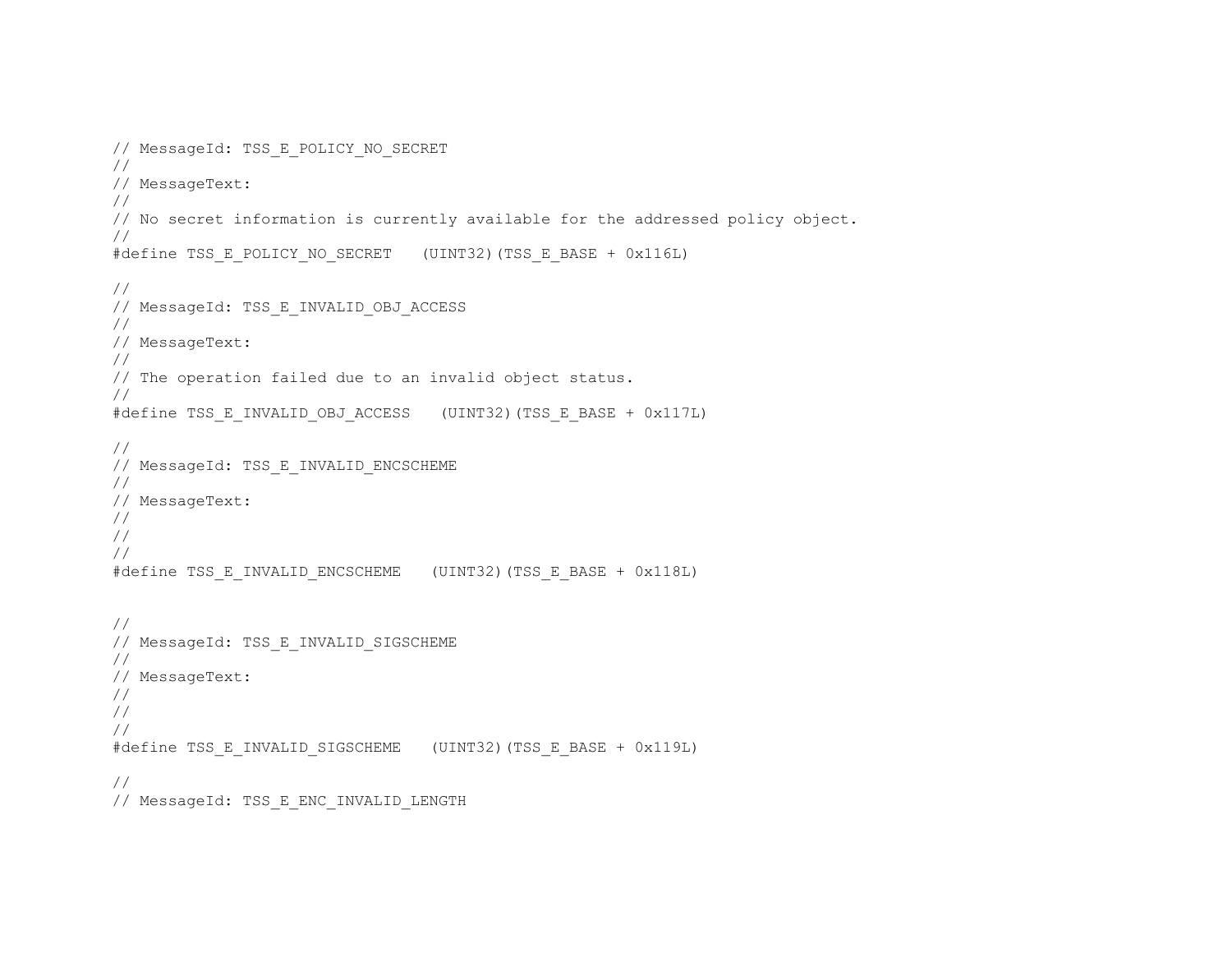```
// 
// MessageText: 
// 
// 
// 
#define TSS_E_ENC_INVALID_LENGTH (UINT32)(TSS_E_BASE + 0x120L) 
// 
// MessageId: TSS E ENC NO DATA
// 
// MessageText: 
// 
// 
// 
#define TSS E ENC NO DATA (UINT32)(TSS_E_BASE + 0x121L)
// 
// MessageId: TSS E ENC INVALID TYPE
// 
// MessageText: 
// 
// 
// 
#define TSS_E_ENC_INVALID_TYPE (UINT32)(TSS_E_BASE + 0x122L) 
// 
// MessageId: TSS E INVALID KEYUSAGE
// 
// MessageText: 
// 
// 
// 
#define TSS_E_INVALID_KEYUSAGE (UINT32)(TSS_E_BASE + 0x123L) 
// 
// MessageId: TSS E VERIFICATION FAILED
```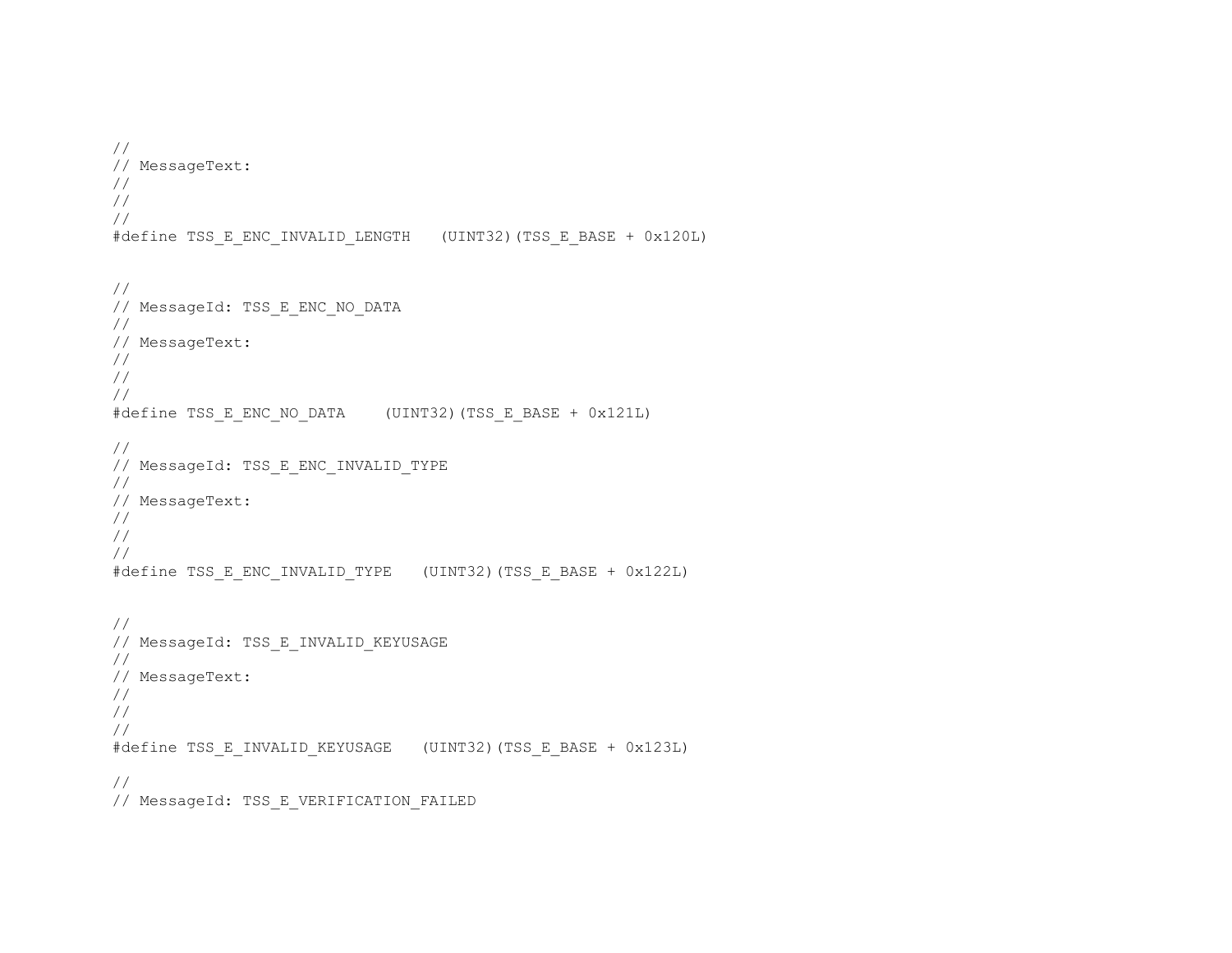```
// 
// MessageText: 
// 
// 
// 
#define TSS_E_VERIFICATION_FAILED (UINT32)(TSS_E_BASE + 0x124L) 
// 
// MessageId: TSS E HASH NO IDENTIFIER
// 
// MessageText: 
// 
// Hash algorithm identifier not set. 
// 
#define TSS_E_HASH_NO_IDENTIFIER (UINT32)(TSS_E_BASE + 0x125L) 
// 
// MessageId: TSS_E_INVALID_HANDLE 
// 
// MessageText: 
// 
// An invalid handle 
// 
#define TSS_E_INVALID_HANDLE (UINT32)(TSS_E_BASE + 0x126L) 
// 
// MessageId: TSS E SILENT CONTEXT
// 
// MessageText: 
// 
// A silent context requires user input 
// 
#define TSS_E_SILENT_CONTEXT (UINT32)(TSS_E_BASE + 0x127L) 
// 
// MessageId: TSS E EK CHECKSUM
// 
// MessageText:
```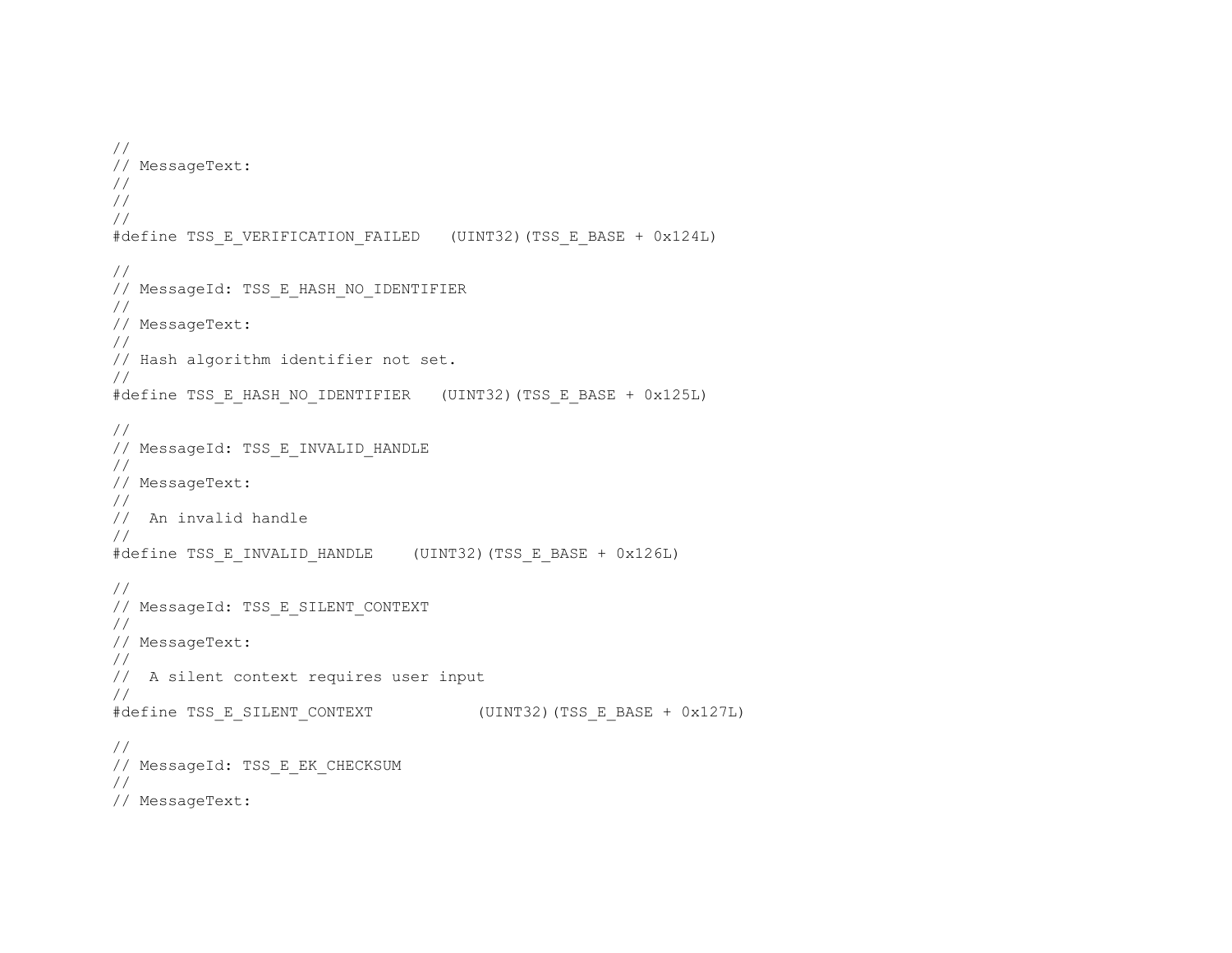// // TSP is instructed to verify the EK checksum and it does not verify. // #define TSS\_E\_EK\_CHECKSUM (UINT32)(TSS\_E\_BASE + 0x128L)

#endif // \_\_TSS\_ERROR\_H\_\_

## *+++tss\_error\_basics.h*

 $/$  \* + +

Basic defines for TSS error return codes

 $---*/$ 

```
#ifndef TSS ERROR BASICS H
#define TSS ERROR BASICS H
```
// // definitions for the various TSS-SW layers // #ifndef TSS\_LAYER\_TPM #define TSS\_LAYER\_TPM 0x0000L // definition for TPM layer #endif // TSS LAYER TPM #define TSS\_LAYER\_TDDL 0x1000L // definition for TDDL layer #define TSS\_LAYER\_TCS 0x2000L // definition for TCS layer #ifndef TSS\_LAYER\_TSP 0x3000L // definition for TSP layer #endif // TSS LAYER TSP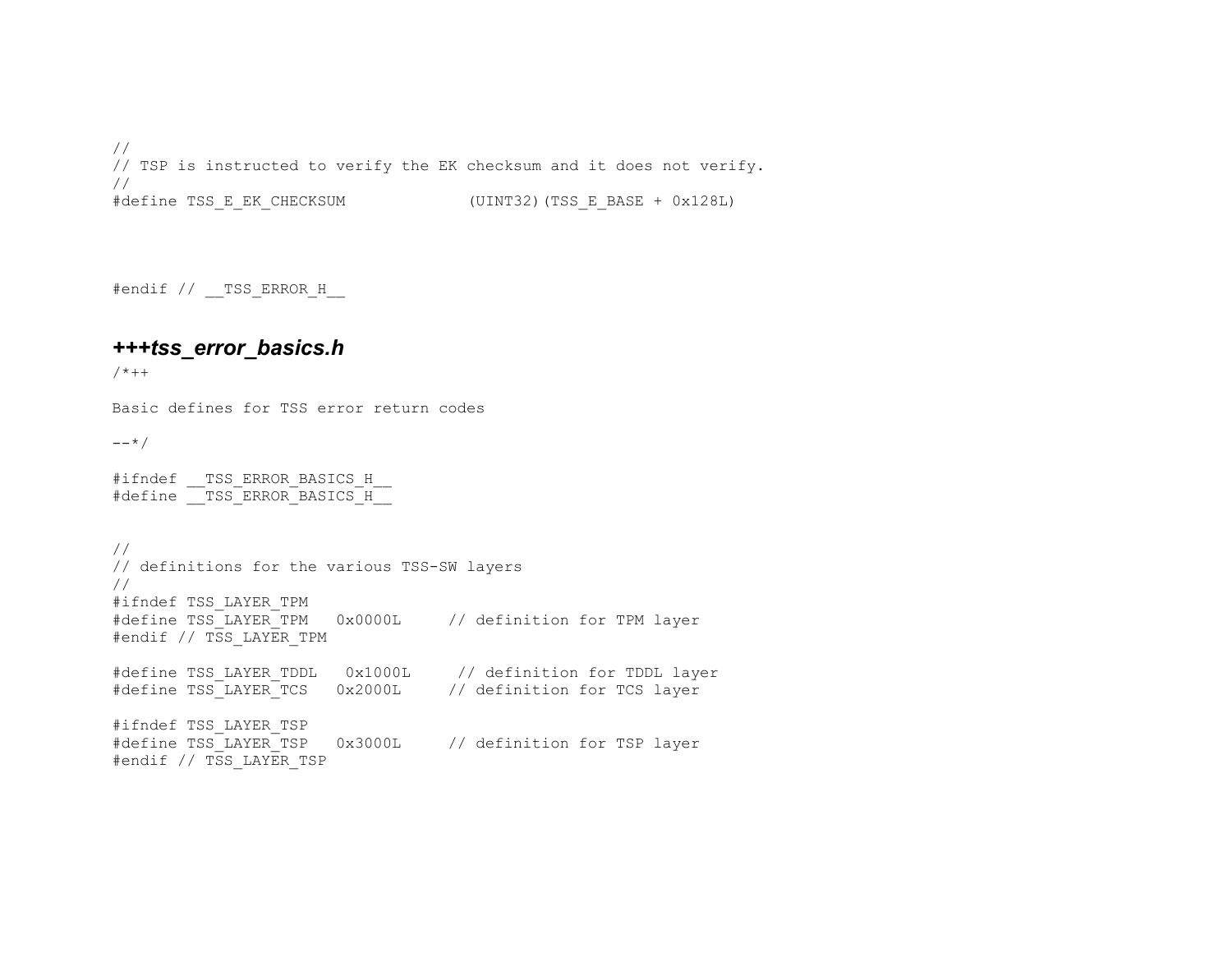// // definitions for the start points of layer specific error codes // #ifndef TSS\_COMMON\_OFFSET #define TSS\_COMMON\_OFFSET 0x000L #endif // TSS\_COMMON\_OFFSET #define TSS\_TDDL\_OFFSET 0x080L #define TSS\_TCSI\_OFFSET 0x0C0L #ifndef TSS\_TSPI\_OFFSET #define TSS\_TSPI\_OFFSET 0x100L #endif // TSS TSPI OFFSET #ifndef TSS\_VENDOR\_OFFSET #define TSS\_VENDOR\_OFFSET 0x800L #endif // TSS VENDOR OFFSET // do not exceed TSS\_MAX\_ERROR for vendor specific code values: #ifndef TSS\_MAX\_ERROR #define TSS\_MAX\_ERROR 0xFFFL #endif // TSS\_MAX\_ERROR #endif // \_\_TSS\_ERROR\_BASICS\_H\_\_

# *+++tss\_defines.h*

 $/ * + +$ 

Global defines for TSS.

 $--*/$ 

#ifndef TSS DEFINES H #define TSS DEFINES H

typedef UINT32 TSS\_HASHHANDLE; // handle to a hash session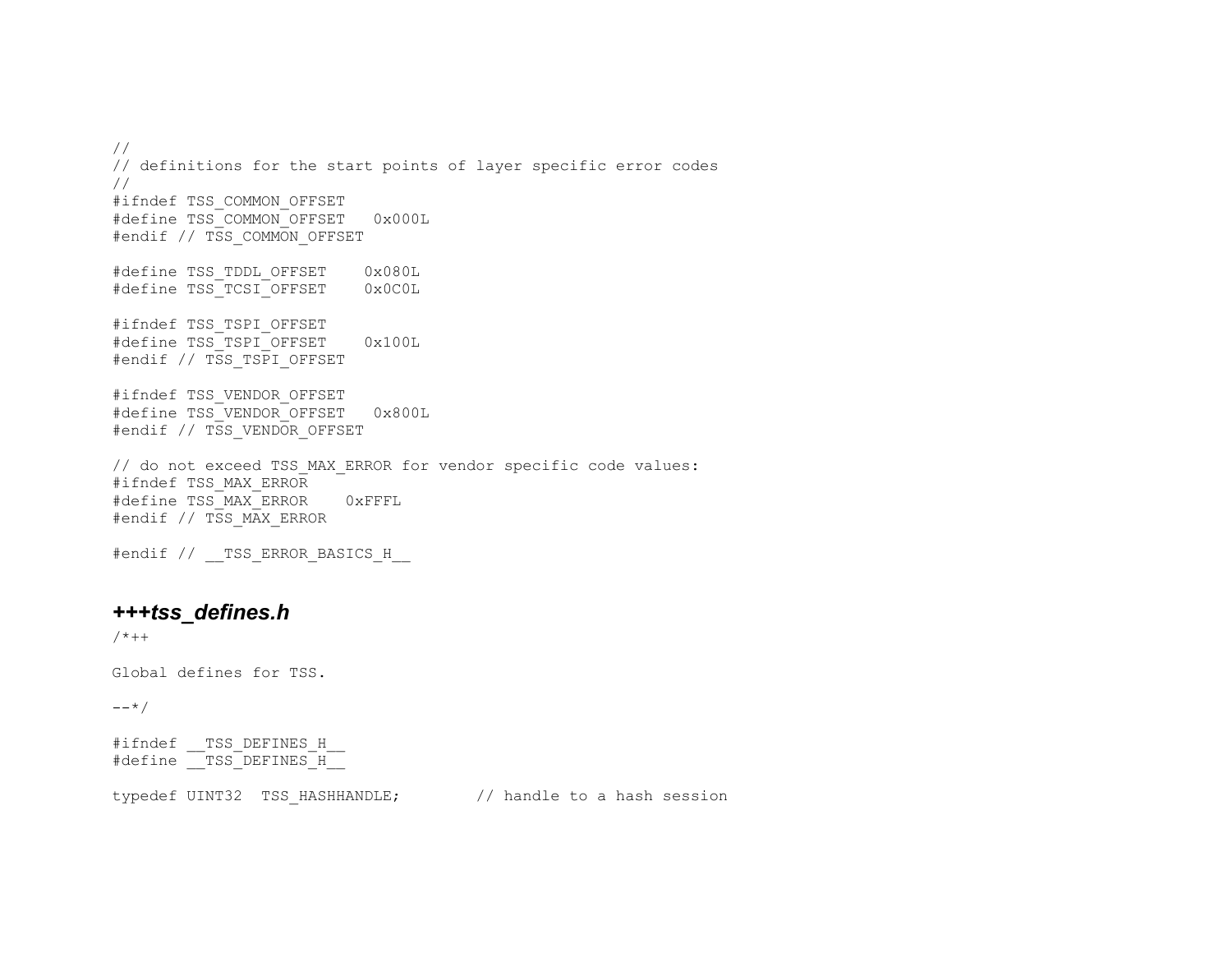```
typedef UINT32 TSS HMACHANDLE; // handle to a HMAC session
// 
// definition of the object types that can be created via CreateObject 
// 
#define TSS_OBJECT_TYPE_POLICY (0x01) // Policy object 
#define TSS_OBJECT_TYPE_RSAKEY (0x02) // RSA-Key object<br>#define TSS_OBJECT_TYPE_ENCDATA (0x03) // Encrypted data
#define TSS_OBJECT_TYPE_ENCDATA (0x03) // Encrypted data object<br>#define TSS_OBJECT_TYPE_PCRS (0x04) // PCR composite object
                                 (0x04) // PCR composite object
#define TSS_OBJECT_TYPE_HASH (0x05) // Hash object 
// 
////////////////////////////////////////////////////////////////////////// 
// CreateObject: Flags 
////////////////////////////////////////////////////////////////////////// 
// 
// for RSAKEY object: 
// 
// Authorization: 
// 
// 
// 3 3 2 2 2 2 2 2 2 2 2 2 1 1 1 1 1 1 1 1 1 1 
// 1 0 9 8 7 6 5 4 3 2 1 0 9 8 7 6 5 4 3 2 1 0 9 8 7 6 5 4 3 2 1 0 
// --------------------------------------------------------------- 
// Authorization: 
// Never |0 0|
\frac{1}{2} Always \frac{10}{1}// 
#define TSS_KEY_NO_AUTHORIZATION (0x00000000) // no authorization for this key 
#define TSS KEY AUTHORIZATION (0x00000001) // key needs authorization
// 
// Volatility 
// 
// Non Volatile |0|
\frac{1}{1} Volatile \frac{1}{1}// 
#define TSS_KEY_NON_VOLATILE (0x00000000) // Key is non-volatile 
#define TSS_KEY_VOLATILE (0x00000004) // Key is volatile 
//
```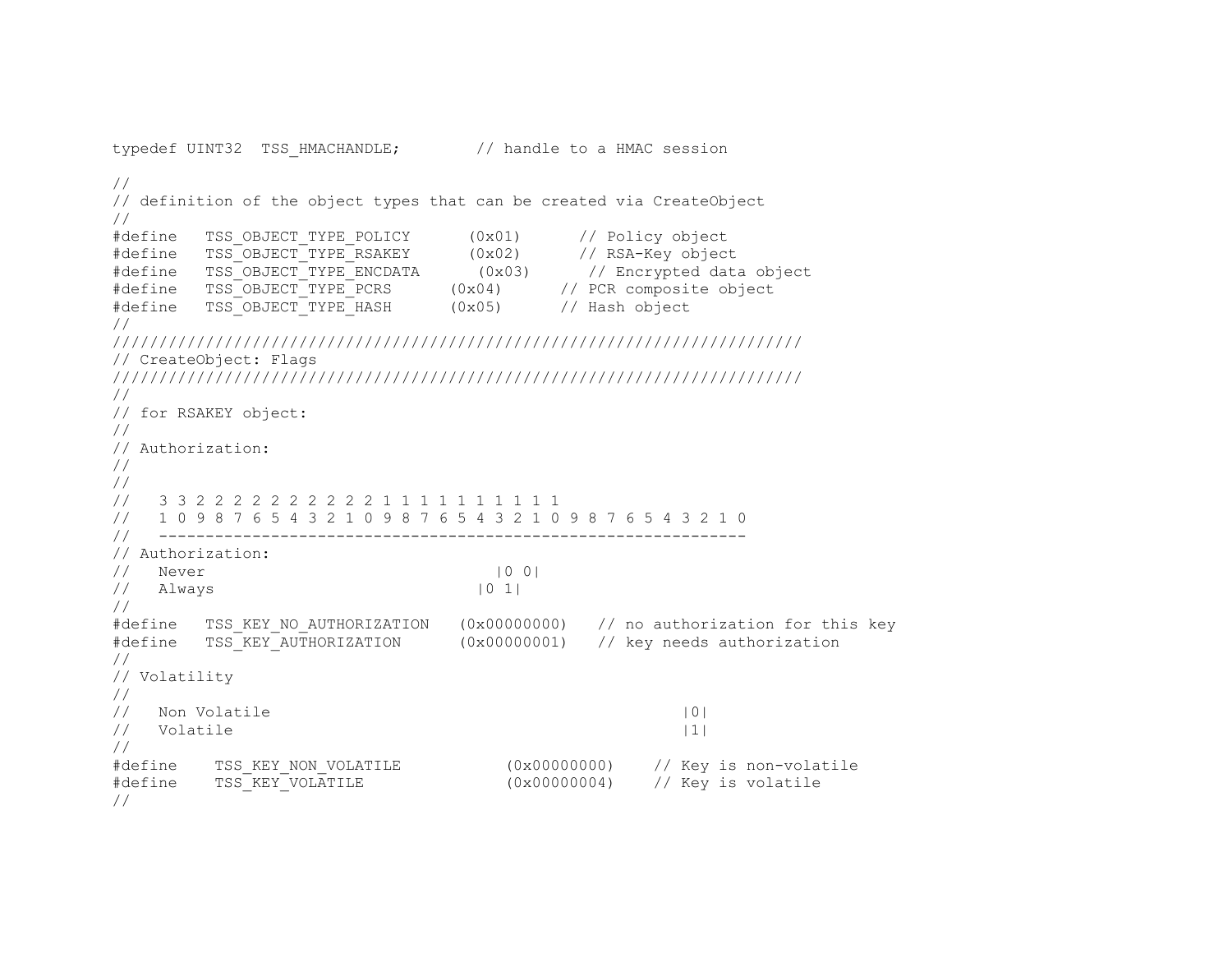```
// Migration: 
// 
// Non Migratable 10|
// Migratable |1|
// 
#define TSS KEY NOT MIGRATABLE (0x00000000) // key is not migratable
#define TSS_KEY_MIGRATABLE (0x00000008) // key is migratable 
// 
// Usage: 
// 
// 
// 3 3 2 2 2 2 2 2 2 2 2 2 1 1 1 1 1 1 1 1 1 1 
// 1 0 9 8 7 6 5 4 3 2 1 0 9 8 7 6 5 4 3 2 1 0 9 8 7 6 5 4 3 2 1 0 
// --------------------------------------------------------------- 
// Usage: 
// Default (Legacy) |0 0 0 0| 
\frac{1}{2} Signing \frac{1}{2} Signing \frac{1}{2} Signing \frac{1}{2}// Storage |0 0 1 0|
\frac{1}{2} Identity \frac{1}{2} 10 0 1 0|
// AuthChange |0 1 0 0| 
\frac{1}{2} Bind \frac{1}{2} Bind \frac{1}{2} Bind \frac{1}{2} Bind \frac{1}{2} Bind \frac{1}{2} Bind \frac{1}{2} Bind \frac{1}{2} Bind \frac{1}{2} Bind \frac{1}{2} Bind \frac{1}{2} Bind \frac{1}{2} Bind \frac{1}{2} Bind \frac{1}{2} Bind \frac{1}{2} B
// Legacy |0 1 1 0| 
// 
// 
#define TSS_KEY_TYPE_DEFAULT (0x00000000) // indicate a default key (Legacy-Key) 
#define TSS KEY TYPE SIGNING (0x00000010) // indicate a signing key
#define TSS_KEY_TYPE_STORAGE (0x00000020) // used as storage key 
*define TSS_KEY_TYPE_IDENTITY (0x00000030) // indicate an idendity key<br>
*define TSS_KEY_TYPE_AUTHCHANGE (0x00000040) // indicate an ephemeral
#define TSS_KEY_TYPE_AUTHCHANGE (0x00000040) // indicate an ephemeral key<br>#define TSS_KEY_TYPE_BIND (0x00000050) // indicate a key for TPM Bind
         TSS<sup>\overline{K}EY<sup>T</sup>YPE<sup>T</sup>BIND (0x00000050) // indicate a key for TPM_Bind<br>
TSS KEY TYPE LEGACY (0x00000060) // indicate a key that can perfo</sup>
#define TSS_KEY_TYPE_LEGACY (0x00000060) // indicate a key that can perfom signing
\frac{1}{2} and binding
// 
// 3 3 2 2 2 2 2 2 2 2 2 2 1 1 1 1 1 1 1 1 1 1 
// 1 0 9 8 7 6 5 4 3 2 1 0 9 8 7 6 5 4 3 2 1 0 9 8 7 6 5 4 3 2 1 0 
// --------------------------------------------------------------- 
// Size: 
// 512 |0 0 0 1|
```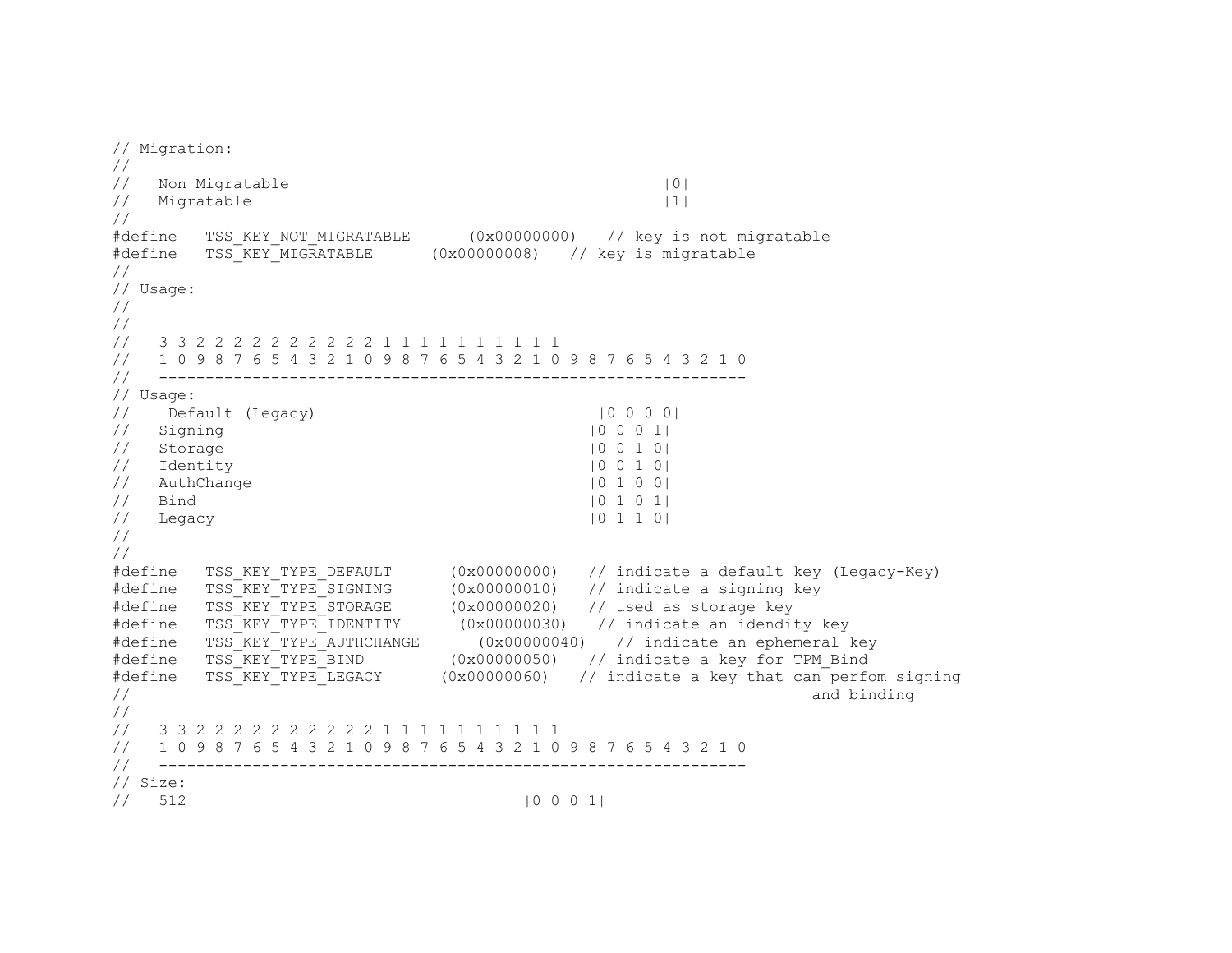```
// 1024 |0 0 1 0 |
// 2048 |0 0 1 1| 
// 4096 |0 1 0 0| 
// 8192 |0 1 0 1 |
// 16286 |0 1 1 0| 
// 
#define TSS KEY SIZE 512 UINT32( 0x00000100 ) // indicate a key with 512 bit
#define TSS_KEY_SIZE_1024 UINT32( 0x00000200 ) // indicate a key with 1024 bit 
#define TSS_KEY_SIZE_2048 UINT32( 0x00000300 ) // indicate a key with 2048 bit 
#define TSS_KEY_SIZE_4096 UINT32( 0x00000400 ) // indicate a key with 4096 bit 
#define TSS_KEY_SIZE_8192 UINT32( 0x00000500 ) // indicate a key with 8192 bit 
#define TSS_KEY_SIZE_16384 UINT32( 0x00000600 ) // indicate a key with 16286 bit 
// 
// fixed KeyTypes (templates) 
// 
// 
// 3 3 2 2 2 2 2 2 2 2 2 2 1 1 1 1 1 1 1 1 1 1 
// 1 0 9 8 7 6 5 4 3 2 1 0 9 8 7 6 5 4 3 2 1 0 9 8 7 6 5 4 3 2 1 0 
// ---------------------------------------------------------------------------------- 
// Reserved: |0 0 0 0 0 0 0 0 0 0 0 0 0 0| 
// Empty Key |0 0 0 0 0 0| 
// Storage root key |0 0 0 0 0 1| 
// 
#define TSS_KEY_EMPTY_KEY (0x00000000) // no TCPA key template (empty TSP key 
// object) 
#define TSS_KEY_TSP_SRK (0x04000000) // use a TCPA SRK template (TSP key object 
// for SRK) 
// 
// Flags for ENCDATA: 
// 
// Type: 
// 
// 3 3 2 2 2 2 2 2 2 2 2 2 1 1 1 1 1 1 1 1 1 1 
// 1 0 9 8 7 6 5 4 3 2 1 0 9 8 7 6 5 4 3 2 1 0 9 8 7 6 5 4 3 2 1 0 
// --------------------------------------------------------------- 
// Type: 
1/ Seal |0 \t0 \t1|1/ Bind |0 \t1 \t0|
```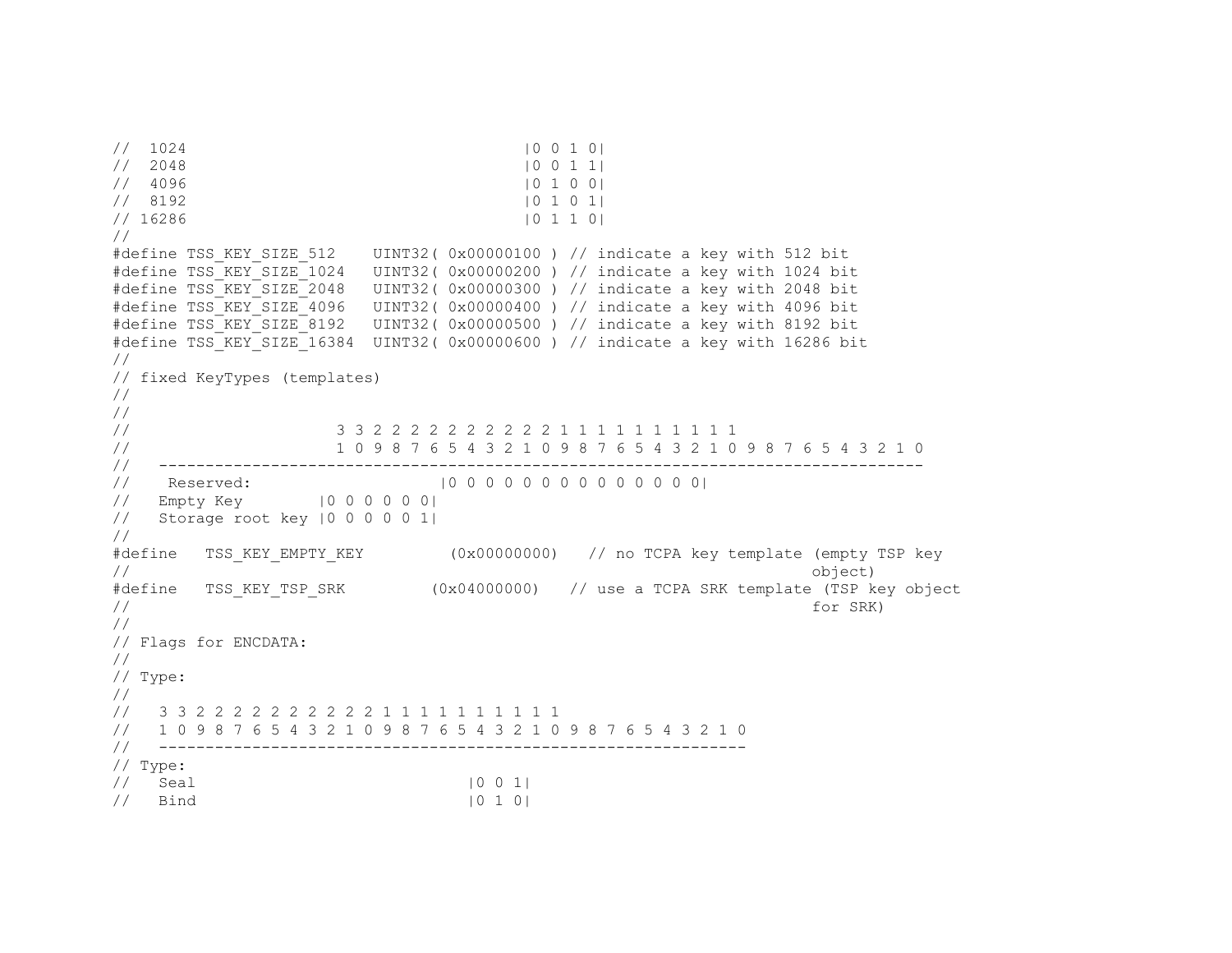```
// Legacy |0 1 1| 
// 
// ENCDATA Reserved: 
// |x x x x x x x x x x x x x x x x x x x x x x x x x x x x x| 
// 
#define TSS_ENCDATA_SEAL (0x00000001) // data for seal operation<br>#define TSS_ENCDATA_BIND (0x00000002) // data for bind operation
                              (0x00000002) // data for bind operation
#define TSS_ENCDATA_LEGACY (0x00000003) // data for legacy bind operation 
// 
// 
// Flags for POLICY: 
// 
// Type: 
// 
// 
// Flags for POLICY: 
// 
// 3 3 2 2 2 2 2 2 2 2 2 2 1 1 1 1 1 1 1 1 1 1 
// 1 0 9 8 7 6 5 4 3 2 1 0 9 8 7 6 5 4 3 2 1 0 9 8 7 6 5 4 3 2 1 0 
// --------------------------------------------------------------- 
// Type: 
\frac{1}{2} Usage \frac{1}{2} Usage \frac{1}{2}// Migration |1 0|
// 
// POLICY Reserved: 
// |x x x x x x x x x x x x x x x x x x x x x x x x x x x x x x| 
#define TSS_POLICY_USAGE (0x00000001) // usage policy object 
                             (0x00000002) // migration policy object
// 
// 
// Flags for HASH: 
// 
// 
// Flags for HASH: 
// 
// 3 3 2 2 2 2 2 2 2 2 2 2 1 1 1 1 1 1 1 1 1 1 
// 1 0 9 8 7 6 5 4 3 2 1 0 9 8 7 6 5 4 3 2 1 0 9 8 7 6 5 4 3 2 1 0
```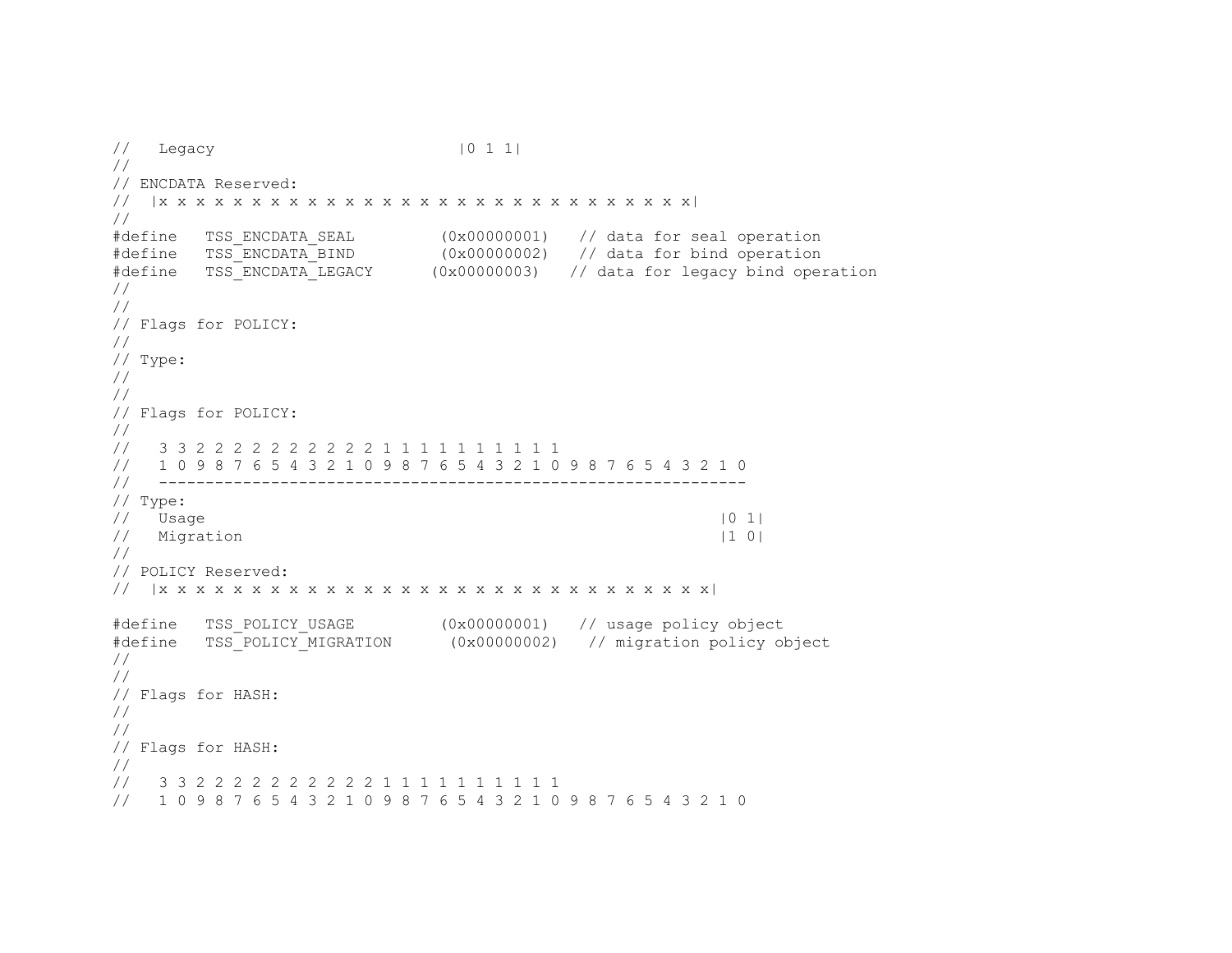```
// --------------------------------------------------------------- 
// Algorithm: 
// DEFAULT 
// |0 0 0 0 0 0 0 0 0 0 0 0 0 0 0 0 0 0 0 0 0 0 0 0 0 0 0 0 0 0 0 0| 
// SHA1 
// |0 0 0 0 0 0 0 0 0 0 0 0 0 0 0 0 0 0 0 0 0 0 0 0 0 0 0 0 0 0 0 1| 
// OTHER 
// |1 1 1 1 1 1 1 1 1 1 1 1 1 1 1 1 1 1 1 1 1 1 1 1 1 1 1 1 1 1 1 1| 
// 
#define TSS_HASH_DEFAULT (0x00000000) // Default hash algorithm 
#define TSS_HASH_SHA1 (0x00000001) // Sha1 with 20 bytes 
#define TSS_HASH_OTHER (0xFFFFFFFF) // Not specified hash algorithm 
// 
////////////////////////////////////////////////////////////////////////// 
// SetAttribField and GetAttribField: Flags 
////////////////////////////////////////////////////////////////////////// 
// 
// Object Context: 
// 
// 3 3 2 2 2 2 2 2 2 2 2 2 1 1 1 1 1 1 1 1 1 1 
       // 1 0 9 8 7 6 5 4 3 2 1 0 9 8 7 6 5 4 3 2 1 0 9 8 7 6 5 4 3 2 1 0 
// --------------------------------------------------------------- 
// TSS_TSPATTRIB_CONTEXT_SILENT_MODE |0 \t0 \t1|// TSS_TSPATTRIB_CONTEXT_MACHINE_NAME | 0 1 0|
// 
#define TSS_TSPATTRIB_CONTEXT_SILENT_MODE (0x00000001) // TSP dialog display control 
#define TSS_TSPATTRIB_CONTEXT_MACHINE_NAME (0x00000002)
// 
// Object Policy: 
// 
// 3 3 2 2 2 2 2 2 2 2 2 2 1 1 1 1 1 1 1 1 1 1 
// 1 0 9 8 7 6 5 4 3 2 1 0 9 8 7 6 5 4 3 2 1 0 9 8 7 6 5 4 3 2 1 0 
// --------------------------------------------------------------- 
// TSS_TSPATTRIB_POLICY_CALLBACK_HMAC |0 0 1| 
// TSS_TSPATTRIB_POLICY_CALLBACK_XOR_ENC |0 1 0| 
// TSS_TSPATTRIB_POLICY_CALLBACK_TAKEOWNERSHIP |0 1 1| 
// TSS_TSPATTRIB_POLICY_CALLBACK_CHANGEAUTHASYM |1 0 0| 
// TSS_TSPATTRIB_POLICY_SECRET_LIFETIME |1 0 1|
```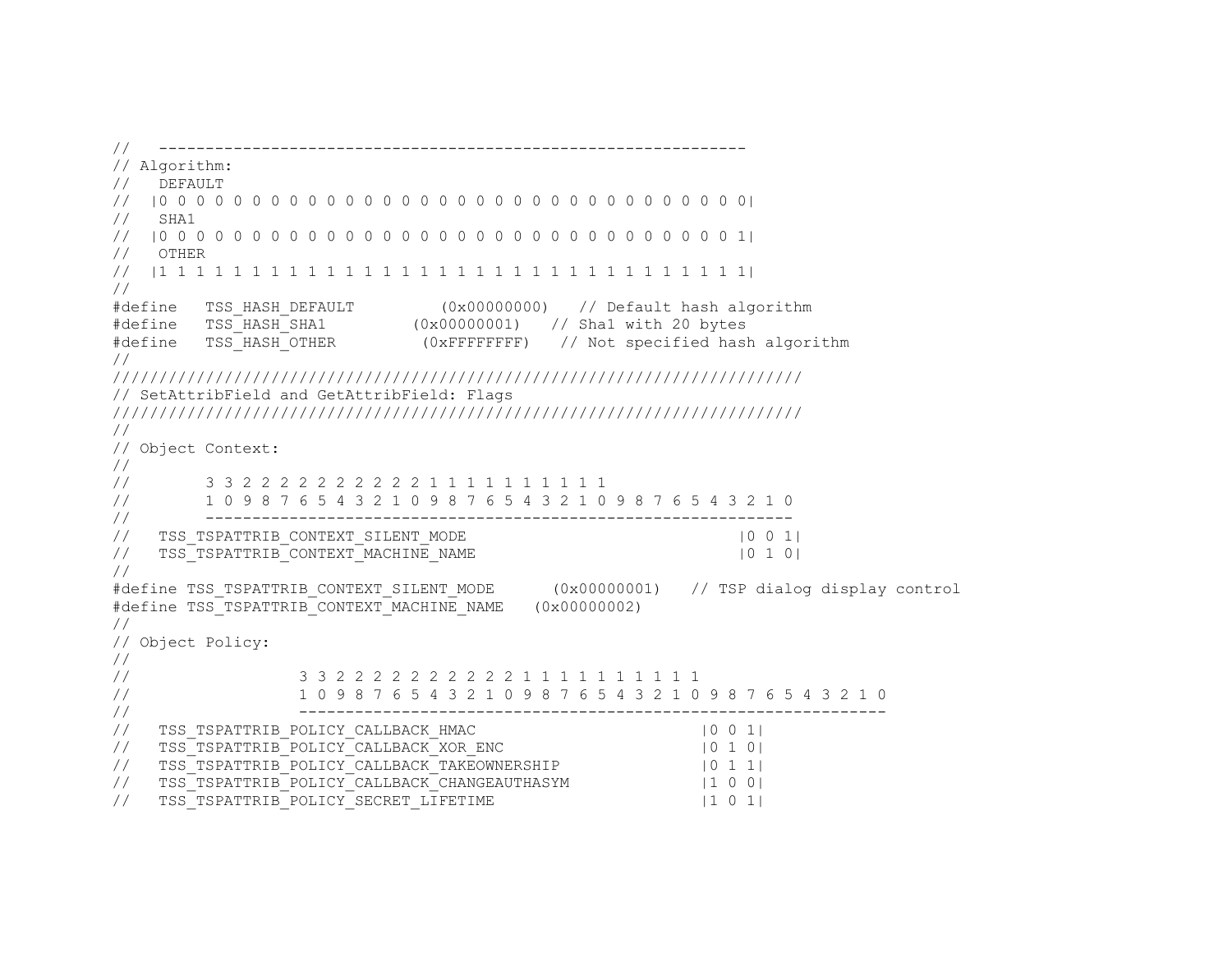```
// TSS TSPATTRIB_POLICY_POPUPSTRING |1 \t1 \t0|// 
#define TSS_TSPATTRIB_POLICY_CALLBACK_HMAC (0x00000080) // enable/disable callback 
\mathcal{M}/\mathcal{M} function
#define TSS TSPATTRIB POLICY CALLBACK XOR ENC (0x00000100) // enable/disable callback
\mathcal{M} function
#define TSS_TSPATTRIB_POLICY_CALLBACK_TAKEOWNERSHIP (0x00000180) // enable/disable callback 
\mathcal{M} function
#define TSS TSPATTRIB POLICY CALLBACK CHANGEAUTHASYM (0x00000200) // enable/disable callback
\mathcal{M} function
#define TSS_TSPATTRIB_POLICY_SECRET_LIFETIME (0x00000280) // set lifetime mode for 
// policy secret 
#define TSS_TSPATTRIB_POLICY_POPUPSTRING (0x00000300) // set a NULL terminated 
// UNICODE string which is 
displayed 
// in the TSP policy popup 
dialog 
// 
// Definition of policy mode flags that can be used with the method Tspi Policy SetSecret()
// 
// TSS_SECRET_MODE_NONE |0 0 0 1|
// TSS_SECRET_MODE_SHA1 | |0 0 1 0|
// TSS_SECRET_MODE_PLAIN | 0 0 1 1|
// TSS SECRET MODE POPUP | 0 1 0 0|
// TSS SECRET MODE CALLBACK | |0 1 0 1|
// 
#define TSS SECRET MODE NONE (0x00000800) // No authorization will be processed
#define TSS_SECRET_MODE_SHA1 (0x00001000) // Secret string will not be touched by TSP 
#define TSS_SECRET_MODE_PLAIN (0x00001800) // Secret string will be hashed using SHA1 
#define TSS SECRET MODE POPUP (0x00002000) // TSS SP will ask for a secret
#define TSS_SECRET_MODE_CALLBACK (0x00002800) // Application has to provide a call back 
\mathcal{U}/\mathcal{I} function
// 
////////////////////////////////////////////////////////////////////////// 
// SetAttribField and GetAttribField: SubFlags 
////////////////////////////////////////////////////////////////////////// 
// 
// SubFlags for Flag TSS TSPATTRIB POLICY SECRET LIFETIME
```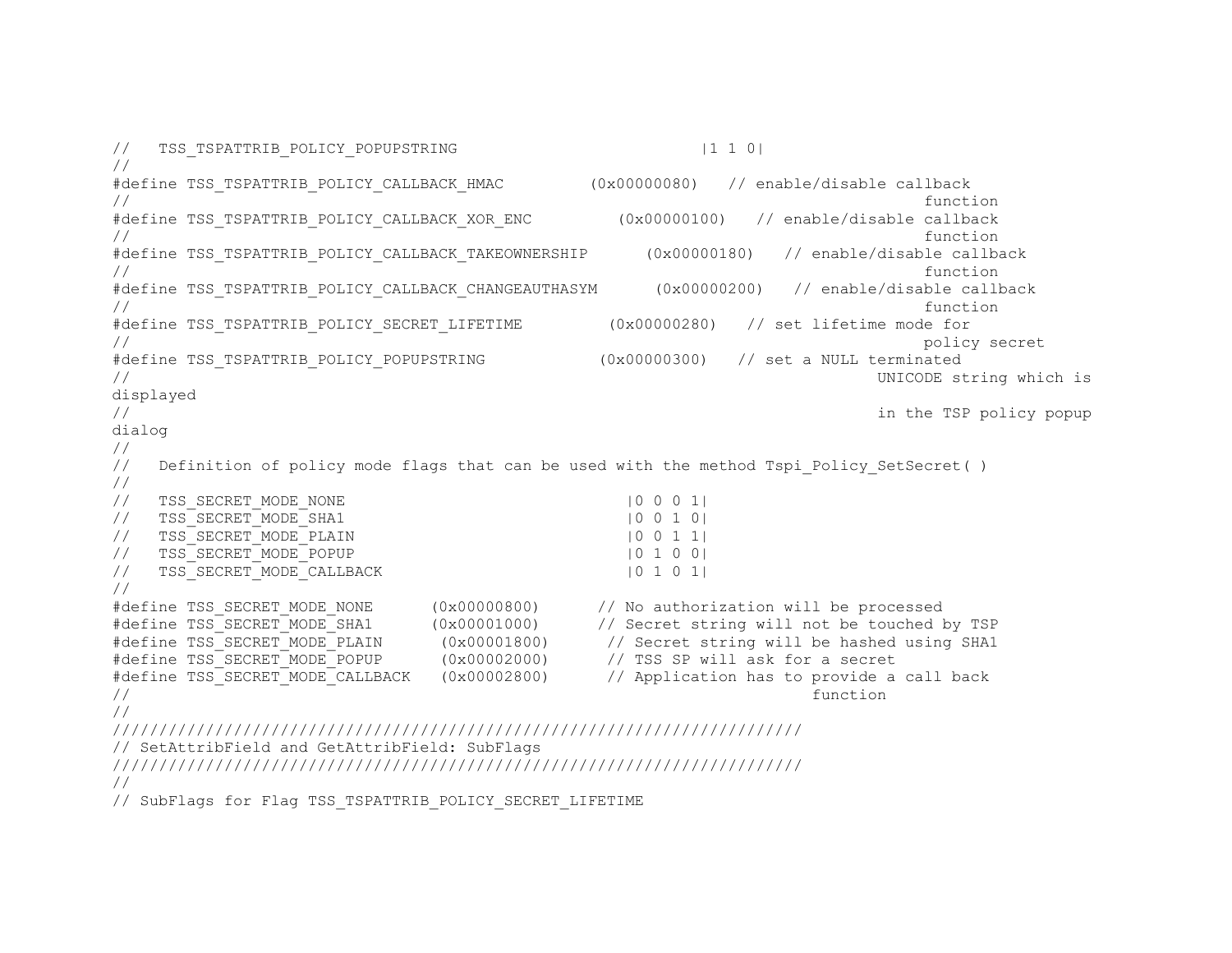// // 3 3 2 2 2 2 2 2 2 2 2 2 1 1 1 1 1 1 1 1 1 1 // 1 0 9 8 7 6 5 4 3 2 1 0 9 8 7 6 5 4 3 2 1 0 9 8 7 6 5 4 3 2 1 0 // --------------------------------------------------------------- // SubFlags for Flag TSS TSPATTRIB POLICY SECRET LIFETIME // // TSS TSPATTRIB\_POLICYSECRET\_LIFETIME\_ALWAYS |0 0 0 0 1| // TSS\_TSPATTRIB\_POLICYSECRET\_LIFETIME\_COUNTER |0 0 1 0| // TSS\_TSPATTRIB\_POLICYSECRET\_LIFETIME\_TIMER |0 0 1 1| // #define TSS\_SECRET\_LIFETIME\_ALWAYS (0x00000001) // secret will not be invalidated #define TSS\_SECRET\_LIFETIME\_COUNTER (0x00000002) // secret lifetime controled be counter #define TSS\_SECRET\_LIFETIME\_TIMER (0x00000003) // secret lifetime controled be time // ////////////////////////////////////////////////////////////////////////// // SetAttribField and GetAttribField: Attrib ////////////////////////////////////////////////////////////////////////// // // for Flag TSS TSPATTRIB CONTEXT SILENT MODE // #define TSS\_TSPATTRIB\_CONTEXT\_NOT\_SILENT (0x00000000) // TSP dialogs enabled  $(0x00000001)$  // TSP dialogs disabled // // Object EncData: // #define TSS\_TSPATTRIB\_ENCDATA\_BLOB (0x00000008) // data blob for seal or bind #define TSS\_TSPATTRIB\_ENCDATA\_PCR (0x00000010) // // Object Key: // // // 3 3 2 2 2 2 2 2 2 2 2 2 1 1 1 1 1 1 1 1 1 1 // 1 0 9 8 7 6 5 4 3 2 1 0 9 8 7 6 5 4 3 2 1 0 9 8 7 6 5 4 3 2 1 0 // --------------------------------------------------------------- // // Object Key: // TSS\_TSPATTRIB\_KEY\_BLOB |0 0 0 1| // TSS\_TSPATTRIB\_KEY\_PARAM  $|0 \t0 \t1 \t0|$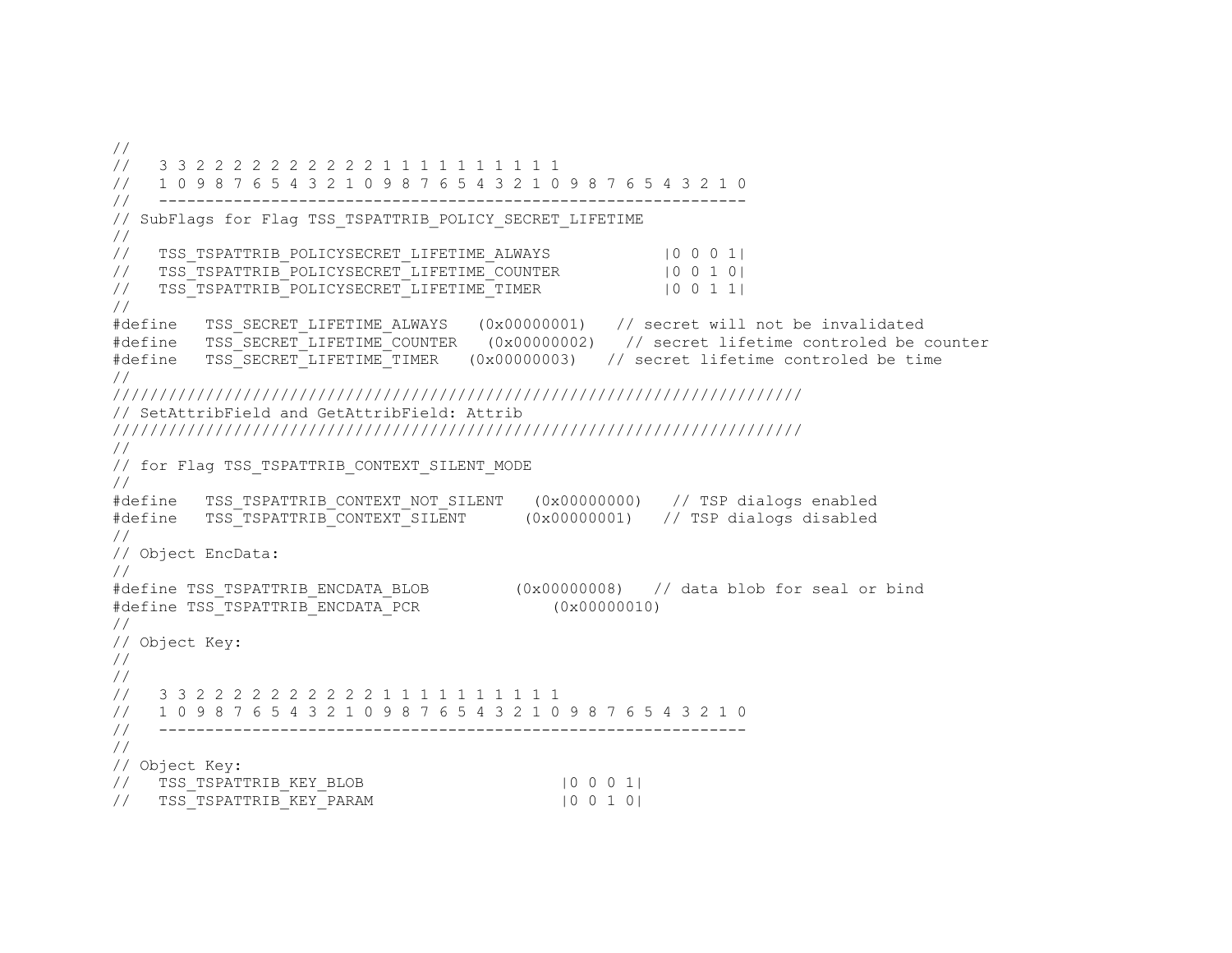```
// TSS_TSPATTRIB_KEY_GUID |0 0 1 1| 
// TSS_TSPATTRIB_KEY_PCR |0 1 0 0| 
// TSS_TSPATTRIB_RSAKEY_INFO |0 1 0 1| 
// TSS<sup>T</sup>TSPATTRIB<sup>T</sup>KEY_REGISTER
// 
#define TSS_TSPATTRIB_KEY_BLOB (0x00000040) // key info as blob data 
#define TSS_TSPATTRIB_KEY_INFO (0x00000080) // key param info as blob data 
#define TSS_TSPATTRIB_KEY_UUID (0x000000C0) // key GUID info as blob data 
#define TSS_TSPATTRIB_KEY_PCR (0x00000100) // composite digest value for the key 
#define TSS_TSPATTRIB_RSAKEY_INFO (0x00000140) // public exponent of the key 
#define TSS_TSPATTRIB_KEY_REGISTER (0x00000180) // register location for the key data 
// 
// Object Hash: 
// 
#define TSS_TSPATTRIB_HASH_IDENTIFIER (0x00001000) // Hash algorithm identifier 
// 
// SubFlags for Flag TSS TSPATTRIB ENCDATA BLOB
// 
// 3 3 2 2 2 2 2 2 2 2 2 2 1 1 1 1 1 1 1 1 1 1 
// 1 0 9 8 7 6 5 4 3 2 1 0 9 8 7 6 5 4 3 2 1 0 9 8 7 6 5 4 3 2 1 0 
// --------------------------------------------------------------- 
// SubFlags for Flag TSS TSPATTRIB ENCDATA BLOB
// 
// TSS_TSPATTRIB_ENCDATABLOB_BLOB |0 0 1|
// TSS<sup>T</sup>TSPATTRIB<sup>T</sup>ENCDATAPCR_DIGEST_ATCREATION | 0 1 0|
// 
#define TSS TSPATTRIB ENCDATABLOB BLOB (0x00000001) // encrypted data blob
#define TSS TSPATTRIB ENCDATAPCR DIGEST ATCREATION (0x00000002) // PCR digest at creation
#define TSS_TSPATTRIB_ENCDATAPCR_DIGEST_RELEASE (0x00000003) 
#define TSS_TSPATTRIB_ENCDATAPCR_SELECTION (0x00000004) 
// 
// SubFlags for Flag TSS TSPATTRIB KEY BLOB
// 
// 
// TSS_TSPATTRIB_KEYBLOB_BLOB | 0 0 0 1|
// TSS_TSPATTRIB_KEYBLOB_PUBLIC_KEY          |0 0 1 0|
// TSS_TSPATTRIB_KEYBLOB_PLAIN |0 0 1 1| 
// TSS_TSPATTRIB_KEYBLOB_GUID | 0 1 0 0|
```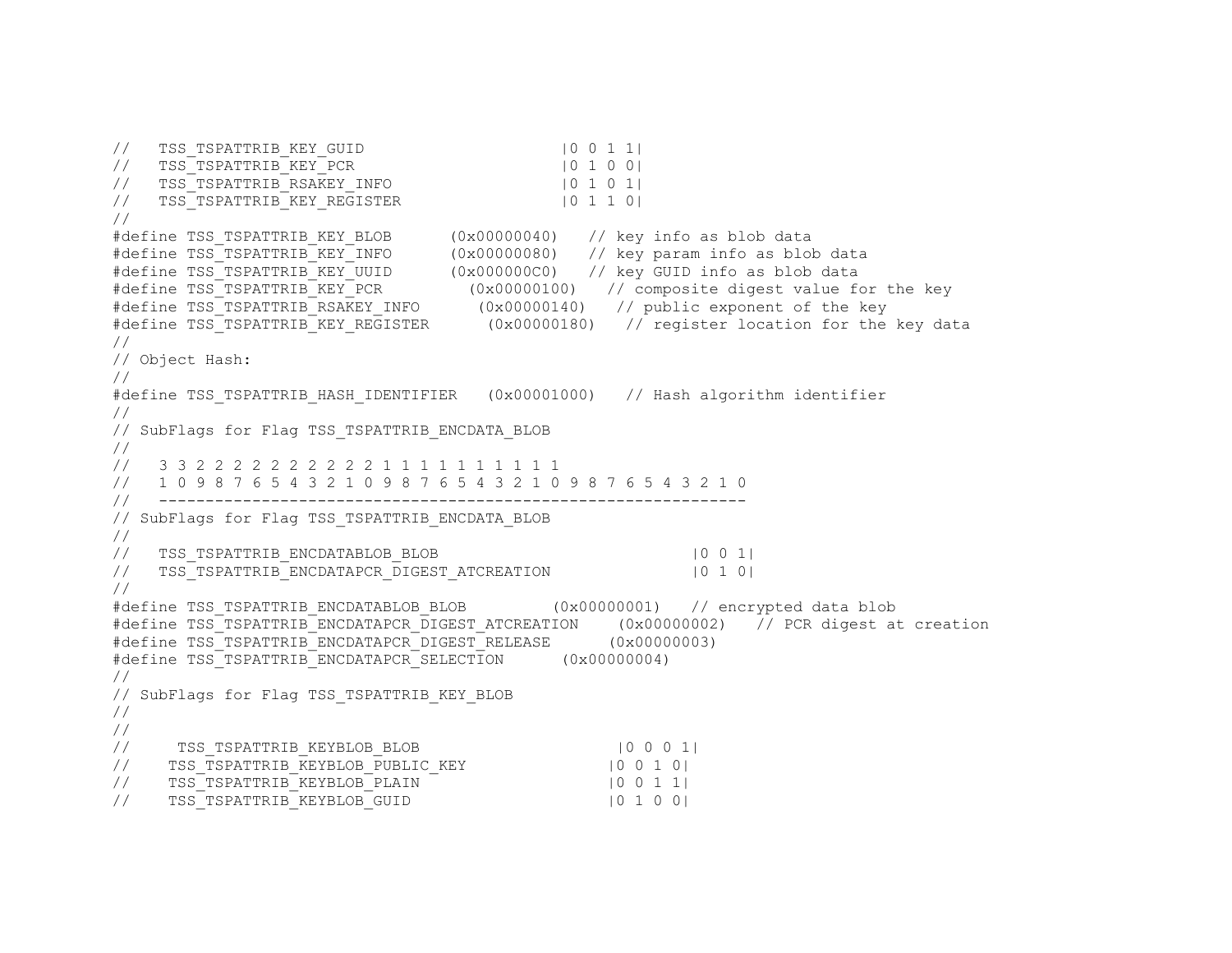// TSS\_TSPATTRIB\_KEYBLOB\_PRIVATE\_KEY |0 1 0 1| // #define TSS TSPATTRIB KEYBLOB BLOB (0x00000008) // key info using the key blob #define TSS<sup>T</sup>TSPATTRIB<sup>T</sup>KEYBLOB<sup>T</sup>PUBLIC KEY (0x00000010) // public key info using the blob #define TSS<sup>T</sup>TSPATTRIB<sup>T</sup>KEYBLOB<sup>T</sup>PRIVATE KEY (0x00000028) // encrypted private key blob // // SubFlags for Flag TSS TSPATTRIB KEY INFO // // 3 3 2 2 2 2 2 2 2 2 2 2 1 1 1 1 1 1 1 1 1 1 // 1 0 9 8 7 6 5 4 3 2 1 0 9 8 7 6 5 4 3 2 1 0 9 8 7 6 5 4 3 2 1 0 // --------------------------------------------------------------- // %// TSS\_TSPATTRIB\_KEYINFO\_SIZE |0 0 0 0 1|<br>// TSS\_TSPATTRIB\_KEYINFO\_USAGE |0 0 0 1 0| // TSS<sup>T</sup>TSPATTRIB<sup>T</sup>KEYINFO<sup>T</sup>USAGE // TSS\_TSPATTRIB\_KEYINFO\_KEYFLAGS |0 0 0 1 1| // TSS\_TSPATTRIB\_KEYINFO\_AUTHUSAGE |0 0 1 0 0| // TSS\_TSPATTRIB\_KEYINFO\_ALGORITHM |0 0 1 0 1| // TSS TSPATTRIB KEYINFO SIGSCHEME |0 0 1 1 0| // TSS\_TSPATTRIB\_KEYINFO\_ENCSCHEME |0 0 1 1 1| // TSS TSPATTRIB KEYINFO MIGRATABLE | 0 1 0 0 0| // TSS\_TSPATTRIB\_KEYINFO\_REDIRECTED |0 1 0 0 1| // TSS\_TSPATTRIB\_KEYINFO\_VOLATILE |0 1 0 1 0 | // TSS\_TSPATTRIB\_KEYINFO\_AUTHDATAUSAGE |0 1 0 1 1| // TSS TSPATTRIB\_KEYINFO\_VERSION |0 1 0 100| // #define TSS TSPATTRIB KEYINFO SIZE (0x00000080) // key size in bits #define TSS TSPATTRIB KEYINFO USAGE (0x00000100) // key usage info #define TSS\_TSPATTRIB\_KEYINFO\_KEYFLAGS (0x00000180) // key flags #define TSS\_TSPATTRIB\_KEYINFO\_AUTHUSAGE (0x00000200) // key auth usage info<br>#define TSS\_TSPATTRIB\_KEYINFO\_ALGORITHM (0x00000280) // key alqorithm ID #define TSS\_TSPATTRIB\_KEYINFO\_ALGORITHM #define TSS\_TSPATTRIB\_KEYINFO\_SIGSCHEME (0x00000300) // key sig scheme #define TSS\_TSPATTRIB\_KEYINFO\_ENCSCHEME (0x00000380) // key enc scheme #define TSS\_TSPATTRIB\_KEYINFO\_MIGRATABLE (0x00000400) // if true then key is migratable<br>#define TSS TSPATTRIB KEYINFO REDIRECTED (0x00000480) // key is redirected #define TSS TSPATTRIB KEYINFO REDIRECTED #define TSS TSPATTRIB KEYINFO VOLATILE (0x00000500) // if true key is volatile #define TSS\_TSPATTRIB\_KEYINFO\_AUTHDATAUSAGE (0x00000580) // if true authorization is required #define TSS TSPATTRIB KEYINFO VERSION (0x0000600) // version info as TSS version struct //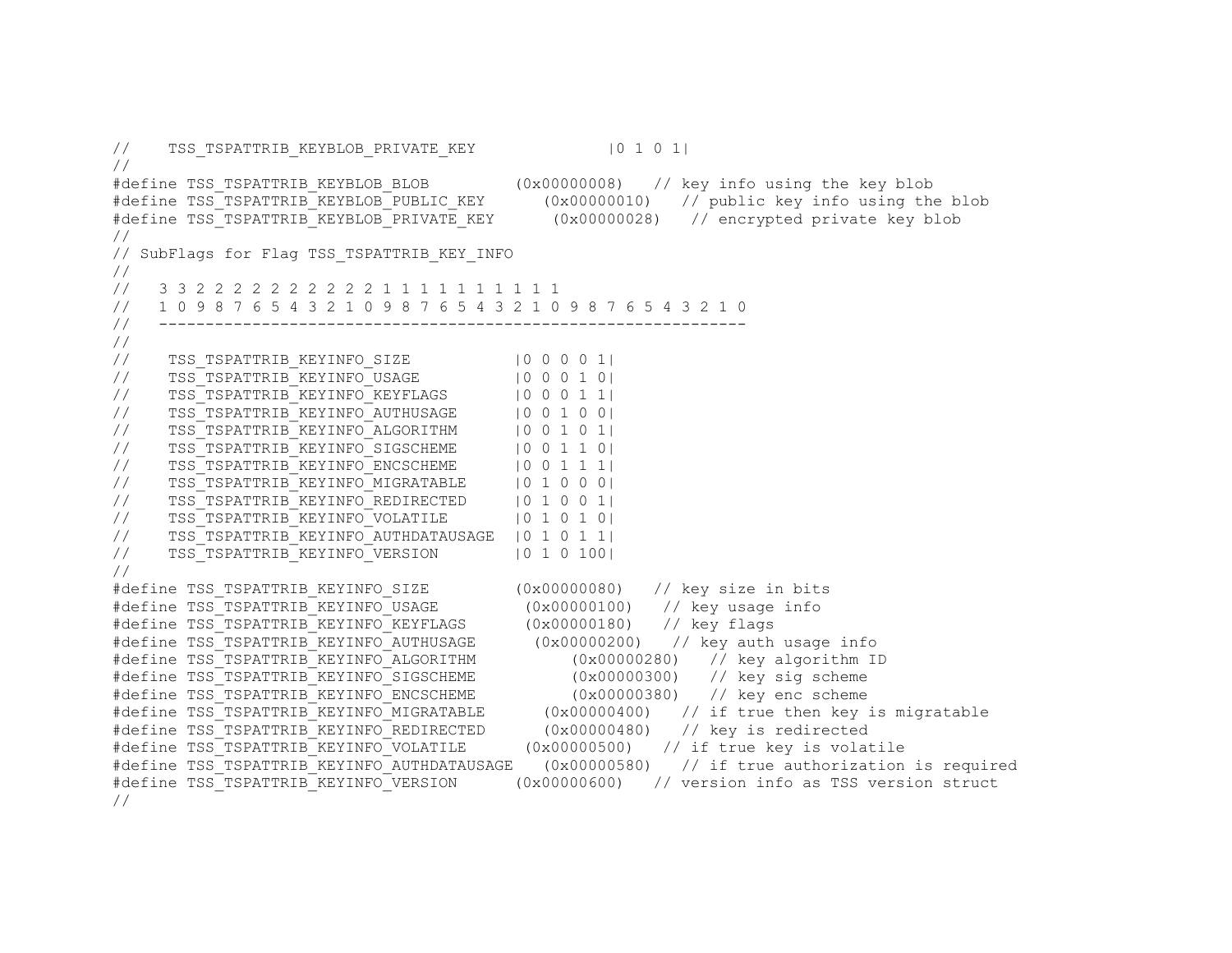```
////////////////////////////////////////////////////////////////////////// 
// 3 3 2 2 2 2 2 2 2 2 2 2 1 1 1 1 1 1 1 1 1 1 
// 1 0 9 8 7 6 5 4 3 2 1 0 9 8 7 6 5 4 3 2 1 0 9 8 7 6 5 4 3 2 1 0 
// --------------------------------------------------------------- 
// 
// SubFlags for Flag TSS_TSPATTRIB_RSAKEY_INFO 
// 
// TSS_TSPATTRIB_KEYINFO_RSA_EXPONENT |0 0 1| 
// TSS TSPATTRIB KEYINFO RSA MODULUS | 0 1 0|
// TSS_TSPATTRIB_KEYINFO_RSA_KEYSIZE | 0 1 1|
// TSS_TSPATTRIB_KEYINFO_RSA_PRIMES |1 0 0|
// 
#define TSS_TSPATTRIB_KEYINFO_RSA_EXPONENT (0x00001000) 
#define TSS_TSPATTRIB_KEYINFO_RSA_MODULUS (0x00002000) 
#define TSS_TSPATTRIB_KEYINFO_RSA_KEYSIZE (0x00003000) 
#define TSS_TSPATTRIB_KEYINFO_RSA_PRIMES (0x00004000) 
// 
// SubFlags for Flag TSS TSPATTRIB KEY PCR
// 
//////////////////////////////////////////////////////////////////////////////////// 
// 3 3 2 2 2 2 2 2 2 2 2 2 1 1 1 1 1 1 1 1 1 1 
// 1 0 9 8 7 6 5 4 3 2 1 0 9 8 7 6 5 4 3 2 1 0 9 8 7 6 5 4 3 2 1 0 
// --------------------------------------------------------------- 
// 
// SubFlags for Flag TSS TSPATTRIB KEY PCR
// TSS_TSPATTRIB_KEYPCR_DIGEST_ATCREATION |0 0 1| 
// TSS_TSPATTRIB_KEYPCR_DIGEST_ATRELEASE |0 1 0| 
// TSS TSPATTRIB KEYPCR SELECTION | 0 1 1|
// 
#define TSS_TSPATTRIB_KEYPCR_DIGEST_ATCREATION (0x00008000) 
#define TSS_TSPATTRIB_KEYPCR_DIGEST_ATRELEASE (0x00010000) 
#define TSS_TSPATTRIB_KEYPCR_SELECTION (0x00018000) 
// 
// SubFlags for TSS TSPATTRIB KEY REGISTER
// 
// SubFlags for TSS TSPATTRIB KEY REGISTER
/////////////////////////////////////////////////////////////////////////////////////////////////// 
// 3 3 2 2 2 2 2 2 2 2 2 2 1 1 1 1 1 1 1 1 1 1
```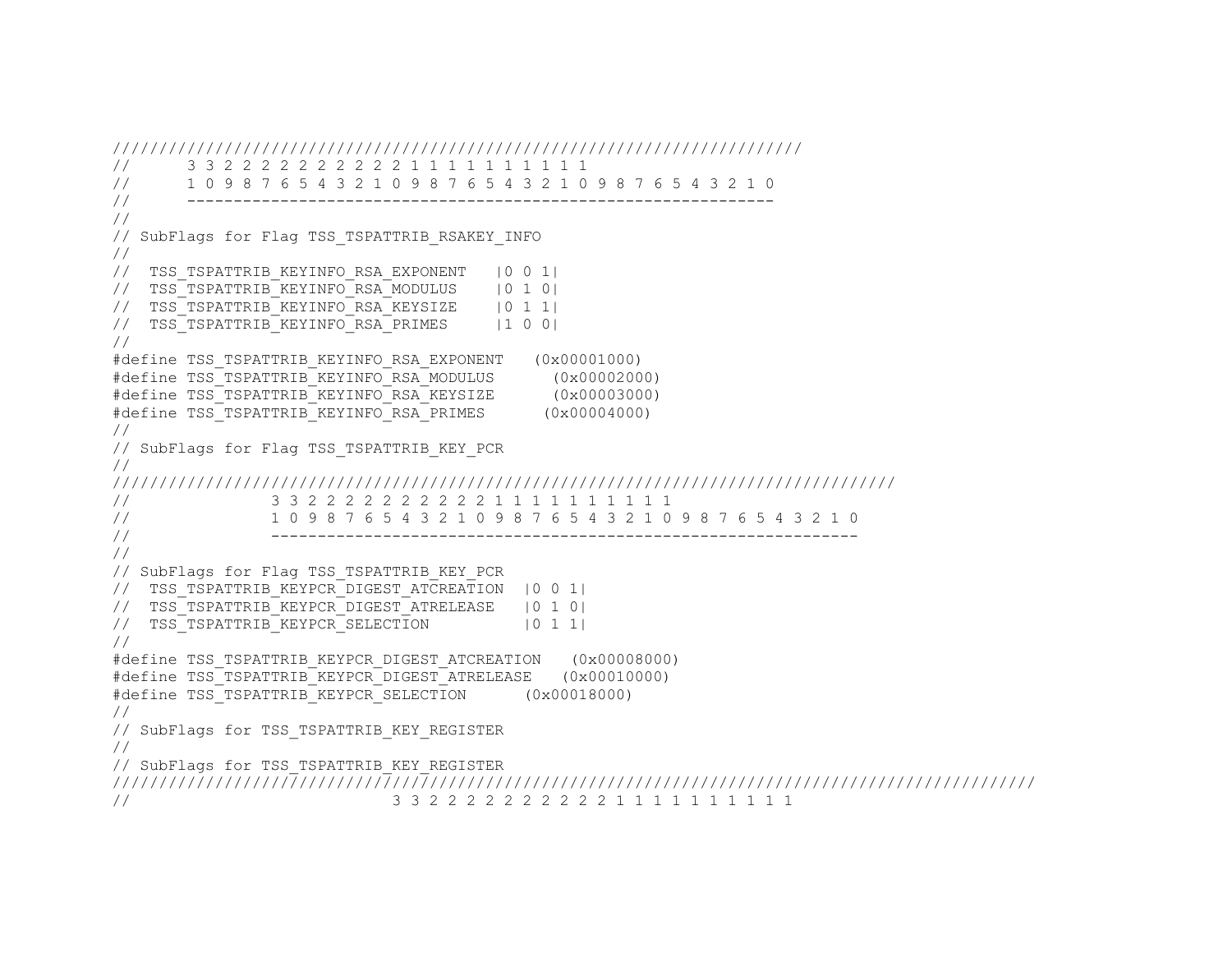// 1 0 9 8 7 6 5 4 3 2 1 0 9 8 7 6 5 4 3 2 1 0 9 8 7 6 5 4 3 2 1 0 // --------------------------------------------------------------- // // TSS\_TSPATTRIB\_KEYREGISTER\_USER |0 0 1| // TSS\_TSPATTRIB\_KEYREGISTER\_SYSTEM |0 1 0| // TSS\_TSPATTRIB\_KEYREGISTER\_NO | 0 1 1| // #define TSS TSPATTRIB KEYREGISTER USER (0x02000000) #define TSS\_TSPATTRIB\_KEYREGISTER\_SYSTEM (0x04000000) #define TSS\_TSPATTRIB\_KEYREGISTER\_NO (0x06000000) // // Attribute definition for the tsp key object // // Algorithm ID Definitions // // // This table defines the algo id's // Values intentional moved away from corresponding TPM values to avoid possible misuse // #define TSS\_ALG\_RSA (0x20)  $\# \text{define}$   $TSS$  ALG DES (0x21) #define TSS\_ALG\_3DES (0x22) #define TSS\_ALG\_SHA (0x23)  $\# \text{define}$   $TSS$   $\overline{\text{ALG}}$   $\text{HMAC}$  (0x24) #define TSS\_ALG\_AES (0x25) // // // persisten storage registration definitions // #define TSS PS TYPE USER (1) // Key is registered persistantly in the user // storage database. #define TSS PS TYPE SYSTEM (2) // Key is registered persistantly in the // system storage database. // migration scheme definitions // Values intentional moved away from corresponding TPM values to avoid possible misuse //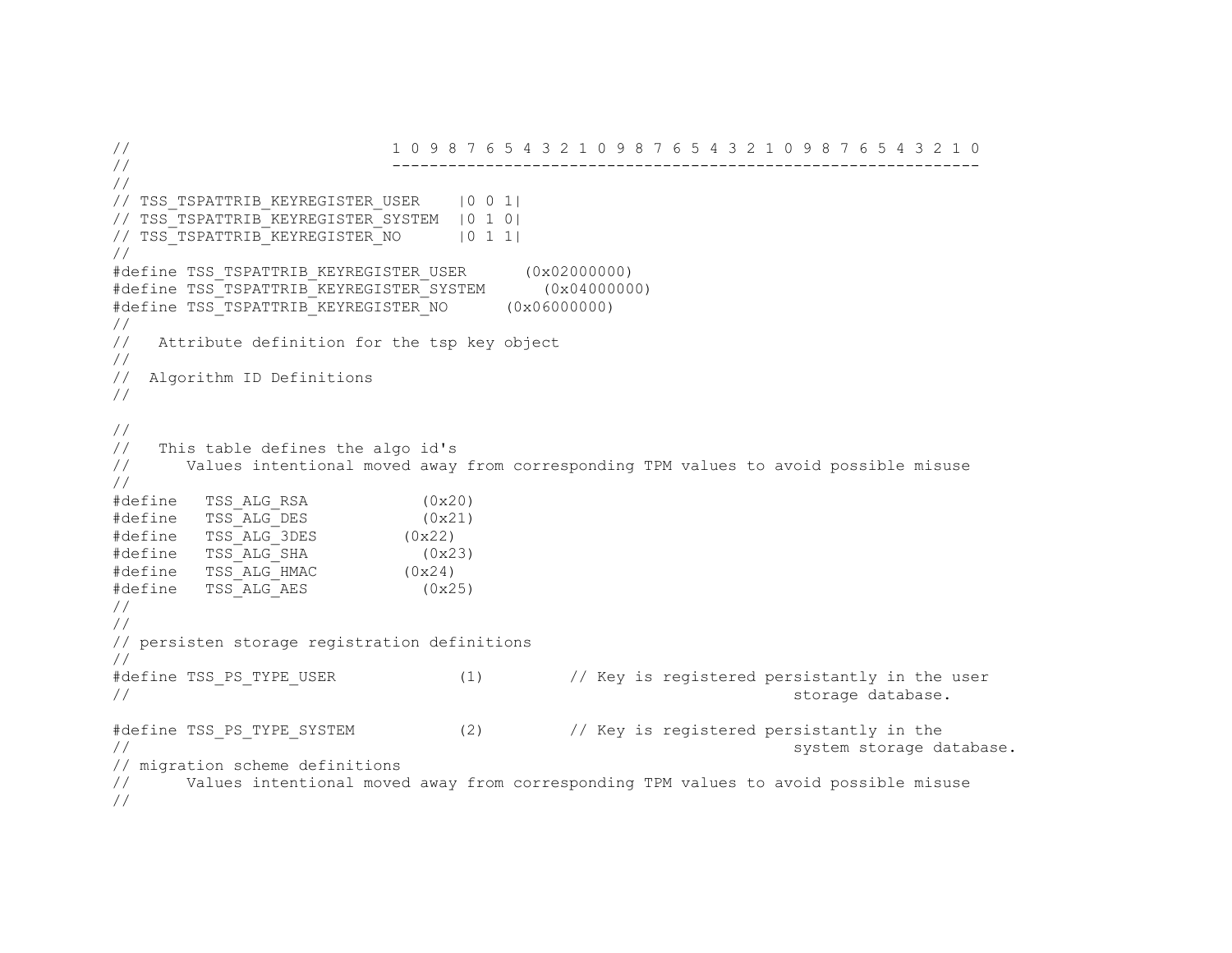```
#define TSS MS MIGRATE (0x20)
#define TSS MS REWRAP (0x21)
\# \text{define } TSS\MAINT (0x22)
// 
// 
// TCPA key authorization 
// Values intentional moved away from corresponding TPM values to avoid possible misuse 
// 
#define TSS KEYAUTH AUTH NEVER (0x10)
#define TSS KEYAUTH AUTH ALWAYS (0x11)
// 
// key usage definitions 
// Values intentional moved away from corresponding TPM values to avoid possible misuse 
// 
#define TSS_KEYUSAGE_BIND (0x00) 
#define TSS KEYUSAGE IDENTITY (0x01)
#define TSS_KEYUSAGE_LEGACY (0x02) 
#define TSS_KEYUSAGE_SIGN (0x03) 
#define TSS KEYUSAGE STORAGE (0x04)
#define TSS_KEYUSAGE_AUTHCHANGE (0x07) 
// 
// key encrypten and signature scheme definitions 
// 
#define TSS ES NONE (0x10)
#define TSS ES RSAESPKCSV15 (0x11)
#define TSS_ES_RSAESOAEP_SHA1_MGF1 (0x12)
// 
#define TSS_SS_NONE (0x10) 
#define TSS SS RSASSAPKCS1V15 SHA1 (0x11)
#define TSS SS RSASSAPKCS1V15 DER (0x12)
// 
// Flags for TPM status information (Get- and SetStatus) 
// 
#define TSS_TPMSTATUS_DISABLEOWNERCLEAR (0x00000001) // persistent flag 
#define TSS_TPMSTATUS_DISABLEFORCECLEAR (0x00000002) // volatile flag 
#define TSS_TPMSTATUS_DISABLED (0x00000003) // persistent flag 
#define TSS_TPMSTATUS_DEACTIVATED (0x00000004) // volatile flag
```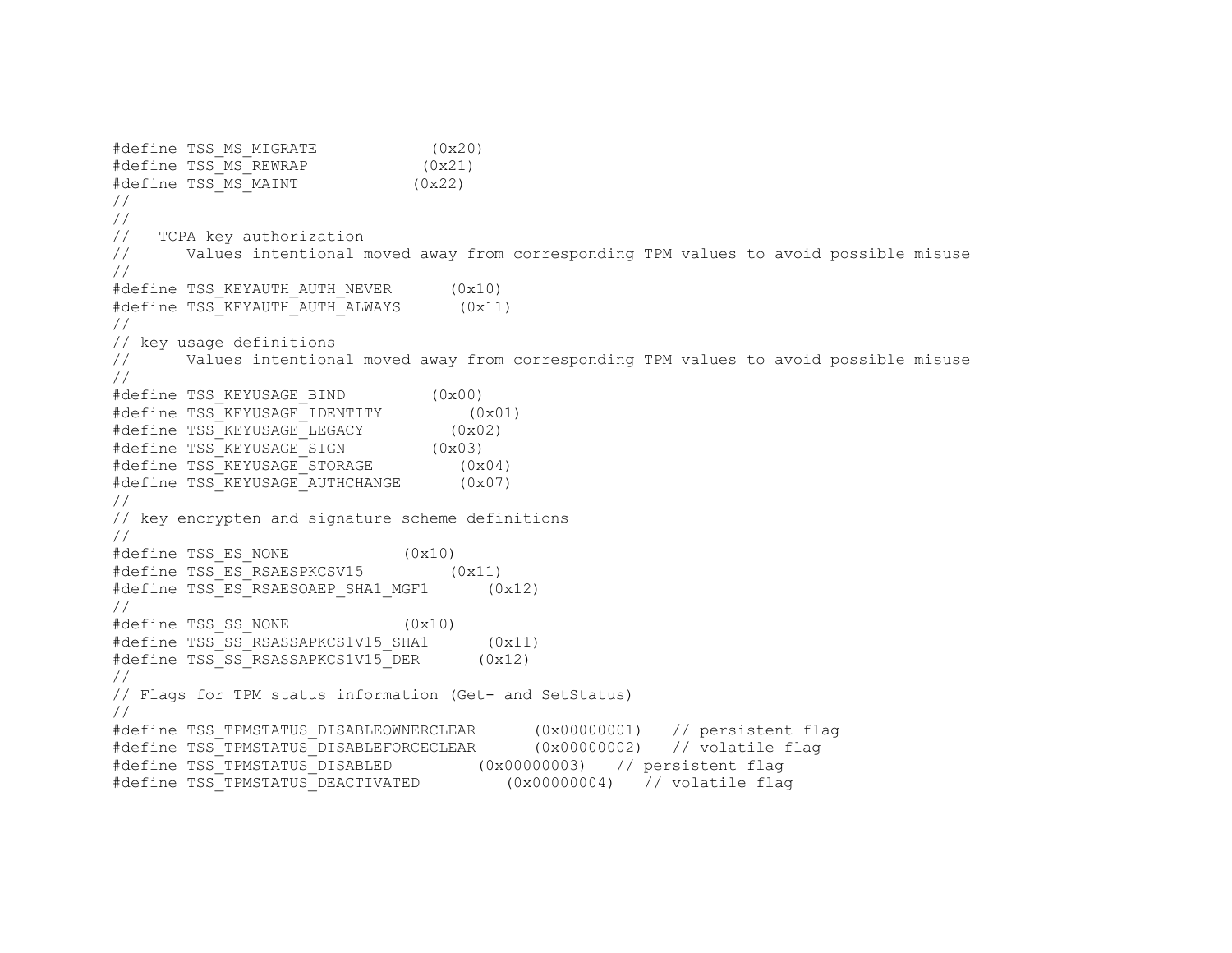```
#define TSS_TPMSTATUS_OWNERSETDISABLE (0x00000005) // persistent flag for SetStatus 
\frac{1}{2} (disable flag)
#define TSS_TPMSTATUS_SETOWNERINSTALL (0x00000006) // persistent flag (ownership flag) 
#define TSS_TPMSTATUS_DISABLEPUBEKREAD (0x00000007) // persistent flag 
#define TSS_TPMSTATUS_ALLOWMAINTENANCE (0x00000008) // persistent flag 
#define TSS_TPMSTATUS_PHYSPRES_LIFETIMELOCK (0x00000009) // persistent flag 
#define TSS_TPMSTATUS_PHYSPRES_HWENABLE (0x0000000A) // persistent flag 
#define TSS_TPMSTATUS_PHYSPRES_CMDENABLE (0x0000000B) // persistent flag 
#define TSS_TPMSTATUS_PHYSPRES_LOCK (0x0000000C) // volatile flag 
#define TSS_TPMSTATUS_PHYSPRESENCE (0x0000000D) // volatile flag 
#define TSS_TPMSTATUS_PHYSICALDISABLE (0x0000000E) // persistent flag (SetStatus-Fkt 
\frac{1}{2} disable flag)
#define TSS_TPMSTATUS_CEKP_USED (0x0000000F) // persistent flag 
#define TSS TPMSTATUS PHYSICALSETDEACTIVATED (0x00000010) // persistent flag (deactivated flag)
#define TSS_TPMSTATUS_SETTEMPDEACTIVATED (0x00000011) // volatile flag (deactivated flag) 
#define TSS_TPMSTATUS_POSTINITIALISE (0x00000012) // volatile flag 
#define TSS_TPMSTATUS_TPMPOST (0x00000013) // persistent flag 
#define TSS_TPMSTATUS_TPMPOSTLOCK (0x00000014) // persistent flag 
// 
// Capability flag definitions 
// 
// TPM capabilities 
#define TSS TPMCAP ORD (0x10)
#define TSS TPMCAP ALG (0x11)
#define TSS TPMCAP FLAG (0x12)
#define TSS_TPMCAP_PROPERTY (0x13) 
#define TSS TPMCAP VERSION (0x14)
// 
// Sub-Capability Flags TPM-Capabilities 
#define TSS TPMCAP PROP PCR (0x10)
#define TSS TPMCAP PROP DIR (0x11)
#define TSS_TPMCAP_PROP_MANUFACTURER (0x12) 
#define TSS TPMCAP PROP SLOTS (0x13)
// 
// TSS Core Service Capabilities 
#define TSS_TCSCAP_ALG (0x00000001) 
#define TSS_TCSCAP_VERSION (0x00000002) 
#define TSS TCSCAP CACHING (0x00000003)
```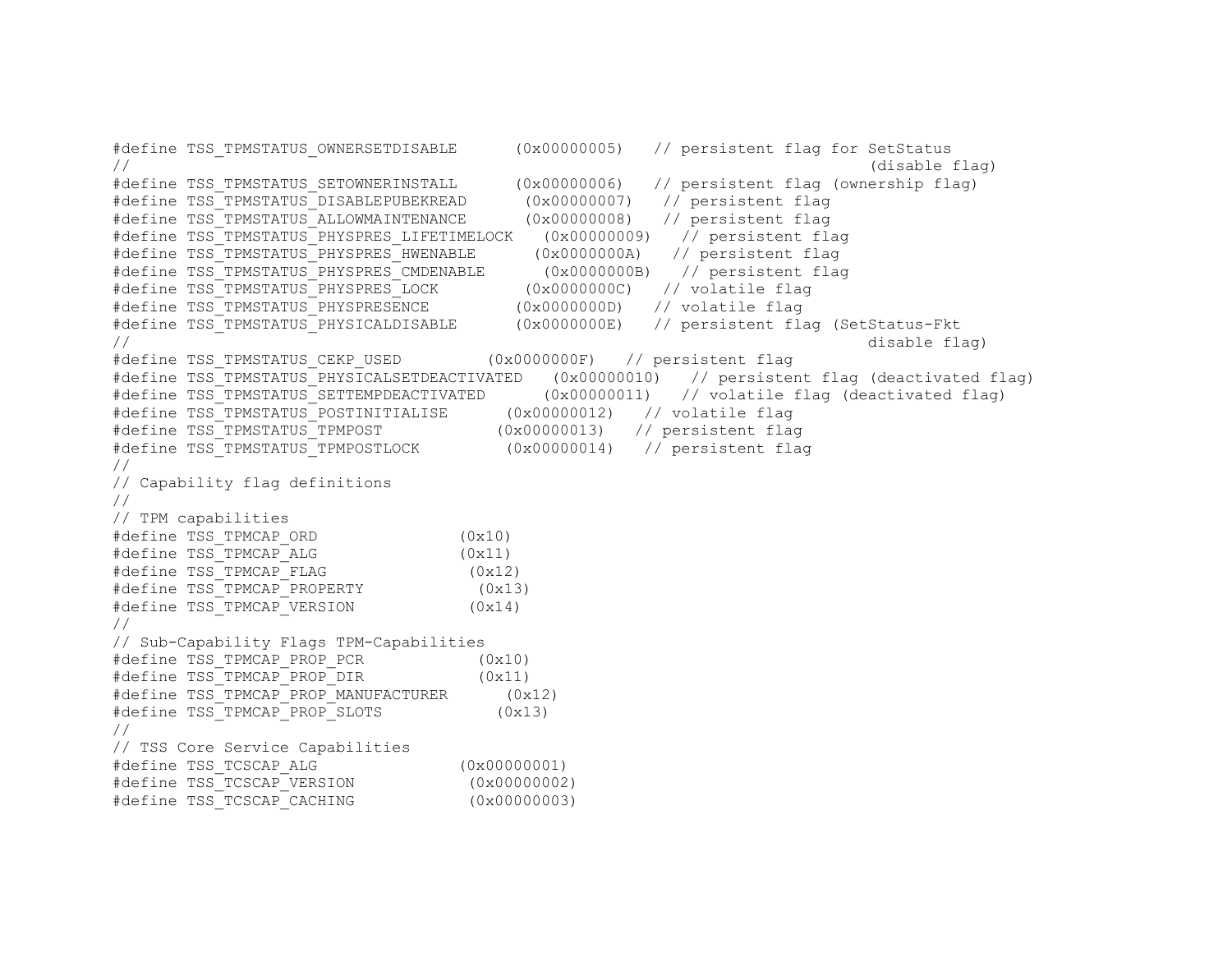```
#define TSS_TCSCAP_PERSSTORAGE (0x00000004) 
#define TSS_TCSCAP_MANUFACTURER (0x00000005) 
// 
// Sub-Capability Flags TSS-CoreService-Capabilities 
#define TSS_TCSCAP_PROP_KEYCACHE (0x00000100) 
#define TSS_TCSCAP_PROP_AUTHCACHE (0x00000101) 
#define TSS_TCSCAP_PROP_MANUFACTURER_STR (0x00000102) 
#define TSS_TCSCAP_PROP_MANUFACTURER_ID (0x00000103) 
// 
// TSS Service Provider Capabilities 
#define TSS_TSPCAP_ALG (0x00000010) 
#define TSS TSPCAP VERSION (0x00000011)
#define TSS_TSPCAP_PERSSTORAGE (0x00000012) 
// 
// Event type definitions 
#define TSS_EV_CODE_CERT (0x00000001) 
#define TSS_EV_CODE_NOCERT (0x00000002)<br>#define TSS_EV_XML_CONFIG (0x00000003)<br>#define TSS_EV_NO_ACTION (0x00000004)
#define TSS EV XML CONFIG
#define TSS EV NO ACTION
#define TSS_EV_SEPARATOR (0x00000005)<br>#define TSS_EV_ACTION (0x00000006)
#define TSS EV ACTION
#define TSS EV PLATFORM SPECIFIC (0x00000007)
// 
// 
// TSS random number limits 
// 
#define TSS_TSPCAP_RANDOMLIMIT (0x00001000) / Errata: Missing from spec 
// 
// UUIDs 
// 
// Errata: This are not in the spec 
#define TSS_UUID_SRK L"00000000-0000-0000-0000-000000000001" // Storage root key 
#define TSS_UUID_SK L"00000000-0000-0000-0000-000000000002" // System key 
#define TSS_UUID_RK L"00000000-0000-0000-0000-000000000003" // roaming key 
#define TSS_UUID_USK1 L"00000000-0000-0000-0000-000000000004" // user storage key 1 
#define TSS_UUID_USK2 L"00000000-0000-0000-0000-000000000005" // user storage key 2 
#define TSS_UUID_USK3 L"00000000-0000-0000-0000-000000000006" // user storage key 3 
#define TSS_UUID_USK4 L"00000000-0000-0000-0000-000000000007" // user storage key 4
```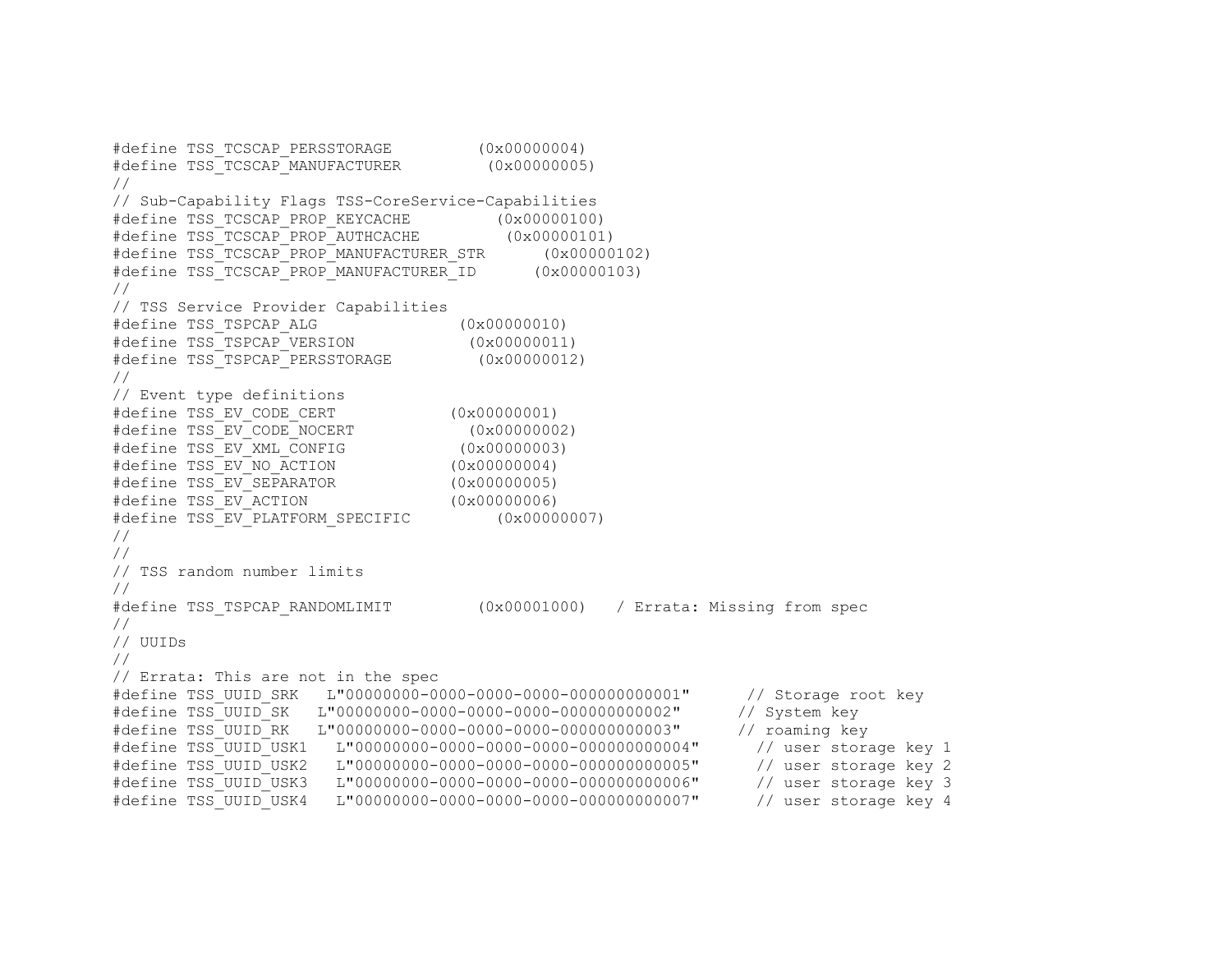// // TCPA well known secret // #define TSS WELL KNOWN SECRET {0x00, 0x00, 0x00, 0x00, 0x00, 0x00, 0x00, 0x00, 0x00, \\ 0x00, 0x00, 0x00, 0x00, 0x00, 0x00, 0x00, 0x00, 0x00, 0x00}

#endif // TSS DEFINES H

#### *+++tss\_typedef.h*

 $/ * + +$ 

Global typedefs for TSS

\*/

#ifndef TSS TYPEDEF H #define TSS TYPEDEF H

```
//-------------------------------------------------------------------- 
// definitions for TSS Service Provider (TSP) 
// 
typedef UINT32 TSS_HANDLE; 
typedef UINT32 TSS FLAG; // object attributes
typedef UINT32 TSS_RESULT; // the return code from a TSS function 
typedef UINT32 TSS HOBJECT; // basic object handle
typedef TSS HOBJECT TSS HCONTEXT; // context object handle
typedef TSS HOBJECT TSS HPOLICY; // policy object handle
typedef TSS HOBJECT TSS HTPM; // TPM object handle
typedef TSS HOBJECT TSS HKEY; // key object handle
typedef TSS_HOBJECT TSS_HENCDATA; // encrypted data object handle 
typedef TSS HOBJECT TSS HPCRS; // PCR composite object handle
typedef TSS HOBJECT TSS HHASH; // hash object handle
typedef TSS HOBJECT TSS HPS; // persistent storage object handle
```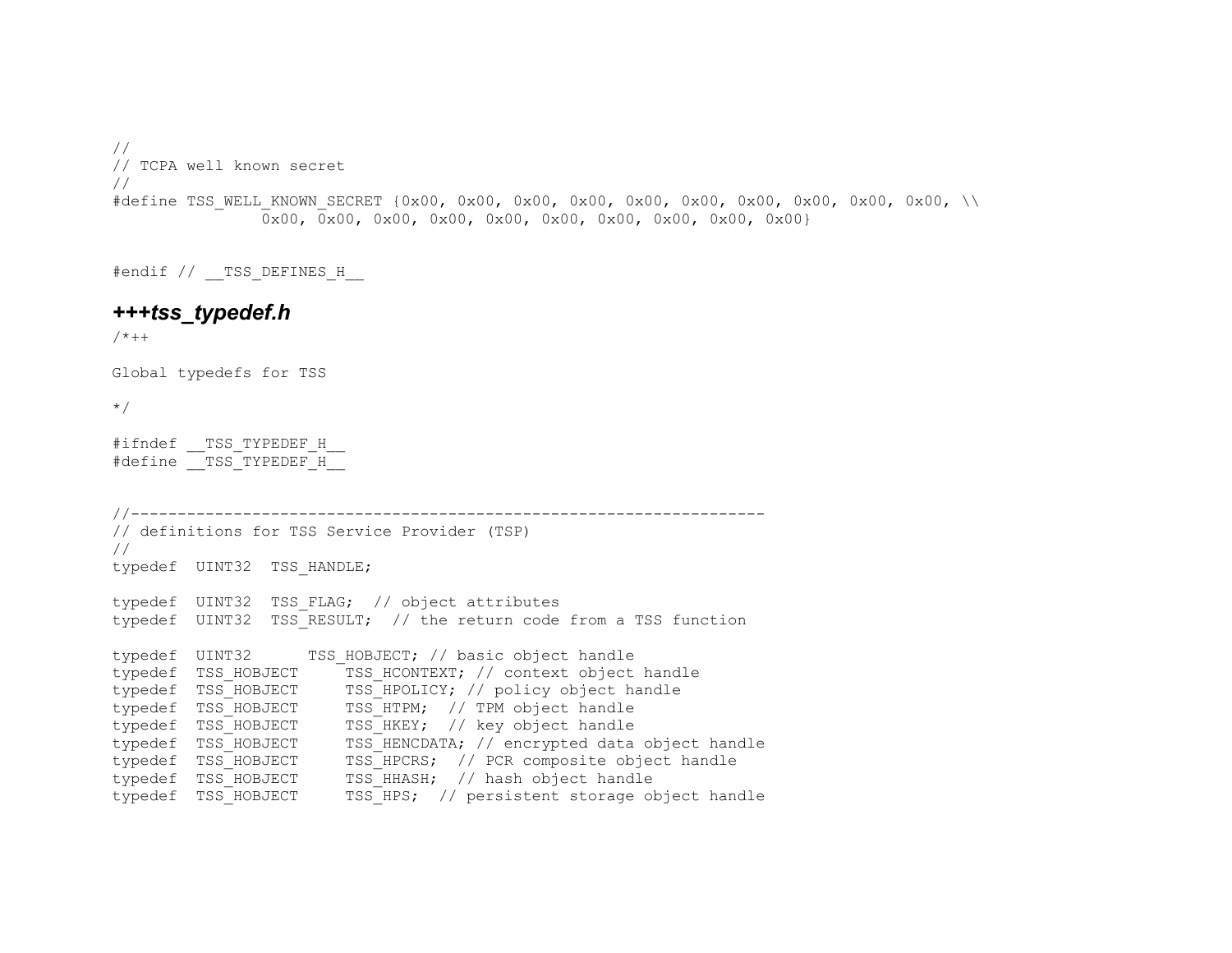typedef UINT32 TSS\_EVENTTYPE; typedef UINT16 TSS MIGRATE SCHEME; typedef UINT32 TSS ALGORITHM ID; typedef UINT32 TSS KEY USAGE ID; typedef UINT16 TSS KEY ENC SCHEME; typedef UINT16 TSS KEY SIG SCHEME;

#endif // TSS TYPEDEF H

## *+++tss\_structs.h*

 $/ * + +$ 

TSS structures for TSS

\*/

```
#ifndef TSS STRUCTS H
#define TSS STRUCTS H
typedef struct tdTSS_VERSION 
{ 
 BYTE bMajor; 
 BYTE bMinor; 
 BYTE bRevMajor; 
  BYTE bRevMinor; 
} TSS_VERSION; 
typedef struct tdTSS_PCR_EVENT 
{ 
TSS VERSION versionInfo;
 UINT32 ulPcrIndex; 
TSS EVENTTYPE eventType;
 UINT32 ulPcrValueLength; 
  #ifdef __midl
```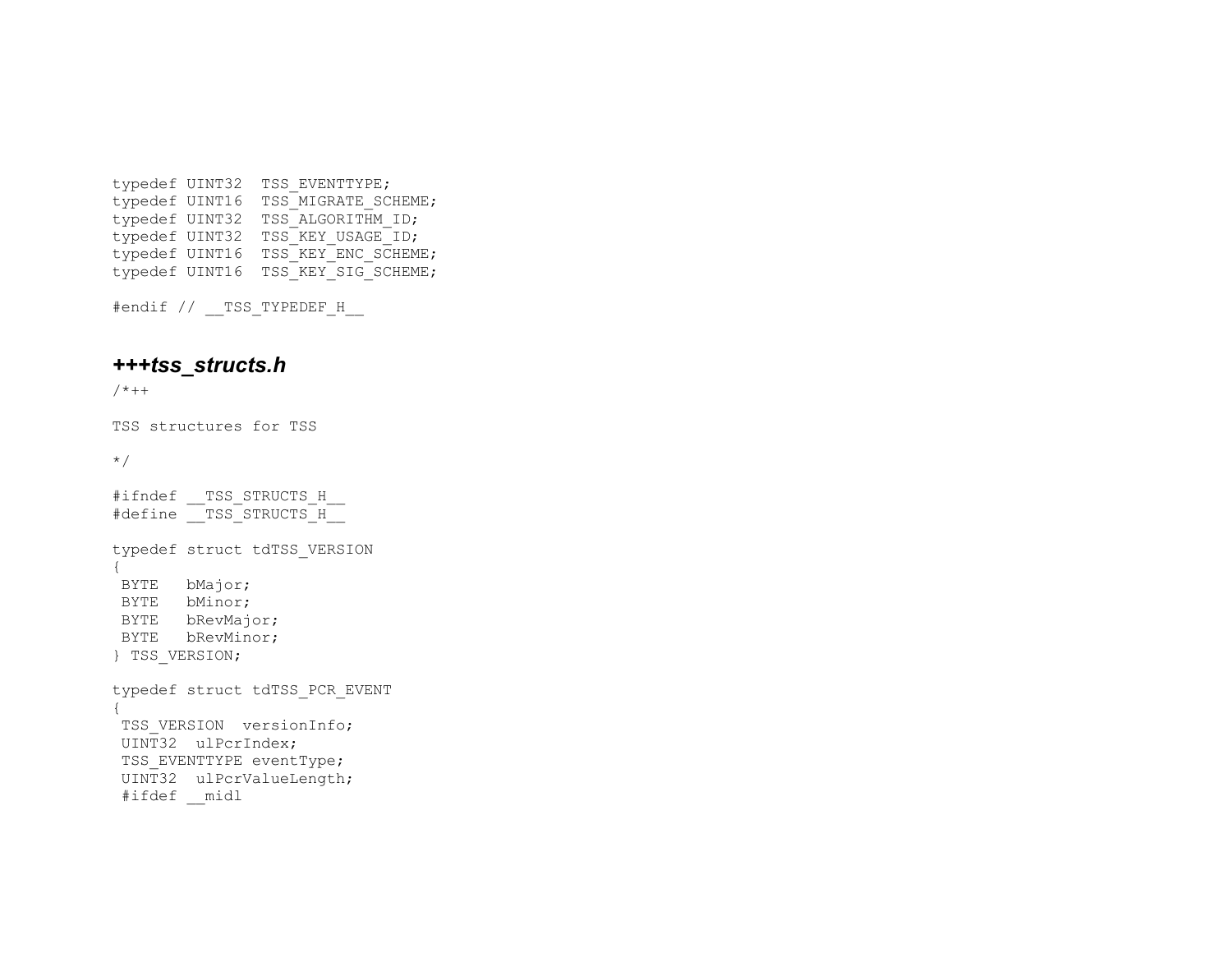```
 [size_is(ulPcrValueLength)] 
  #endif 
 BYTE* rgbPcrValue;
  UINT32 ulEventLength; 
  #ifdef __midl 
    [size_is(ulEventLength)]
  #endif 
 BYTE* rgbEvent;
} TSS_PCR_EVENT; 
typedef struct tdTSS_EVENT_CERT 
{ 
TSS VERSION versionInfo;
 UINT32 ulCertificateHashLength; 
 BYTE* rgbCertificateHash; 
 UINT32 ulEntityDigestLength; 
  #ifdef __midl 
  [size_is(ulEntityDigestLength)] 
  #endif 
 BYTE* rgbentityDigest; 
TSS BOOL fDigestChecked;
 TSS_BOOL fDigestVerified; 
  UINT32 ulIssuerLength; 
 #ifdef __midl 
   [size_is(ulIssuerLength)]
  #endif 
 BYTE* rgbIssuer; 
} TSS_EVENT_CERT;
```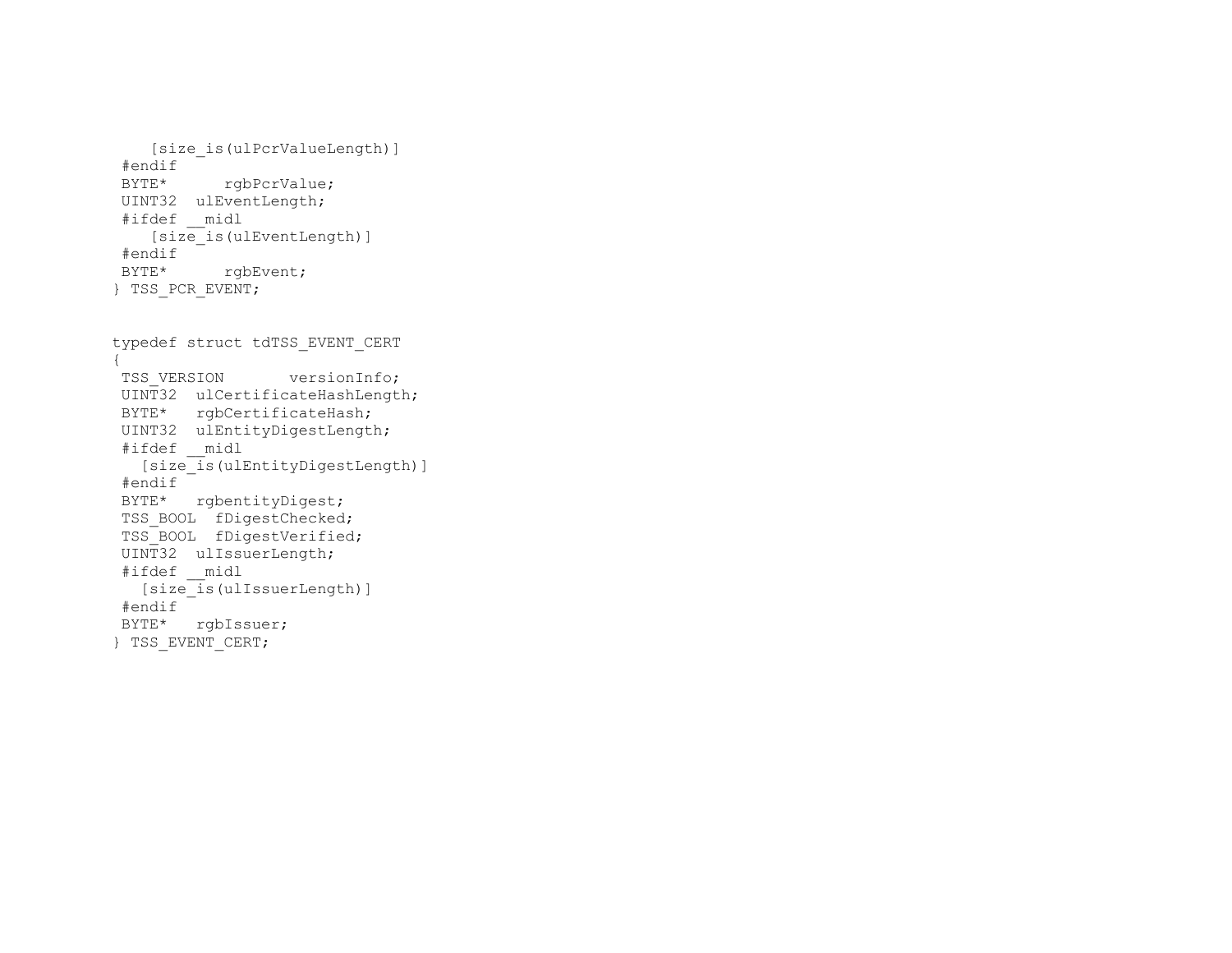```
typedef struct tdTSS_UUID 
{ 
     UINT32 ulTimeLow; 
  UINT16 usTimeMid; 
  UINT16 usTimeHigh; 
 BYTE bClockSeqHigh; 
 BYTE bClockSeqLow; 
BYTE rgbNode[6];
} TSS_UUID; 
typedef struct tdTSS_KM_KEYINFO 
{ 
TSS VERSION versionInfo;
TSS_UUID keyUUID; 
TSS UUID parentKeyUUID;
BYTE bAuthDataUsage;
TSS BOOL fIsLoaded; // TRUE: actually loaded in TPM
UINT32 ulVendorDataLength; // may be 0 
#ifdef __midl 
 [size_is(ulVendorDataLength)]
#endif 
BYTE* rgbVendorData; // may be NULL 
} TSS_KM_KEYINFO; 
typedef struct tdTSS_VALIDATION 
{ 
TCPA NONCE ExternalData;
 UINT32 DataLength;
#ifdef __midl 
[size is(DataLength)]
#endif 
 BYTE* Data; 
 UINT32 ValidationDataLength; 
#ifdef __midl 
 [size_is(ValidationDataLength)] 
#endif 
  BYTE* ValidationData;
```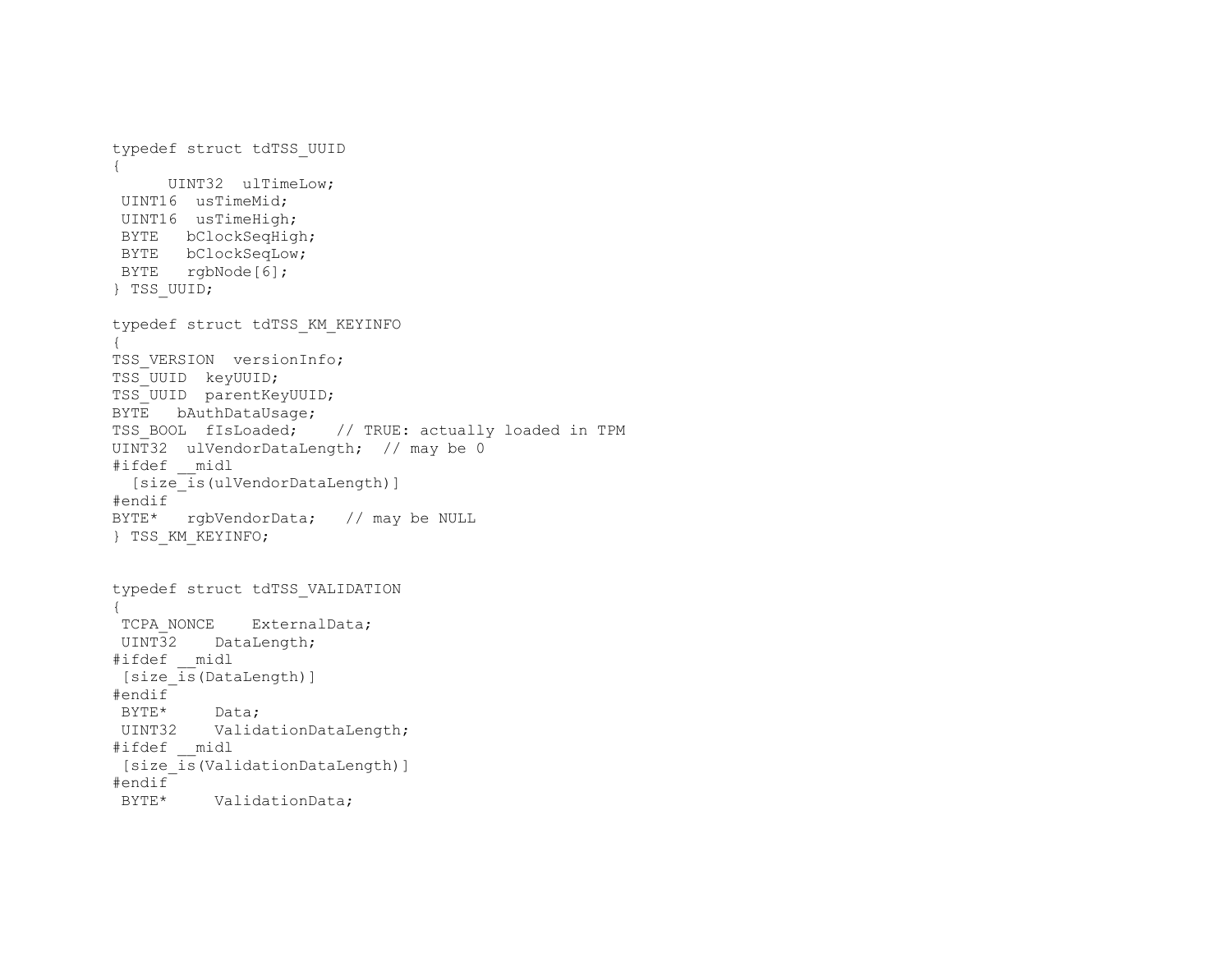} TSS\_VALIDATION;

#endif // \_\_TSS\_STRUCTS\_H\_\_

### *+++tspi.h*

```
#if !defined( TSPI H )
#define TSPI H
#if !defined( EXTERN_C ) 
#if defined ( __cplusplus ) 
#define EXTERN_C extern "C" 
#else 
#define EXTERN_C 
#endif //__cplusplus 
#endif //EXTERN_C 
#if !defined( TSPICALL ) 
#define TSPICALL EXTERN_C TSS_RESULT 
#endif //TSPICALL 
TSPICALL Tspi_SetAttribUint32 
\left( TSS_HOBJECT hObject, // in 
 TSS_FLAG attribFlag, // in 
TSS_FLAG subFlag, // in
 UINT32 ulAttrib // in 
); 
TSPICALL Tspi_GetAttribUint32 
( 
  TSS HOBJECT hObject, // in
 TSS_FLAG attribFlag, // in 
 TSS_FLAG subFlag, // in
```
UINT32\* pulAttrib // out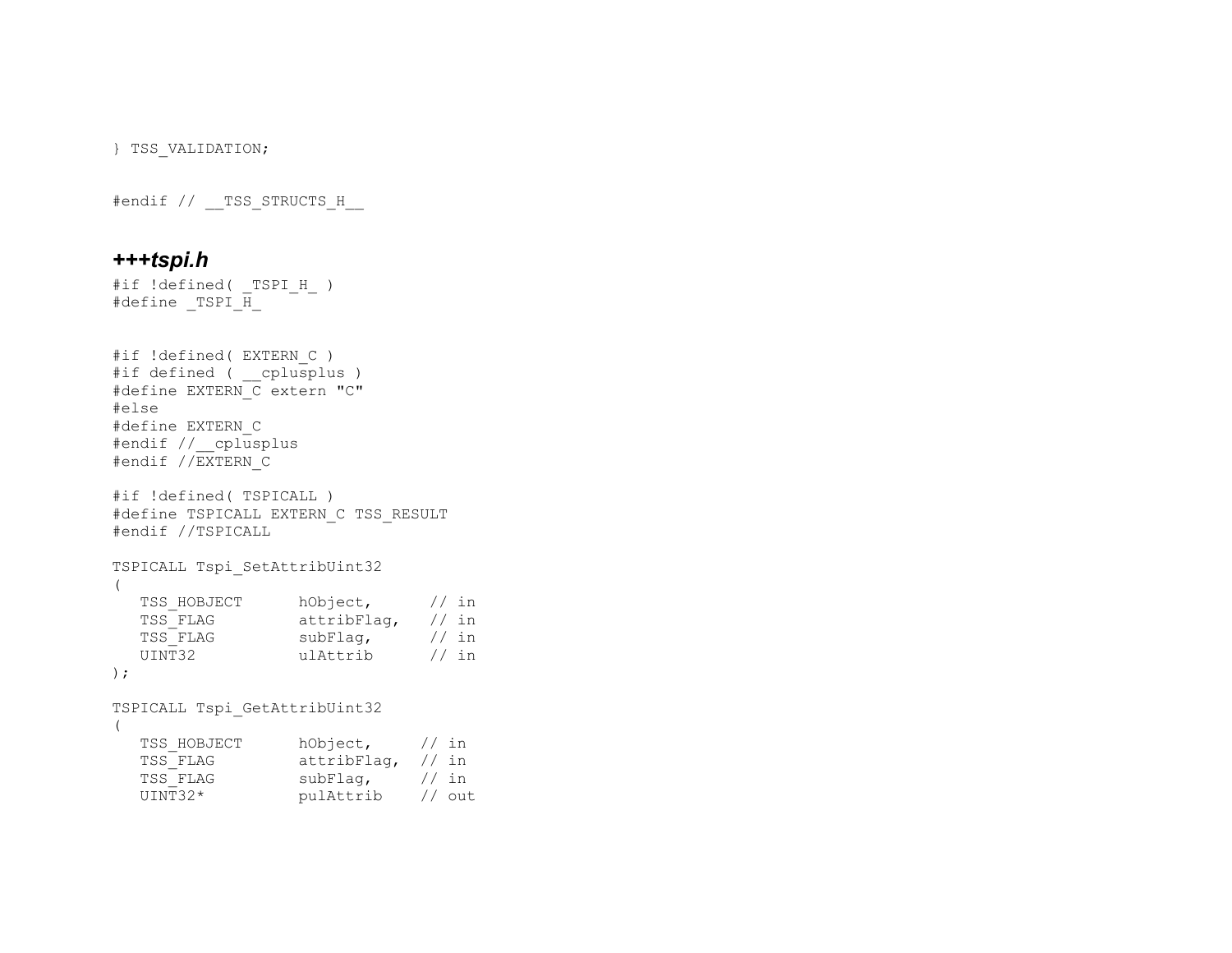```
TSPICALL Tspi_SetAttribData 
\left( TSS_HOBJECT hObject, // in 
TSS_FLAG attribFlag, \frac{1}{10} attribFlag,
TSS FLAG subFlag, \frac{1}{10} in
 UINT32 ulAttribDataSize, // in 
  BYTE* rgbAttribData // in
); 
TSPICALL Tspi_GetAttribData 
( 
  TSS_HOBJECT hObject, \frac{1}{10} hObject, \frac{1}{10} in
TSS_FLAG attribFlag, \frac{1}{10} in
TSS FLAG subFlag, \frac{1}{10} in
 UINT32* pulAttribDataSize, // out 
  BYTE** PrgbAttribData // out
); 
TSPICALL Tspi_ChangeAuth 
\left(TSS HOBJECT hObjectToChange, // in
   TSS_HOBJECT hParentObject, // in 
  TSS HPOLICY hNewPolicy // in
); 
TSPICALL Tspi_ChangeAuthAsym 
\left(TSS_HOBJECT hObjectToChange, // in<br>TSS_HOBJECT hParentObject, // in
  TSS_HOBJECT hParentObject, // in<br>TSS_HKEY hIdentKey, // in
  TSS_HKEY hIdentKey, //in<br>TSS_HPOLICY hNewPolicy //in
```
hNewPolicy // in

```
);
```
TSPICALL Tspi\_GetPolicyObject

);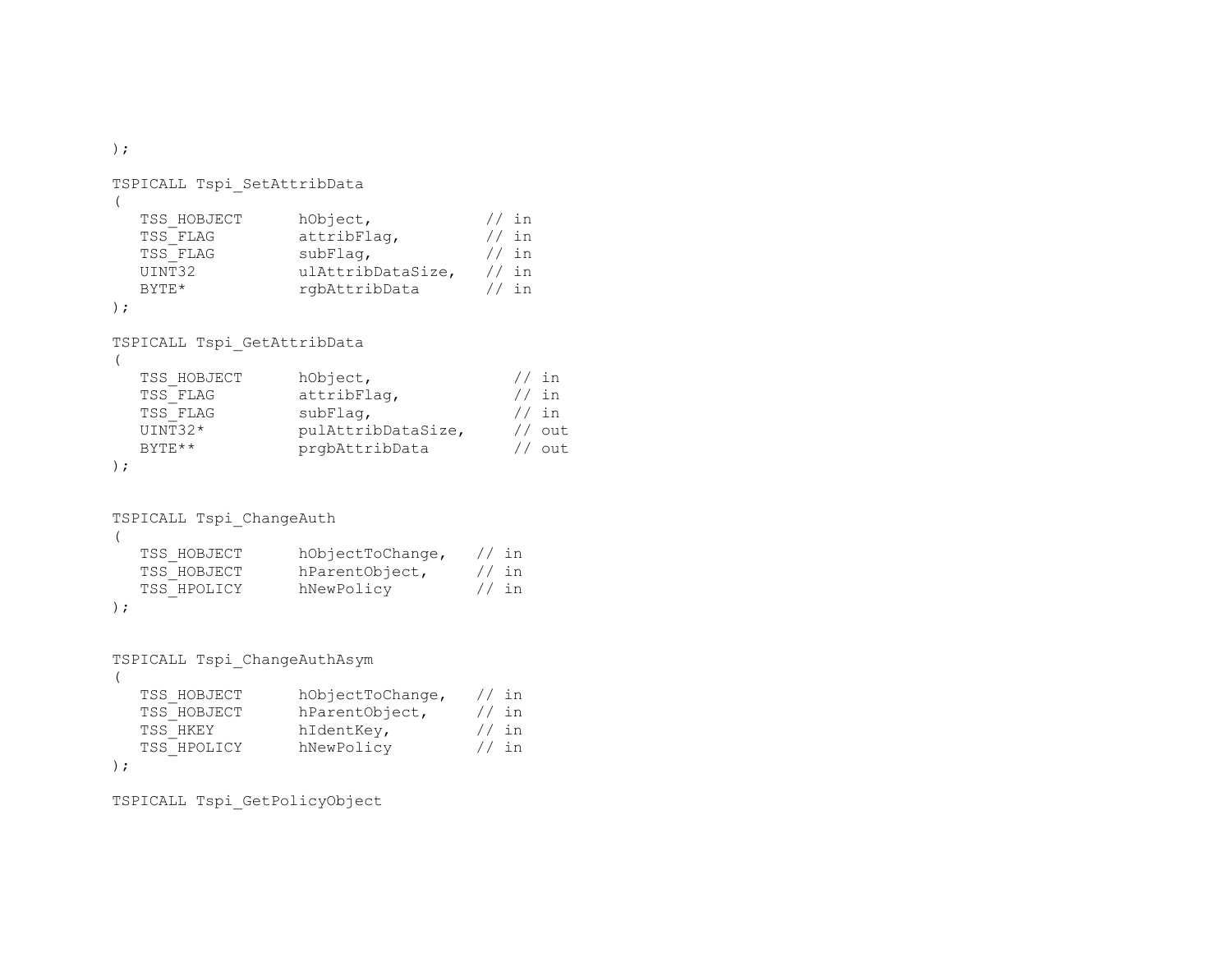```
( 
  TSS HOBJECT hObject, // in
 TSS_FLAG policyType, // in 
 TSS_HPOLICY* phPolicy // out 
);
```

```
TSPICALL Tspi_Context_Create 
\left(TSS HCONTEXT* phContext // out
); 
TSPICALL Tspi_Context_Close 
\left( TSS_HCONTEXT hContext // in
```

```
);
```

```
TSPICALL Tspi_Context_Connect 
\left(TSS_HCONTEXT hContext, \frac{1}{1} h \frac{1}{1} 1 m = wszpestination // in
                wszDestination // in
); 
TSPICALL Tspi_Context_FreeMemory 
\left(TSS_HCONTEXT hContext, // in<br>BYTE* rabMemory // in
                        rgbMemory // in
);
```

```
TSPICALL Tspi_Context_GetDefaultPolicy 
( 
  TSS HCONTEXT hContext, // in
   TSS_HPOLICY* phPolicy // out 
);
```

```
TSPICALL Tspi_Context_CreateObject
```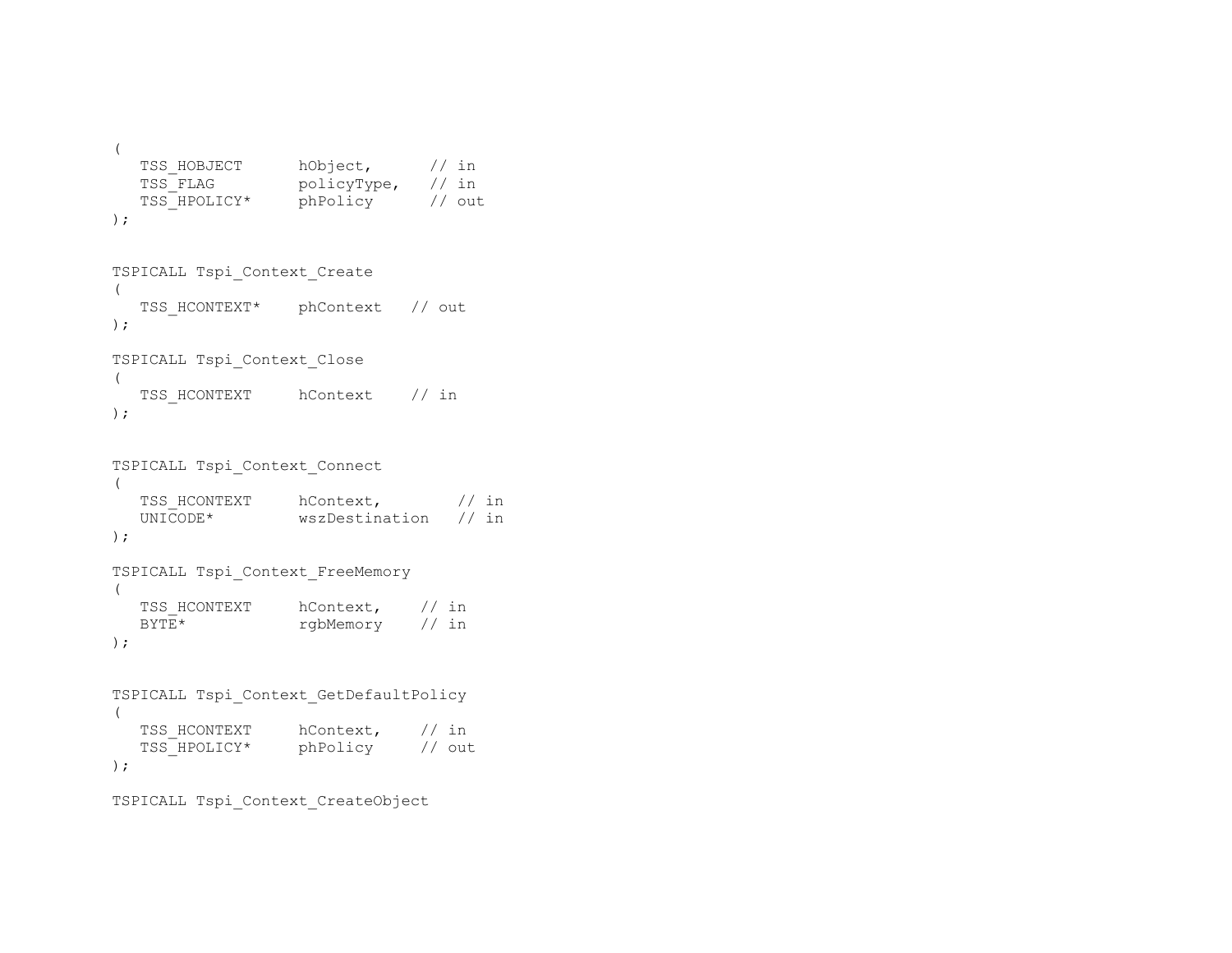```
( 
  TSS_HCONTEXT hContext, // in<br>TSS_FLAG objectType, // in
  TSS_FLAG objectType, // in<br>TSS_FLAG initFlags, // in
                 initFlags,
  TSS HOBJECT* phObject // out
); 
TSPICALL Tspi_Context_CloseObject 
( 
  TSS HCONTEXT hContext, // in
  TSS HOBJECT hObject // in
); 
TSPICALL Tspi_Context_GetCapability 
( 
  TSS HCONTEXT hContext, // inTSS FLAG capArea, // in UINT32 ulSubCapLength, // in 
  BYTE* rgbSubCap, 1/ sin UINT32* pulRespDataLength, // out 
  BYTE** prgbRespData // out
); 
TSPICALL Tspi_Context_GetTpmObject 
\left(TSS HCONTEXT hContext, // in
  TSS HTPM* phTPM // out
); 
TSPICALL Tspi_Context_LoadKeyByBlob 
( 
  TSS HCONTEXT hContext, // in TSS_HKEY hUnwrappingKey, // in 
  UINT32 ulBlobLength, // in
  BYTE* rgbBlobData, // in
  TSS HKEY* phKey \frac{1}{2} phKey \frac{1}{2} out
```
);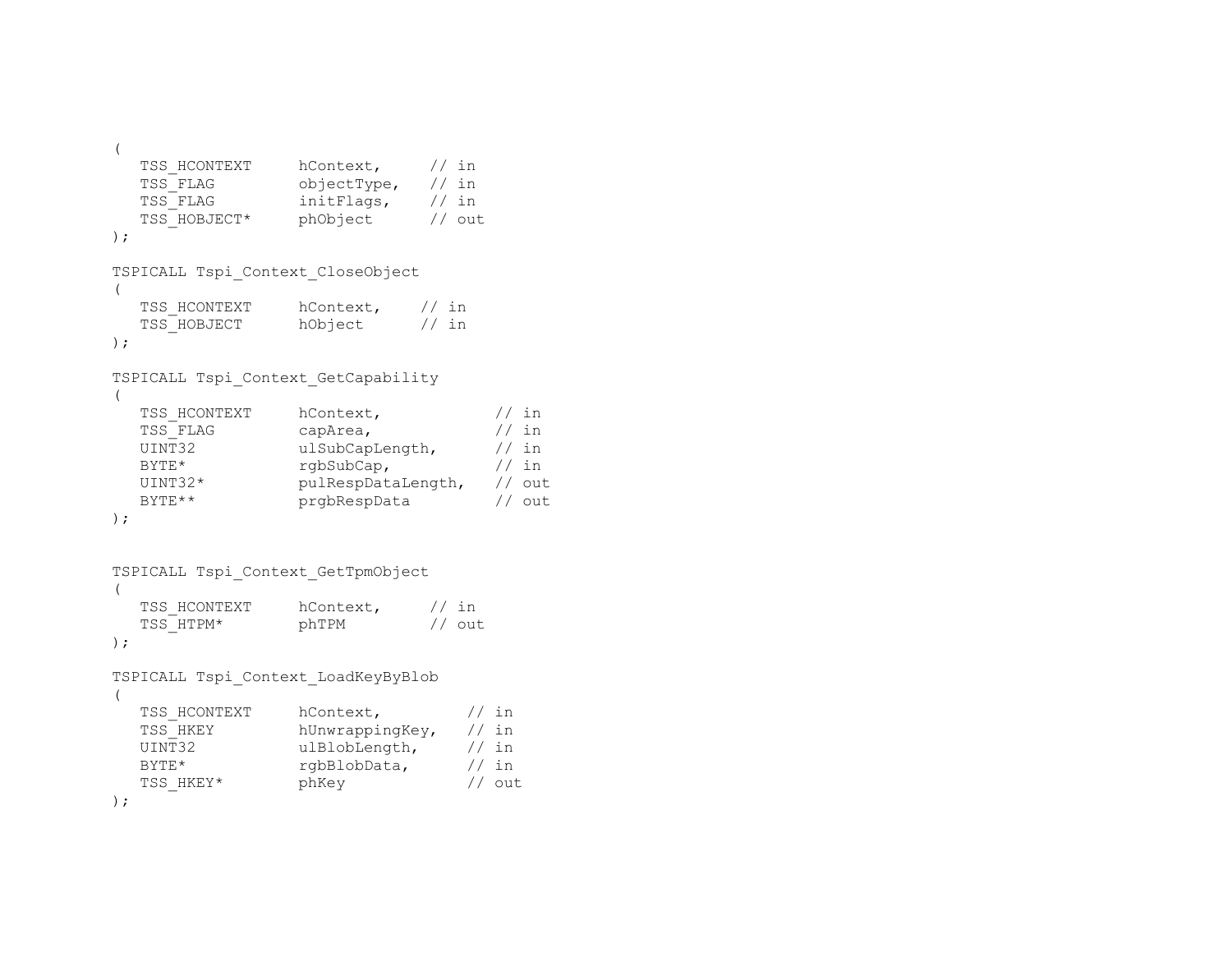```
TSPICALL Tspi_Context_LoadKeyByUUID 
\left(TSS HCONTEXT hContext, // inTSS_FLAG persistentStorageType, // in<br>TSS_UUID uuidData, // in
   TSS UUID uuidData,
   TSS HKEY* phKey \frac{1}{2} phKey \frac{1}{2} out
); 
TSPICALL Tspi_Context_RegisterKey 
\left(TSS HCONTEXT hContext, \frac{1}{1} has help has help has help has help has help has help has help has help has help has help has help has help has help has help has help has help has help has help has help has help has help 
   TSS HKEY hKey, \frac{1}{10} hKey,
   TSS_FLAG persistentStorageType, // inTSS_FLAG persistentStorageType, //in<br>TSS_UUID uuidKey, //in
    TSS_FLAG persistentStorageTypeParent, // in 
   TSS UUID uuidParentKey // in
); 
TSPICALL Tspi_Context_UnregisterKey 
\left(TSS HCONTEXT hContext, // in TSS_FLAG persistentStorageType, // in 
   TSS UUID uuidKey, \frac{1}{1} in
   TSS_HKEY* phkey \left/ \right/ out
);
TSPICALL Tspi_Context_GetKeyByUUID 
\left(TSS_HCONTEXT hContext, \frac{1}{1} hContext, \frac{1}{1} h TSS FLAG persistentStorageType, \frac{1}{1} in
                     persistentStorageType, // in
   TSS UUID uuidData, \frac{1}{1} in
   TSS HKEY* phKey \frac{1}{2} phKey \frac{1}{2} out
); 
TSPICALL Tspi_Context_GetKeyByPublicInfo 
\left(
```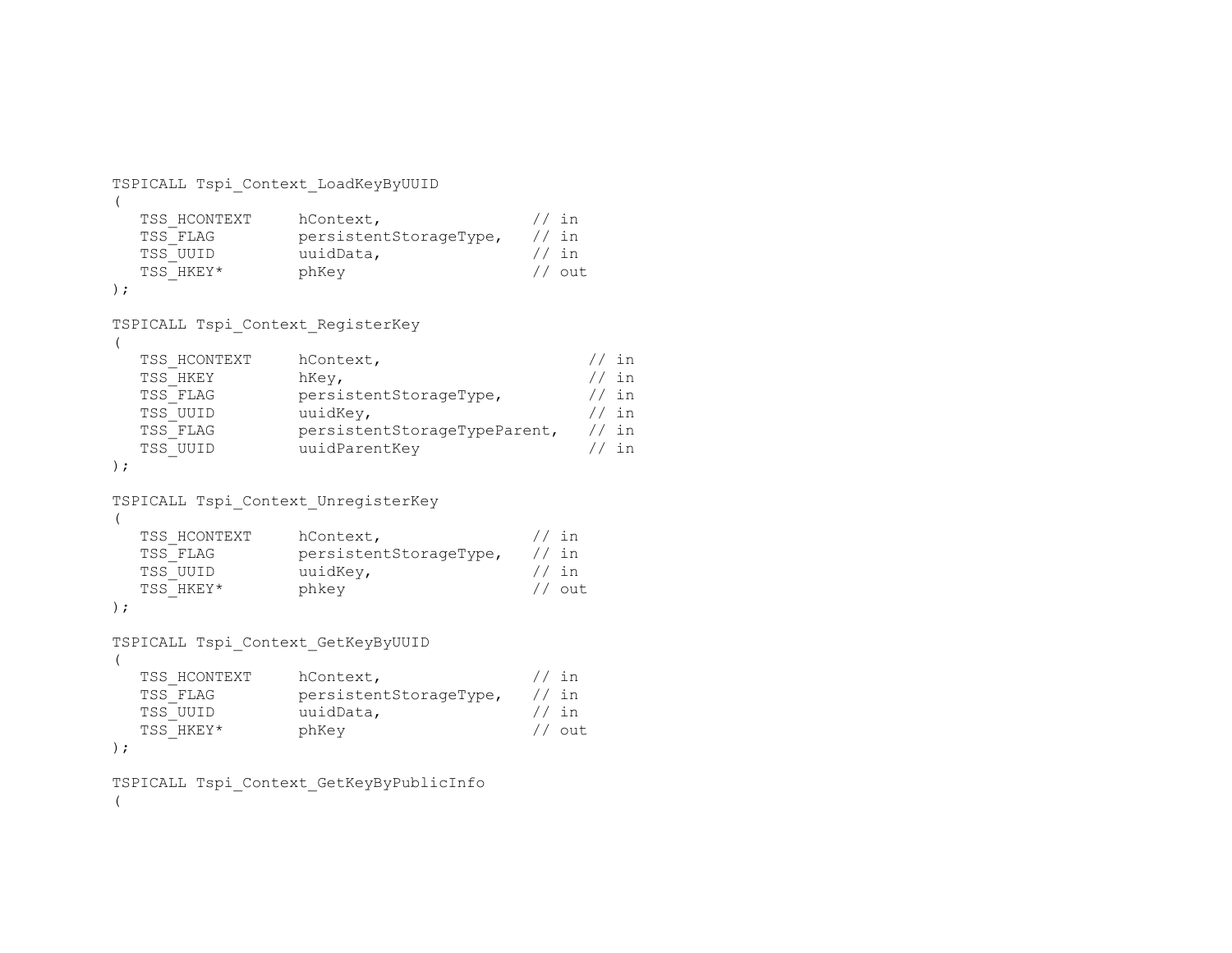```
TSS HCONTEXT hContext, // inTSS_FLAG persistentStorageType, // in<br>TSS_ALGORITHM_ID_algID, // in
  TSS_ALGORITHM_ID algID, \frac{1}{10} // in UINT32 ulPublicInfoLength, \frac{1}{10} // in
  UINT32 ulPublicInfoLength,
  BYTE* rgbPublicInfo, \frac{1}{1} in
  BYTE* rgbPublicInfo, // in<br>TSS_HKEY* phKey // out
);
TSPICALL Tspi_Context_GetRegisteredKeysByUUID 
\left(TSS HCONTEXT hContext, // in TSS_FLAG persistentStorageType, // in 
 TSS_UUID* pGuidData, // in 
 UINT32* pulKeyHierarchySize, // out 
  TSS KM KEYINFO** ppKeyHierarchy // out
); 
TSPICALL Tspi_Policy_SetSecret 
\left(
```

```
TSS HPOLICY hPolicy, // inTSS FLAG secretMode, \frac{1}{10} in
 UINT32 ulSecretLength, // in 
 BYTE* rgbSecret // in
);
```

```
TSPICALL Tspi_Policy_FlushSecret 
\left(TSS HPOLICY hPolicy // in
);
```

```
TSPICALL Tspi_Policy_AssignToObject 
( 
  TSS HPOLICY hPolicy, // in
  TSS HOBJECT hObject // in
);
```

```
TSPICALL Tspi_TPM_CreateEndorsementKey 
\left(
```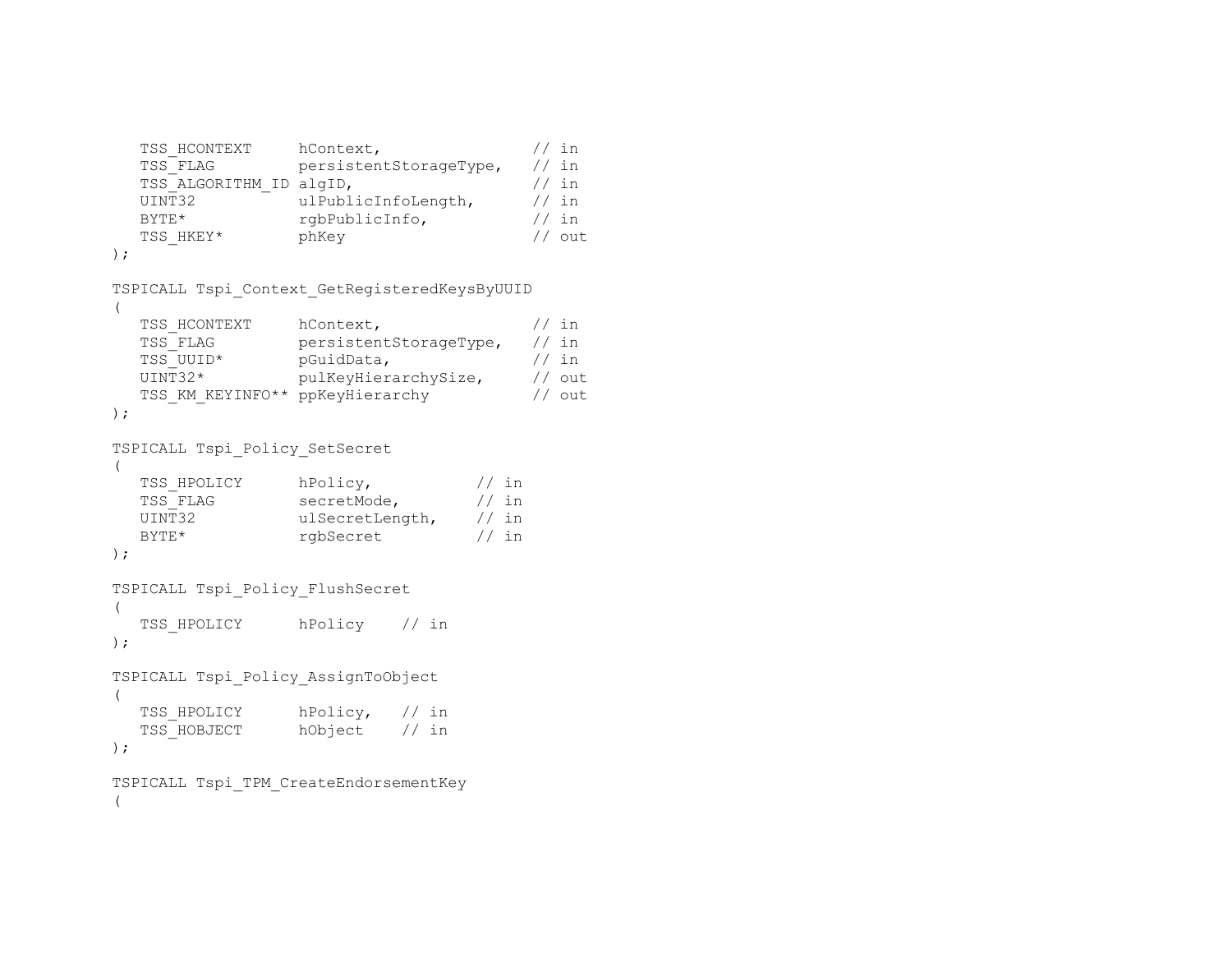```
TSS HTPM hTPM, // inTSS HKEY hKey, 1/1 in
   TSS_VALIDATION* pValidationData // in, out 
); 
TSPICALL Tspi_TPM_GetPubEndorsementKey 
\left(TSS HTPM hTPM, \frac{1}{10} hTPM,
  TSS BOOL fOwnerAuthorized, // in
  TSS VALIDATION* pValidationData, // in, out
  TSS_HKEY* phEndorsementPubKey // out
);
TSPICALL Tspi_TPM_TakeOwnership 
(TSS HTPM hTPM, \frac{1}{10} html
  TSS HKEY hKeySRK, \sqrt{} // in
  TSS HKEY hEndorsementPubKey // in
); 
TSPICALL Tspi_TPM_CollateIdentityRequest 
\left( TSS_HTPM hTPM, // in 
                hKeySRK,
  TSS_HKEY hCAPubKey, \frac{1}{1} // in UINT32 ulidentityLabelLength, // in
               ulIdentityLabelLength, // in
  BYTE* rgbIdentityLabelData, // in
  TSS HKEY hIdentityKey, \frac{1}{1} in
  TSS ALGORITHM ID algid, \frac{1}{10} // in
   UINT32* pulTcpaIdentityReqLength, // out 
  BYTE** prgbTcpaIdentityReq // out
);
```
TSPICALL Tspi\_TPM\_ActivateIdentity  $\left($ 

TSS HTPM hTPM,  $\frac{1}{10}$  hTPM,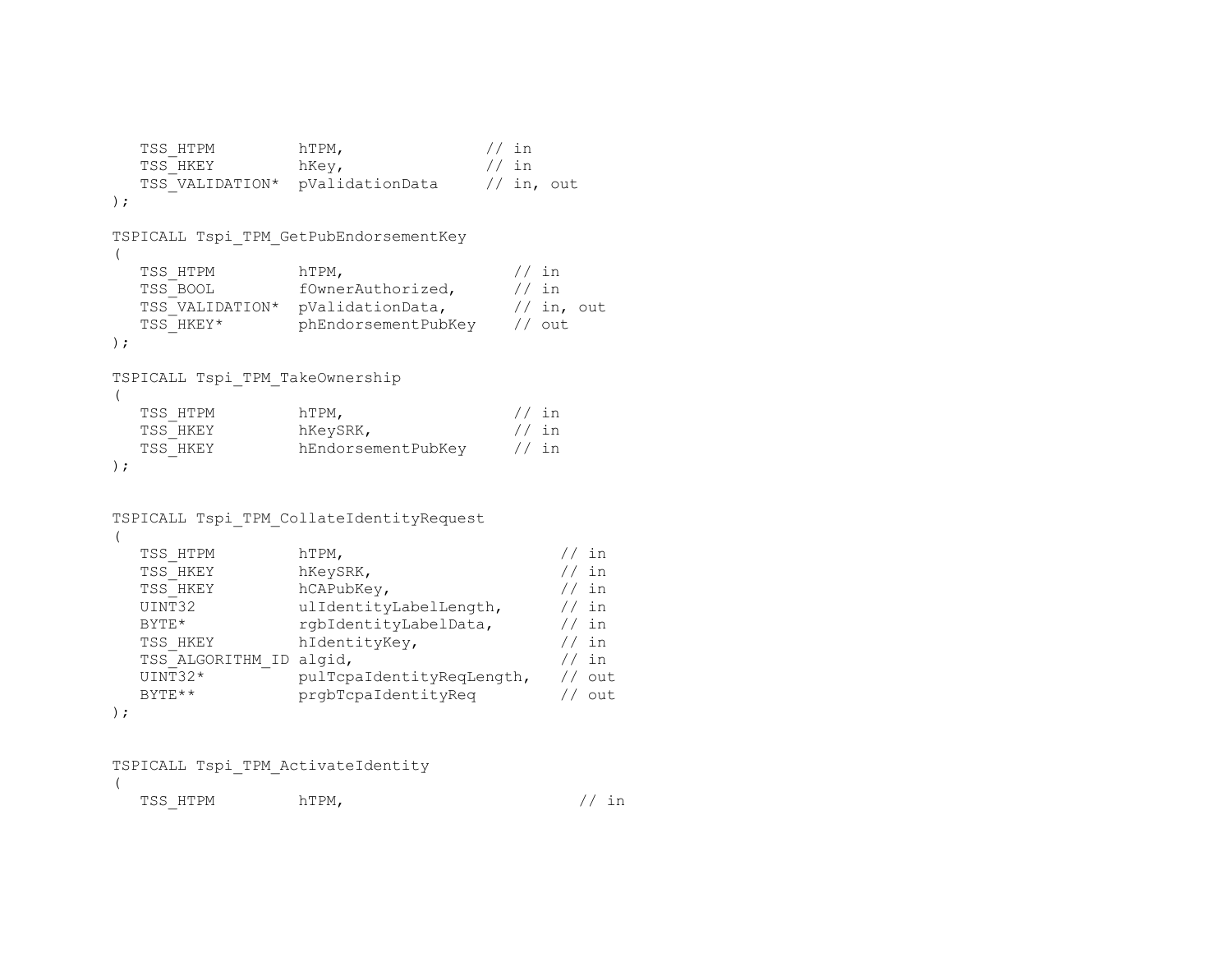| TSS HKEY  | hIdentKey,                    | in     |
|-----------|-------------------------------|--------|
| UINT32    | ulAsymCAContentsBlobLength,   | in     |
| $BYTF.*$  | rgbAsymCAContentsBlob,        | in     |
| UINT32    | ulSymCAAttestationBlobLength, | in     |
| $BYTF.*$  | rgbSymCAAttestationBlob,      | in     |
| $UINT32*$ | pulCredentialLength,          | out.   |
| $BYTR**$  | prgbCredential                | $011+$ |
|           |                               |        |

```
);
```

```
TSPICALL Tspi_TPM_ClearOwner 
(TSS_HTPM hTPM, \frac{1}{10} http://in
 TSS_BOOL fForcedClear // in 
);
```

```
TSPICALL Tspi_TPM_SetStatus 
(TSS HTPM hTPM, \frac{1}{10} hTPM,
TSS FLAG statusFlag, // in
TSS BOOL fTpmState // in
);
TSPICALL Tspi_TPM_GetStatus 
(TSS HTPM hTPM, \frac{1}{10} html
TSS_FLAG statusFlag, // in
 TSS_BOOL* pfTpmState // out 
);
TSPICALL Tspi_TPM_SelfTestFull 
\left(
```

```
 TSS_HTPM hTPM // in 
);
```

```
TSPICALL Tspi_TPM_CertifySelfTest 
\left(
```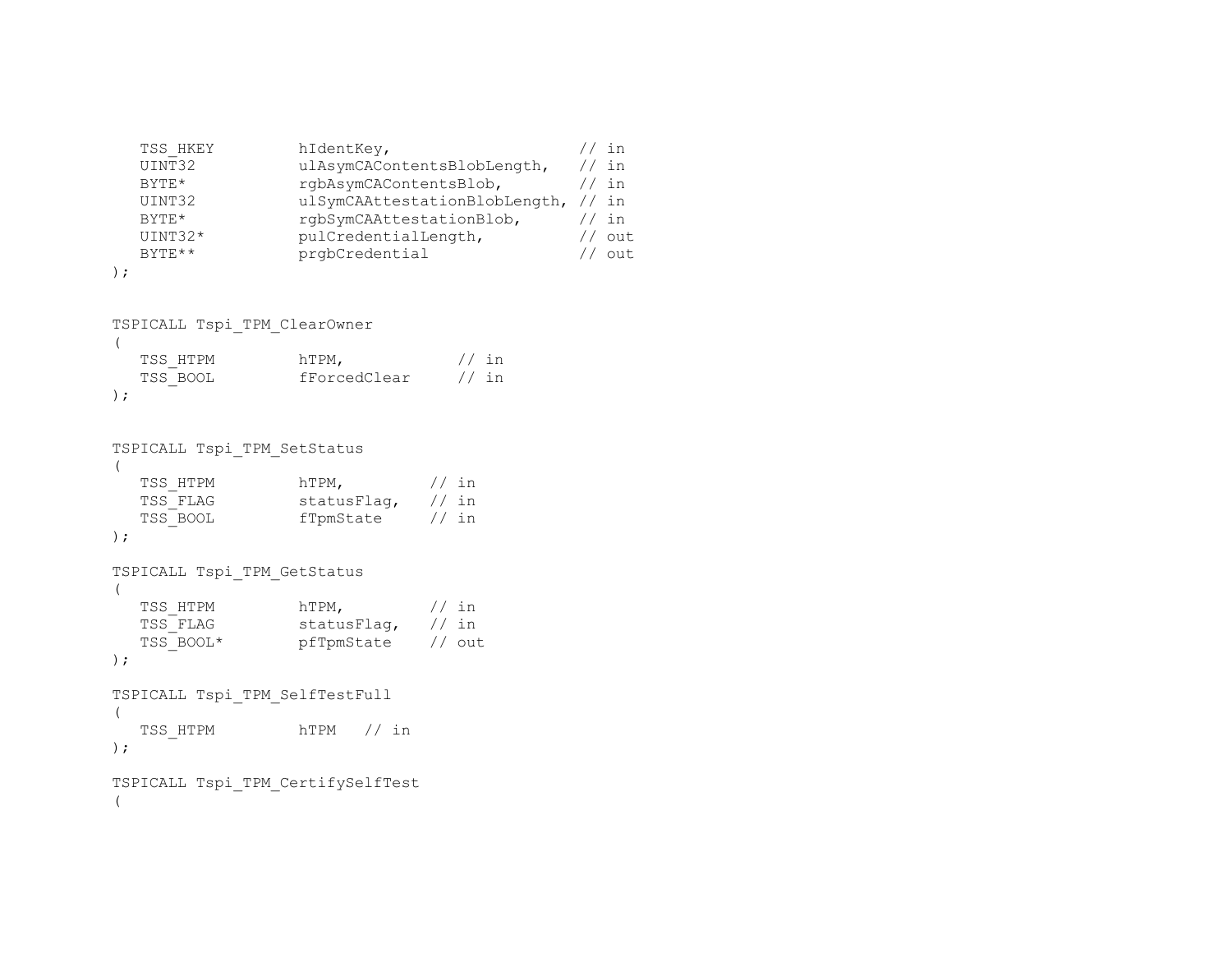```
TSS_HTPM hTPM, \frac{1}{10} http://in
  TSS_HKEY hKey, \frac{1}{10} hKey, \frac{1}{10} in TSS_VALIDATION* pValidationData // in, out
  TSS_VALIDATION* pValidationData
); 
TSPICALL Tspi_TPM_GetTestResult 
\left(TSS HTPM hTPM, \frac{1}{10} hTPM,
   UINT32* pulTestResultLength, // out 
  BYTE** prgbTestResult // out
); 
TSPICALL Tspi_TPM_GetCapability 
( 
  TSS_HTPM hTPM, \frac{1}{10} hTPM, \frac{1}{10} hTSS FLAG capArea, \frac{1}{10} in
  TSS_FLAG capArea, / in<br>UINT32 ulSubCapLength, / in
  UINT32 ulSubCapLength,
  BYTE* rgbSubCap, // in
   UINT32* pulRespDataLength, // out 
  BYTE** prgbRespData // out
); 
TSPICALL Tspi_TPM_GetCapabilitySigned 
( 
  TSS HTPM hTPM, \frac{1}{10} htpm,
  TSS HTPM hKey, // inTSS FLAG capArea, \sqrt{7} in
  UINT32 ulSubCapLength, // in
  BYTE* rgbSubCap, 1/ in
  TSS VALIDATION* pValidationData, // in, out
   UINT32* pulRespDataLength, // out 
  BYTE** prgbRespData // out
); 
TSPICALL Tspi_TPM_CreateMaintenanceArchive 
( 
  TSS_HTPM hTPM, \frac{1}{10} hTPM, \frac{1}{10} fGenerateRndNumber, \frac{1}{10} in
                  fGenerateRndNumber, // in
```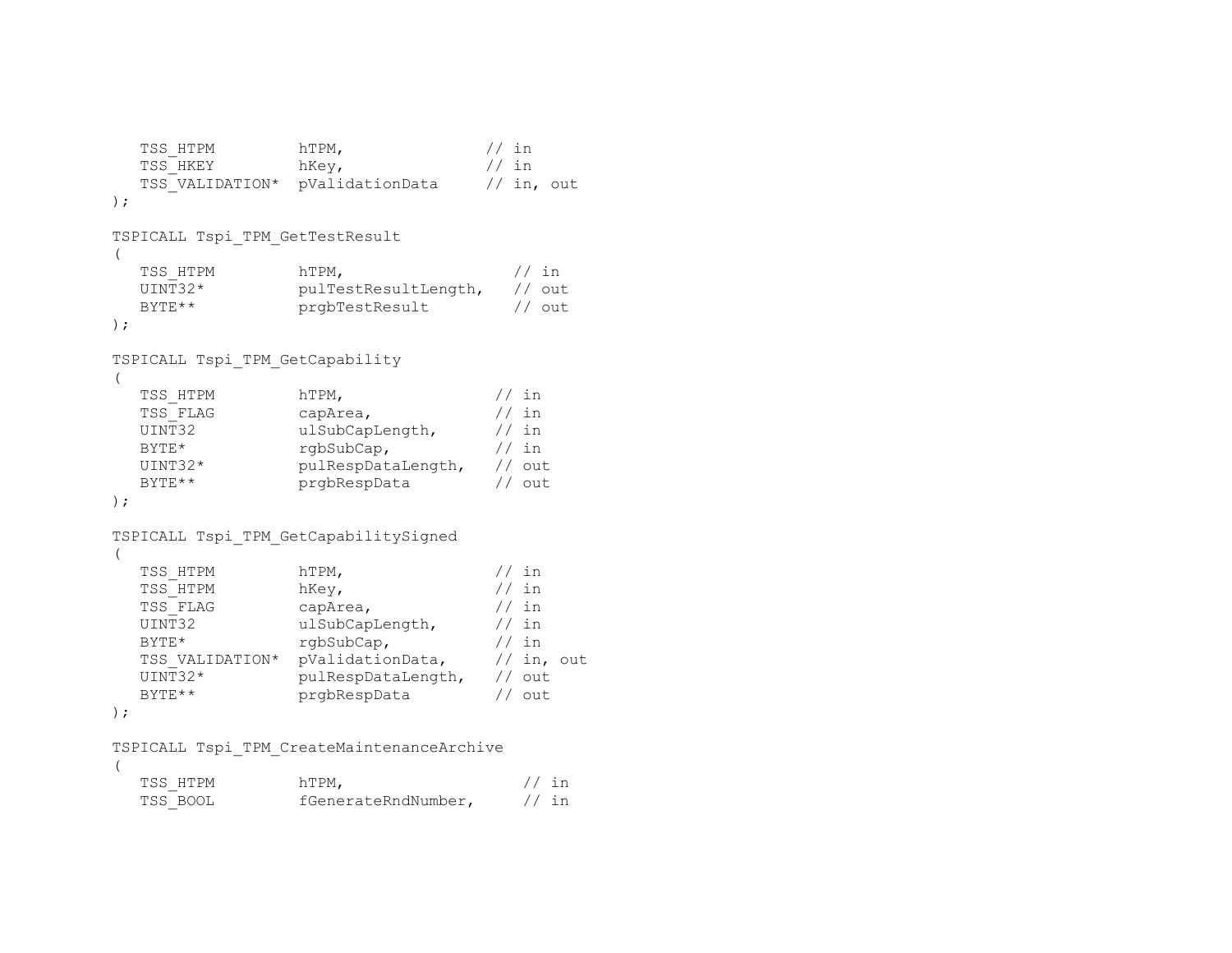```
 UINT32* pulRndNumberLength, // out 
  BYTE** prgbRndNumber, // out
   UINT32* pulArchiveDataLength, // out 
  BYTE** prgbArchiveData // out
); 
TSPICALL Tspi_TPM_KillMaintenanceFeature 
(TSS HTPM hTPM // in
); 
TSPICALL Tspi_TPM_LoadMaintenancePubKey 
( 
  TSS HTPM hTPM, \frac{1}{10} hTPM, \frac{1}{10} in
  TSS HKEY hMaintenanceKey, // in
  TSS VALIDATION* pValidationData // in, out
); 
TSPICALL Tspi_TPM_CheckMaintenancePubKey 
\left(TSS_HTPM hTPM, \frac{1}{10} hTPM, \frac{1}{10} fSS_HKEY hMaintenanceKey, // in
                  hMaintenanceKey, // in<br>pValidationData // in, out
  TSS_VALIDATION* pValidationData
); 
TSPICALL Tspi_TPM_GetRandom 
\left(TSS_HTPM hTPM, / in UINT32 ulRandomDataLength, / in
  UINT32 ulRandomDataLength,
  BYTE** prgbRandomData // out
); 
TSPICALL Tspi_TPM_StirRandom 
\left(TSS HTPM hTPM, \frac{1}{10} hTPM,
   UINT32 ulEntropyDataLength, // in 
  BYTE* rgbEntropyData // in
);
```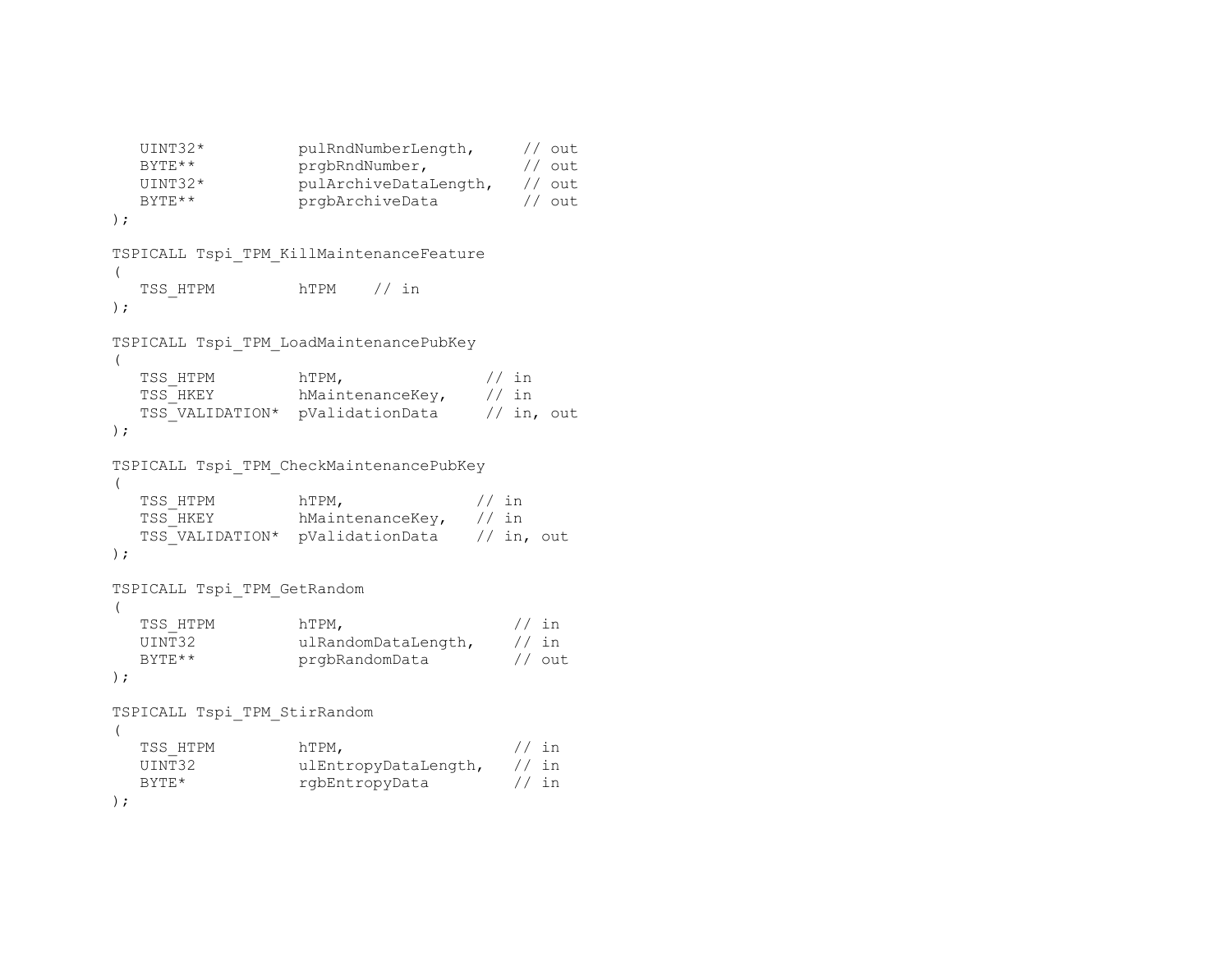```
TSPICALL Tspi_TPM_AuthorizeMigrationTicket 
\left(TSS_HTPM hTPM, \frac{1}{10} hTPM, \frac{1}{10} hTSS HKEY hMigrationKey, \frac{1}{10} in
  TSS HKEY hMigrationKey,
   TSS_MIGRATE_SCHEME migrationScheme, // in 
                     pulMigTicketLength, // out
  BYTE** prgbMigTicket // out
); 
TSPICALL Tspi_TPM_GetEvent 
( 
  TSS HTPM hTPM, \frac{1}{10} htpm, \frac{1}{10} in
  UINT32 ulPcrIndex, // in
   UINT32 ulEventNumber, // in 
  TSS PCR EVENT* pPcrEvent // out
); 
TSPICALL Tspi_TPM_GetEvents 
\left(TSS_HTPM hTPM, // in<br>UINT32 ulPcrIndex, // in
                  ulPcrIndex,
  UINT32 ulStartNumber, // in
   UINT32* pulEventNumber, // in, out 
  TSS_PCR_EVENT** prgPcrEvents // out
); 
TSPICALL Tspi_TPM_GetEventLog 
\left(TSS HTPM hTPM, // in UINT32* pulEventNumber, // out 
  TSS PCR EVENT** prgPcrEvents // out
); 
TSPICALL Tspi_TPM_Quote 
\left(
```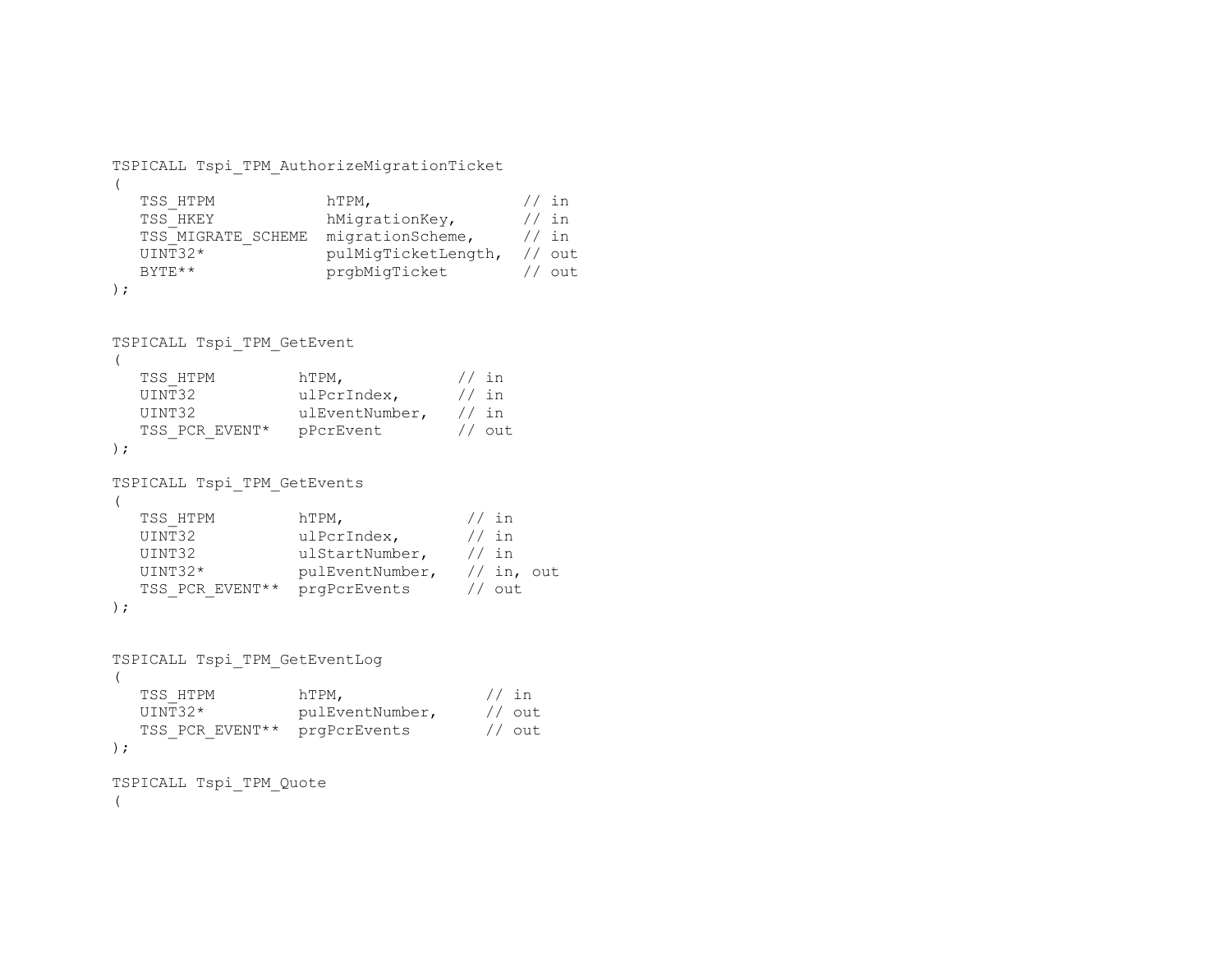```
TSS_HTPM hTPM, / in TSS HKEY hIdentKey, / in
  TSS_HKEY hIdentKey, //in<br>TSS_HPCRS hPcrComposite, //in
                  hPcrComposite, // in<br>pValidationData // in, out
  TSS_VALIDATION* pValidationData
); 
TSPICALL Tspi_TPM_PcrExtend 
\left(TSS HTPM hTPM, // inUINT32 ulPcrIndex, // in
     UINT32 ulPcrDataLength, // in 
     BYTE* pbPcrData, // in
     TSS_PCR_EVENT* pPcrEvent, // in<br>UINT32* pulPcrValueLength, // ou
                   pulPcrValueLength, // out
     BYTE** prgbPcrValue // out
); 
TSPICALL Tspi_TPM_PcrRead 
\left(TSS_HTPM hTPM, / in UINT32 ulpcrindex. / in
                  ulPcrIndex,
   UINT32* pulPcrValueLength, // out 
  BYTE** prgbPcrValue // out
); 
TSPICALL Tspi_TPM_DirWrite 
\left(TSS_HTPM hTPM, / in UINT32 ulDirIndex, / in
                  ulDirIndex,
  UINT32 ulDirDataLength, // in
  BYTE* rgbDirData // in
); 
TSPICALL Tspi_TPM_DirRead 
\left(
```

```
TSS HTPM hTPM, \frac{1}{hT} in
```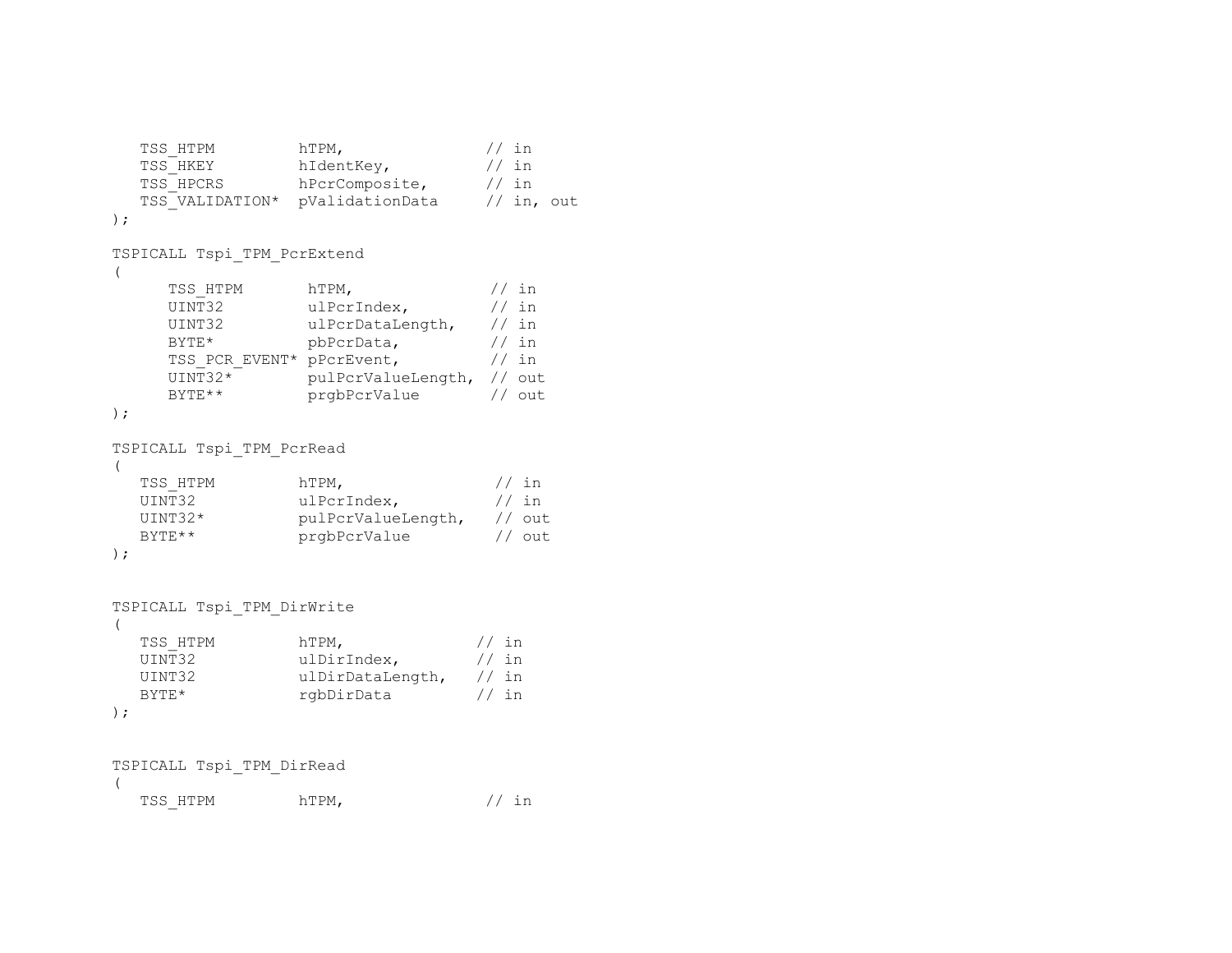```
UINT32 ulDirIndex, // in
 UINT32* pulDirDataLength, // out 
BYTE** prgbDirData // out
);
```

```
TSPICALL Tspi_Key_LoadKey 
(TSS HKEY hKey, \frac{1}{10} hKey, \frac{1}{10} in
   TSS_HKEY hUnwrappingKey // in 
); 
TSPICALL Tspi_Key_UnloadKey 
(TSS HKEY hKey \frac{1}{10} hKey
);
```

```
TSPICALL Tspi_Key_GetPubKey 
(TSS HKEY hKey, \frac{1}{10} hKey,
 UINT32* pulPubKeyLength, // out 
 BYTE** prgbPubKey // out
);
```

```
TSPICALL Tspi_Key_CertifyKey 
( TSS_HKEY hKey, // in 
 TSS_HKEY hCertifyingKey, // in 
       TSS_VALIDATION* pValidationData // in, out 
); 
TSPICALL Tspi_Key_CreateKey 
(\frac{1}{\sqrt{1-\frac{1}{\sqrt{1-\frac{1}{\sqrt{1-\frac{1}{\sqrt{1-\frac{1}{\sqrt{1-\frac{1}{\sqrt{1-\frac{1}{\sqrt{1-\frac{1}{\sqrt{1-\frac{1}{\sqrt{1-\frac{1}{\sqrt{1-\frac{1}{\sqrt{1-\frac{1}{\sqrt{1-\frac{1}{\sqrt{1-\frac{1}{\sqrt{1-\frac{1}{\sqrt{1-\frac{1}{\sqrt{1-\frac{1}{\sqrt{1-\frac{1}{\sqrt{1-\frac{1}{\sqrt{1-\frac{1}{\sqrt{1-\frac{1}{\sqrt{1-\frac{1}{\sqrt{1-\frac{1}{\sqrt{1-\frac{1}{\sqrt{1-\frac{1
```

| TSS HKEY  | nkev,               | 77 in                              |
|-----------|---------------------|------------------------------------|
| TSS HKEY  | hWrappingKey, // in |                                    |
| TSS HPCRS |                     | hPcrComposite $//$ in, may be NULL |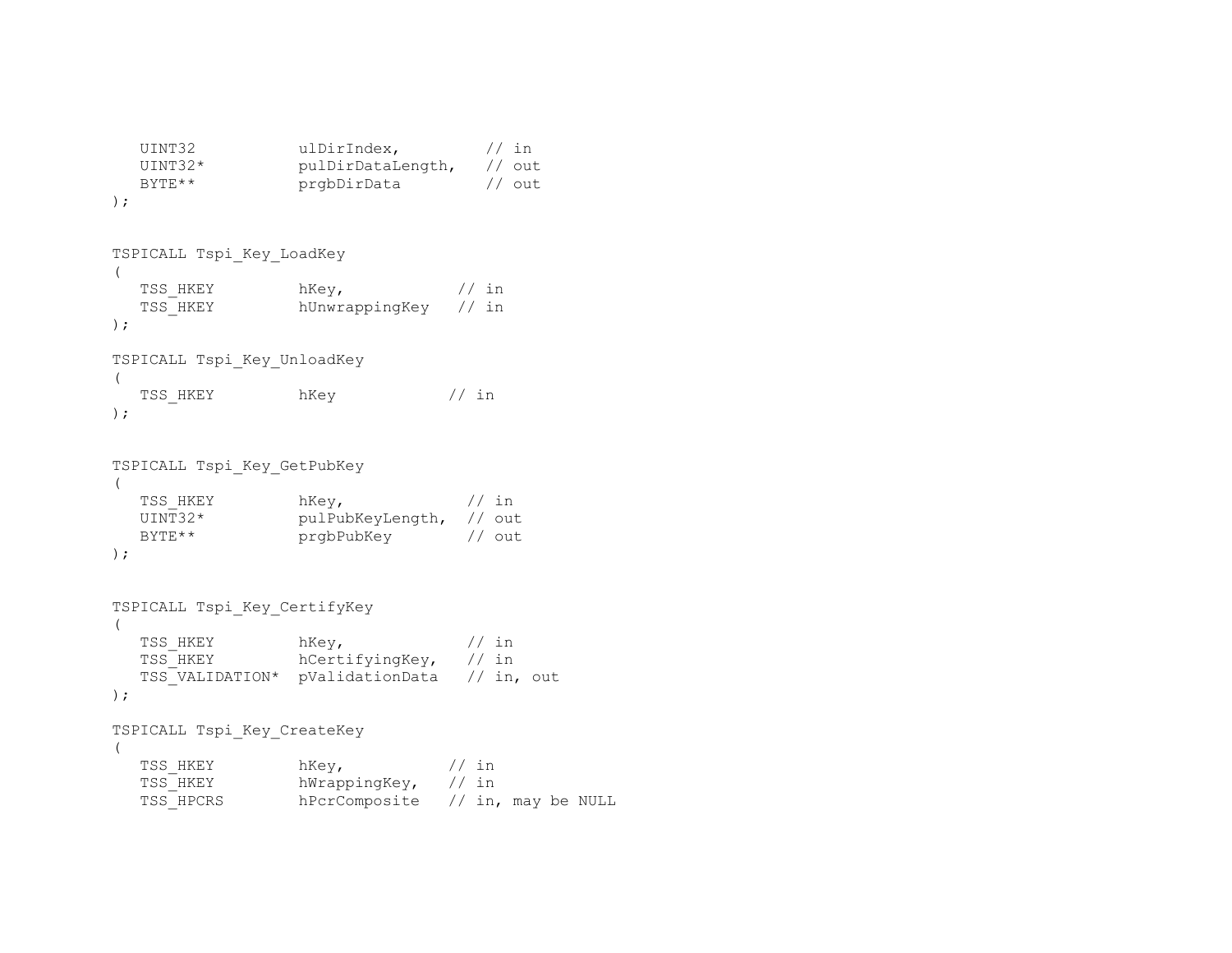TSPICALL Tspi\_Key\_WrapKey  $\left($ TSS\_HKEY hKey,  $\frac{1}{10}$  hKey,  $\frac{1}{10}$  in TSS HKEY hWrappingKey, // in TSS HPCRS hPcrComposite // in, may be NULL ); TSPICALL Tspi\_Key\_CreateMigrationBlob  $\left($ TSS\_HKEY hKeyToMigrate,  $\frac{1}{1}$  // in TSS HKEY hParentKey,  $\frac{1}{1}$  // in TSS\_HKEY hParentKey,  $\frac{1}{10}$  // in UINT32 ulMigTicketLength,  $\frac{1}{10}$  // in ulMigTicketLength,  $// in$ BYTE\* rgbMigTicket ,  $\frac{1}{1}$  // in UINT32\* pulRandomLength, // out BYTE\*\* prgbRandom,  $//$  out UINT32\* pulMigrationBlobLength, // out BYTE\*\* prgbMigrationBlob // out ); TSPICALL Tspi\_Key\_ConvertMigrationBlob  $\left($ TSS\_HKEY hKeyToMigrate,  $\frac{1}{1}$  hKeyToMigrate,  $\frac{1}{1}$  in hParentKey, UINT32 ulRandomLength, // in BYTE\* rgbRandom,  $// in$  UINT32 ulMigrationBlobLength, // in BYTE\* rgbMigrationBlob // in ); TSPICALL Tspi\_Hash\_Sign  $\left($ TSS HHASH hHash,  $\frac{1}{1}$  hHash,  $\frac{1}{1}$  in TSS\_HKEY hKey, <br>UINT32\* pulSignatureLength, // out  $UINT32*$  pulSignatureLength, BYTE\*\* prgbSignature // out );

);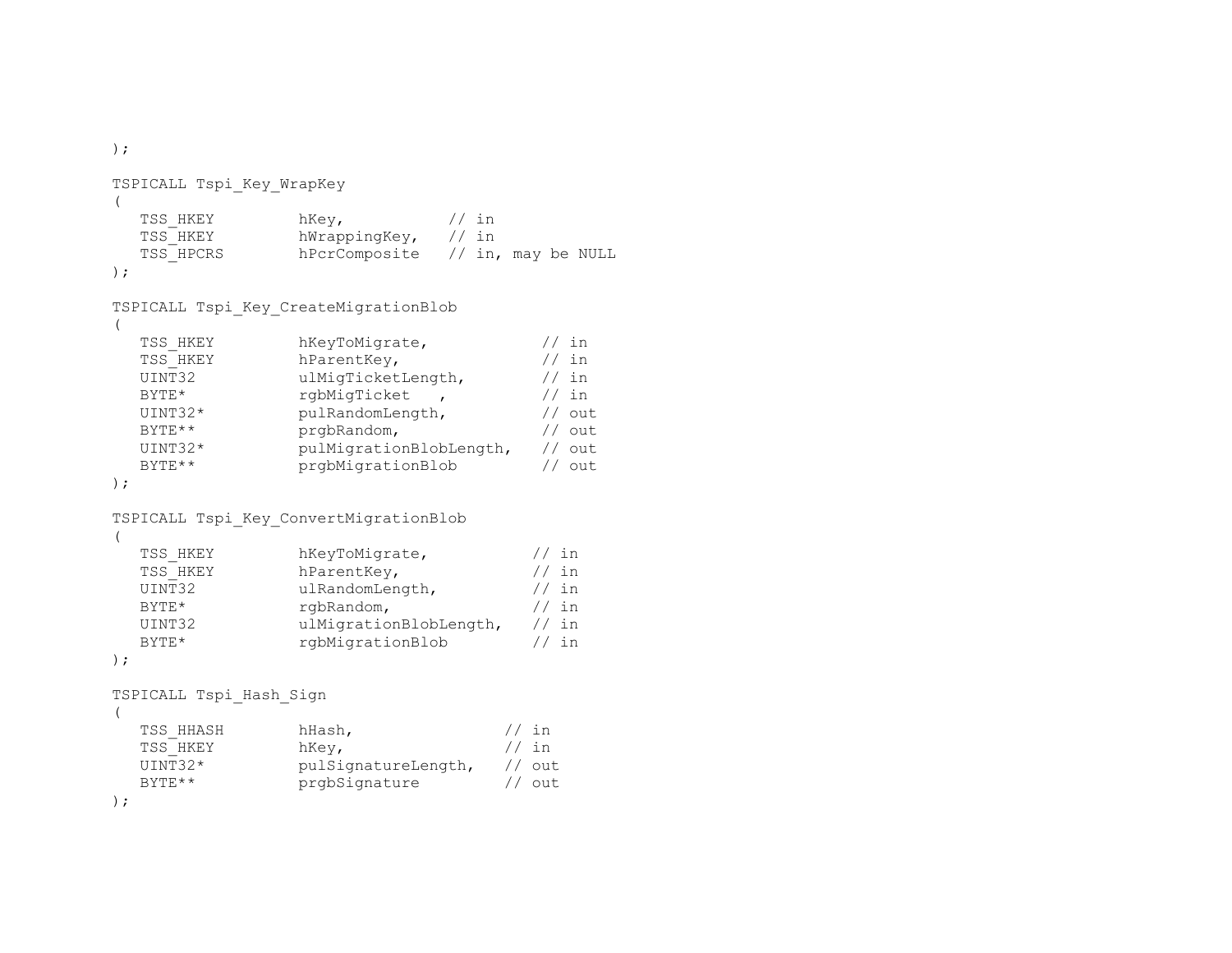```
TSPICALL Tspi_Hash_VerifySignature 
\left(TSS_HHASH hHash, \frac{1}{1} hHash, \frac{1}{1} in
  TSS_HKEY hKey,<br>UINT32 ulSiqr
                   ulSignatureLength, // in
   BYTE* rgbSignature // in
); 
TSPICALL Tspi_Hash_SetHashValue 
\left(TSS_HHASH hHash, \frac{1}{10} hHash, \frac{1}{10} in UINT32
                   ulHashValueLength, // in
   BYTE* rgbHashValue // in
); 
TSPICALL Tspi_Hash_GetHashValue 
\left(TSS_HHASH hHash, hHash, //in<br>UINT32* pulHashValueLength, //out
                   pulHashValueLength, // out
   BYTE** prgbHashValue // out
); 
TSPICALL Tspi_Hash_UpdateHashValue 
\left(TSS HHASH hHash, \frac{1}{1} hHash, \frac{1}{1} in
   UINT32 ulDataLength, // in
   BYTE* rgbData // in
); 
TSPICALL Tspi_Data_Bind 
\left(TSS_HENCDATA hEncData, \frac{1}{1} henckey, \frac{1}{1} in
                    hEncKey,
    UINT32 ulDataLength, // in 
   BYTE* rgbDataToBind // in
);
```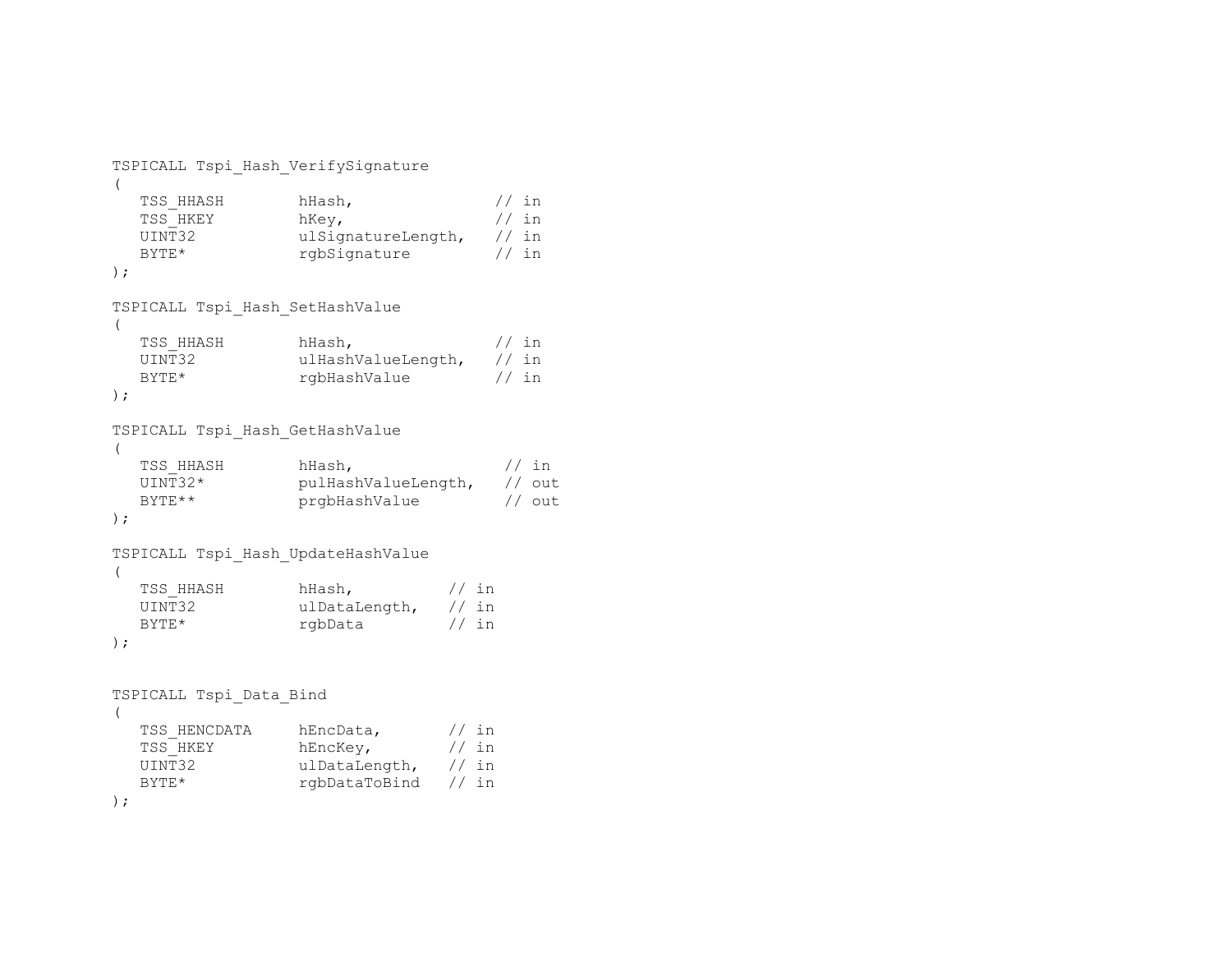```
TSPICALL Tspi_Data_Unbind 
\left(TSS HENCDATA hEncData, // inTSS HKEY hKey, \frac{1}{1} hKey,
   UINT32* pulUnboundDataLength, // out 
  BYTE** prgbUnboundData // out
); 
TSPICALL Tspi_Data_Seal 
\left(TSS HENCDATA hEncData, // inTSS HKEY hEncKey, \frac{1}{1} in
   UINT32 ulDataLength, // in 
  BYTE* rgbDataToSeal, // in
  TSS HPCRS hPcrComposite // in
);
TSPICALL Tspi_Data_Unseal 
( 
  TSS_HENCDATA hEncData, \frac{1}{1} hench \frac{1}{1} in TSS_HKEY hKev. \frac{1}{1} in
  TSS HKEY hKey,
   UINT32* pulUnsealedDataLength, // out 
  BYTE** prgbUnsealedData // out
); 
TSPICALL Tspi_PcrComposite_SelectPcrIndex 
\left(TSS_HPCRS hPcrComposite, // in<br>UINT32 ulPcrIndex // in
                 ulPcrIndex
); 
TSPICALL Tspi_PcrComposite_SetPcrValue 
\left(TSS HPCRS hPcrComposite, // in
  UINT32 ulPcrIndex, // in
   UINT32 ulPcrValueLength, // in 
  BYTE* rgbPcrValue // in
```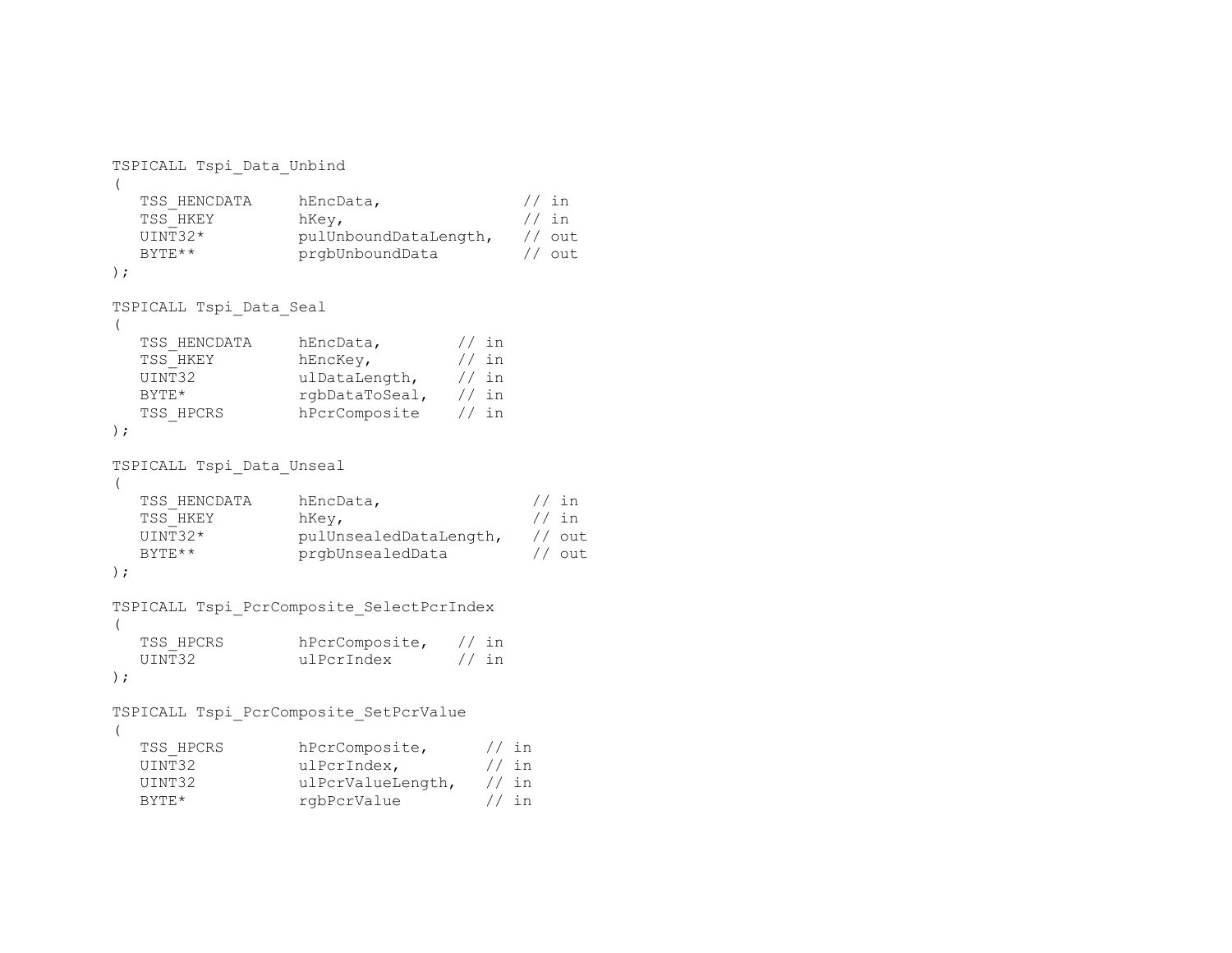);

```
TSPICALL Tspi_PcrComposite_GetPcrValue 
( 
   TSS_HPCRS hPcrComposite, // in<br>UINT32 ulPcrIndex, // in
                       ulPcrIndex,
   UINT32* pulPcrValueLength, // out<br>BYTE** prgbPcrValue // out
                       prgbPcrValue
);
```

```
/******/
```
TSPICALL Tspicb\_CallbackHMACAuth

(

| PVOID       | lpAppData,         | in      |     |
|-------------|--------------------|---------|-----|
| TSS HOBJECT | hAuthorizedObject, | // in   |     |
| TSS BOOL    | ReturnOrVerify,    | // in   |     |
| UINT32      | ulPendingFunction, | // in   |     |
| TSS BOOL    | ContinueUse,       | in      |     |
| UINT32      | ulSizeNonces,      | // in   |     |
| BYTE*       | rqbNonceEven,      | $//$ in |     |
| BYTE*       | rqbNonceOdd,       | // in   |     |
| BYTE*       | rqbNonceEvenOSAP,  | // in   |     |
| BYTE*       | rqbNonceOddOSAP,   | // in   |     |
| UINT32      | ulSizeDigestHmac,  | in      |     |
| BYTE*       | rgbParamDigest,    | in      |     |
| $BYTE*$     | rgbHmacData        |         | out |
|             |                    |         |     |

```
);
```
TSPICALL Tspicb\_CallbackXorEnc

(

| PVOID       | lpAppData,     | $/$ in |
|-------------|----------------|--------|
| TSS HOBJECT | hOSAPObject,   | // in  |
| TSS HOBJECT | hObject,       | // in  |
| TSS FLAG    | PurposeSecret, | // in  |
| UINT32      | ulSizeNonces,  | // in  |
| BYTE*       | rgbNonceEven,  | // in  |
| RYTE*       | rgbNonceOdd,   | in     |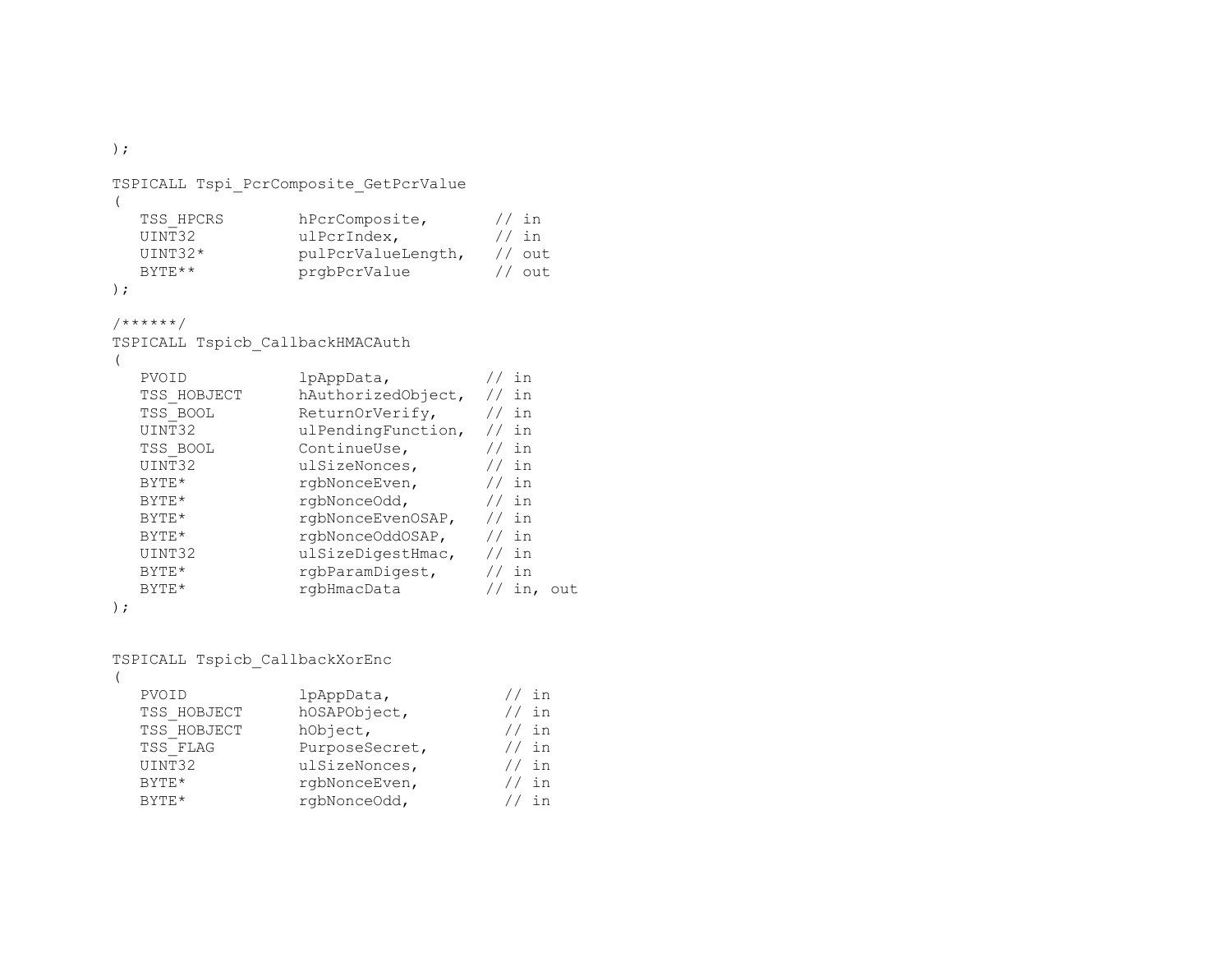| BYTF     | rqbNonceEvenOSAP,   | $/$ in  |
|----------|---------------------|---------|
| $BYTF.*$ | rgbNonceOddOSAP,    | $//$ in |
| UINT32   | ulSizeEncAuth,      | $//$ in |
| $BYTF.*$ | rgbEncAuthUsage,    | out.    |
| $BYTF.*$ | rgbEncAuthMigration | out     |
|          |                     |         |

```
TSPICALL Tspicb_CallbackTakeOwnership
```
 $)$ 

```
\left(PVOID lpAppData, // in
 TSS HOBJECT hObject, // in TSS_HKEY hObjectPubKey, // in 
 UINT32 ulSizeEncAuth, // in
  BYTE* rgbEncAuth // out
);
```

```
TSPICALL Tspicb_CallbackChangeAuthAsym
```

```
\left(PVOID 1 pAppData, \frac{1}{10} 15S HOBJECT hObject, \frac{1}{10} hobject, \frac{1}{10} hobject,
   TSS_HOBJECT hObject, // in<br>TSS_HKEY hObjectPubKey, // in
                     hObjectPubKey,
   UINT32 ulSizeEncAuth, // in
    UINT32 ulSizeAuthLink, // in 
   BYTE* rgbEncAuth, // out
   BYTE* rgbAuthLink // out
);
```

```
TSPICALL Tspicb_CollateIdentity 
(
```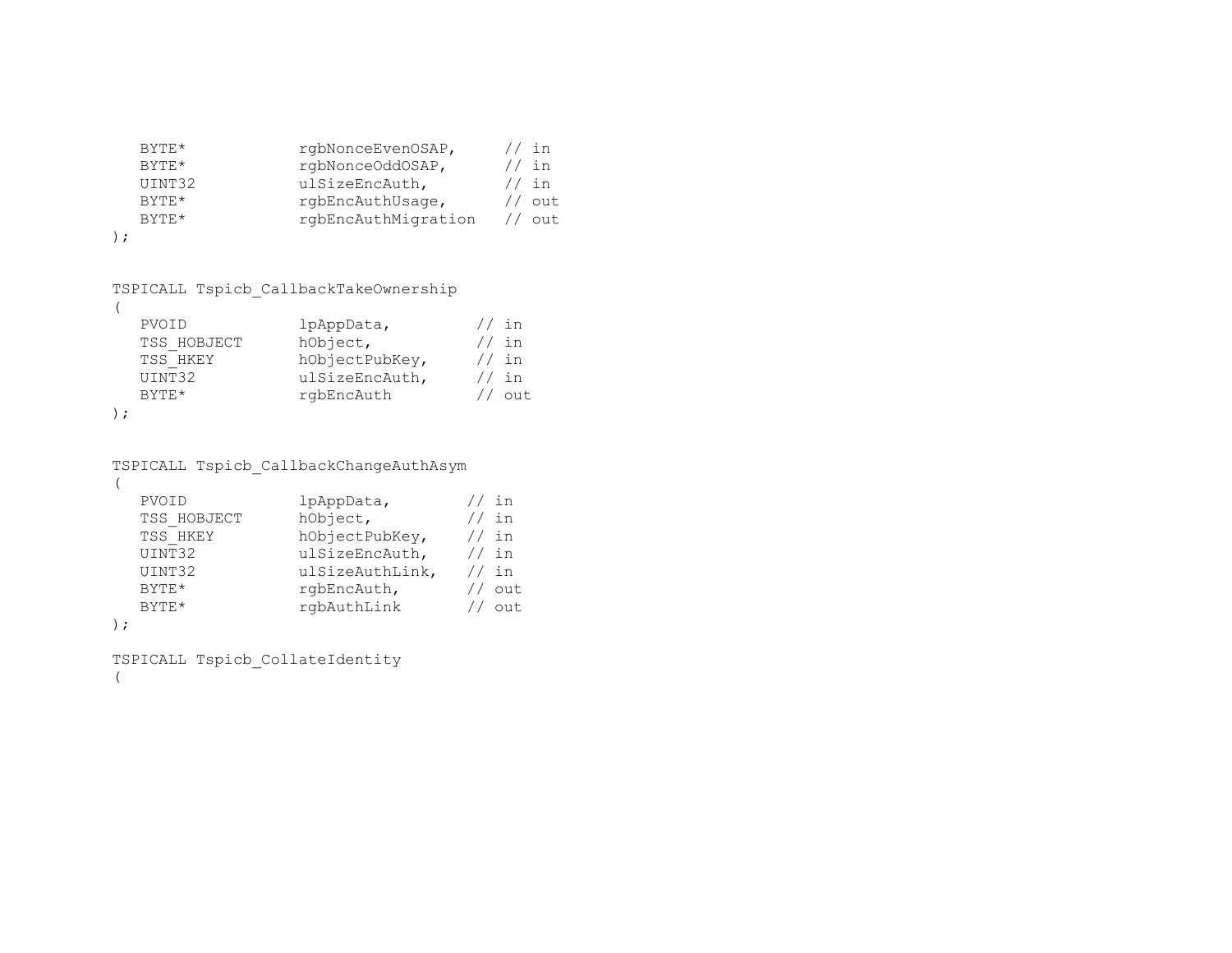| PVOID            | lpAppData,                      | in     |
|------------------|---------------------------------|--------|
| UINT32           | ulTCPAPlainIdentityProofLength, | in     |
| $BYTF.*$         | rgbTCPAPlainIdentityProof,      | in     |
| TSS ALGORITHM ID | algID,                          | in     |
| UINT32           | ulSessionKeyLength,             | out.   |
| BYTF             | rgbSessionKey,                  | out.   |
| UINT32*          | pulTCPAIdentityProofLength,     | out.   |
| BYTF             | rgbTCPAIdentityProof            | $011+$ |
|                  |                                 |        |

```
);
```
TSPICALL Tspicb\_ActivateIdentity

| PVOID        | lpAppData,                    | in     |
|--------------|-------------------------------|--------|
| UINT32       | ulSessionKeyLength,           | in     |
| $BYTF.*$     | rgbSessionKey,                | in     |
| UINT32       | ulSymCAAttestationBlobLength, | // in  |
| <b>BYTE*</b> | rgbSymCAAttestationBlob,      | in     |
| $UINT32*$    | pulCredentialLength,          | out.   |
| <b>BYTE*</b> | rgbCredential                 | $011+$ |
|              |                               |        |

#endif //\_TSPI\_H\_

# *+++tspi.idl*

 $/$ \*++

Interface declarations for the TSS Service Provider – COM interface for Windows based platforms

 $--*/$ 

import "oaidl.idl"; import "ocidl.idl"; import "TPM\_struct.h"; import "tss\_typedef.h";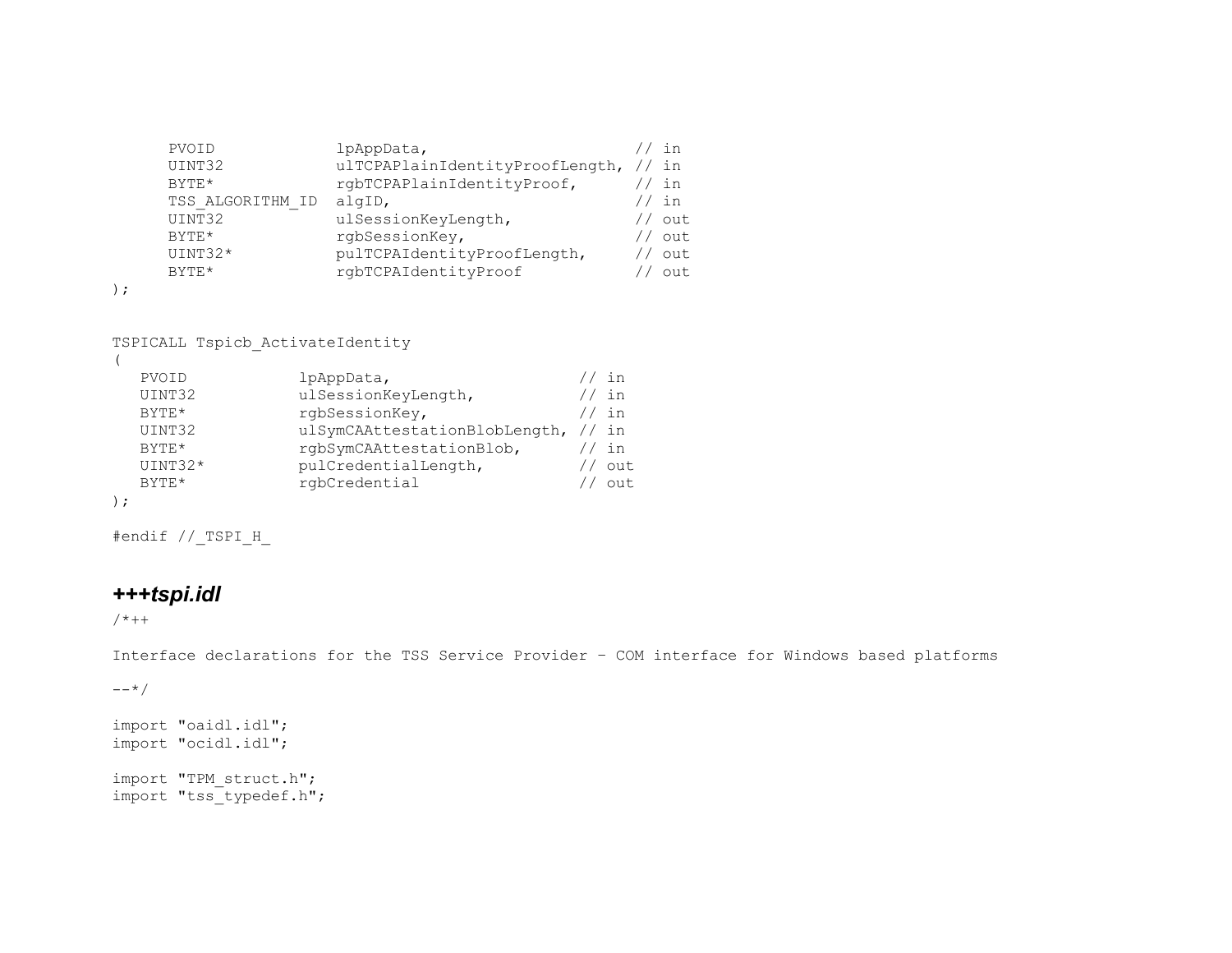```
import "tss_structs.h"; 
// forward declaration 
interface ITCPAPolicy; 
interface ITCPAKey; 
    //ITCPAAttrib Interface 
   \sqrt{ } object, 
       uuid(FBCD9C2E-72CB-47BB-99DD-2317551491DE), 
       helpstring("ITCPAAttrib Interface"), 
       pointer_default(unique) 
    ] 
    interface ITCPAAttrib : IUnknown  { 
       [helpstring("method SetAttribUint32")] 
      HRESULT SetAttribUint32([in] TSS FLAG attribFlag,
                      [in] TSS FLAG subFlags,
                   \lceilin] UINT32\bar{\text{u}}lattrib);
       [helpstring("method GetAttribUint32")] 
       HRESULT GetAttribUint32([in] TSS_FLAG attribFlag, 
                   [in] TSS FLAG subFlags,
                    [out] UINT32* pulAttrib); 
      [helpstring("method SetAttribData")]
       HRESULT SetAttribData([in] TSS_FLAG attribFlag, 
                    [in] TSS FLAG subFlags,
                    [in] UINT32 ulAttribDataSize,
                    [in, ptr, size is(ulAttribDataSize)] BYTE* rgbAttribData);
       [helpstring("method GetAttribData")] 
       HRESULT GetAttribData([in] TSS_FLAG attribFlag, 
                    [in] TSS FLAG subFlags,
                     [out] UINT32* pulAttribDataSize, 
                    [out, size is(, *pulAttribDataSize)] BYTE** prgbAttribData);
```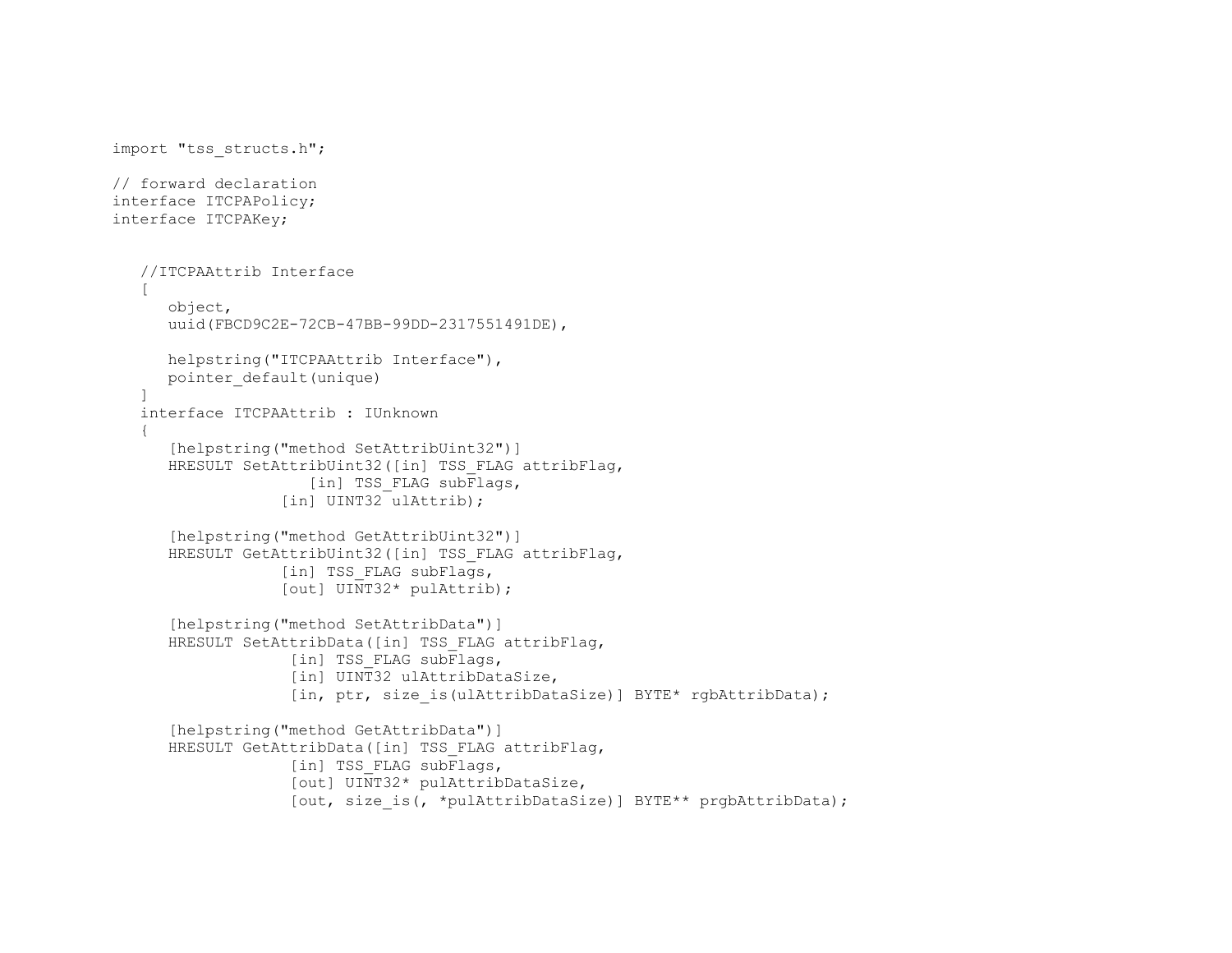```
 } 
   //ITCPAAuth Interface 
   \sqrt{2} object, 
       uuid(FBCD9C2F-72CB-47BB-99DD-2317551491DE), 
       helpstring("ITCPAAuth Interface"), 
      pointer_default(unique) 
   ] 
   interface ITCPAAuth : IUnknown  { 
       [helpstring("method GetPolicyObject")] 
      HRESULT GetPolicyObject([in] TSS_FLAG PolicyType, 
                   [out] ITCPAPolicy** ppPolicyObject);
      [helpstring("method ChangeAuth")]
       HRESULT ChangeAuth([in] IUnknown* PpParentObject, 
                 [in] ITCPAPolicy* PpNewPolicy);
       [helpstring("method ChangeAuthAsym")] 
       HRESULT ChangeAuth([in] IUnknown* PpParentObject, 
                 [in] ITCPAKey* hIdentkey,
                [in] ITCPAPolicy* PpNewPolicy);
   }; 
   //ITCPAPcrs Interface 
   \sqrt{2} object, 
       uuid(FBCD9C2D-72CB-47BB-99DD-2317551491DE), 
      helpstring("ITCPAPcrs Interface"), 
      pointer_default(unique) 
    ] 
 interface ITCPAPcrs : IUnknown 
    { 
       [helpstring("method SetPcrValue")] 
       HRESULT SetPcrValue([in] UINT32 ulPCRIndex, 
                  [in] UINT32 ulPcrValueLength,
```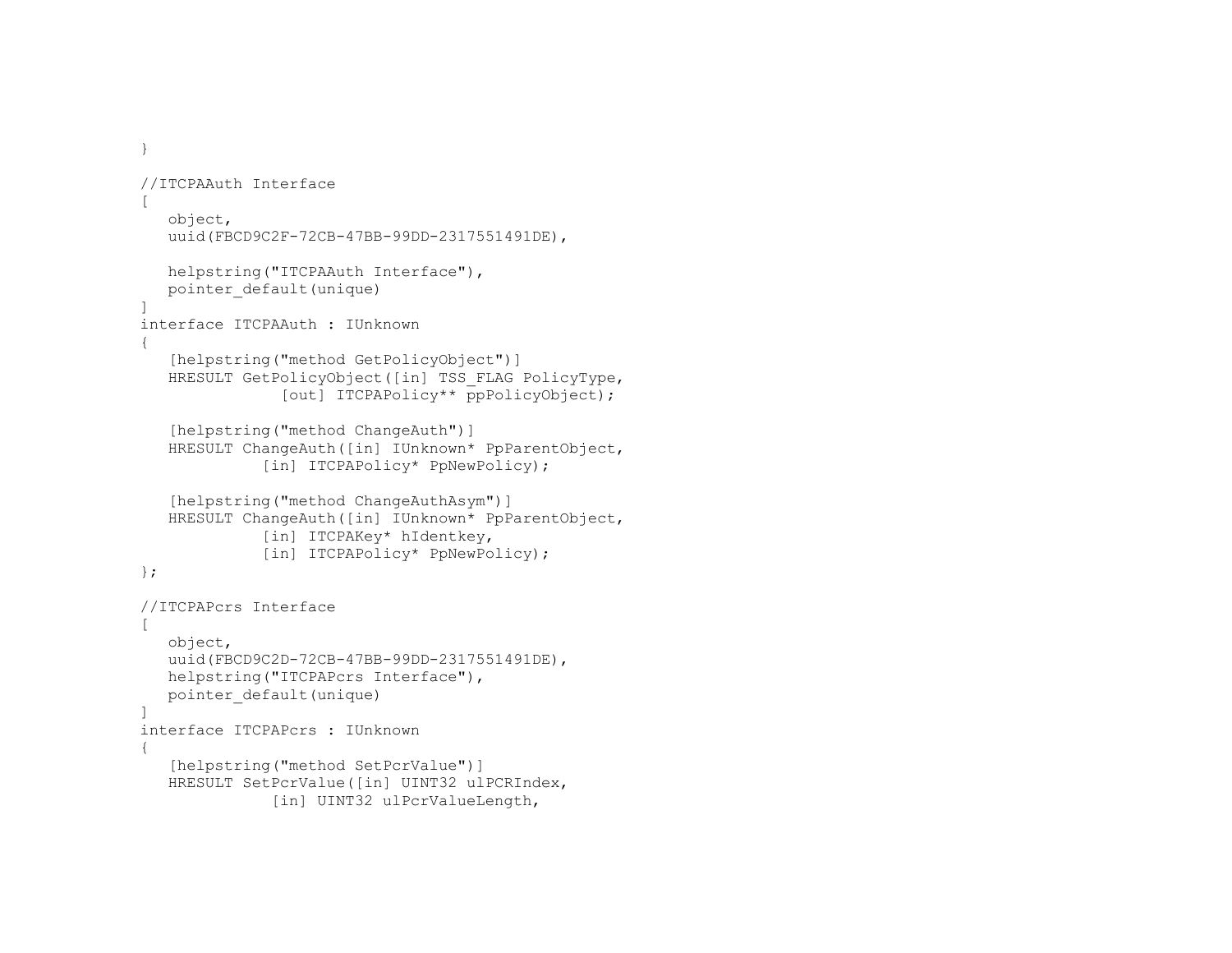```
[in, size is(ulPcrValueLength)] BYTE* rgbPcrValue);
   [helpstring("method GetPcrValue")]
    HRESULT GetPcrValue([in] UINT32 ulPCRIndex, 
                [out] UINT32* pulPcrValueLength, 
               [out, size is(, *pulPcrValueLength)] BYTE** prgbPcrValue);
   [helpstring("method SelectPcrIndex")]
   HRESULT SelectPcrIndex([in] UINT32 ulPCRIndex);
 }; 
 //ITCPAKey Interface 
\lceil object, 
    uuid(FBCD9C27-72CB-47BB-99DD-2317551491DE), 
    helpstring("ITCPAKey Interface"), 
    pointer_default(unique) 
 ] 
 interface ITCPAKey : IUnknown 
 { 
   [helpstring("method LoadKey")]
    HRESULT LoadKey([in] ITCPAKey* pUnwrappingKey); 
   [helpstring("method CreateKey")]
    HRESULT CreateKey([in] ITCPAKey* pUnwrappingKey, 
            [in] ITCPAPcrs* pPcrComosite);
    [helpstring("method WrapKey")] 
    HRESULT WrapKey([in] ITCPAKey* pWrappinKey, 
              [in] ITCPAPcrs* pPcrComposite);
    [helpstring("method CertifyKey")] 
    HRESULT CertifyKey([in] ITCPAKey* pCertifyingKey, 
              [in, out, ptr] TSS VALIDATION* pValidationData);
    [helpstring("method GetPubKey")]
```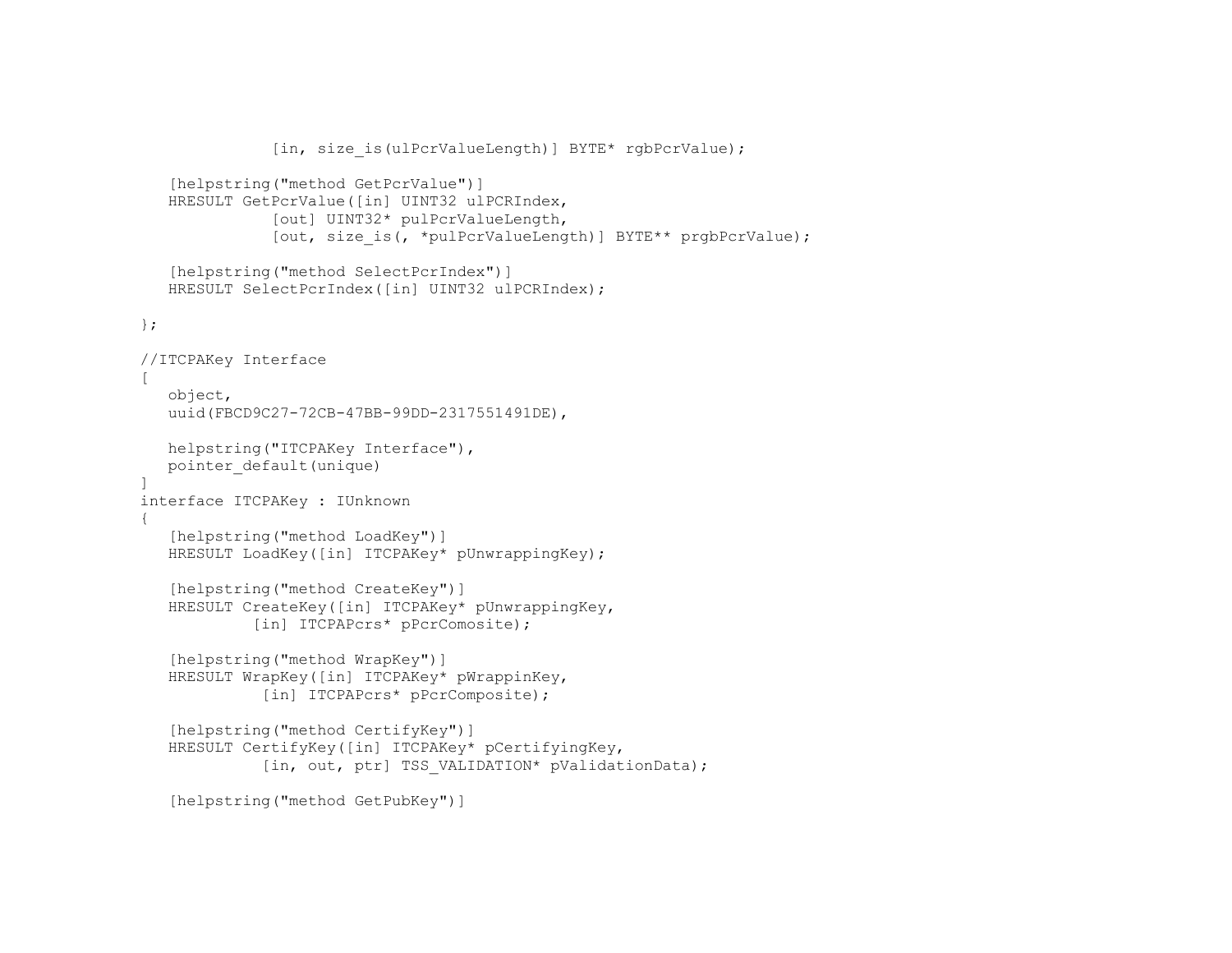```
 HRESULT GetPubKey([out] UINT32* pulPubKeyLength, 
               [out, size is(, *pulPubKeyLength)] BYTE** prgbPubKey);
      [helpstring("method UnLoadKey")]
      HRESULT UnLoadKey(); 
   }; 
   // ITCPAMigration 
  \sqrt{2} object, 
      uuid(FBCD9C30-72CB-47BB-99DD-2317551491DE), 
      helpstring("ITCPAMigration Interface"), 
      pointer_default(unique) 
\Box interface ITCPAMigration : IUnknown 
   { 
      [helpstring("method CreateMigrationBlob")]
     HRESULT CreateMigrationBlob([in] ITCPAKey *pParentKey,
                      [in] UINT32 ulMigTicketLength,
                       [in, size_is(ulMigTicketLength)] BYTE* rgbMigTicket, 
                       [out] UINT32 *pulRandomLength, 
                       [out, size_is(, *pulRandomLength)] BYTE **prgbRandom, 
                       [out] UINT32 *pulMigrationBlobLength, 
                      [out, size is(, *pulMigrationBlobLength)] BYTE **prgbMigrationBlob);
      [helpstring("method ConvertMigrationBlob")]
      HRESULT ConvertMigrationBlob([in] ITCPAKey *pParentKey, 
                       [in] UINT32 ulRandomLength,
                        [in, size is(ulRandomLength)] BYTE *rgbRandom,
                        [in] UINT32 ulMigrationBlobLength,
                        [in, size is(ulMigrationBlobLength)] BYTE *rgbMigrationBlob);
   };
```

```
 //ITCPAEncData Interface 
\blacksquare
```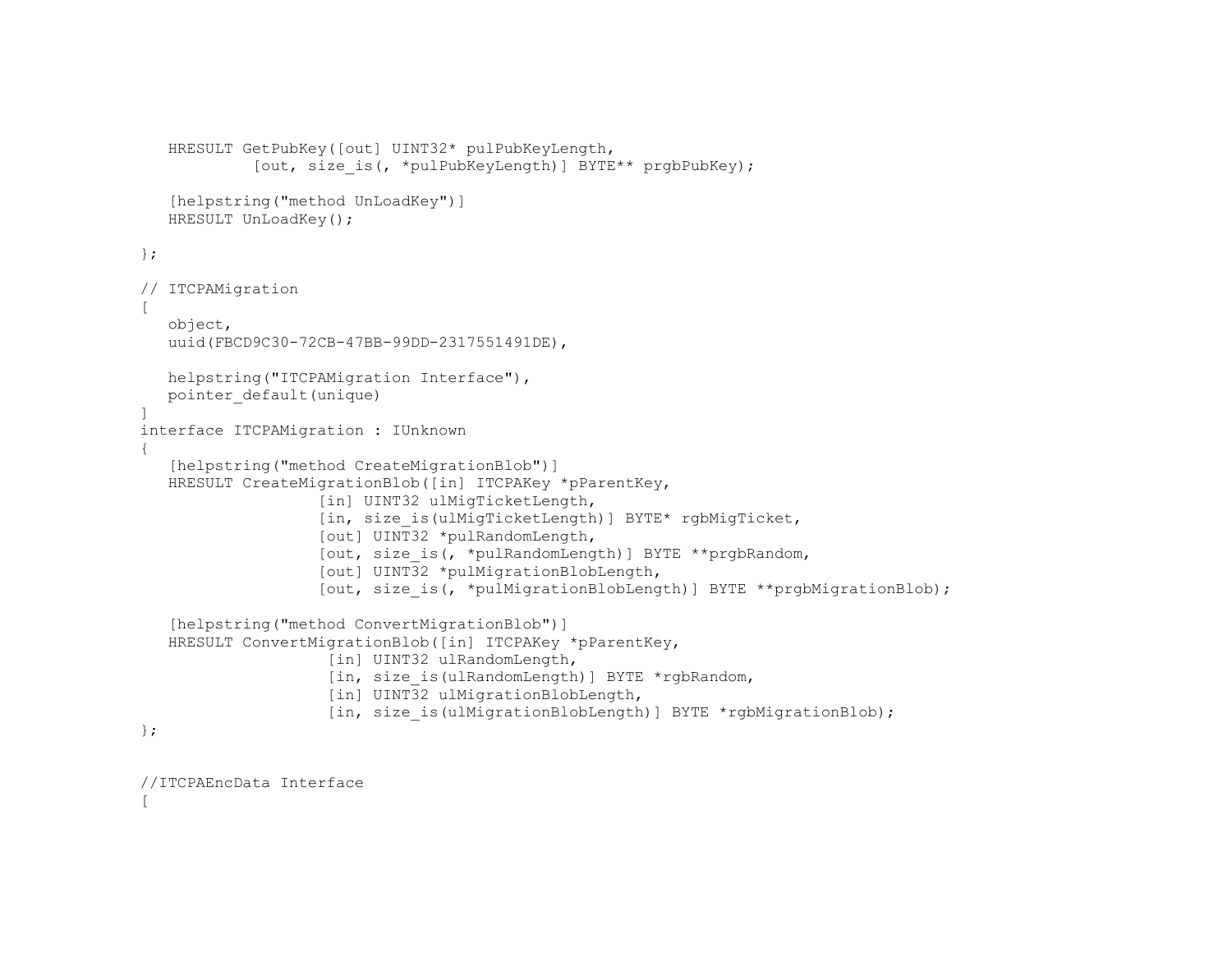```
 object, 
     uuid(FBCD9C29-72CB-47BB-99DD-2317551491DE),
      helpstring("ITCPAEncData Interface"), 
      pointer_default(unique) 
\blacksquare interface ITCPAEncData : IUnknown  { 
      [helpstring("method Seal")]
      HRESULT Seal([in] ITCPAKey* pEncKey, 
             [in] UINT32 ulDataLength,
             [in, size is(ulDataLength)] BYTE* rgbDataToSeal,
             [in] ITCPAPcrs* pPcrComposite);
       [helpstring("method Unseal")] 
      HRESULT Unseal([in] ITCPAKey* pKey, 
                [out] UINT32* pulUnsealedDataLength, 
               [out, size is(, *pulUnsealDataLength)] BYTE** prgbUnsealedData);
      [helpstring("method Bind")]
       HRESULT Bind([in] ITCPAKey* pEncKey, 
             [in] UINT32 ulDataLength,
             [in, size is(ulDataLength)] BYTE* rgbDataToBind);
       [helpstring("method Unbind")] 
      HRESULT Unbind([in] ITCPAKey* pKey, 
                [out] UINT32* pulUnboundDataLength, 
               [out, size is(, *pulUnboundDataLength)] BYTE** prgbUnboundData);
   }; 
   //ITCPAHash Interface 
  \Gamma object, 
     uuid(FBCD9C2B-72CB-47BB-99DD-2317551491DE),
      helpstring("ITCPAHash Interface"), 
      pointer_default(unique)
```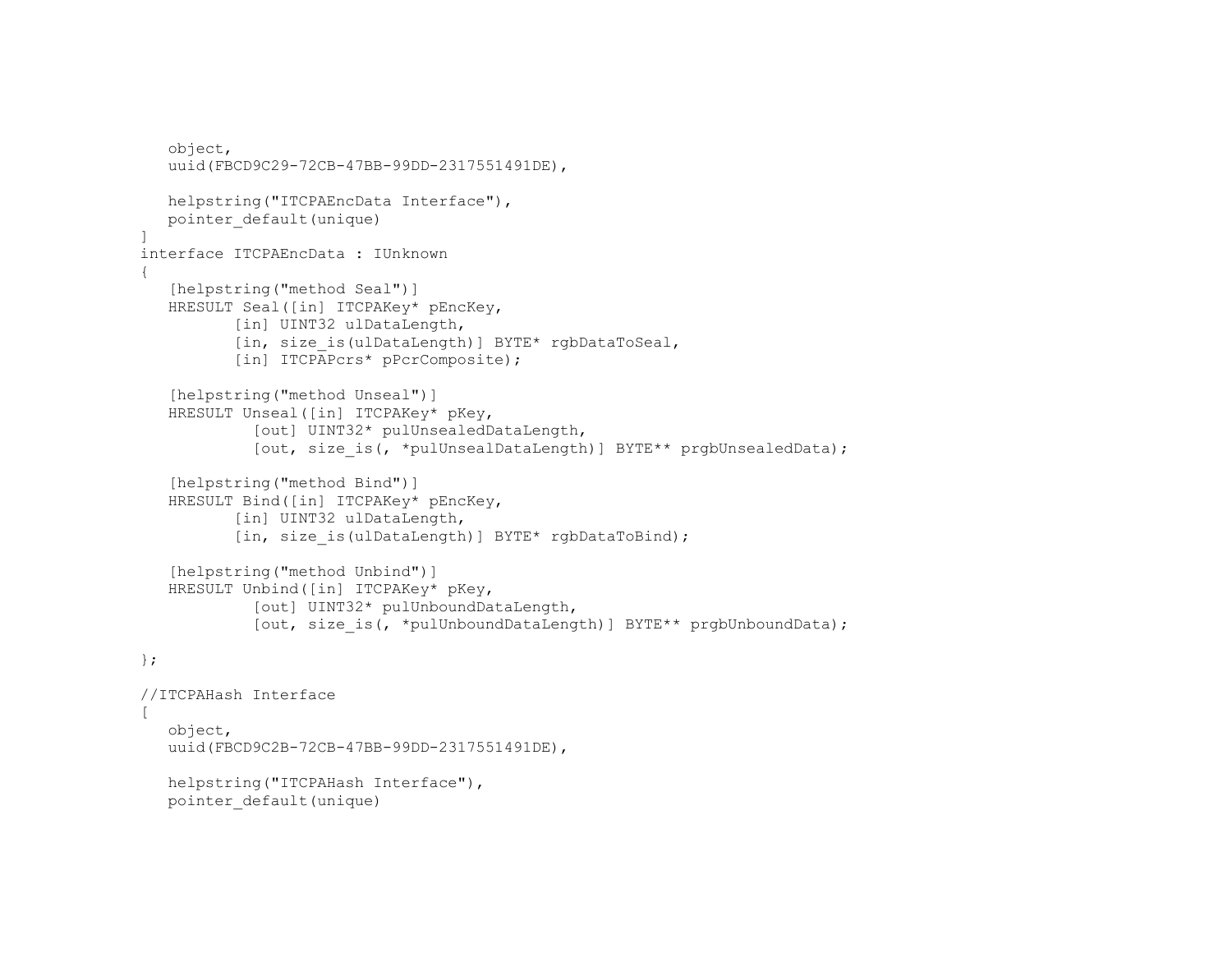```
 ] 
 interface ITCPAHash : IUnknown  { 
    [helpstring("method SetHashValue")] 
    HRESULT SetHashValue([in] UINT32 ulHashValueLength, 
                [in, size is(ulHashValueLength)] BYTE* rgbHashValue);
   [helpstring("method GetHashValue")]
    HRESULT GetHashValue([out] UINT32* pulHashValueLength, 
                [out, size is(, *pulHashValueLength)] BYTE** prgbHashValue);
   [helpstring("method UpdateHashValue")]
    HRESULT UpdateHashValue([in] UINT32 ulDataLength, 
                [in, size is(ulDataLength)] BYTE* rgbData);
   [helpstring("method Sign")]
    HRESULT Sign([in] ITCPAKey* pKey, 
           [out] UINT32* pulSignatureLength, 
          [out, size is(, *pulSignatureLength)] BYTE** prgbSignature);
    [helpstring("method VerifySignature")] 
    HRESULT VerifySignature([in] ITCPAKey* pKey, 
                [in] UINT32 ulSignatureLength,
                [in, size_is(ulSignatureLength)] BYTE* rgbSignature);
 }; 
 //ITCPAPolicy Interface 
\sqrt{2} object, 
    uuid(FBCD9C1E-72CB-47BB-99DD-2317551491DE), 
    helpstring("ITCPAPolicy Interface"), 
   pointer_default(unique) 
 ] 
 interface ITCPAPolicy : IUnknown 
 {
```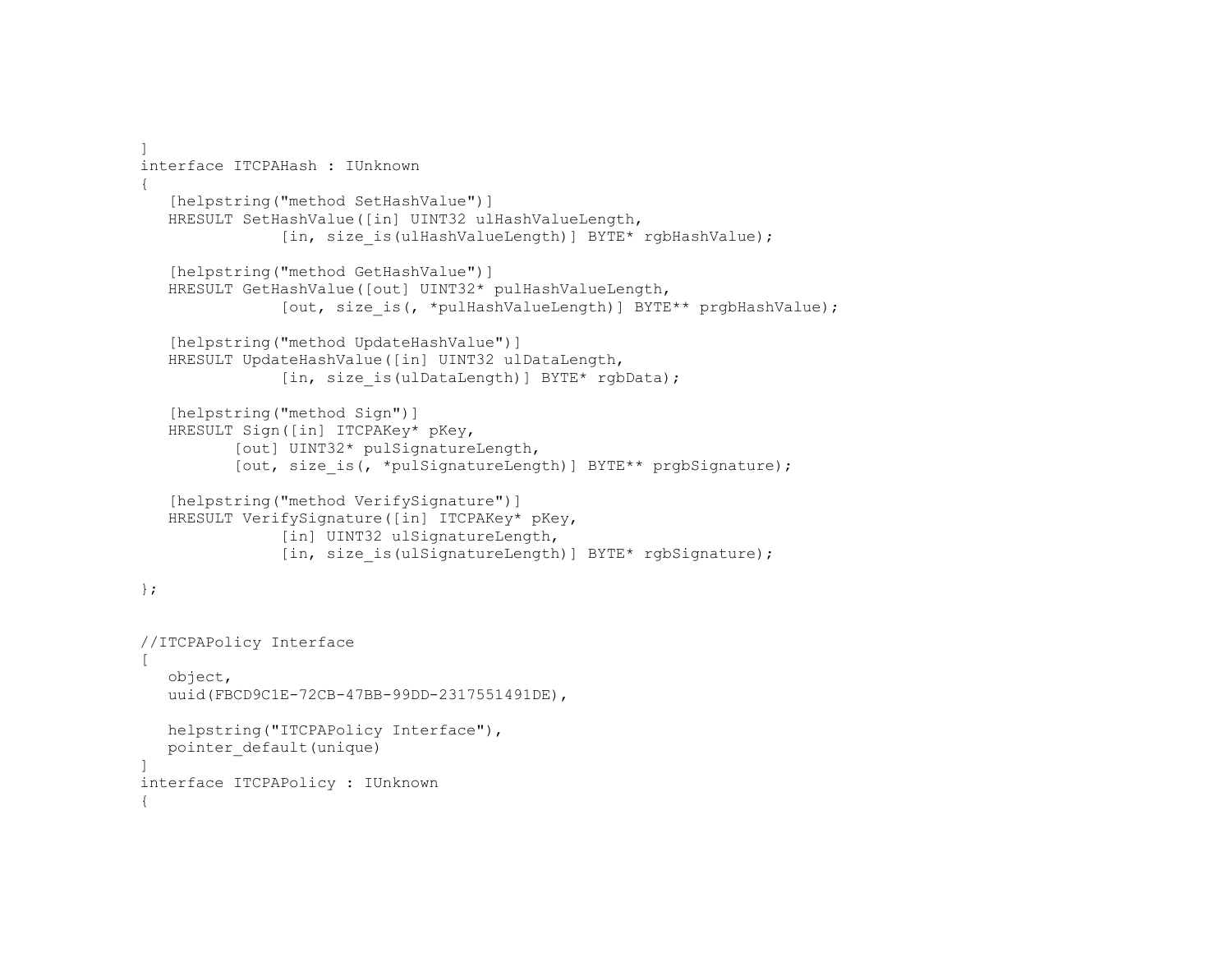```
[helpstring("method SetSecret")]
   HRESULT SetSecret([in] TSS FLAG SecretMode,
            [in] UINT32 ulSecretLength,
            [in, ptr, size is(ulSecretLength)] BYTE* rgbSecret);
    [helpstring("method FlushSecret")] 
    HRESULT FlushSecret(); 
    [helpstring("method AssignToObject")] 
    HRESULT AssignToObject([in] IUnknown* pUnkObject); 
 }; 
 //ITCPAAdministration Interface 
\lceil object, 
    uuid(FBCD9C24-72CB-47BB-99DD-2317551491DE), 
    helpstring("ITCPAAdministration Interface"), 
    pointer_default(unique) 
 ] 
 interface ITCPAAdministration : IUnknown  { 
    [helpstring("method SelfTestFull")] 
    HRESULT SelfTestFull(); 
    [helpstring("method GetTestResult")] 
    HRESULT GetTestResult([out] UINT32* pulTestResultLength, 
                 [out, size is(, *pulTestResultLength)] BYTE** prgbTestResult);
    [helpstring("method CertifySelfTest")] 
    HRESULT CertifySelfTest([in] ITCPAKey* phKey, 
                [in, out, ptr] TSS VALIDATION* pValidationData);
   [helpstring("method CreateEndorsementKey")]
    HRESULT CreateEndorsementKey([in] ITCPAKey* pEndorsementKey, 
                     [in, out, ptr] TSS VALIDATION* pValidationData);
```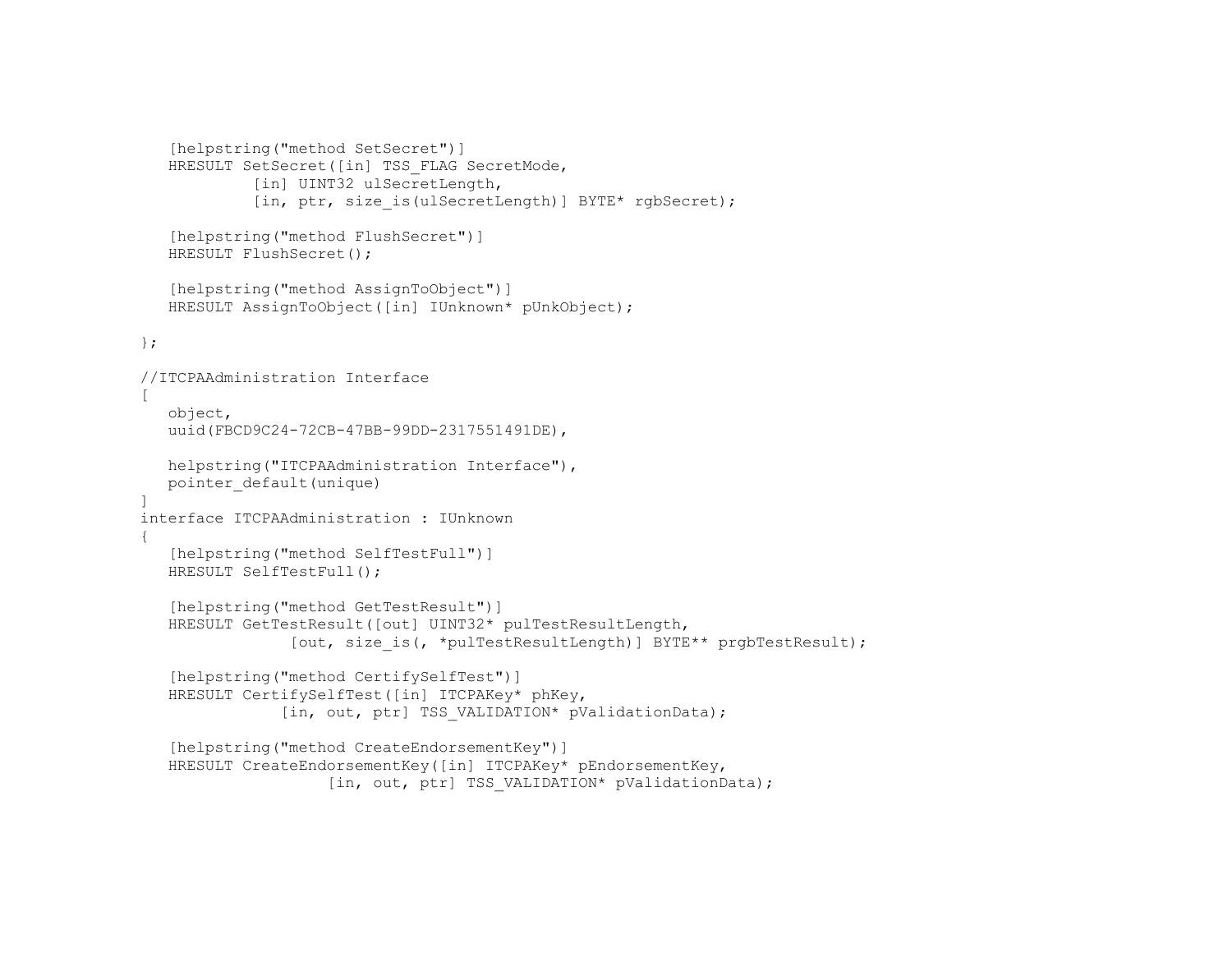```
[helpstring("method GetPubEndorsementKey")]
    HRESULT GetPubEndorsementKey([in] BOOL fOwnerAuthorized, 
                      [in, out, ptr] TSS_VALIDATION* pValidationData, 
                     [out] ITCPAKey** ppEndorsementKey);
    [helpstring("method TakeOwnerShip")] 
    HRESULT TakeOwnerShip([in] ITCPAKey* pKeySRK, 
                 [in] ITCPAKey* pEndorsementKeyPubKey);
   [helpstring("method ClearOwner")]
   HRESULT ClearOwner([in] BOOL fForcedClear);
    [helpstring("method SetStatus")] 
   HRESULT SetStatus([in] TSS FLAG statusFlag,
            [in] BOOL fTpmState);
   [helpstring("method GetStatus")]
   HRESULT GetStatus ([in] TSS FLAG statusFlag,
             [out] BOOL* pfTpmState); 
    [helpstring("method AuthorizeMigrationTicket")] 
    HRESULT AuthorizeMigrationTicket([in] ITCPAKey* pMigrationKey, 
                         [in] UINT32 MigrationScheme,
                       [out] UINT32* pulMigTicketLength, 
                       [out, size_is(, *pulMigTicketLength)] BYTE** prgbMigTicket); 
 } 
 //ITCPAIdentityCreation Interface 
\sqrt{2} object, 
    uuid(FBCD9C23-72CB-47BB-99DD-2317551491DE), 
   helpstring("ITCPAIdentityCreation Interface"), 
   pointer_default(unique) 
 ] 
 interface ITCPAIdentityCreation: IUnknown 
 { 
    [helpstring("method CollateIdentityRequest")]
```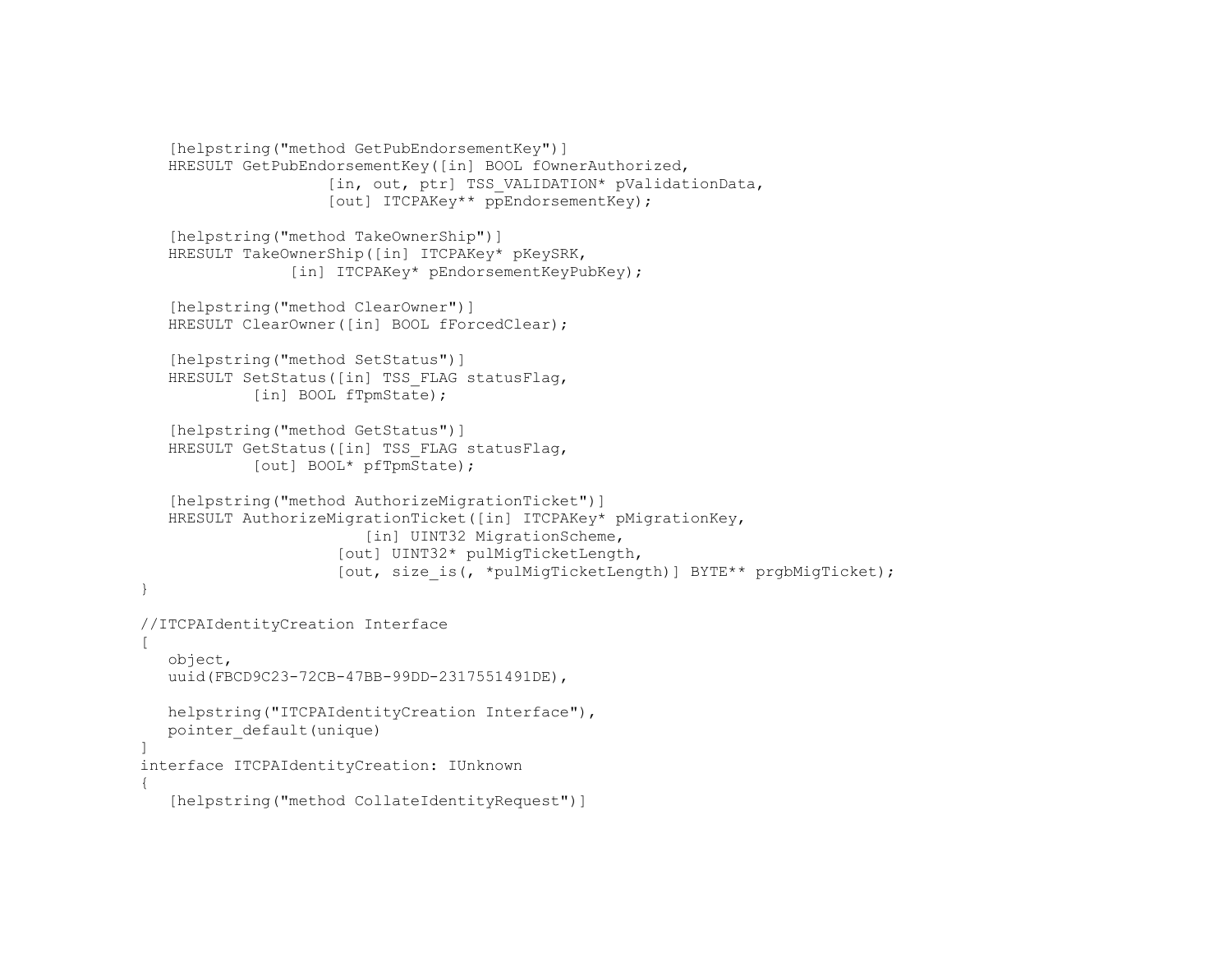```
HRESULT CollateIdentityRequest([in] ITCPAKey* pKeySRK, 
               [in] ITCPAKey* pCAPubKey,
               [in] UINT32 ulIdentityLabelLength,
               [in, size is(ulIdentityLabelLength)] BYTE* rgbIdentityLabelData,
               [in] ITCPAKey* pIdentityKey, 
               [in] TSS_ALGORITHM_ID algID, 
               [out] UINT32* pulTCPAIdentityReqLength, 
               [out, size is(, *pulTCPAIdentityReqLength)] BYTE** prgbTCPAIdentityReq);
      [helpstring("method ActivateIdentity")]
      HRESULT ActivateIdentity([in] ITCPAKey* pIdentityKey, 
               [in] UINT32 ulAsymCAContentsBlobLength,
               [in, size is(ulAsymCAContentsBlobLength)] BYTE* rgbAsymCAContentsBlob,
               [in] UINT32 ulSymCAAttestationBlobLength,
               [in, size is(ulSymCAAttestationBlobLength)] BYTE* rgbSymCAAttestationBlob,
               [out] UINT32* pulCredentialLength, 
               [out, size is(, *pulCredentialLength)] BYTE** prgbCredential);
   }; 
   //ITCPAMaintenance Interface 
  \Gamma object, 
      uuid(FBCD9C25-72CB-47BB-99DD-2317551491DE), 
      helpstring("ITCPAMaintenance Interface"), 
      pointer_default(unique) 
\blacksquare interface ITCPAMaintenance: IUnknown  { 
       [helpstring("method CreateMaintenanceArchive")]
```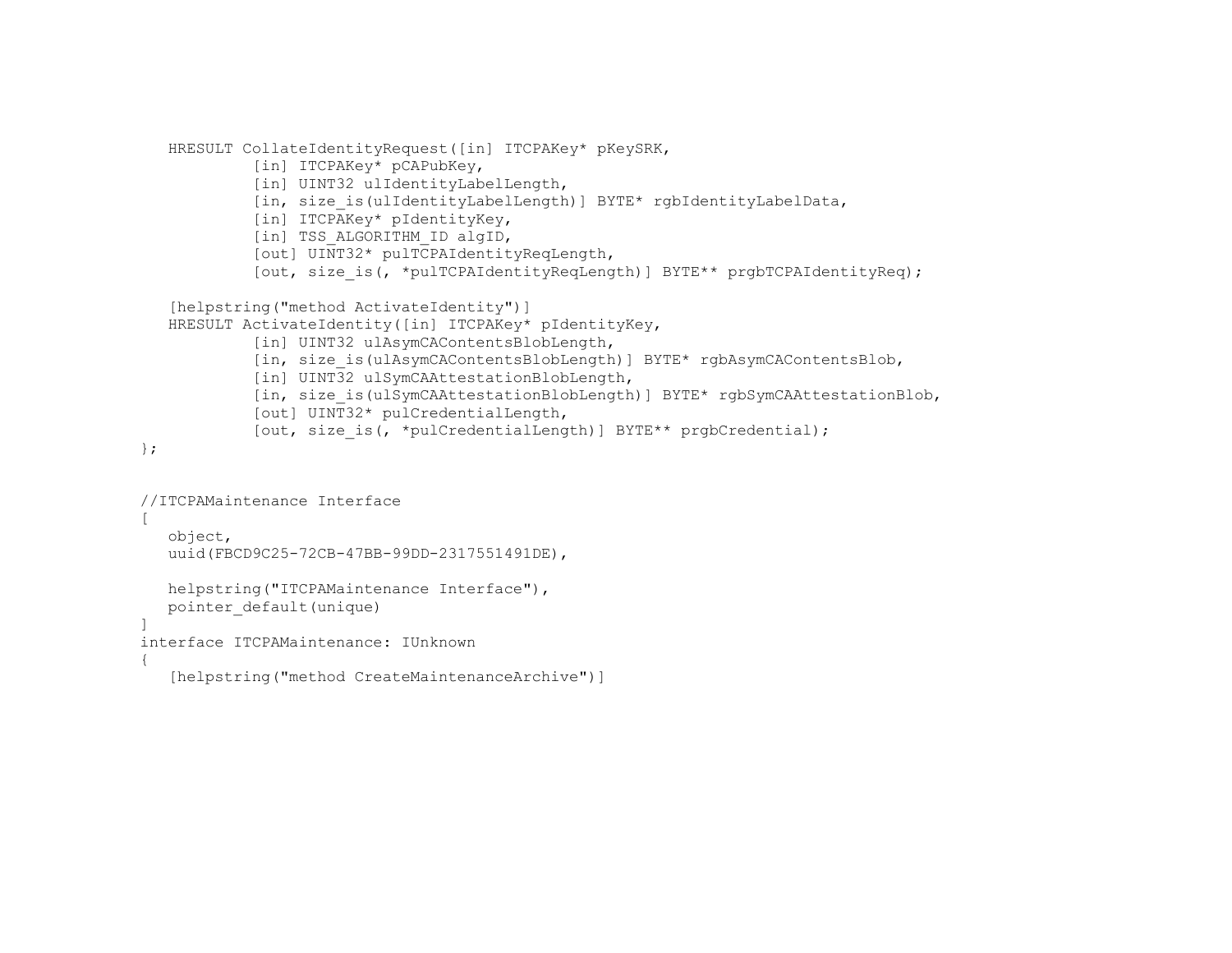```
HRESULT CreateMaintenanceArchive([in] TSS BOOL fGenerateRndNumber,
               [out] UINT32* pulRndNumberLength, 
               [out, size_is(, *pulRndNumberLength)] BYTE** prgbRndNumber, 
               [out] UINT32* pulArchiveDataLength, 
               [out, size is(, *pulArchiveDataLength)] BYTE** prgbArchiveData);
      [helpstring("method KillMaintenanceFeature")] 
      HRESULT KillMaintenanceFeature(); 
      [helpstring("method LoadMaintenancePubKey")]
      HRESULT LoadMaintenancePubKey([in] ITCPAKey* pMaintenanceKey, 
               [in, out, ptr] TSS VALIDATION* pValidationData);
      [helpstring("method CheckMaintenancePubKey")] 
      HRESULT CheckMaintenancePubKey([in] ITCPAKey* pMaintenanceKey, 
               [in, out, ptr] TSS VALIDATION* pValidationData);
   }; 
   //ITCPAIntegrity Interface 
  \sqrt{2} object, 
      uuid(FBCD9C22-72CB-47BB-99DD-2317551491DE), 
      helpstring("ITCPAIntegrity Interface"), 
      pointer_default(unique) 
   ] 
   interface ITCPAIntegrity : IUnknown 
\{[helpstring("method PcrExtend")]
      HRESULT PcrExtend([in] UINT32 ulPcrIndex, 
                              [in] UINT32 ulPcrDataLength,
               [in, size is(ulPcrDataLength)] BYTE* pbPcrData,
               [in, ptr] TSS PCR EVENT* pEvent,
                [out] UINT32* pulPcrValueLength, 
               [out, size is(, *pulPcrValueLength)] BYTE** ppbPcrValue);
      [helpstring("method PcrRead")]
      HRESULT PcrRead([in] UINT32 ulPcrIndex,
```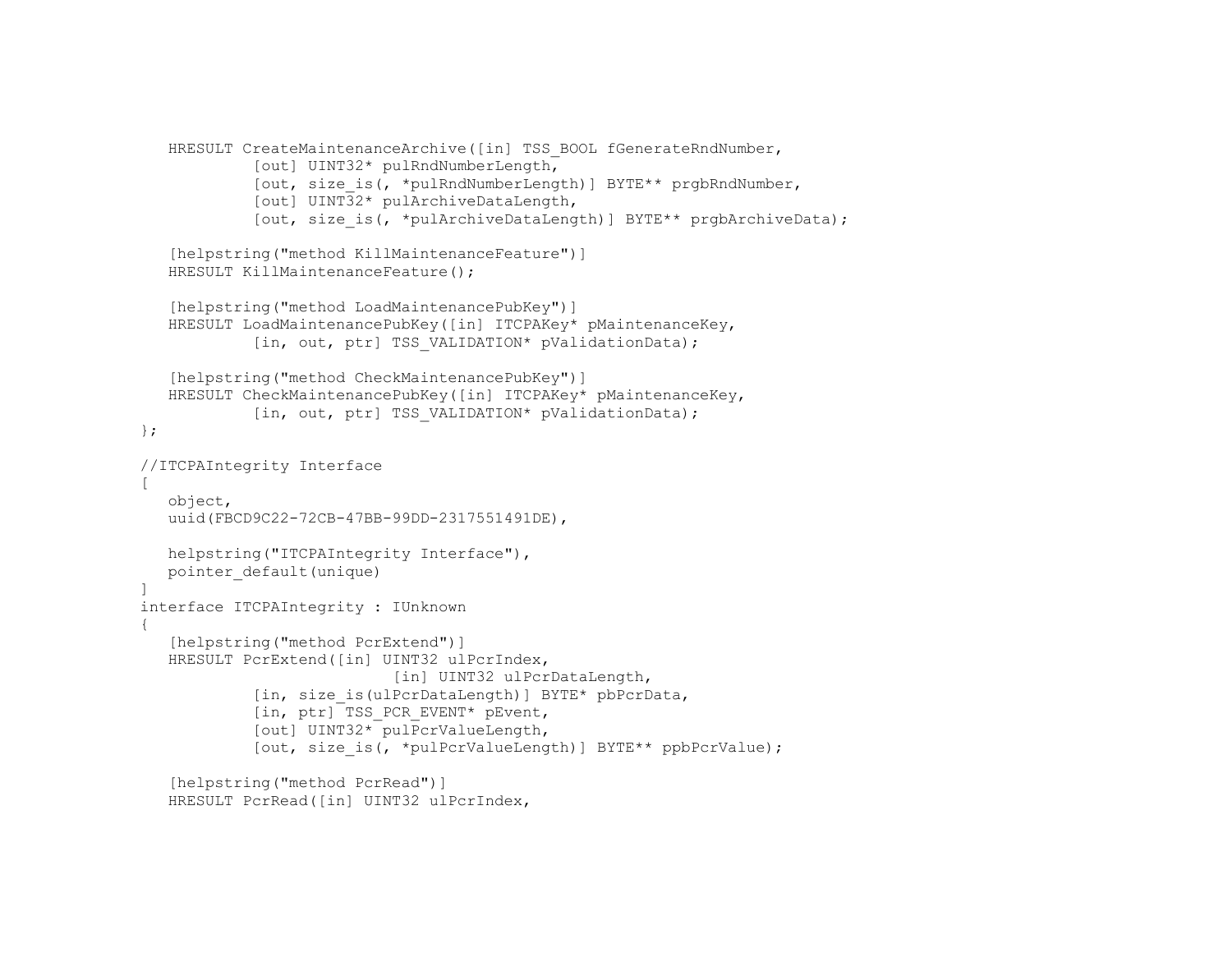```
 [out] UINT32* pulPcrValueLength, 
                [out, size is(, *pulPcrValueLength)] BYTE** ppbPcrValue);
       [helpstring("method DirWrite")] 
      HRESULT DirWrite([in] UINT32 ulDirIndex, 
                 [in] UINT32 ulDirDataLength,
                 [in, size is(ulDirDataLength)] BYTE* rgbDirData);
      [helpstring("method DirRead")]
      HRESULT DirRead([in] UINT32 ulDirIndex, 
                 [out] UINT32* pulDirDataLength, 
                [out, size is(, *pulDirDataLength)] BYTE** prgbDirData);
       [helpstring("method Quote")] 
      HRESULT Quote([in] ITCPAKey* pIdentKey, 
              [in] ITCPAPcrs* pPcrComposite,
              [in, out, ptr] TSS VALIDATION* pValidationData);
   }; 
   //ITCPATpm Interface 
  \Box object, 
      uuid(FBCD9C21-72CB-47BB-99DD-2317551491DE), 
      helpstring("ITCPATpm Interface"), 
      pointer_default(unique) 
   ] 
   interface ITCPATpm : IUnknown 
\{ [helpstring("method GetRandom")] 
      HRESULT GetRandom([in] UINT32 ulRandomDataLength, 
               [out, size is(, ulRandomDataLength] BYTE** prgbRandomData);
       [helpstring("method StirRandom")] 
      HRESULT StirRandom([in] UINT32 ulEntropyDataLength, 
                    [in, size is(ulEntropyDataLength)] BYTE* rgbEntropyData);
       [helpstring("method GetCapability")]
```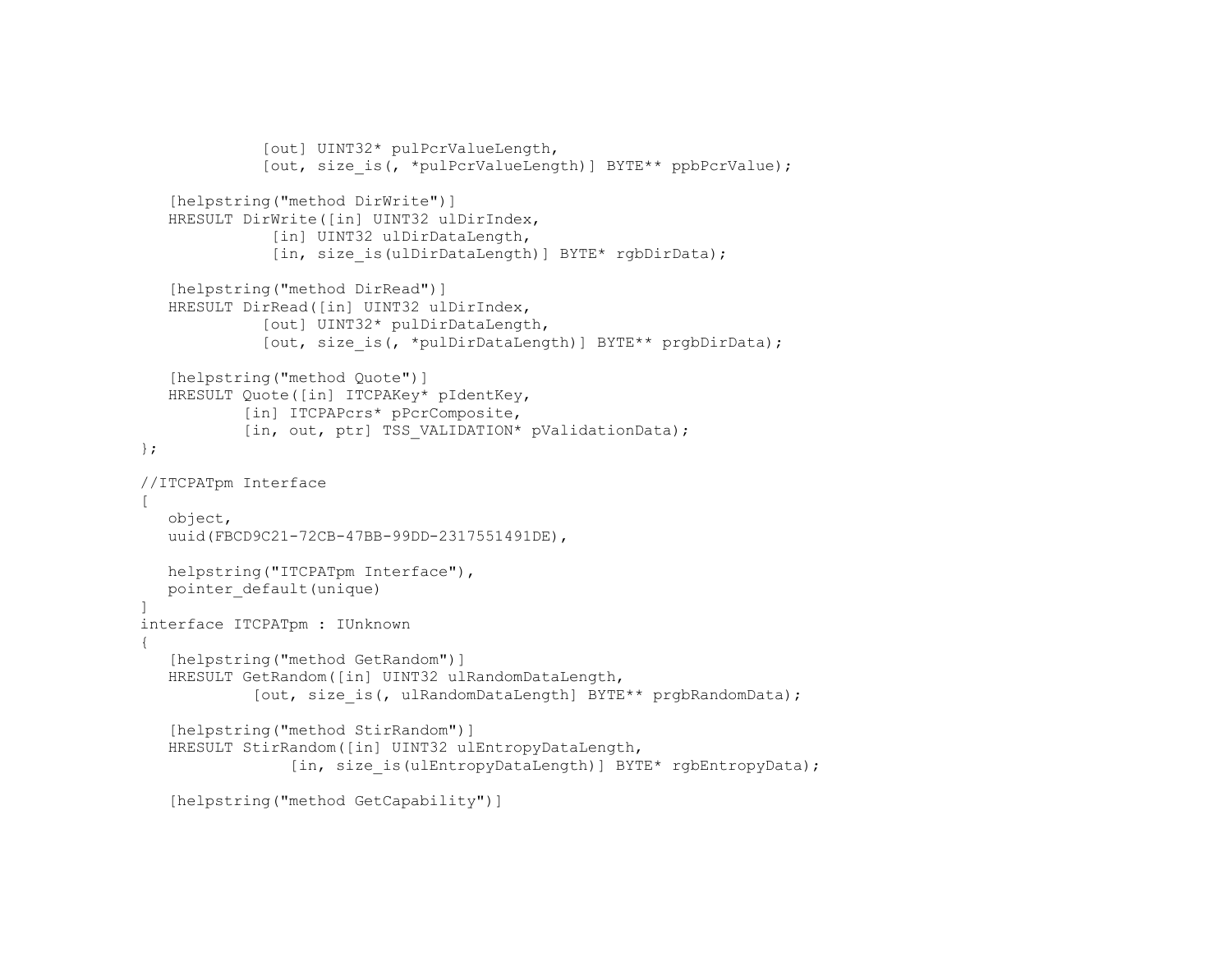```
HRESULT GetCapability([in] TSS FLAG CapArea,
                    [in] UINT32 ulSubCapLength,
                   [in, ptr, size is(ulSubCapLength)] BYTE* rgbSubCap,
                     [out] UINT32* pulRespDataLength, 
                    [out, size is(, *pulRespDataLength)] BYTE** prgbRespData);
      [helpstring("method GetCapabilitySigned")]
      HRESULT GetCapabilitySigned([in] ITCPAKey* pKey, 
                      [in] TSS FLAG CapArea,
                      [in] UINT32 ulSubCapLength,
                      [in, ptr, size is(ulSubCapLength)] BYTE* rgbSubCap,
                      [in, out, ptr] TSS VALIDATION *pValidationData,
                       [out] UINT32* pulRespDataLength, 
                       [out, size_is(, *pulRespDataLength)] BYTE** prgbRespData); 
   }; 
   //ITCPAPcrEvent Interface 
  \sqrt{2} object, 
      uuid(FBCD9C31-72CB-47BB-99DD-2317551491DE), 
      helpstring("ITCPAPcrEvent Interface"), 
      pointer_default(unique) 
\blacksquare interface ITCPAPcrEvent : IUnknown 
   { 
       [helpstring("method GetEvent")] 
     HRESULT GetEvent([in] UINT32 ulPcrIndex, 
               [in] UINT32 ulEventNumber,
               [out] TSS PCR EVENT* pPcrEvent);
      [helpstring("method GetEvents")] 
     HRESULT GetEvents([in] UINT32 ulPcrIndex, 
               [in] UINT32 ulStartNumber,
                [in, out] UINT32* pulEventNumber, 
               [out, size is(, *pulEventNumber)] TSS PCR EVENT** prgPcrEvents);
      [helpstring("method GetEventLog")]
```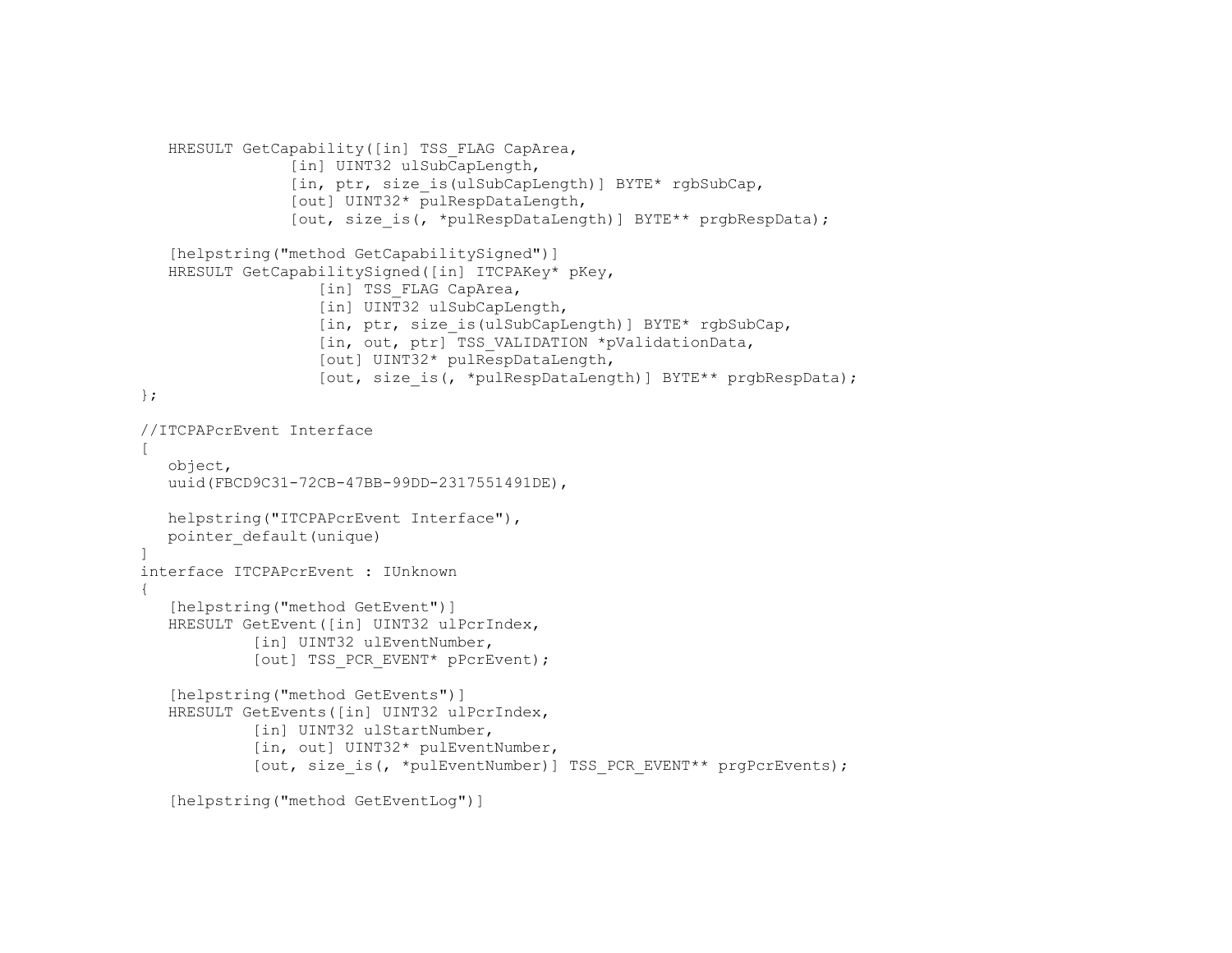```
HRESULT GetEventLog([out] UINT32* pulEventNumber, 
                        [out, size is(, *pulEventNumber)] TSS PCR EVENT** prgPcrEvents);
 }; 
 //ITCPAPersistentStorage Interface 
\lceil object, 
   uuid(FBCD9C1C-72CB-47BB-99DD-2317551491DE),
    helpstring("ITCPAPersistentStorage Interface"), 
    pointer_default(unique) 
 ] 
 interface ITCPAPersistentStorage: IUnknown 
 { 
    [helpstring("method LoadKeyByUUID")] 
   HRESULT LoadKeyByUUID([in] TSS FLAG persistentStorageType,
                 [in] TSS UUID uuidData,
                                 [out] ITCPAKey** ppKey); 
   [helpstring("method RegisterKey")]
    HRESULT RegisterKey([in] ITCPAKey* pKey, 
               [in] TSS FLAG persistentStorageType,
               [in] TSS UUID uuidKey,
               [in] TSS FLAG persistentStorageTypeParent,
               [in] TSS UUID uuidParentKey);
    [helpstring("method UnregisterKey")] 
   HRESULT UnregisterKey([in] TSS FLAG persistentStorageType,
                 [in] TSS UUID uuidKey,
                  [out] ITCPAKey** ppKey); 
    [helpstring("method DeleteKeyByUUID")] 
   HRESULT DeleteKeyByUUID([in] TSS FLAG persistentStorageType,
                [in] TSS UUID uuidData);
    [helpstring("method GetKeyByUUID")] 
   HRESULT GetKeyByUUID([in] TSS FLAG persistentStorageType,
                [in] TSS UUID uuidData,
```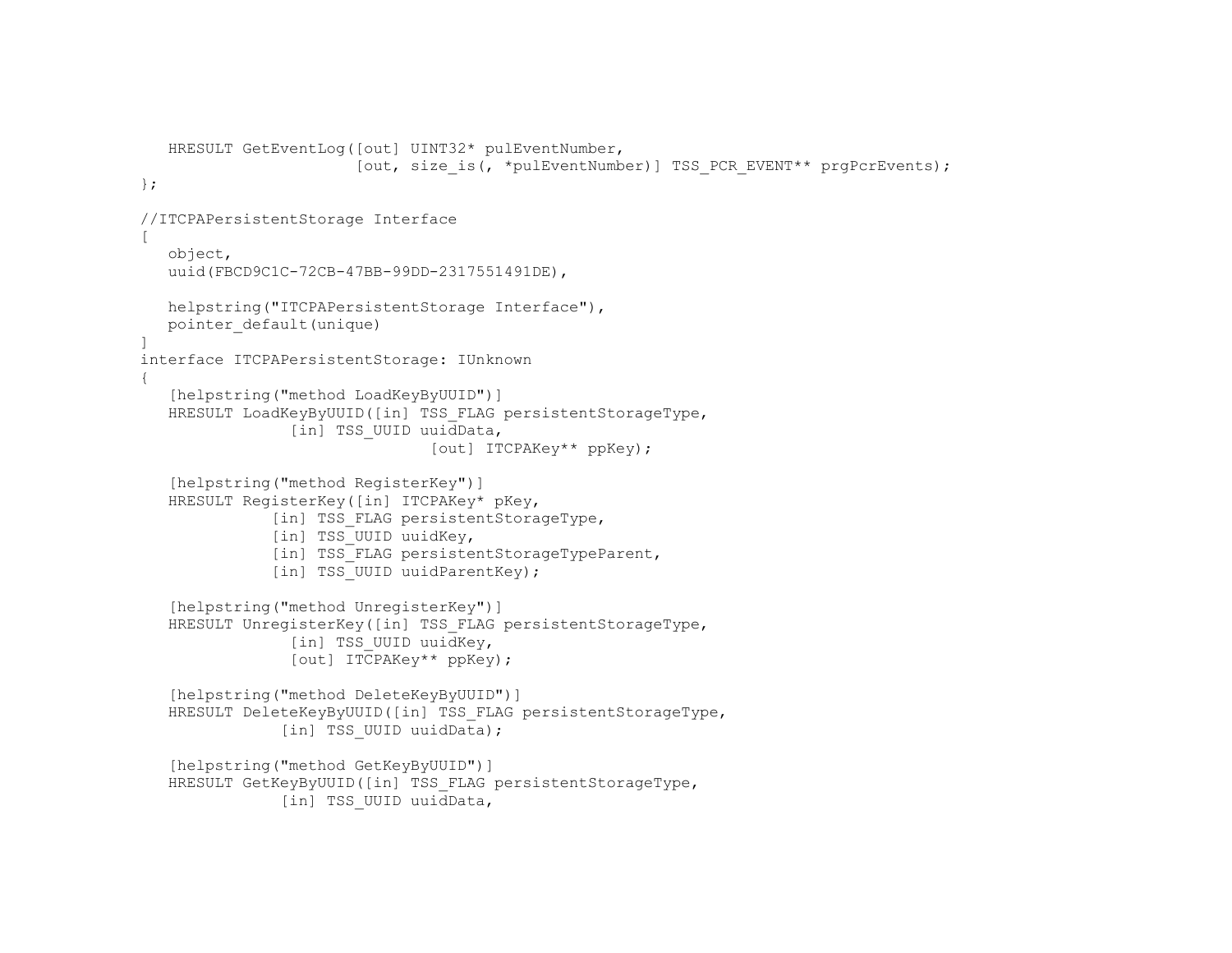```
 [out] ITCPAKey** ppKey); 
       [helpstring("method GetKeyByPublicInfo")] 
     HRESULT GetKeyByPublicInfo([in] TSS FLAG persistentStorageType,
                      [in] UINT32 ulAlgId,
                         [in] UINT32 ulPublicInfoLength,
                         [in, size is(ulPublicInfoLength)] BYTE* rgbPublicInfo,
                          [out] ITCPAKey** ppKey); 
            [helpstring("method GetRegisteredKeysByUUID")] 
     HRESULT GetRegisteredKeysByUUID([in] TSS FLAG ulPersistentStorageType,
                        [in] LPOLESTR wszKeyGuid,
                         [out] UINT32* pulKeyHierarchySize, 
                        [out, size_is(, *pulKeyHierarchySize)] TSS_KM_KEYINFO** ppKeyHierarchy);
   } 
   //ITCPAContext Interface 
  \sqrt{2} object, 
      uuid(FBCD9C1B-72CB-47BB-99DD-2317551491DE), 
      helpstring("ITCPAContext Interface"), 
      pointer_default(unique) 
\blacksquare interface ITCPAContext : IUnknown 
   { 
      [helpstring("method Connect")]
      HRESULT Connect([in, ptr] LPOLESTR wszDestination); 
       [helpstring("method CreateObject")] 
      HRESULT CreateObject([in] UINT32 ulObjectType, 
                  [in] UINT32 ulInitFlags,
                   [out] IUnknown** ppUnkObject); 
       [helpstring("method LoadKeyByBlob")] 
      HRESULT LoadKeyByBlob([in] ITCPAKey* pUnwrappingKey, 
                    [in] UINT32 ulBlobLength,
                   [in, size is(ulBlobLength)] BYTE* rgbBlobData,
```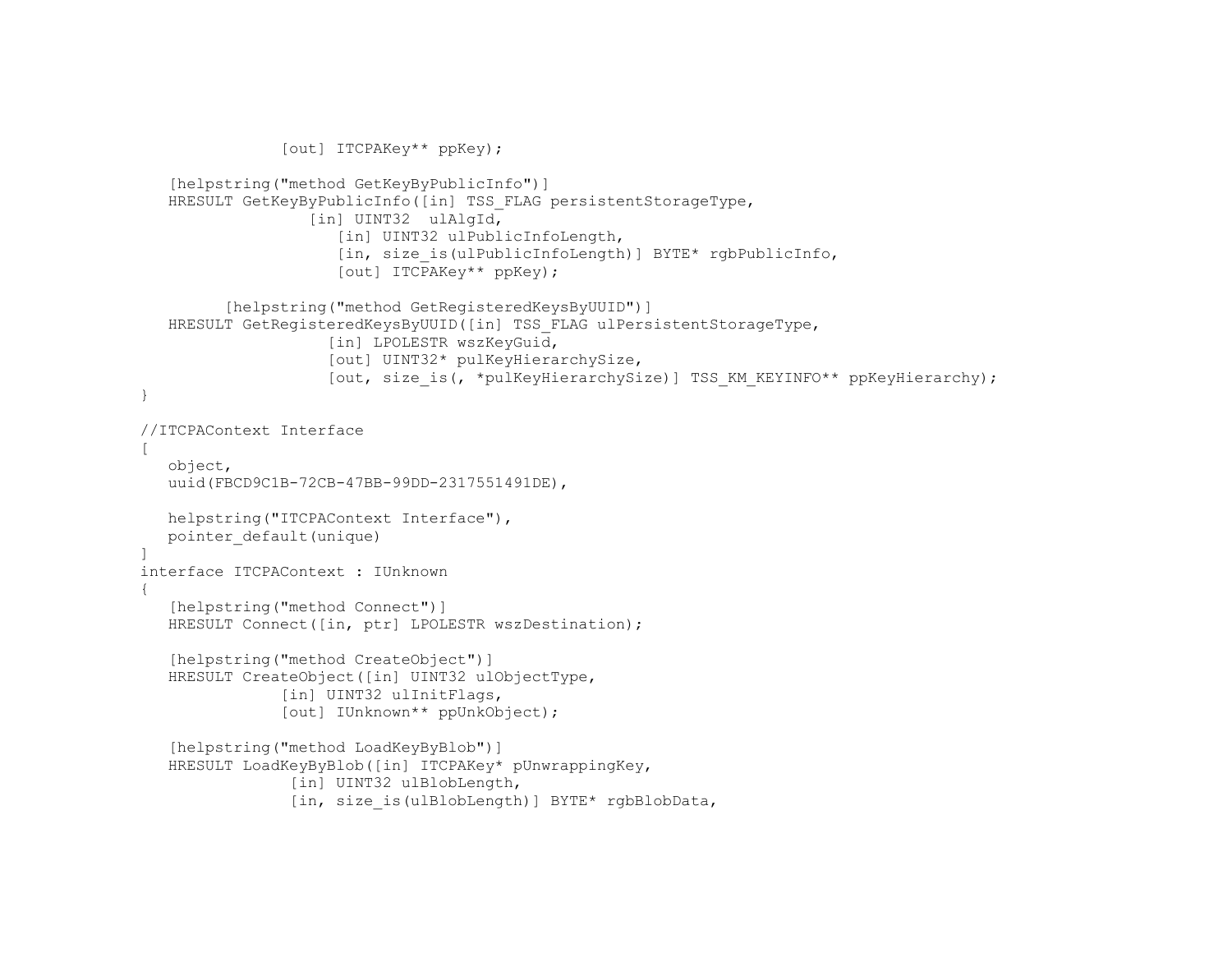```
 [out] ITCPAKey** ppKey); 
       [helpstring("method GetTPMObject")] 
       HRESULT GetTPMObject([out] ITCPATpm** ppTPMObject); 
       [helpstring("method GetDefaultPolicy")] 
      HRESULT GetDefaultPolicy([out] ITCPAPolicy** ppPolicyObject);
       [helpstring("method GetCapability")] 
      HRESULT GetCapability([in] TSS FLAG ulCapArea,
                    [in] UINT32 ulSubCapLength,
                    [in, ptr, size is(ulSubCapLength)] BYTE* rgbSubCap,
                     [out] UINT32* pulRespDataLength, 
                     [out, size_is(, *pulRespDataLength)] BYTE** prgbRespData); 
    }; 
\lceil uuid(FBCD9C19-72CB-47BB-99DD-2317551491DE), 
   version(1.0), 
    helpstring("TSS Service Provider 1.0 Type Library") 
] 
library TSPLib 
{ 
    importlib("stdole32.tlb"); 
    importlib("stdole2.tlb"); 
      interface ITCPAContext; 
    //TCPAContext Class 
   \sqrt{2} uuid(FBCD9C1A-72CB-47BB-99DD-2317551491DE), 
       helpstring("TCPAContext Class") 
    ] 
 coclass TCPAContext 
    { 
      [default] interface ITCPAContext;
       interface ITCPAAttrib;
```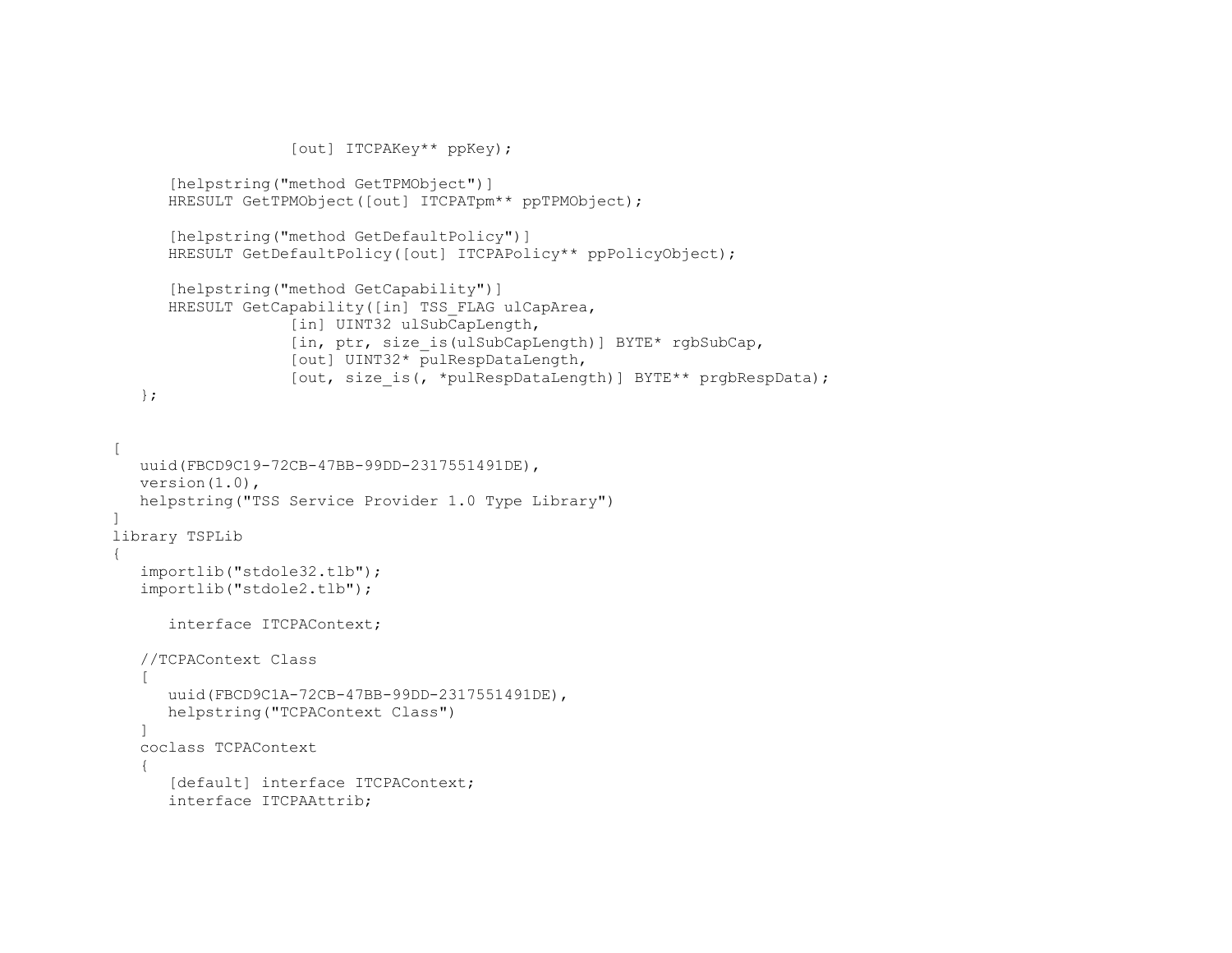```
 interface ITCPAPersistentStorage; 
   }; 
       // ITCPACallback Interface 
  \lceil uuid(FBCD9C1F-72CB-47BB-99DD-2317551491DE), 
     helpstring(" ITCPACallback Interface"),
      pointer_default(unique) 
\blacksquare interface _ITCPACallback 
   { 
      [helpstring("method Tspicb CallbackHMACAuth"), callback]
     HRESULT Tspicb CallbackHMACAuth( [in] UINT32 PulAppData,
                        [in] IUnknown *PpAuthorizedObject,
                        [in] BOOL PfReturnOrVerify,
                         [in] UINT32 PulPendingFunction,
                         [in] BOOL PfContinueUse,
                         [in] UINT32 PulSizeNonces,
                         [in, size is(PulSizeNonces)] BYTE* PrgbNonceEven,
                        [in, size is(PulSizeNonces)] BYTE* PrgbNonceOdd,
                         [in, size_is(PulSizeNonces)] BYTE* PrgbNonceEvenOSAP, 
                          [in, size_is(PulSizeNonces)] BYTE* PrgbNonceOddOSAP, 
                         [in] UINT32 PulSizeDigestHmac,
                          [in, size_is(PulSizeDigestHmac)] BYTE* PrgbParamDigest, 
                         [in, out, size is(PulSizeDigestHmac)] BYTE* PrgbHmacData);
      [helpstring("method Tspicb CallbackXorEnc"), callback]
     HRESULT Tspicb CallbackXorEnc( [in] UINT32 PulAppData,
                       [in] IUnknown *PpOSAPObject, 
                       [in] IUnknown *PpObject, 
                      [in] BOOL PfPurposeSecret,
                      [in] UINT32 PulSizeNonces,
                      [in, size is(PulSizeNonces)] BYTE* PrgbNonceEven,
                      [in, size is(PulSizeNonces)] BYTE* PrgbNonceOdd,
                       [in, size_is(PulSizeNonces)] BYTE* PrgbNonceEvenOSAP, 
                       [in, size_is(PulSizeNonces)] BYTE* PrgbNonceOddOSAP, 
                      [in] UINT32 PulSizeEncAuth,
```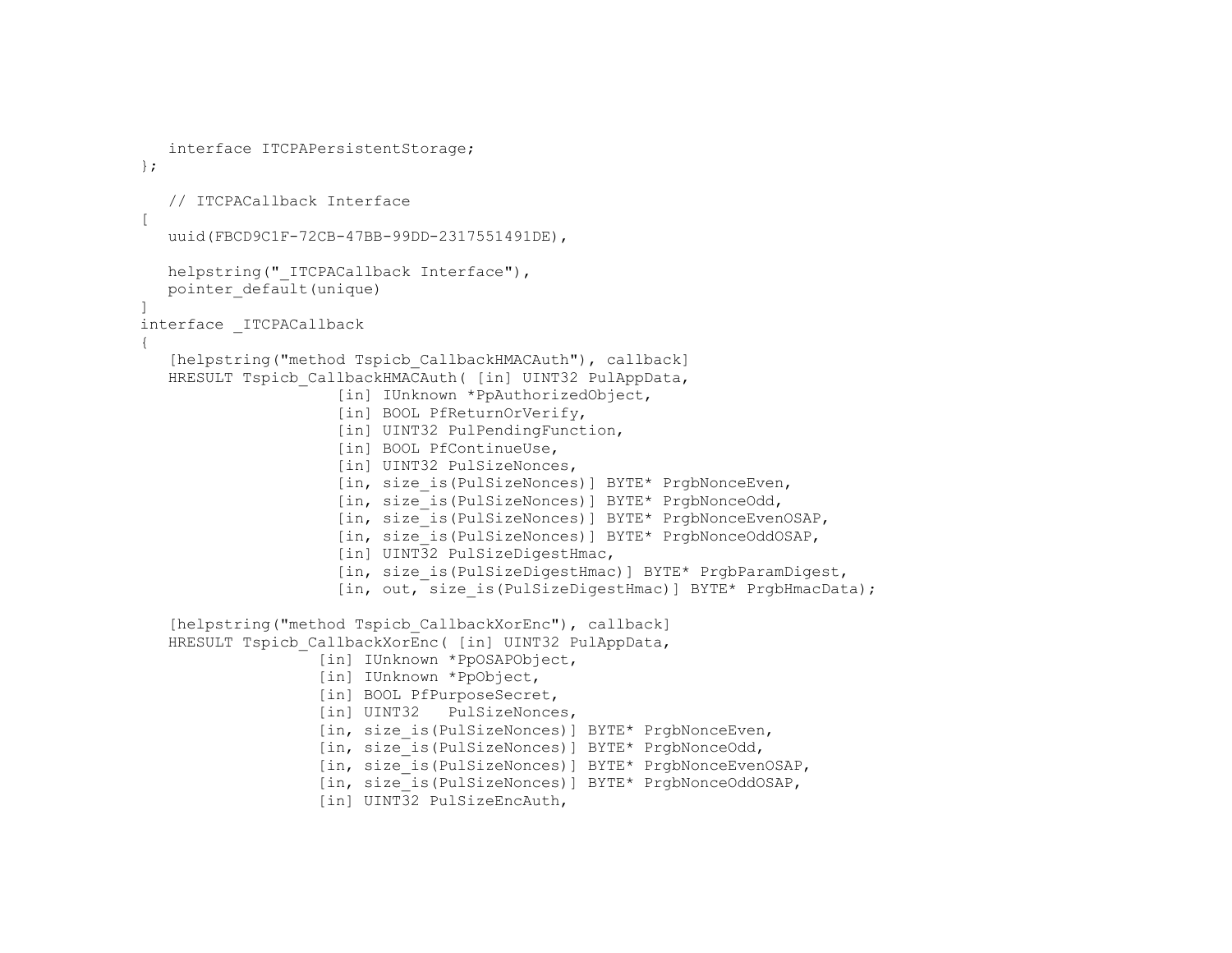```
 [out, size_is(PulSizeEncAuth)] BYTE* PrgbEncAuthUsage, 
                    [out, size is(PulSizeEncAuth)] BYTE* PrgbEncAuthMigration);
    [helpstring("method Tspicb_CallbackTakeOwnership"), callback] 
   HRESULT Tspicb CallbackTakeOwnership( [in] UINT32 PulAppData,
                         [in] IUnknown *PpObject, 
                        [in] IUnknown *PpObjectPubKey,
                        [in] UINT32 ulSizeEncAuth,
                         [out, size_is(PulSizeEncAuth)] BYTE* PrgbEncAuth ); 
    [helpstring("method Tspicb_CallbackChangeAuthAsym"), callback] 
   HRESULT Tspicb CallbackChangeAuthAsym( [in] UINT32 PulAppData,
                          [in] IUnknown *PpObject, 
                          [in] IUnknown *PpObjectPubKey, 
                         [in] UINT32 PulSizeEncAuth,
                         [in] UINT32 PulSizeAuthLink,
                          [out, size_is(PulSizeEncAuth)] BYTE* PrgbEncAuth, 
                          [out, size_is(PulSizeAuthLink)] BYTE* PrgbAuthLink); 
 }; // end of _ITCPACallback 
 //TCPAPolicy Class 
\sqrt{ } uuid(FBCD9C1D-72CB-47BB-99DD-2317551491DE), 
   helpstring("TCPAPolicy Class"), 
    noncreatable  ] 
 coclass TCPAPolicy 
 { 
   [default] interface ITCPAPolicy;
         [default, source] interface ITCPACallback;
 }; 
  // ITCPACallbackTpm Interface 
\lceil uuid(FBCD9C31-72CB-47BB-99DD-2317551491DE), 
   helpstring(" ITCPACallbackTpm Interface"),
   pointer_default(unique)
```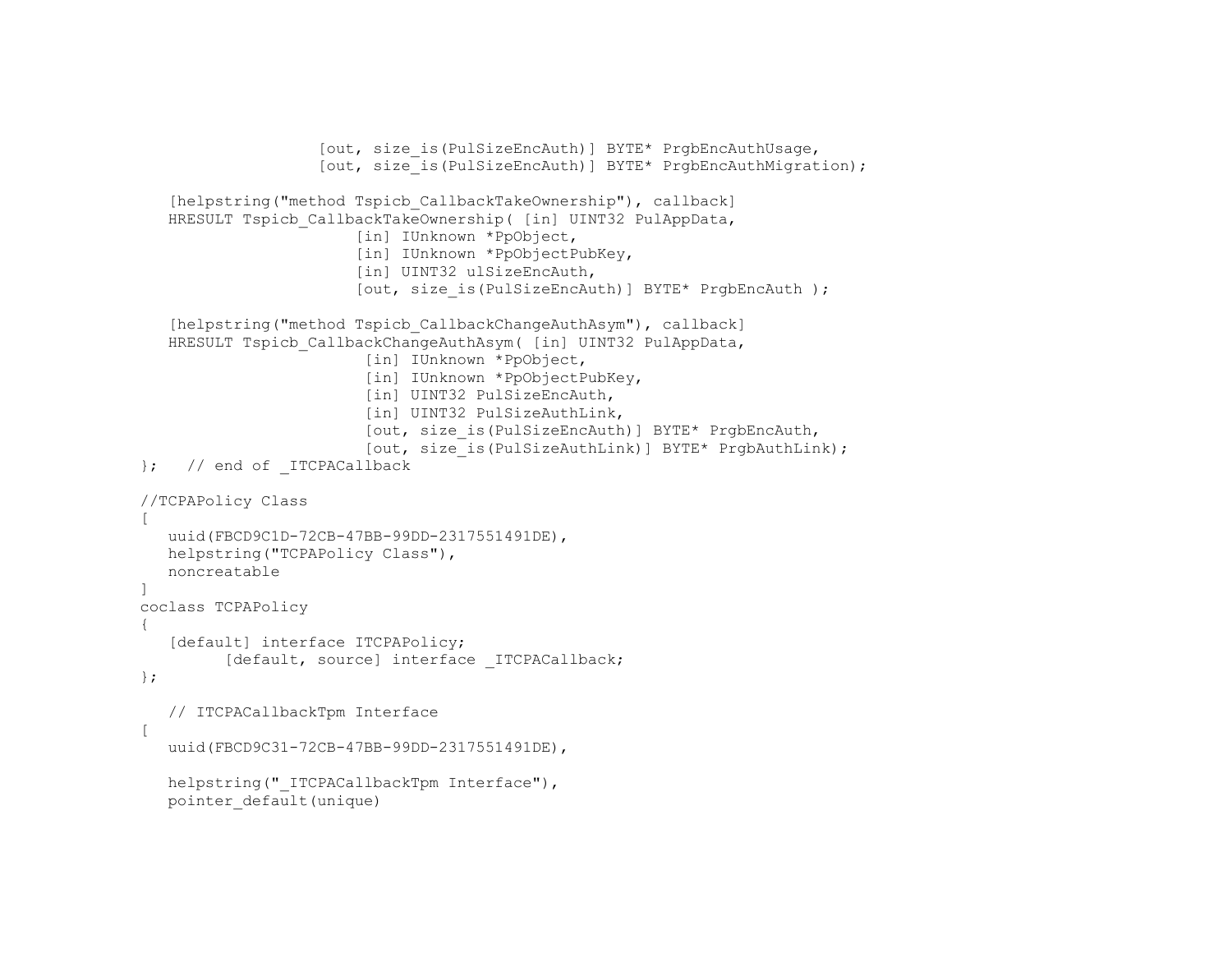```
\blacksquare interface _ITCPACallbackTpm 
   { 
      [helpstring("method Tspicb CallbackCollateIdentity"), callback]
     HRESULT Tspicb CallbackCollateIdentity( [in] UINT32 PulAppData,
                      [in] UINT32 PulSessionKeyLength,
                      [in, size is(PulSessionKeyLength)] BYTE* PrgbSessionKey,
                      [in] UINT32 PulTCPAPlainIdentityReqLength,
                      [in, size is(PulTCPAPlainIdentityReqLength)] BYTE* PrgbTCPAPlainIdentityReq,
                       [out] UINT32* PulTCPAIdentityReqLength, 
                      [out, size is(, *PulTCPAIdentityReqLength)] BYTE** PrgbTCPAIdentityReq);
      [helpstring("method Tspicb CallbackActivateIdentity"), callback]
     HRESULT Tspicb CallbackActivateIdentity( [in] UINT32 PulAppData,
                       [in] UINT32 PulSessionKeyLength,
                      [in, size is(PulSessionKeyLength)] BYTE* PrgbSessionKey,
                      [in] UINT32 PulSymCAAttestationBlobLength,
                      [in, size is(PulSymCAAttestationBlobLength)] BYTE* PrgbSymCAAttestationBlob,
                       [out] UINT32* PulCredentialLength, 
                      [out, size is(, *PulCredentialLength)] BYTE** PrgbCredential);
   }; // end of _ITCPACallbackTpm 
   //TCPATpm Class 
  \sqrt{2} uuid(FBCD9C20-72CB-47BB-99DD-2317551491DE), 
      helpstring("TCPATpm Class"), 
      noncreatable \blacksquare coclass TCPATpm 
   { 
      [default] interface ITCPATpm;
            [default, source] interface ITCPACallbackTpm;
      interface ITCPAAttrib; 
      interface ITCPAAuth; 
      interface ITCPAIntegrity; 
      interface ITCPAAdministration; 
            interface ITCPAIdentityCreation;
```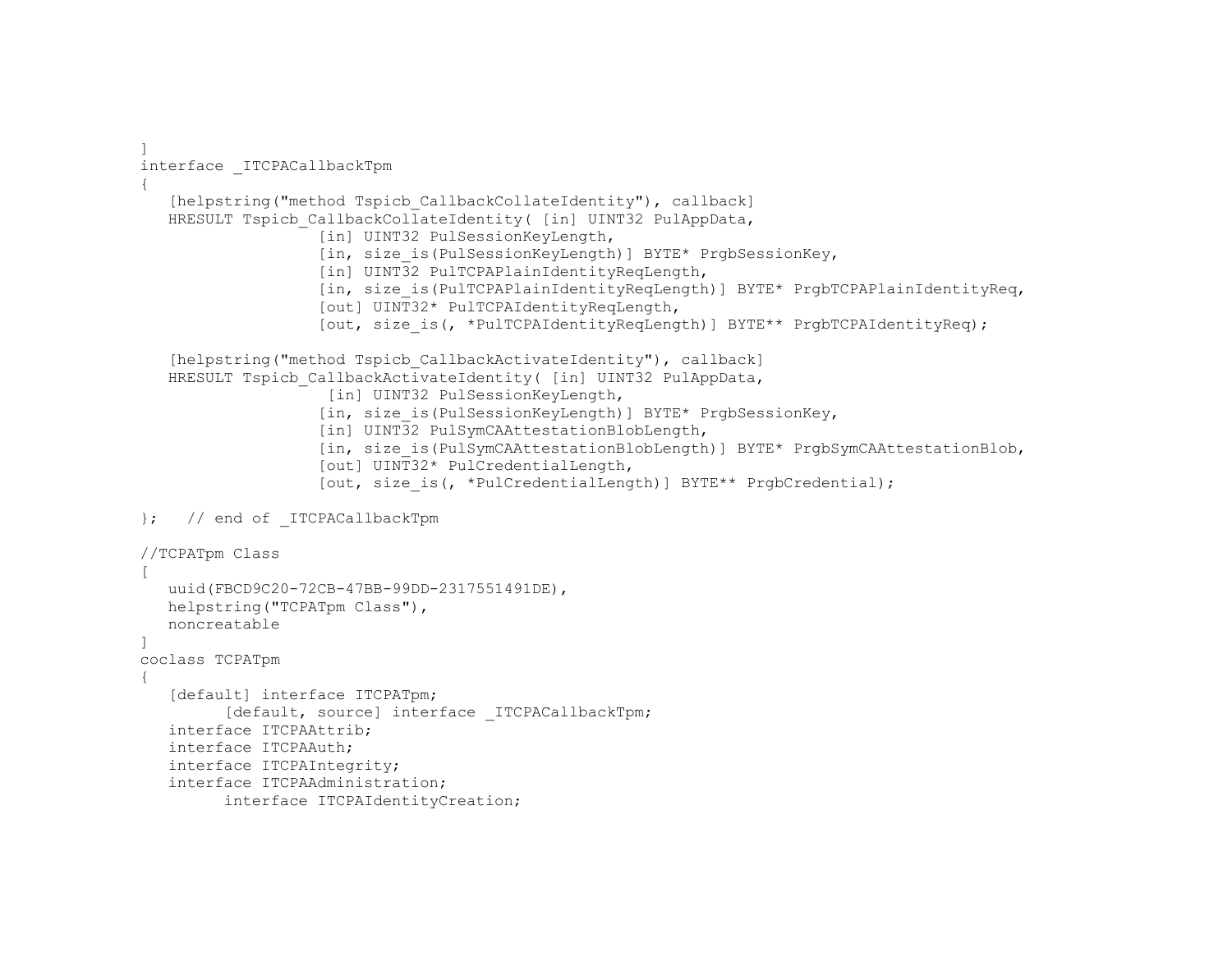```
interface ITCPAMaintenance; 
             interface ITCPAPcrEvent; 
    }; 
    //TCPAKey Class 
   \lceil uuid(FBCD9C26-72CB-47BB-99DD-2317551491DE), 
       helpstring("TCPAKey Class"), 
       noncreatable  ] 
    coclass TCPAKey 
    { 
      [default] interface ITCPAKey;
       interface ITCPAAttrib; 
       interface ITCPAAuth; 
       interface ITCPAMigration; 
   }; 
    //TCPAEncData Class 
   \sqrt{ }uuid(FBCD9C28-72CB-47BB-99DD-2317551491DE),
       helpstring("TCPAEncData Class"), 
       noncreatable \overline{\phantom{a}} coclass TCPAEncData 
    { 
      [default] interface ITCPAEncData;
       interface ITCPAAttrib; 
       interface ITCPAAuth; 
   }; 
    //TCPAHash Class 
   \Box uuid(FBCD9C2A-72CB-47BB-99DD-2317551491DE), 
       helpstring("TCPAHash Class"), 
       noncreatable  ] 
    coclass TCPAHash
```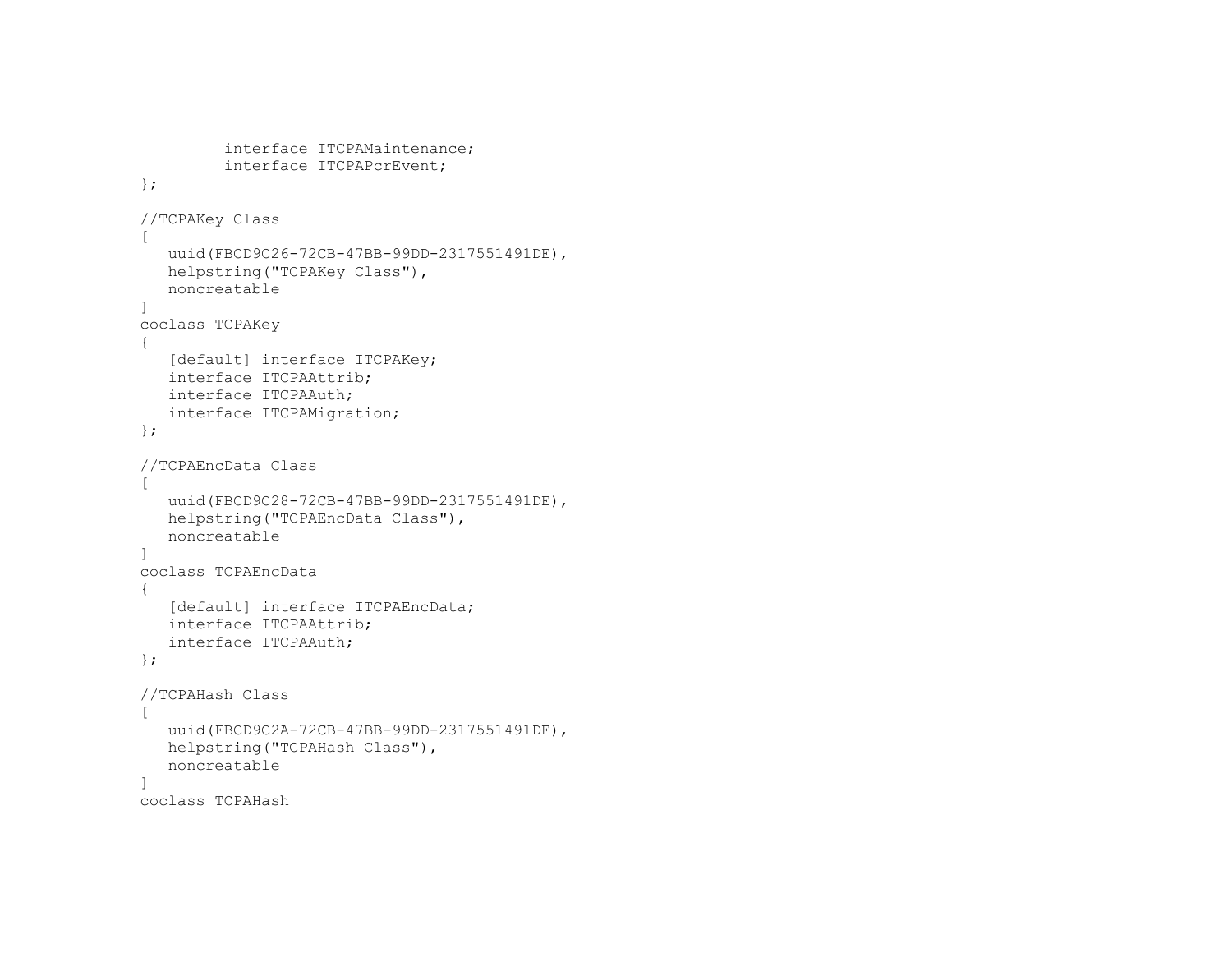```
 { 
   [default] interface ITCPAHash;
    interface ITCPAAttrib; 
 }; 
 //TCPAPcrs Class 
\sqrt{2}uuid(FBCD9C2C-72CB-47BB-99DD-2317551491DE),
    helpstring("TCPAPcrs Class"), 
    noncreatable  ] 
 coclass TCPAPcrs  { 
   [default] interface ITCPAPcrs;
 };
```
}; // end of library TSPLib

# *+++tcs\_typedef.h*

 $/ * + +$ 

Global typedefs for TSS Core Service

\*/

#ifndef TCS TYPEDEF H #define TCS TYPEDEF H

typedef UINT32 TCS\_AUTHHANDLE; typedef UINT32 TCS\_CONTEXT\_HANDLE; typedef UINT32 TCS KEY HANDLE;

#endif // TCS TYPEDEF H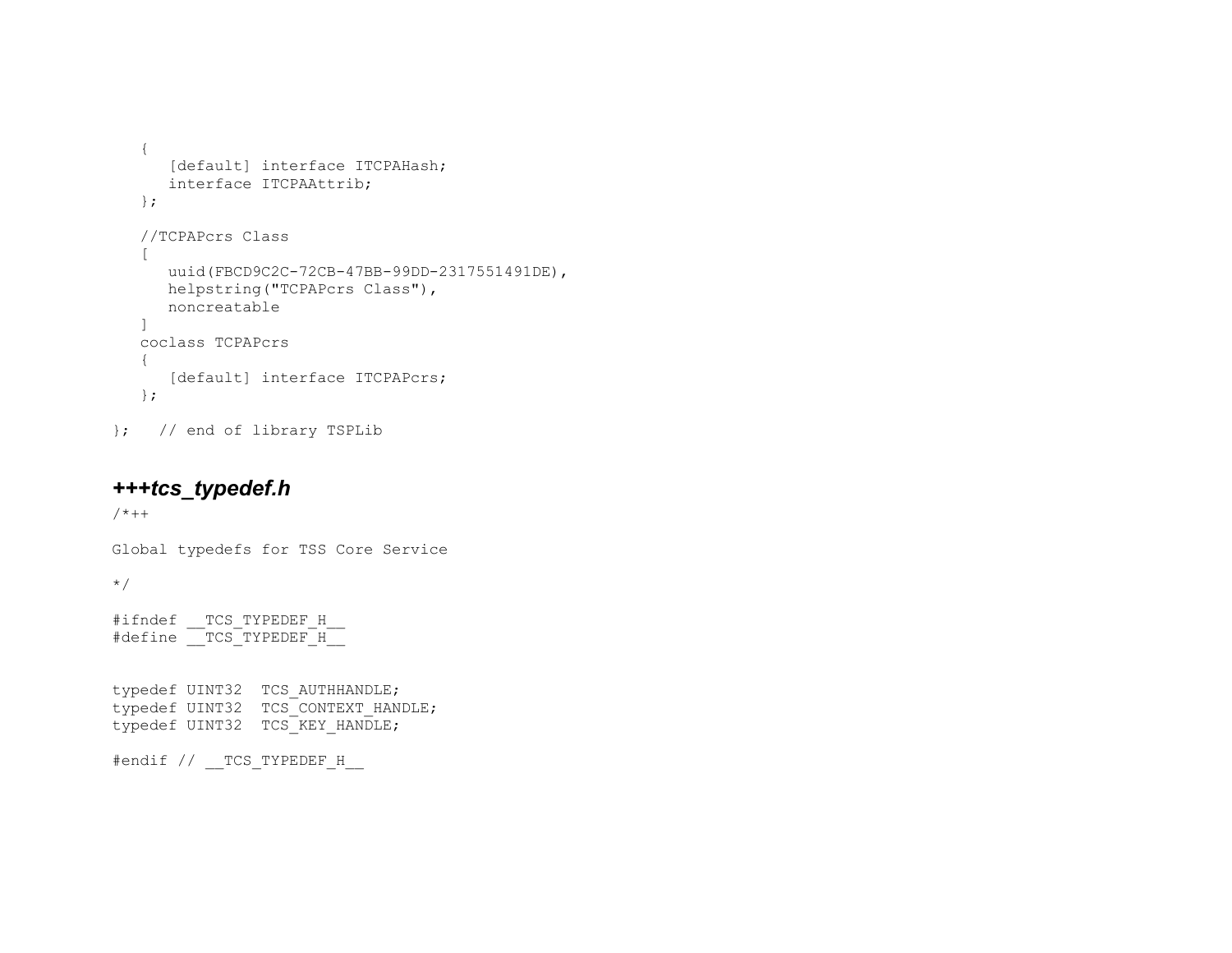## *+++tcs\_structs.h*

 $/ * + +$ 

TSS Core Service structures

\*/

#ifndef TCS STRUCT H  $#define$   $TCS$   $STRUCT$  $H$ 

// Errata: This should be named TSS\_AUTH to avoid confussion with TPM structures typedef struct tdTPM\_AUTH { TCS AUTHHANDLE AuthHandle; TCPA NONCE NonceOdd; // system TCPA\_NONCE NonceEven; // TPM TSS BOOL fContinueAuthSession; TCPA AUTHDATA HMAC; } TPM\_AUTH; typedef struct tdTCS\_LOADKEY\_INFO { TSS\_UUID keyUUID; TSS\_UUID parentKeyUUID; TCPA DIGEST paramDigest; // SHA1 digest of the TPM LoadKey // Command input parameters // As defined in TCPA Main // Specification TPM AUTH authData; // Data regarding a valid auth // Session including the // HMAC digest

```
} TCS_LOADKEY_INFO;
```
#endif // TCS STRUCT H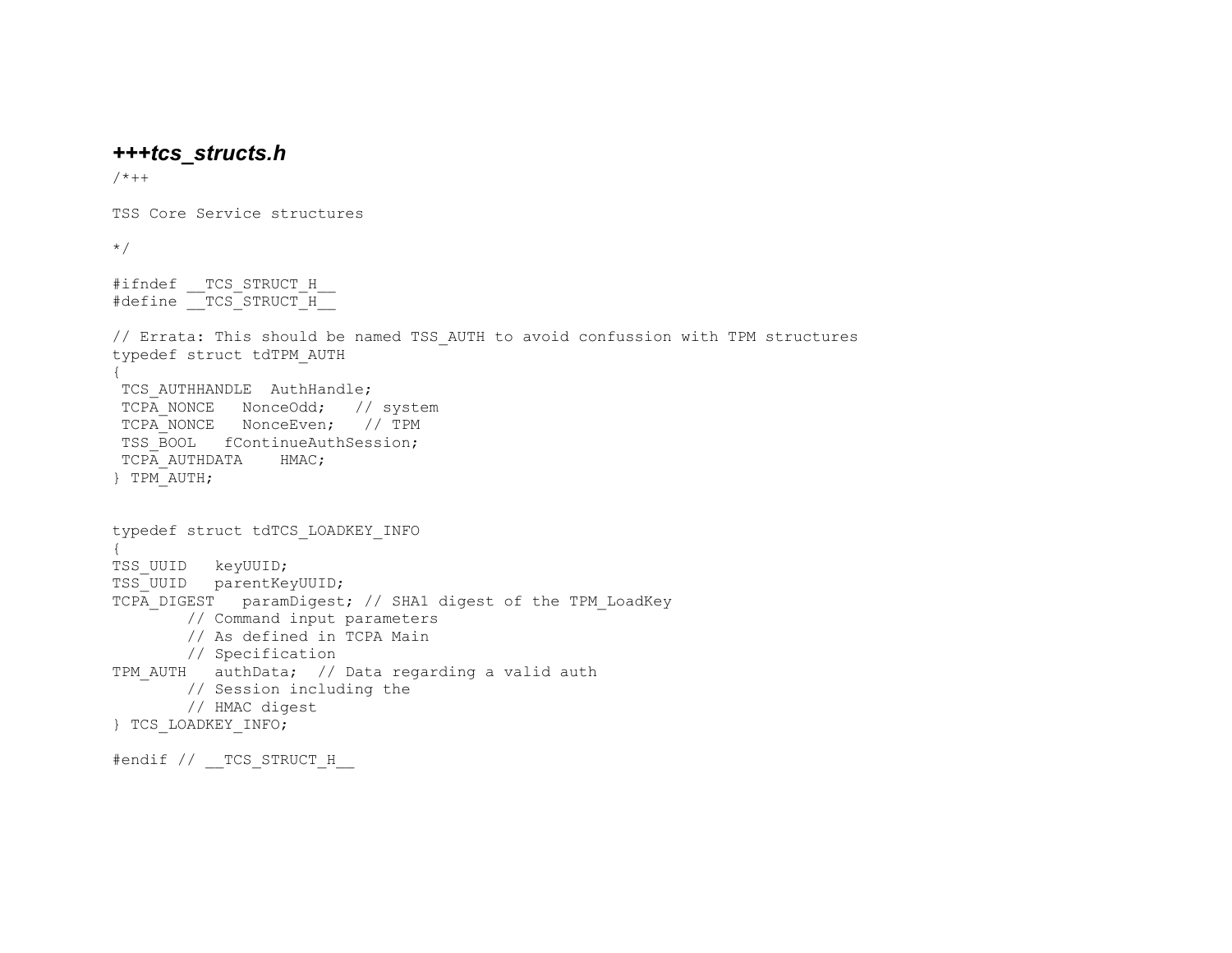### *+++tcs\_error.h*

TSS Core Service error return codes

 $/ * + +$ 

 $---*/$ #ifndef TCS ERROR H #define TCS ERROR H #ifndef TSS\_E\_BASE #define TSS\_E\_BASE 0x00000000L #endif // TSS E BASE // // specific error codes returned by the TSS Core Service // offset TSS\_TCSI\_OFFSET // // The context handle supplied is invalid. #define TCS\_E\_INVALID\_CONTEXTHANDLE (UINT32)(TSS\_E\_BASE + 0x0C1L) // The key handle supplied is invalid. #define TCS\_E\_INVALID\_KEYHANDLE (UINT32)(TSS\_E\_BASE + 0x0C2L) // The authorization session handle supplied is invalid. #define TCS\_E\_INVALID\_AUTHHANDLE (UINT32)(TSS\_E\_BASE + 0x0C3L) // the auth session has been closed by the TPM #define TCS\_E\_INVALID\_AUTHSESSION (UINT32)(TSS\_E\_BASE + 0x0C4L) // the key has been unloaded #define TCS\_E\_INVALID\_KEY (UINT32)(TSS\_E\_BASE + 0x0C5L) // Key addressed by the application key handle does not match the key addressed // by the given UUID.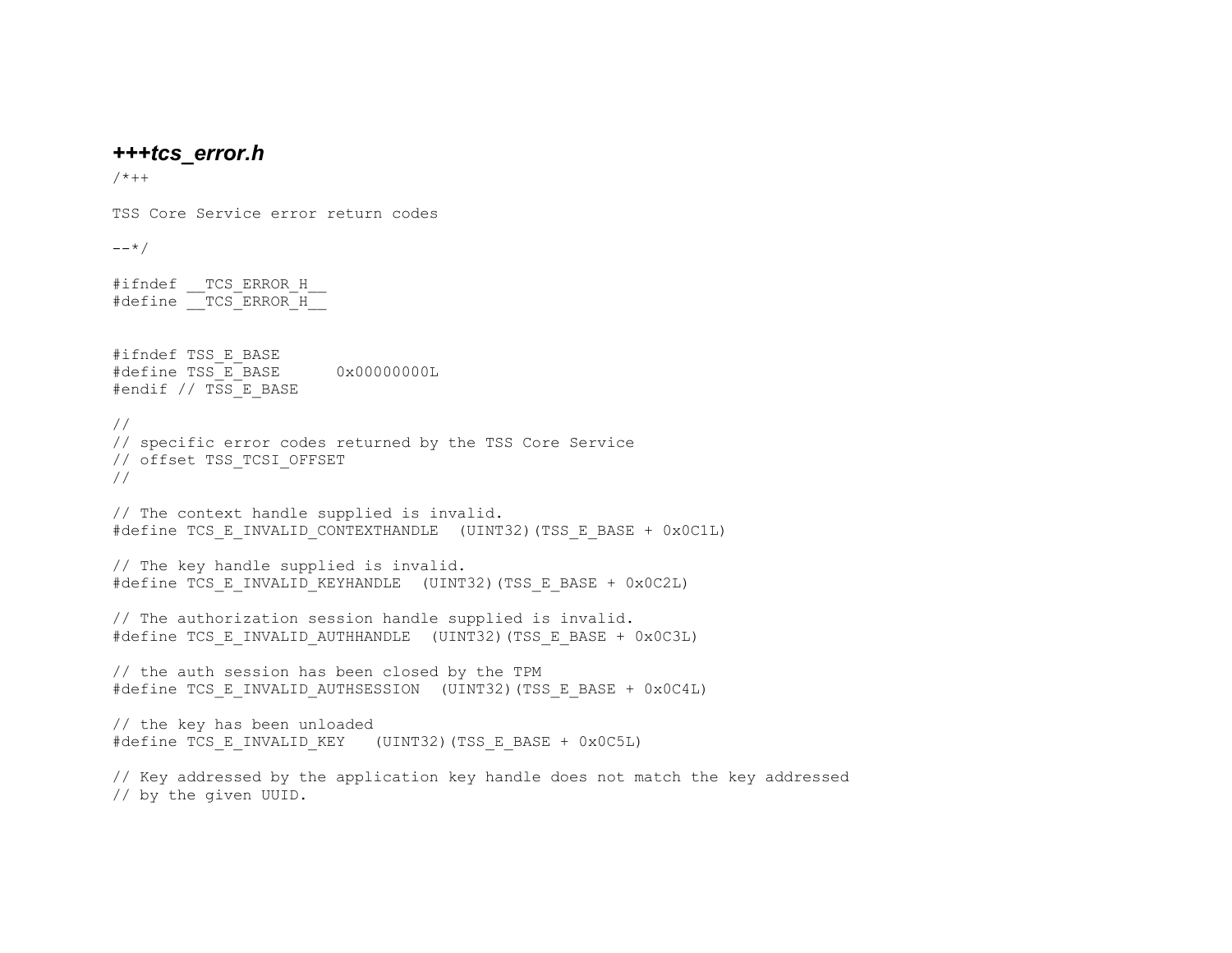#define TCS\_E\_KEY\_MISMATCH (UINT32)(TSS\_E\_BASE + 0x0C8L)

// Key adressed by Key's UUID cannot be loaded because one of the required // parent keys needs authorization. #define TCS\_E\_KM\_LOADFAILED (UINT32)(TSS\_E\_BASE + 0x0CAL)

// The Key Cache Manager could not reload the key into the TPM. #define TCS\_E\_KEY\_CONTEXT\_RELOAD (UINT32)(TSS\_E\_BASE + 0x0CCL)

#endif // TCS ERROR H

### *+++tcsi.idl*

 $/ * + +$ 

Interface declarations for the TSS Core Service – COM interface for Windows based platforms

 $---*/$ 

```
import "oaidl.idl"; 
import "ocidl.idl"; 
// header file for the basic TCPA data types 
#include "tpm_defines.h" 
#include "tpm_typedefs.h" 
#include "tpm_struct.h" 
#include "tss typedef.h";
#include "tss_structs.h"; 
#include "tcs typedef.h";
#include "tcs_structs.h"; 
\Gamma object, 
  uuid(FBCD9C02-72CB-47BB-99DD-2317551491DE),
```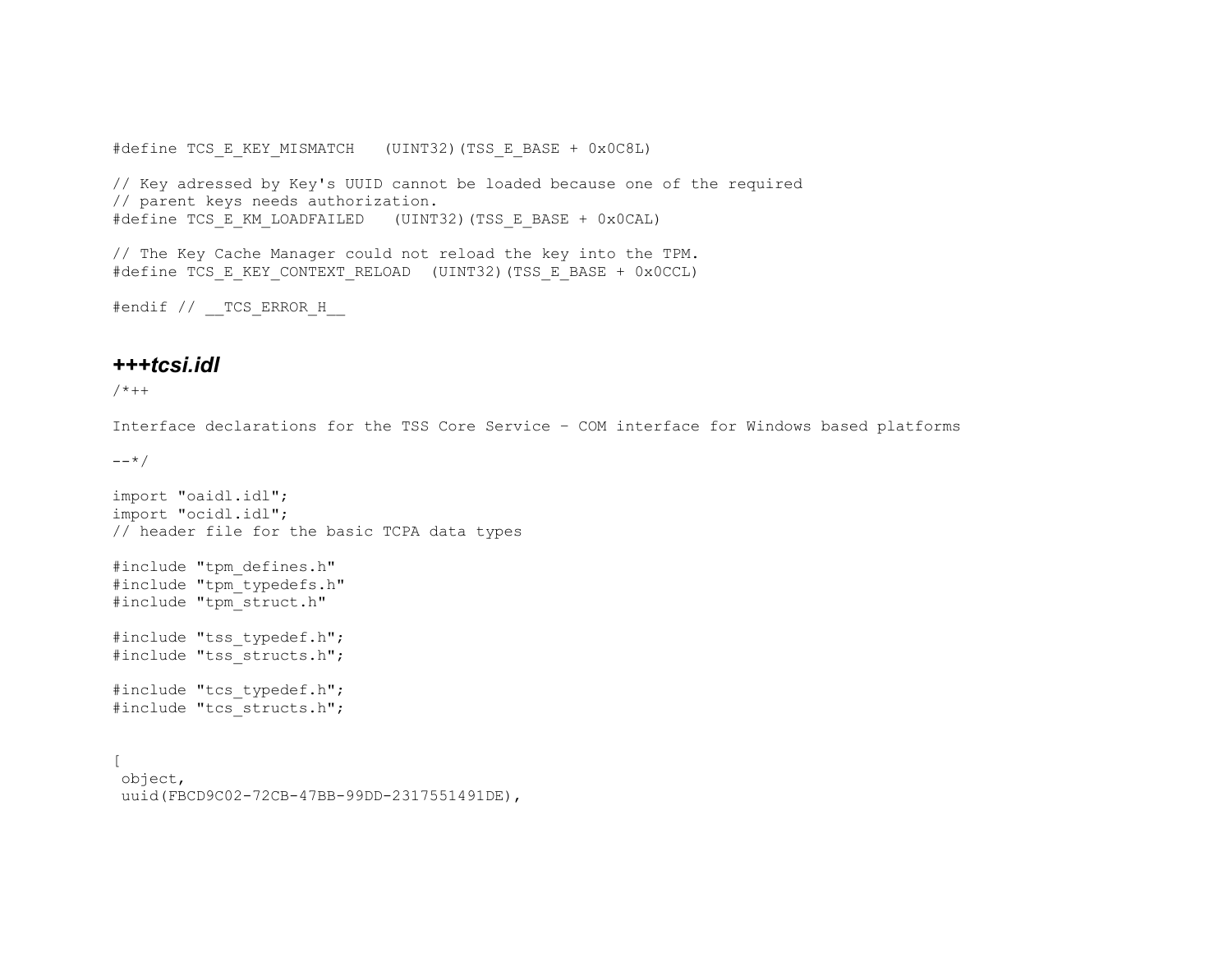```
 helpstring("ITCSBase Interface"), 
 pointer_default(unique) 
] 
interface ITCSBase : IUnknown { 
 [helpstring("method Tcsip GetRandom")]
HRESULT Tcsip GetRandom( [in, out] UINT32* bytesRequested,
       [out, size is(,*bytesRequested)] BYTE** randomBytes);
 [helpstring("method Tcsip StirRandom")]
HRESULT TCSIP StirRandom( [in] UINT32 InDataSize,
       [in, size is(InDataSize)] BYTE* InData);
 [helpstring("method Tcsi GetCapability")]
HRESULT Tcsi GetCapability( [in] TPM CAPABILITY AREA capArea,
       [in] UINT32 subCapSize,
       [in, ptr, size is(subCapSize)] BYTE* subCap,
        [out] UINT32* respSize, 
       [out, size is(, *respSize)] BYTE** resp);
}; 
\Gamma object, 
 uuid(FBCD9C0D-72CB-47BB-99DD-2317551491DE), 
 helpstring("ITCSKey Interface"), 
 pointer_default(unique) 
] 
interface ITCSKey : IUnknown 
{ 
  [helpstring("method Tcsip_LoadKeyByBlob")] 
HRESULT Tcsip LoadKeyByBlob( [in] TCS KEY HANDLE hUnwrappingKey,
       [in] UINT32 cWrappedKeyBlobSize,
        [in, size_is(cWrappedKeyBlobSize)] BYTE* rgbWrappedKeyBlob,
```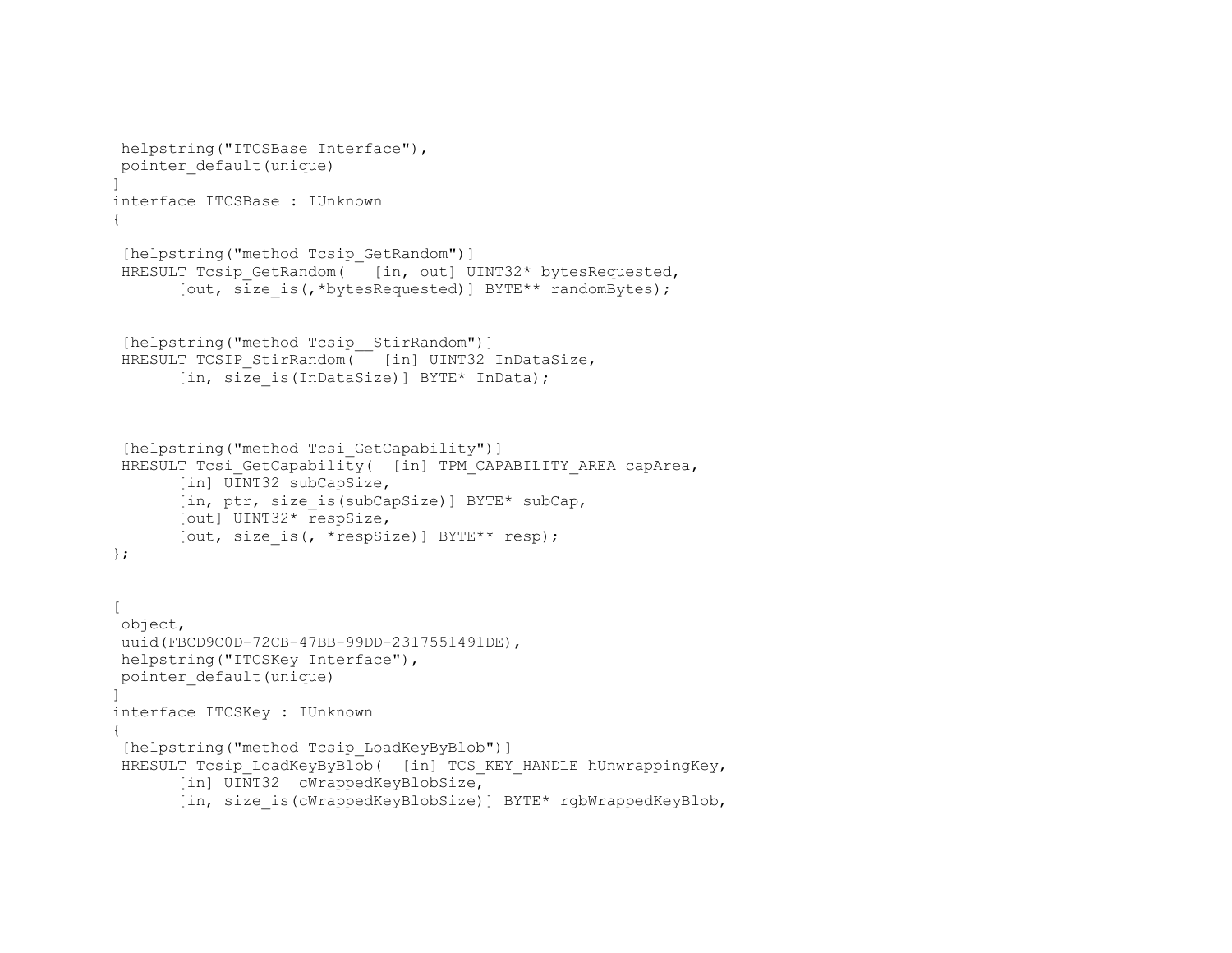```
[in, out, ptr] TPM AUTH* pAuth,
        [out] TCS_KEY_HANDLE* phKeyTCSI, 
       [out] TCS KEY HANDLE* phKeyHMAC);
// The [in] and [out] attributes specify the direction in which the parameters are passed. A parameter can 
// be defined as [in]- // only, [out]-only, or [in, out]. 
// A related attribute, [in, out], indicates that the parameter is passed from the calling procedure to the 
// called procedure and 
// afterwards that the parameter acts as a pointer to data to be passed back from the called procedure to 
// the calling procedure // this is a valid optimization for COM. 
// For that reason the name for such type of parameters can differ from the parameter name in the 
// specification. 
 [helpstring("method Tcsip CreateWrapKey")]
HRESULT Tcsip CreateWrapKey( [in] TCS KEY HANDLE hWrappingKey,
       [in] TPM ENCAUTH KeyUsageAuth,
       [in] TPM ENCAUTH KeyMigrationAuth,
       [in, out] TCPA UINT32* pcKeySize,
       [in, out, size is(, *pcKeySize)] BYTE** prgbKey,
       [in, out, ptr] TCPA AUTH* pAuth);
 [helpstring("method Tcsip GetPubKey")]
HRESULT Tcsip GetPubKey(\overline{ } [in] TCS KEY HANDLE hKey,
        [in, out, ptr] TPM_AUTH* pAuth, 
        [out] UINT32* pcPubKeySize, 
       [out, size is(, *pcPubKeySize)] BYTE** prgbPubKey);
 [helpstring("method Tcsip EvictKey")]
 HRESULT Tcsip EvictKey([in] TCS KEY HANDLE hKey);
  [helpstring("method Tcsip_CertifyKey")] 
 HRESULT Tcsip CertifyKey( [in] TCS KEY HANDLE certHandle,
```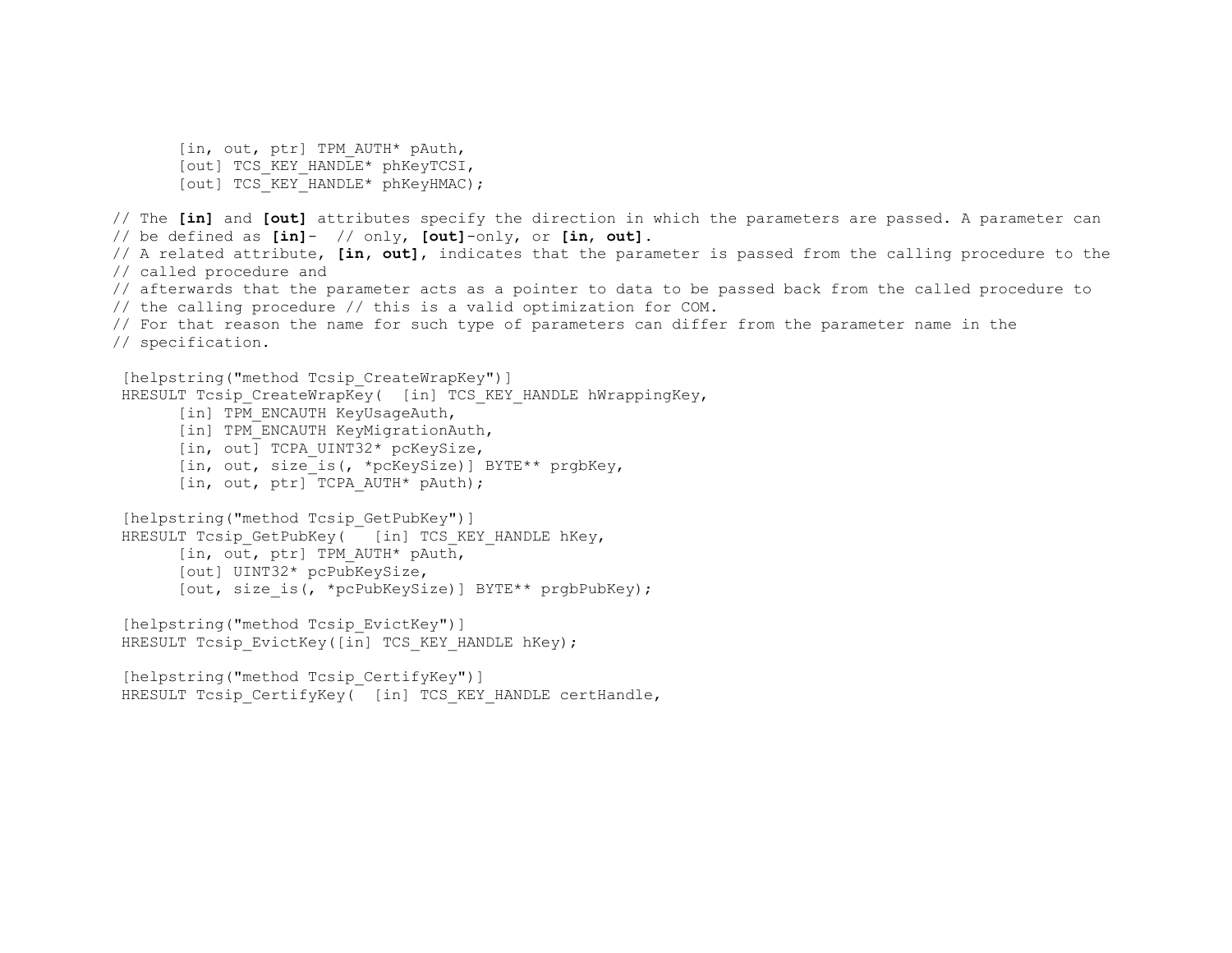```
[in] TCS KEY HANDLE keyHandle,
        [in] TCPA NONCE antiReplay,
         [in, out] TPM_AUTH* certAuth, 
         [in, out] TPM_AUTH* keyAuth, 
         [out] UINT32* CertifyInfoSize, 
         [out, size_is(, *CertifyInfoSize)] BYTE** CertifyInfo, 
         [out] UINT32* outDataSize, 
        [out, size is(, *outDataSize)] BYTE** outData);
}; 
\Gamma object, 
 uuid(FBCD9C0E-72CB-47BB-99DD-2317551491DE), 
 helpstring("ITCSKeyManage Interface"), 
 pointer_default(unique) 
] 
interface ITCSKeyManage : IUnknown 
{ 
 [helpstring("method Tcsip_LoadKeyByUUID")] 
HRESULT Tcsip LoadKeyByUUID( [in] TSS UUID KeyUUID,
       [in, out, ptr] TCS LOADKEY INFO* pLoadKeyInfo,
       [out] TCS KEY HANDLE* phKeyTCSI);
  [helpstring("method Tcsi_RegisterKey")] 
HRESULT Tcsi RegisterKey( [in] TSS UUID WrappingKeyUUID,
       [in] TSS UUID KeyUUID,
       [in] UINT32 cKeySize,
       [in, size is(cKeySize)] BYTE* rgbKey,
        [in, defaultvalue(0)] UINT32 cVendorData, 
       [in, ptr, size is(cVendorData), defaultvalue(0)] BYTE* rgbVendorData);
 [helpstring("method Tcsi UnregisterKey")]
 HRESULT Tcsi UnregisterKey( [in] TSS UUID KeyUUID);
  [helpstring("method Tcsi_EnumRegisteredKeys")]
```

```
HRESULT Tcsi EnumRegisteredKeys( [in, ptr] TSS UUID* pKeyUUID,
```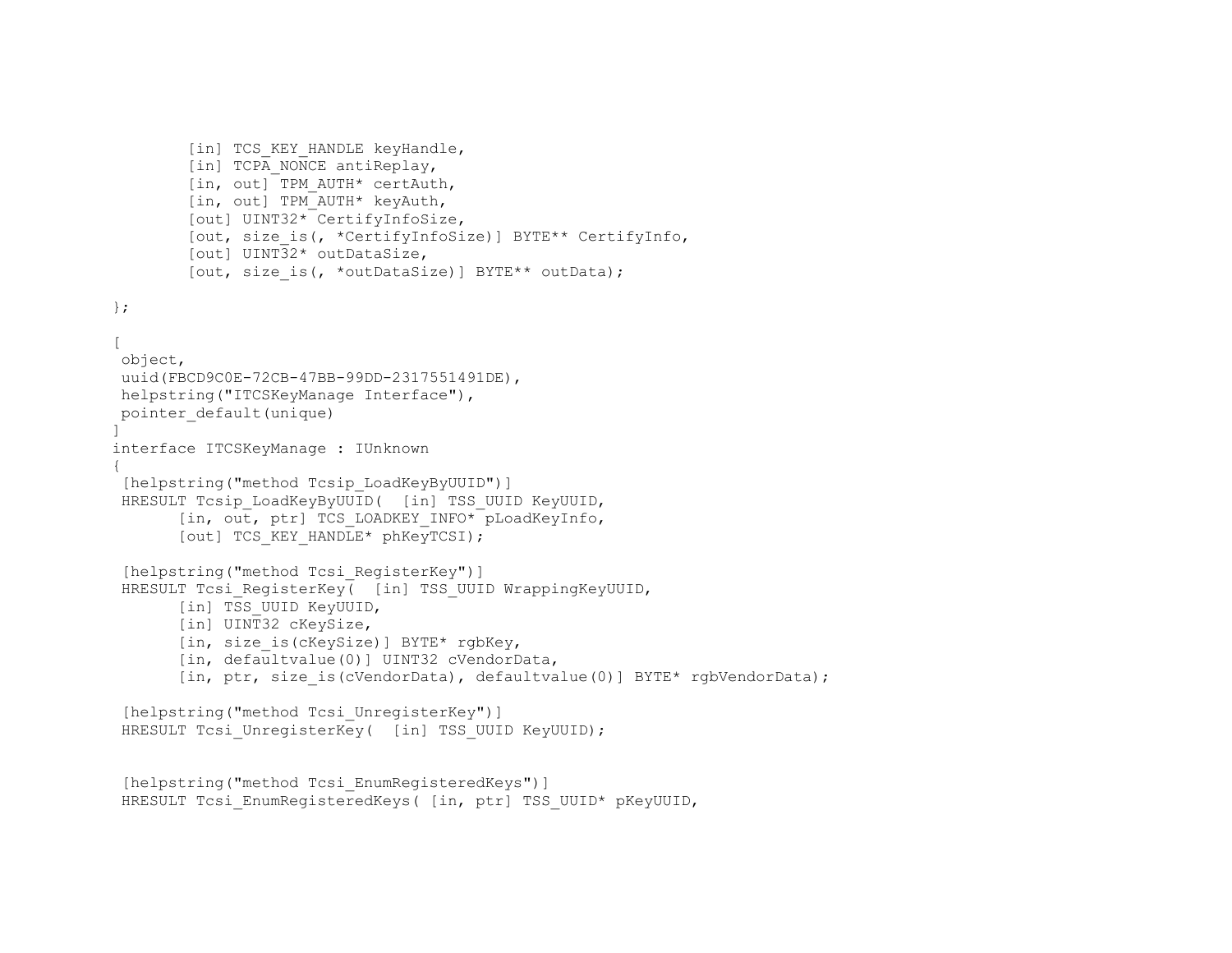```
 [out] UINT32* pcKeyHierarchySize, 
       [out, size is(, *pcKeyHierarchySize)] TSS KM KEYINFO** ppKeyHierarchy);
 [helpstring("method Tcsi GetRegisteredKey")]
HRESULT Tcsi GetRegisteredKey( [in] TSS UUID KeyUUID,
       [out] TSS KM KEYINFO** ppKeyInfo);
 [helpstring("method Tcsi GetRegisteredKeyBlob")]
 HRESULT Tcsi GetRegisteredKeyBlob( [in] TSS UUID KeyUUID,
       [out] UINT32* pcKeySize,
       [out, size is(, *pcKeySize)] BYTE** prgbKey);
  [helpstring("method Tcsip_GetRegisteredKeyByPublicInfo ")] 
HRESULT Tcsip GetRegisteredKeyByPublicInfo( [in] TPM_ALGORITHM_ID algID,
       [in] UINT32 ulPublicInfoLength,
        [in] BYTE* rgbPublicInfo, 
        [out] UINT32* keySize, 
        [out, size_is(, *keySize)] BYTE** keyBlob); 
}; 
[ 
 object, 
 uuid(FBCD9C05-72CB-47BB-99DD-2317551491DE), 
 helpstring("ITCSCryptography Interface"), 
 pointer_default(unique) 
\mathbf{I}interface ITCSCryptography : IUnknown 
{ 
 [helpstring("method Tcsip Sign")]
HRESULT Tcsip Sign( [in] TCS KEY HANDLE keyHandle,
       [in] UINT32 areaToSignSize,
        [in, size_is(areaToSignSize)] BYTE* areaToSign, 
        [in, out, ptr] TPM_AUTH* privAuth, 
        [out] UINT32* sigSize, 
       [out, size is(, *sigSize)] BYTE** sig);
```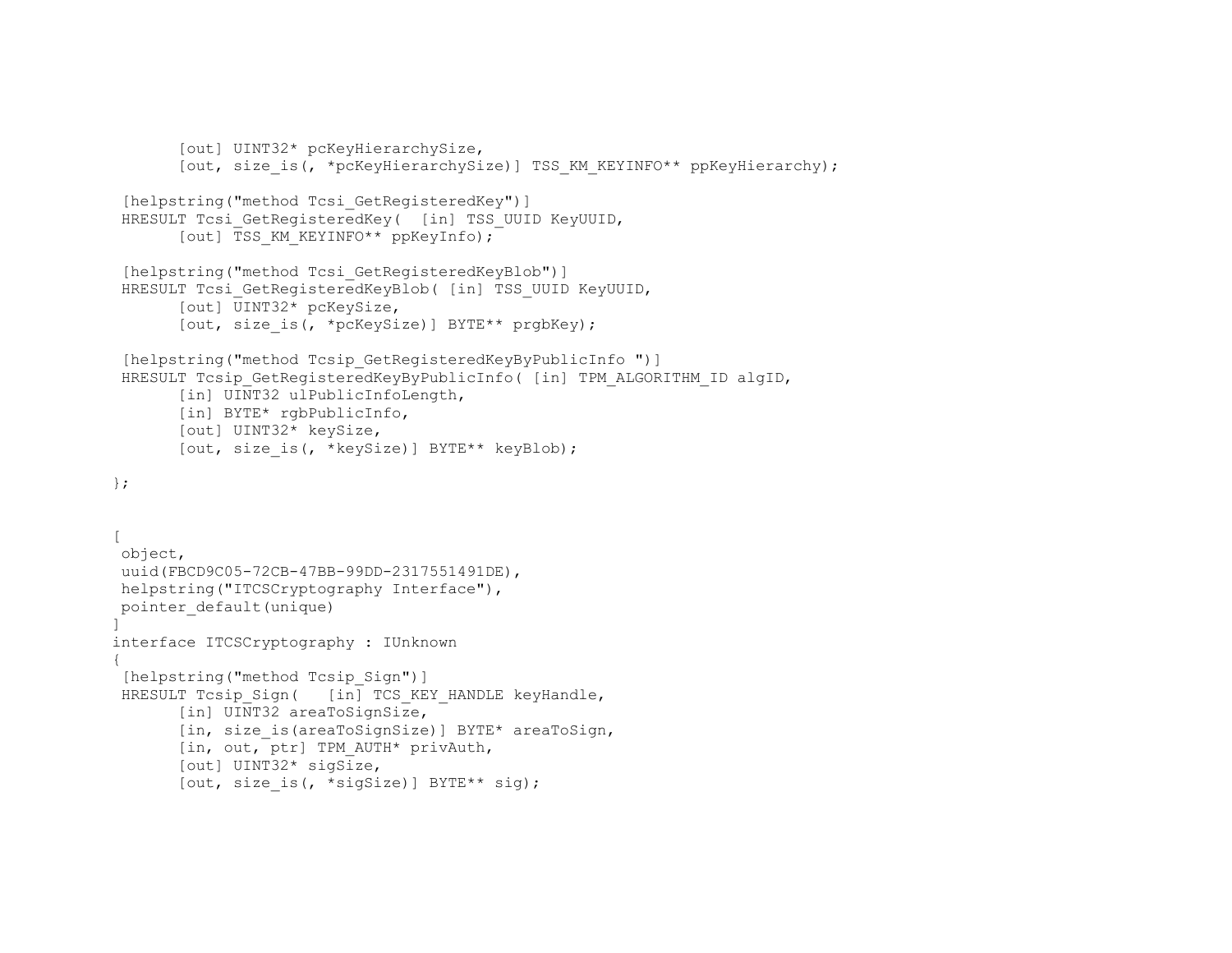```
[helpstring("method Tcsip Unbind")]
HRESULT Tcsip Unbind( [in] TCS KEY HANDLE keyHandle,
       [in] UINT32 inDataSize,
        [in, size_is(inDataSize)] BYTE* inData, 
       [in, out, ptr] TPM AUTH* privAuth,
        [out] UINT32* outDataSize, 
       [out, size is(, *outDataSize)] BYTE** outData);
 [helpstring("method Tcsip Seal")]
 HRESULT Tcsip Seal( [in] TCS KEY HANDLE keyHandle,
       [in] TPM ENCAUTH encAuth,
       [in] UINT32 pcrInfoSize,
       [in, ptr, size is(pcrInfoSize)] BYTE* PcrInfo,
        [in] UINT32 inDataSize, 
        [in, size_is(inDataSize)] BYTE* inData, 
        [in, out, ptr] TPM_AUTH* pubAuth, 
        [out] UINT32* SealedDataSize, 
       [out, size is(, *SealedDataSize)] BYTE** SealedData);
 [helpstring("method Tcsip Unseal")]
 HRESULT Tcsip Unseal( [in] TCS KEY HANDLE parentHandle,
       [in] UINT32 SealedDataSize,
       [in, size is(SealedDataSize)] BYTE* SealedData,
        [in, out, ptr] TPM_AUTH* parentAuth, 
        [in, out, ptr] TPM_AUTH* dataAuth, 
        [out] UINT32* DataSize, 
       [out, size is(, *DataSize)] BYTE** Data);
}; 
\Gamma object, 
 uuid(FBCD9C0F-72CB-47BB-99DD-2317551491DE), 
 helpstring("ITCSAuthorization Interface"),
```
 pointer\_default(unique)  $\mathbf{I}$ 

interface ITCSAuthorization : IUnknown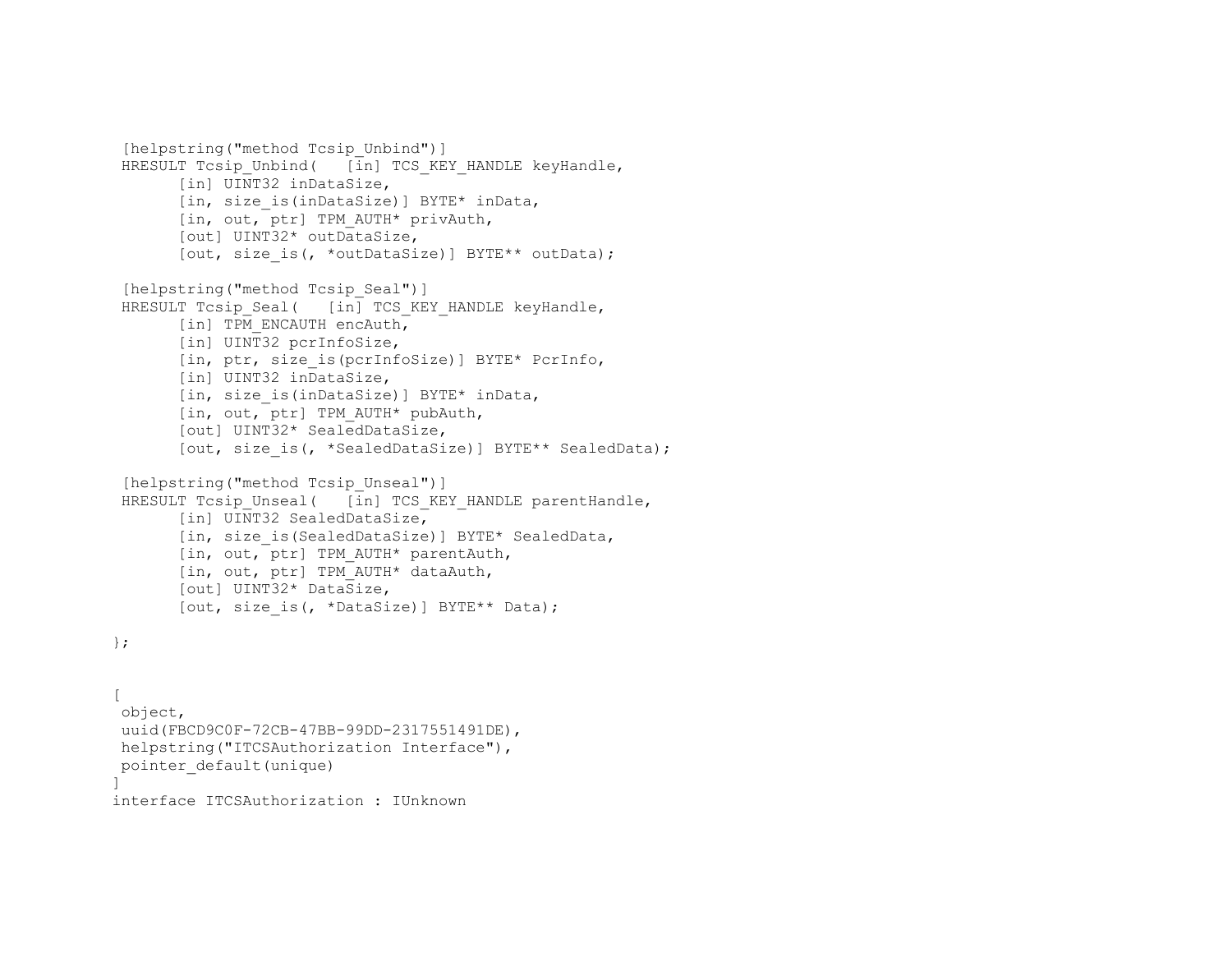```
{ 
[helpstring("method Tcsip ChangeAuth")]
HRESULT Tcsip ChangeAuth( [in] TCS KEY HANDLE parentHandle,
      [in] TPM PROTOCOL ID protocolID,
      [in] TPM ENCAUTH newAuth,
      [in] TPM ENTITY TYPE entityType,
      [in] UINT32 encDataSize,
      [in, size is(encDataSize)] BYTE* encData,
      [in, out, ptr] TPM AUTH* ownerAuth,
       [in, out, ptr] TPM_AUTH* entityAuth, 
       [out] UINT32* outDataSize, 
      [out, size is(, *outDataSize)] BYTE** outData);
 [helpstring("method Tcsip_ChangeAuthOwner")] 
 HRESULT Tcsip_ChangeAuthOwner( [in] TPM_PROTOCOL_ID protocolID, 
      [in] TPM ENCAUTH newAuth,
      [in] TPM ENTITY TYPE entityType,
      [in, out, ptr] TPM AUTH* ownerAuth);
 [helpstring("method Tcsip_OIAP")] 
HRESULT Tcsip OIAP( [out] TCS AUTHHANDLE* authHandle,
      [out] TCPA NONCE* nonce0);
 [helpstring("method Tcsip_OSAP")] 
HRESULT Tcsip OSAP( [in] TPM ENTITY TYPE entityType,
      [in] UINT32 entityValue,
      [in] TCPA NONCE nonceOddOSAP,
       [out] TCS_AUTHHANDLE* authHandle, 
       [out] TCPA_NONCE* nonceEven, 
      [out] TCPA NONCE* nonceEvenOSAP) ;
[helpstring("method Tcsip TerminateHandle")]
```
HRESULT Tcsip\_TerminateHandle( [in] TCS\_AUTHHANDLE handle);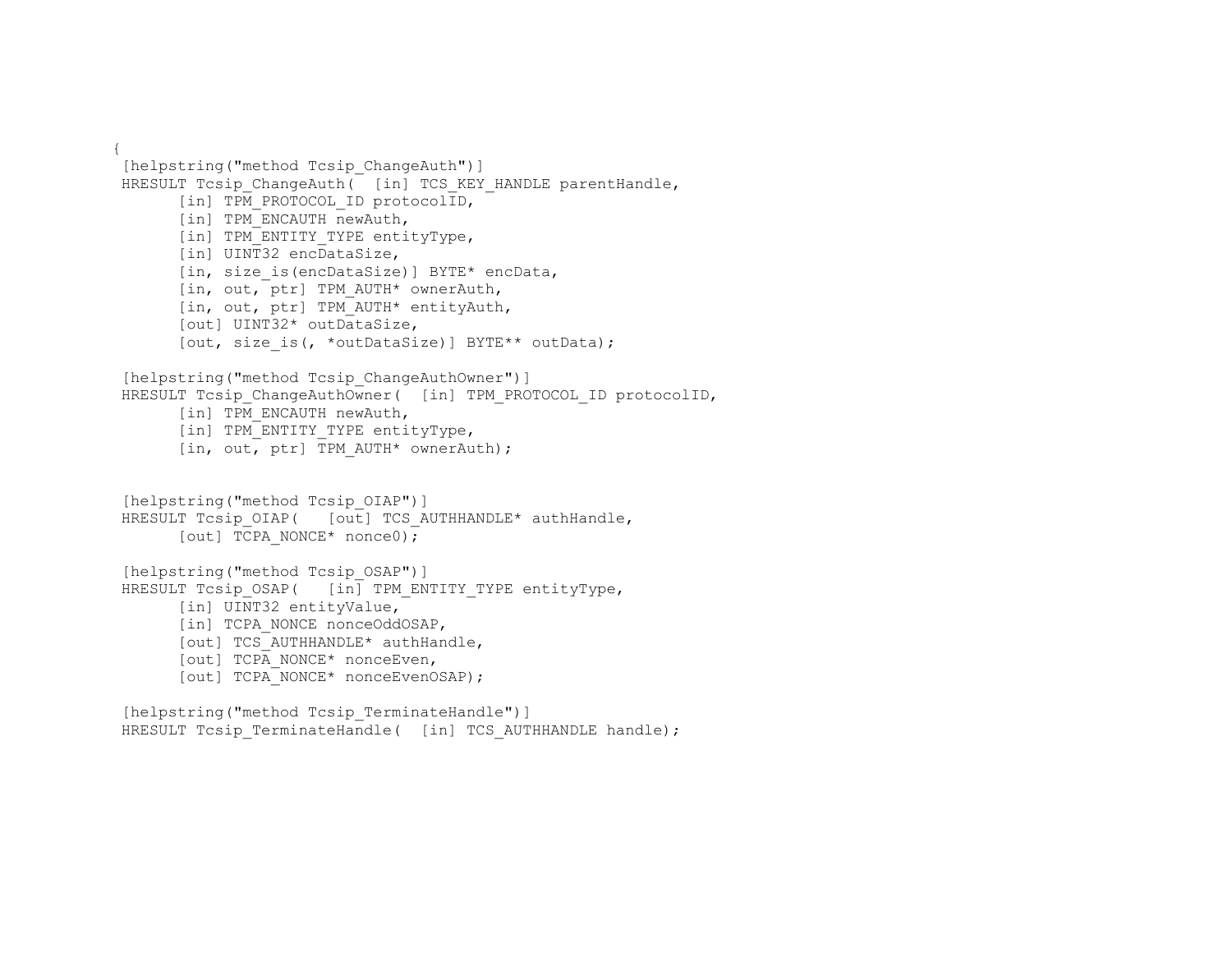```
[helpstring("method Tcsip ChangeAuthAsymStart")]
HRESULT Tcsip ChangeAuthAsymStart( [in]TCS KEY HANDLE idHandle,
    [in]TCPA_NONCE antiReplay,
    [in]UINT32 TempKeyInfoSize,
   [in, size is( TempKeyInfoSize )]BYTE* TempKeyInfoData,
   \begin{bmatrix} \text{in, out} \\ \text{TPM} \end{bmatrix} \begin{bmatrix} \text{AUTH*} \\ \text{PAuth,} \end{bmatrix} [out]UINT32* TempKeySize, 
        [out, size_is(, *TempKeySize )]BYTE** TempKeyData, 
        [out]UINT32* CertifyInfoSize, 
        [out, size_is(, *CertifyInfoSize )]BYTE** CertifyInfo, 
        [out]UINT32* sigSize, 
        [out, size_is(, *sigSize )]BYTE** sig, 
       [out]TCS KEY HANDLE* ephHandle);
[helpstring("method Tcsip ChangeAuthAsymFinish")]
HRESULT Tcsip ChangeAuthAsymFinish ( [in]TCS KEY HANDLE parentHandle,
    [in]TCS KEY HANDLE ephHandle,
       [in]TPM_ENTITY_TYPE entityType,
       [in]TPM HMAC newAuthLink,
       [in]UINT32 newAuthSize,
        [in, size_is( newAuthSize )]BYTE* encNewAuth, 
       [in]UINT32 encDataSizeIn,
        [in, size_is( encDataSizeIn )]BYTE* encDataIn, 
       \begin{bmatrix} \text{in, out} \\ \text{TPM} \end{bmatrix} \begin{bmatrix} \text{N} \\ \text{N} \end{bmatrix} \begin{bmatrix} \text{N} \\ \text{N} \end{bmatrix} [out]UINT32* encDataSizeOut, 
        [out, size_is(, *encDataSizeOut )]BYTE** encDataOut, 
       [out]TCPA_NONCE* saltNonce,
       [out]TCPA_DIGEST* changeProof);
```

```
};
```
 $\Gamma$  object, uuid(FBCD9C07-72CB-47BB-99DD-2317551491DE), helpstring("ITCSIntegrity Interface"), pointer\_default(unique) ]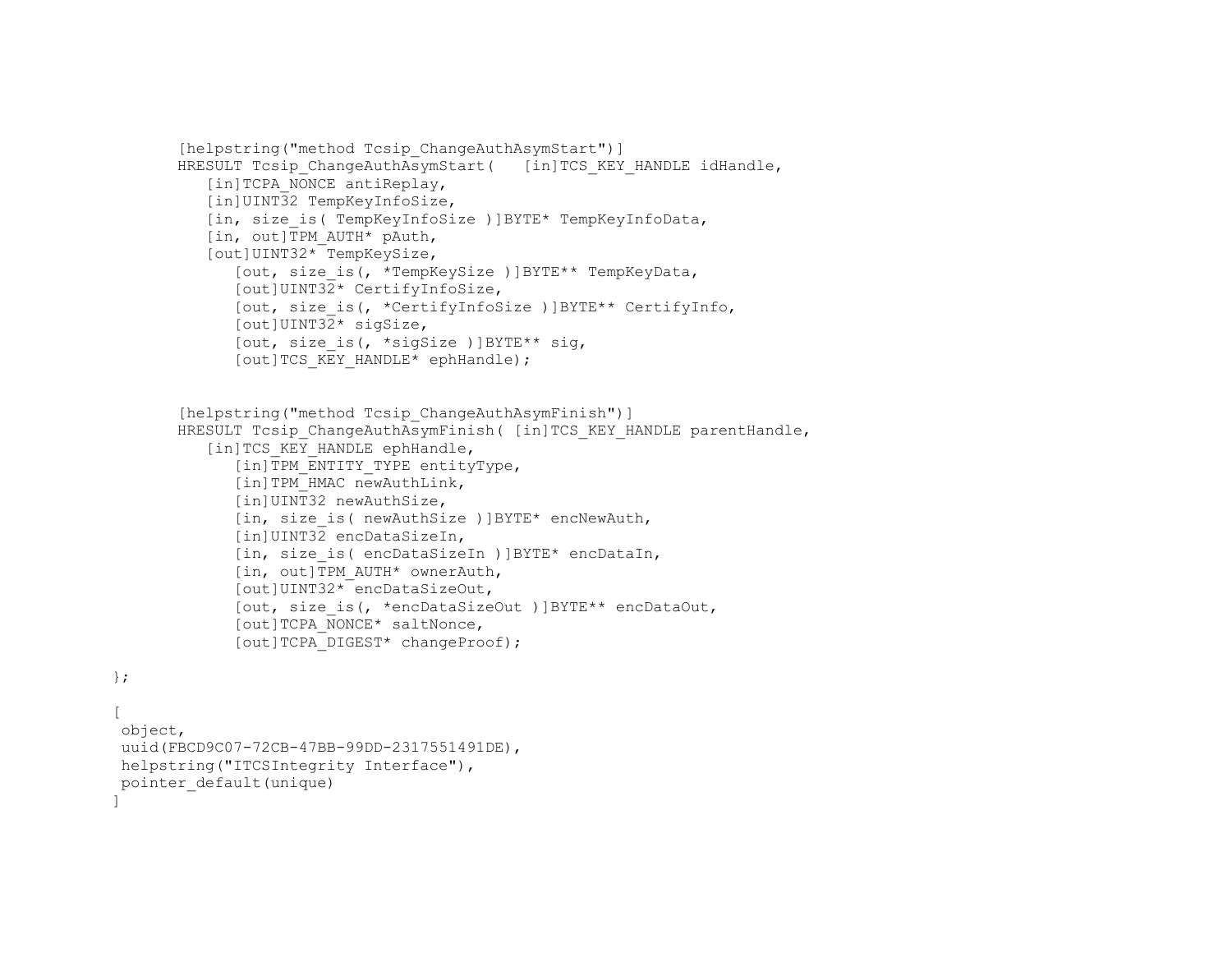```
interface ITCSIntegrity : IUnknown 
{ 
 [helpstring("method Tcsip Extend")]
 HRESULT Tcsip Extend( [in] TPM PCRINDEX pcrNum,
       [in] TCPA DIGEST inDigest,
       [out] TPM PCRVALUE* outDigest);
 [helpstring("method Tcsip PcrRead")]
 HRESULT Tcsip PcrRead( [in] TPM PCRINDEX pcrNum,
       [out] TPM PCRVALUE* outDigest);
 [helpstring("method Tcsip DirWriteAuth")]
 HRESULT Tcsip DirWriteAuth( [in] TPM DIRINDEX dirIndex,
       [in] TPM DIRVALUE newContents,
       [in, out, ptr] TPM AUTH* ownerAuth);
 [helpstring("method Tcsip DirRead")]
 HRESULT Tcsip DirRead( [in] TPM DIRINDEX dirIndex,
       [out] TPM DIRVALUE* dirValue);
```
// The **[in]** and **[out]** attributes specify the direction in which the parameters are passed. A parameter can // be defined as **[in]**- // only, **[out]**-only, or **[in**, **out]**. // A related attribute, **[in, out]**, indicates that the parameter is passed from the calling procedure to the // called procedure and // afterwards that the parameter acts as a pointer to data to be passed back from the called procedure to // the calling procedure // this is a valid optimization for COM. // For that reason the name for such type of parameters can differ from the parameter name in the // specification.

```
 [helpstring("method Tcsip_Quote")]
```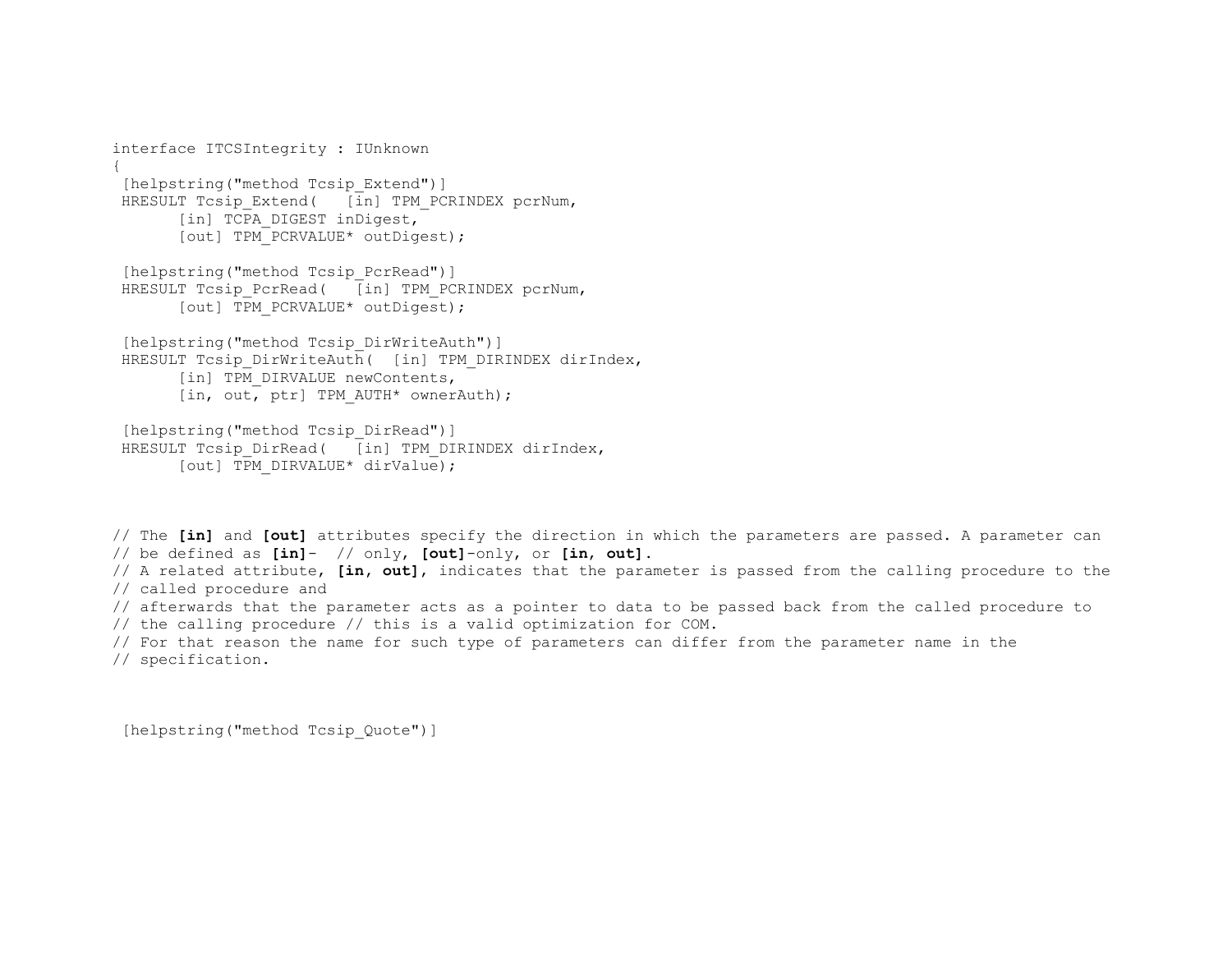```
HRESULT Tcsip_Quote( 
         [in]TCS KEY HANDLE keyHandle, // in
         [in]TCPA_NONCE antiReplay, \frac{1}{10} and \frac{1}{10}, \frac{1}{10}, \frac{1}{10}, \frac{1}{10}, \frac{1}{10}, \frac{1}{10}, \frac{1}{10}, \frac{1}{10}, \frac{1}{10}, \frac{1}{10}, \frac{1}{10}, \frac{1}{10}, \frac{1}{10}, \frac{1}{10}, \frac{1}{10},
                               pcrTargetSize,
         [in, out, size_is(, *pcrTargetSize)]BYTE** pcrTarget, // in, out
         [in, out, ptr]TPM_AUTH* privAuth, // in, out
          [out]UINT32* sigSize, // out 
         [out, size is(, *sigSize)]BYTE** ppSignature); // out
}; 
\sqrt{2} object, 
 uuid(FBCD9C10-72CB-47BB-99DD-2317551491DE), 
 helpstring("ITCSTpm Interface"), 
 pointer_default(unique) 
] 
interface ITCSTpm : IUnknown 
{ 
// The [in] and [out] attributes specify the direction in which the parameters are passed. A parameter can 
// be defined as [in]- // only, [out]-only, or [in, out]. 
// A related attribute, [in, out], indicates that the parameter is passed from the calling procedure to the 
// called procedure and 
// afterwards that the parameter acts as a pointer to data to be passed back from the called procedure to 
// the calling procedure // this is a valid optimization for COM. 
// For that reason the name for such type of parameters can differ from the parameter name in the 
// specification. 
 [helpstring("method Tcsip CreateEndorsementKeyPair")]
 HRESULT Tcsip CreateEndorsementKeyPair([in] TCPA NONCE antiReplay, // in
      [in, out] UINT32* endorsementKeyInfoSize, // in, out 
      [in, out, size is(, *endorsementKeyInfoSize )]BYTE** endorsementKeyInfo, // in, out
      [out] TCPA DIGEST* checksum); \left| \begin{array}{ccc} \end{array} \right| cut
 [helpstring("method Tcsip DisableForceClear")]
HRESULT Tcsip DisableForceClear();
```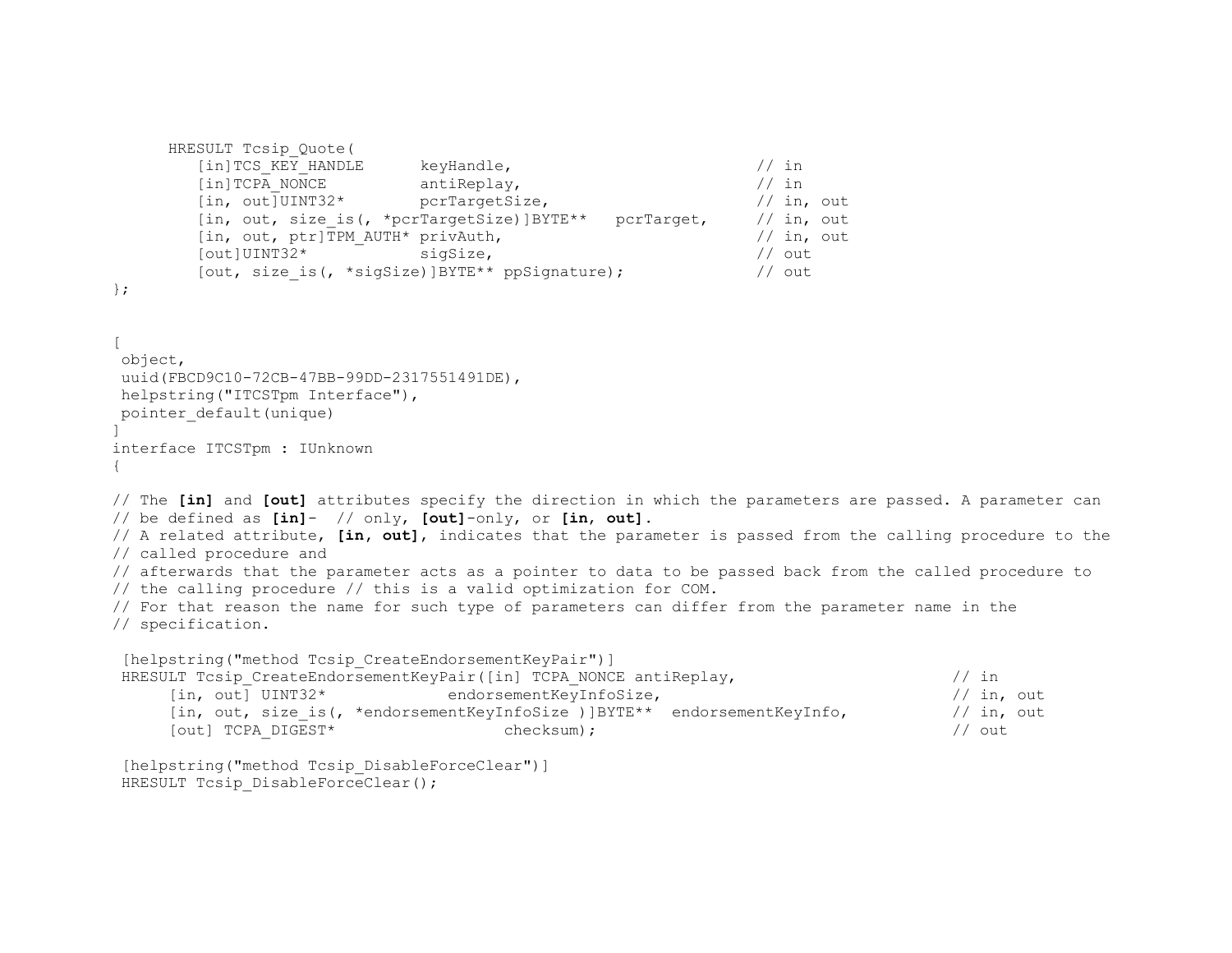```
[helpstring("method Tcsip DisablePubekRead")]
HRESULT Tcsip DisablePubekRead([in, out, ptr] TPM AUTH* ownerAuth);
[helpstring("method Tcsip DisableOwnerClear")]
HRESULT Tcsip DisableOwnerClear([in, out, ptr] TPM AUTH* ownerAuth);
[helpstring("method Tcsip ForceClear")]
HRESULT Tcsip ForceClear();
[helpstring("method Tcsip GetCapability")]
HRESULT Tcsip GetCapability([in] TPM CAPABILITY AREA capArea,
        [in] UINT32 subCapSize, 
       [in, ptr, size is(subCapSize)] BYTE* subCap,
        [out] UINT32* respSize, 
       [out, size is(, *respSize)] BYTE** resp);
[helpstring("method Tcsip GetCapabilityOwner")]
HRESULT Tcsip GetCapabilityOwner([in, out, ptr] TPM AUTH* pOwnerAuth,
        [out] TCPA_VERSION* pVersion, 
        [out] UINT32* pNonVolatileFlags, 
        [out] UINT32* pVolatileFlags); 
[helpstring("method Tcsip GetTestResult")]
HRESULT Tcsip GetTestResult([out] UINT32* outDataSize,
       [out, size is(, *outDataSize)] BYTE** outData);
[helpstring("method Tcsip OwnerClear")]
HRESULT Tcsip OwnerClear([in, out, ptr] TPM AUTH* ownerAuth);
[helpstring("method Tcsip OwnerReadPubek")]
HRESULT Tcsip OwnerReadPubek([in, out, ptr] TPM AUTH* ownerAuth,
         [out] UINT32* pubEndorsementKeySize, 
        [out, size is(, *pubEndorsementKeySize)] BYTE** pubEndorsementKey);
[helpstring("method Tcsip OwnerSetDisable")]
HRESULT Tcsip OwnerSetDisable([in] TSS BOOL disableState,
         [in, out, ptr] TPM AUTH* ownerAuth);
```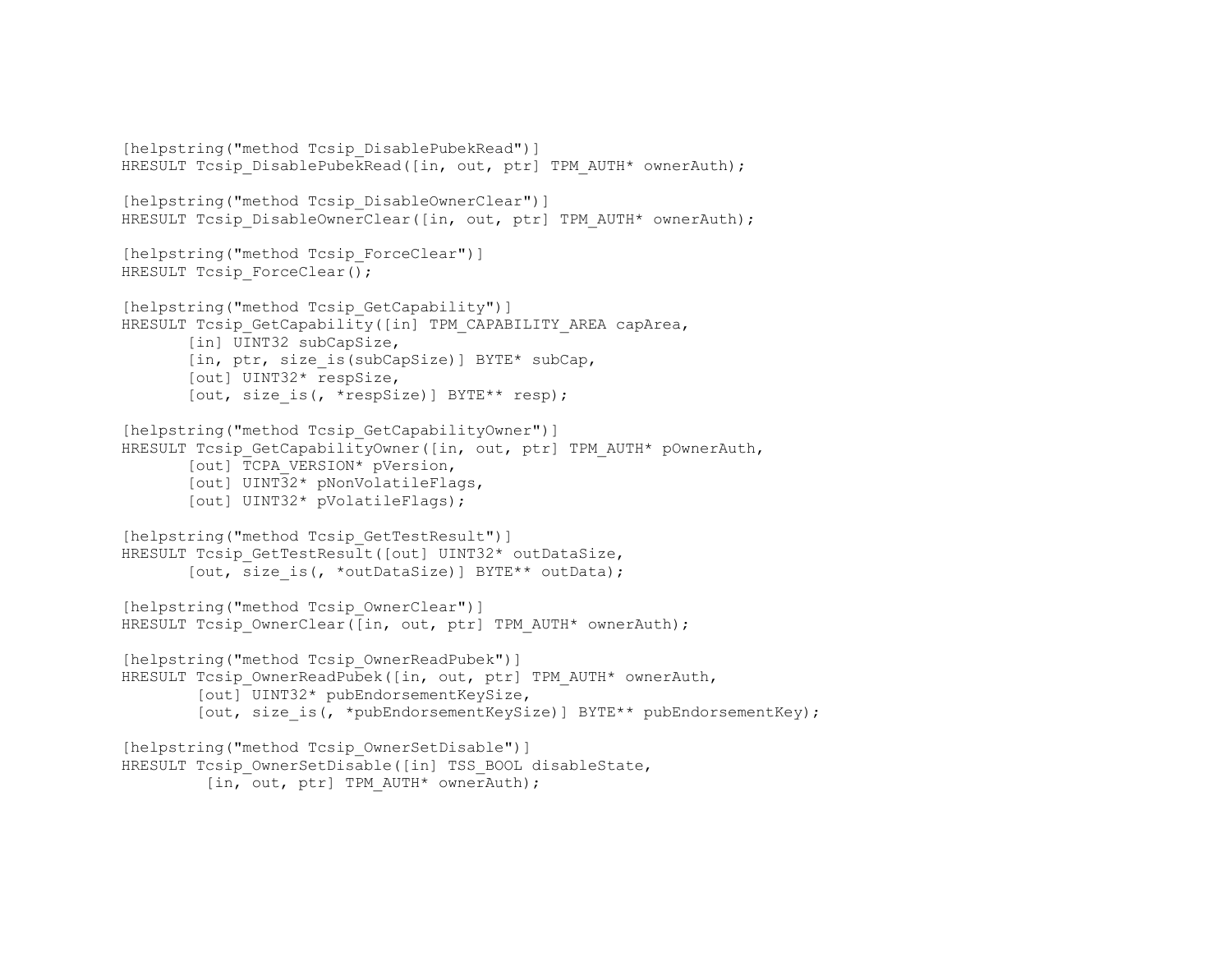```
 [helpstring("method Tcsip_PhysicalDisable")] 
HRESULT Tcsip PhysicalDisable();
```

```
[helpstring("method Tcsip PhysicalEnable")]
HRESULT Tcsip PhysicalEnable();
```

```
 [helpstring("method Tcsip_PhysicalPresence")] 
HRESULT Tcsip PhysicalPresence([in] TPM PHYSICAL PRESENCE fPhysicalPresence);
```

```
[helpstring("method Tcsip PhysicalSetDeactivated")]
HRESULT Tcsip PhysicalSetDeactivated([in] TSS BOOL state);
```

```
[helpstring("method Tcsip ReadPubek")]
HRESULT Tcsip ReadPubek([in] TCPA NONCE antiReplay,
         [out] UINT32* pubEndorsementKeySize, 
        [out, size is(, *pubEndorsementKeySize)] BYTE** pubEndorsementKey,
         [out] TCPA_DIGEST* checksum);
```

```
[helpstring("method Tcsip SetOwnerInstall")]
HRESULT Tcsip SetOwnerInstall([in] TSS BOOL state);
```

```
[helpstring("method Tcsip SetTempDeactivated")]
HRESULT Tcsip SetTempDeactivated();
```
// The **[in]** and **[out]** attributes specify the direction in which the parameters are passed. A parameter can // be defined as **[in]**- // only, **[out]**-only, or **[in**, **out]**.

// A related attribute, **[in, out]**, indicates that the parameter is passed from the calling procedure to the // called procedure and

```
// afterwards that the parameter acts as a pointer to data to be passed back from the called procedure to 
// the calling procedure // this is a valid optimization for COM.
```

```
// For that reason the name for such type of parameters can differ from the parameter name in the 
// specification.
```
[helpstring("method Tcsip\_TakeOwnership")]

| HRESULT Tcsip TakeOwnership([in] UINT16 protocolID,  | $//$ in |
|------------------------------------------------------|---------|
| [in] UINT32 encOwnerAuthSize,                        | $//$ in |
| [in, size is (encOwnerAuthSize)] BYTE* encOwnerAuth, | // in   |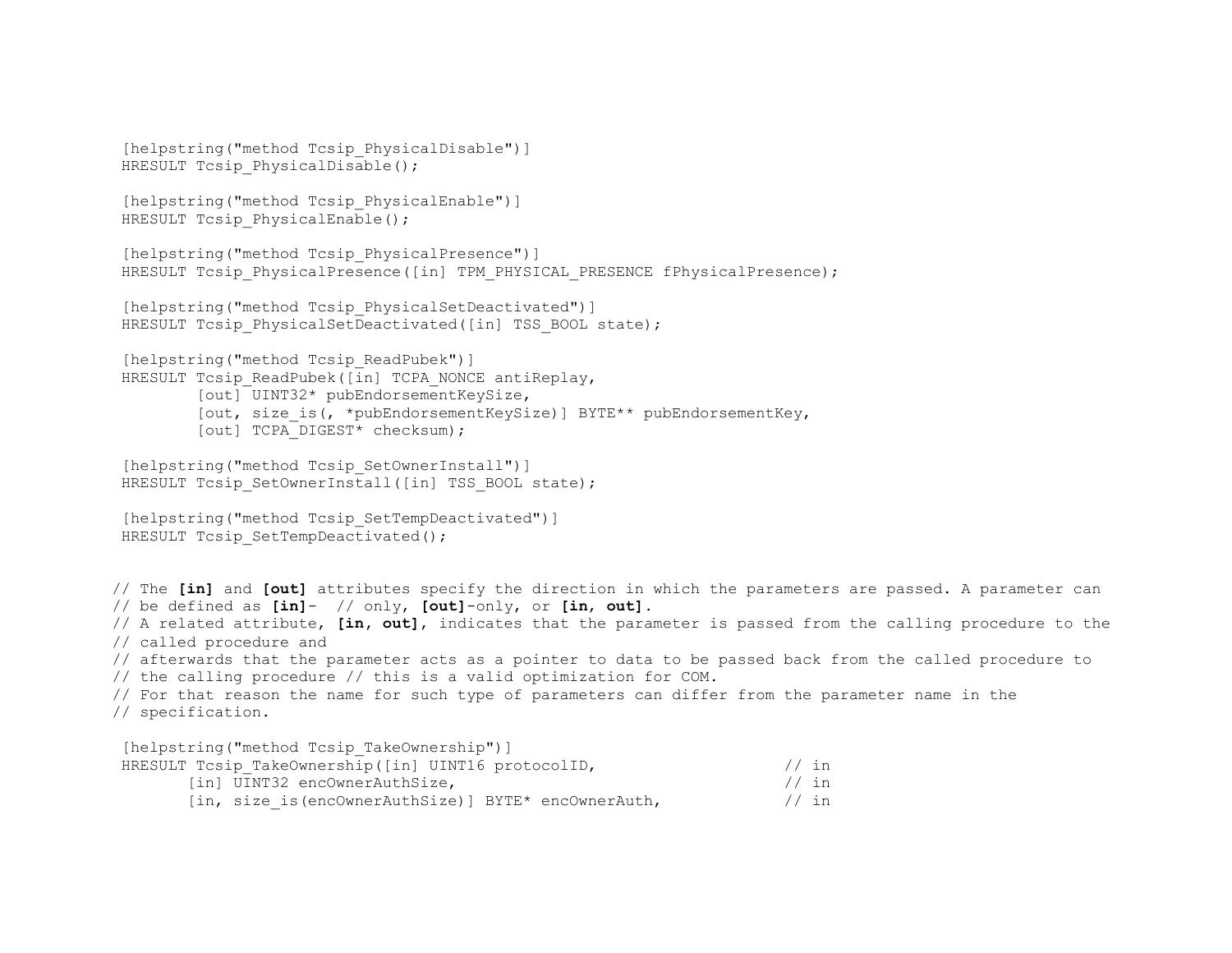```
[in] UINT32 encSrkAuthSize,<br>
[in, ptr, size is(encSrkAuthSize)] BYTE* encSrkAuth, \frac{1}{1} // in
[in, ptr, size_is(encSrkAuthSize)] BYTE* encSrkAuth,<br>[in, out]UINT32* srkKeyInfo:
                                                      srkKeyInfoSize, // in, out
[in, out, size_is(, *srkKeyInfoSize )]BYTE** srkKeyInfo, // in, out<br>[in, out, ptr]TPM AUTH* ownerAuth); // in, out
[in, out, ptr]TPM_AUTH* ownerAuth);
```

```
[helpstring("method Tcsip FieldUpgrade")]
HRESULT Tcsip FieldUpgrade([in] UINT32 dataInSize,
      [in, ptr, size is(dataInSize)] BYTE* dataIn,
      [in, out, ptr] TPM AUTH* ownerAuth,
       [out] UINT32* dataOutSize, 
      [out, size is(, *dataOutSize)] BYTE** dataOut);
```

```
[helpstring("method Tcsip SetRedirection")]
HRESULT Tcsip SetRedirection([in] TCS_KEY_HANDLE keyHandle,
```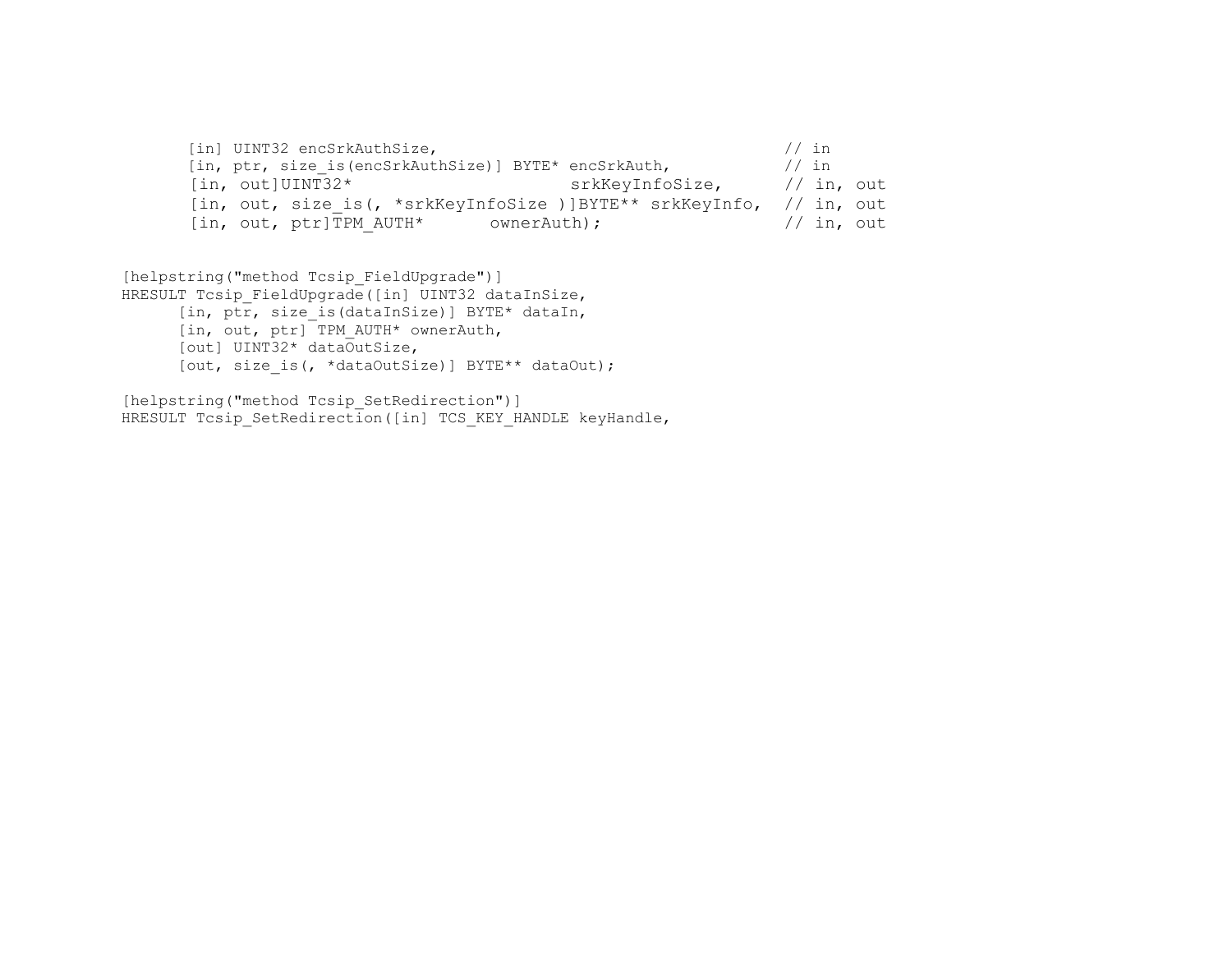```
[in] UINT32 c1,
       [in] UINT32 c2,
       [in, out] TPM AUTH* privAuth);
 [helpstring("method Tcsip GetCapabilitySigned")]
HRESULT Tcsip GetCapabilitySigned([in] TCS KEY HANDLE keyHandle,
       [in] TCPA NONCE antiReplay,
       [in] TPM CAPABILITY AREA capArea,
       [in] UINT32 subCapSize,
       [in, size is(subCapSize)] BYTE* subCap,
       [in, out] TPM AUTH* privAuth,
       [out] TCPA VERSION* Version,
        [out] UINT32* respSize, 
        [out, size_is(, *respSize)] BYTE** resp, 
        [out] UINT32* sigSize, 
       [out, size is(, *sigSize)] BYTE** sig);
 [helpstring("method Tcsip CertifySelfTest")]
HRESULT Tcsip CertifySelfTest([in] TCS KEY HANDLE keyHandle,
       [in] TCPA NONCE antiReplay,
       [in, out] TPM AUTH* privAuth,
       [out] UINT32* sigSize,
       [out, size is(, *sigSize)] BYTE** sig);
 [helpstring("method Tcsip SelfTestFull")]
HRESULT Tcsip SelfTestFull();
  [helpstring("method Tcsip_ContinueSelfTest")] 
HRESULT Tcsip ContinueSelfTest();
}; 
\Gamma object, 
 uuid(FBCD9C09-72CB-47BB-99DD-2317551491DE), 
 helpstring("ITCSIdentityKey Interface"), 
 pointer_default(unique) 
\mathbf{I}interface ITCSIdentityKey : IUnknown
```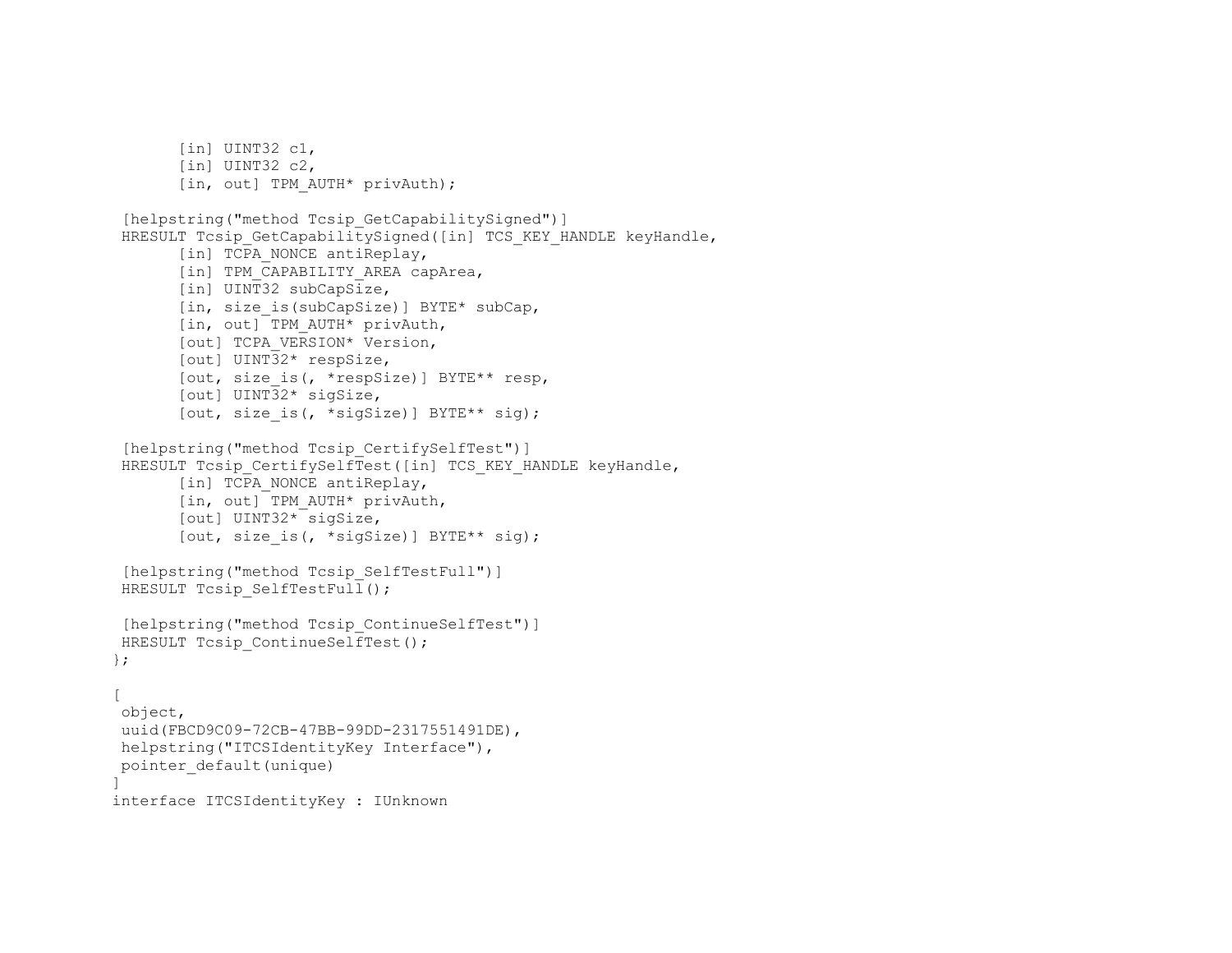```
{
```
// The **[in]** and **[out]** attributes specify the direction in which the parameters are passed. A parameter can // be defined as **[in]**- // only, **[out]**-only, or **[in**, **out]**. // A related attribute, **[in, out]**, indicates that the parameter is passed from the calling procedure to the // called procedure and // afterwards that the parameter acts as a pointer to data to be passed back from the called procedure to // the calling procedure // this is a valid optimization for COM. // For that reason the name for such type of parameters can differ from the parameter name in the // specification. [helpstring("method Tcsip MakeIdentity")] HRESULT Tcsip MakeIdentity([in] TPM ENCAUTH IdentityAuth, [in] TPM CHOSENID HASH IDLabel PrivCAHash, [in, out]UINT32\* idIdentityKeyInfoSize, // in, out [in, out, size\_is(, \*idIdentityKeyInfoSize )]BYTE\*\* idIdentityKeyInfo, // in, out [in, out, ptr] TPM AUTH\* pSrkAuth, [in, out, ptr] TPM AUTH\* pOwnerAuth, [out] UINT32\* pcIdentityBindingSize, [out, size is(, \*pcIdentityBindingSize)] BYTE\*\* prgbIdentityBinding, [out] UINT32\* pcEndorsementCredentialSize, [out, size\_is(, \*pcEndorsementCredentialSize)] BYTE\*\* prgbEndorsementCredential, [out] UINT32\* pcPlatformCredentialSize, [out, size\_is(, \*pcPlatformCredentialSize)] BYTE\*\* prgbPlatformCredential, [out] UINT32\* pcConformanceCredentialSize, [out, size is(, \*pcConformanceCredentialSize)] BYTE\*\* prgbConformanceCredential); [helpstring("method Tcsip ActivateTPMIdentity")] HRESULT Tcsip ActivateTPMIdentity([in] TCS KEY HANDLE idKey, [in] UINT32 blobSize, [in, size\_is(blobSize)] BYTE\* blob, [in, out] TPM\_AUTH\* idKeyAuth, [in, out] TPM\_AUTH\* ownerAuth, [out] UINT32\* SymmetricKeySize,

```
[out, size is(, *SymmetricKeySize)] BYTE** SymmetricKey);
```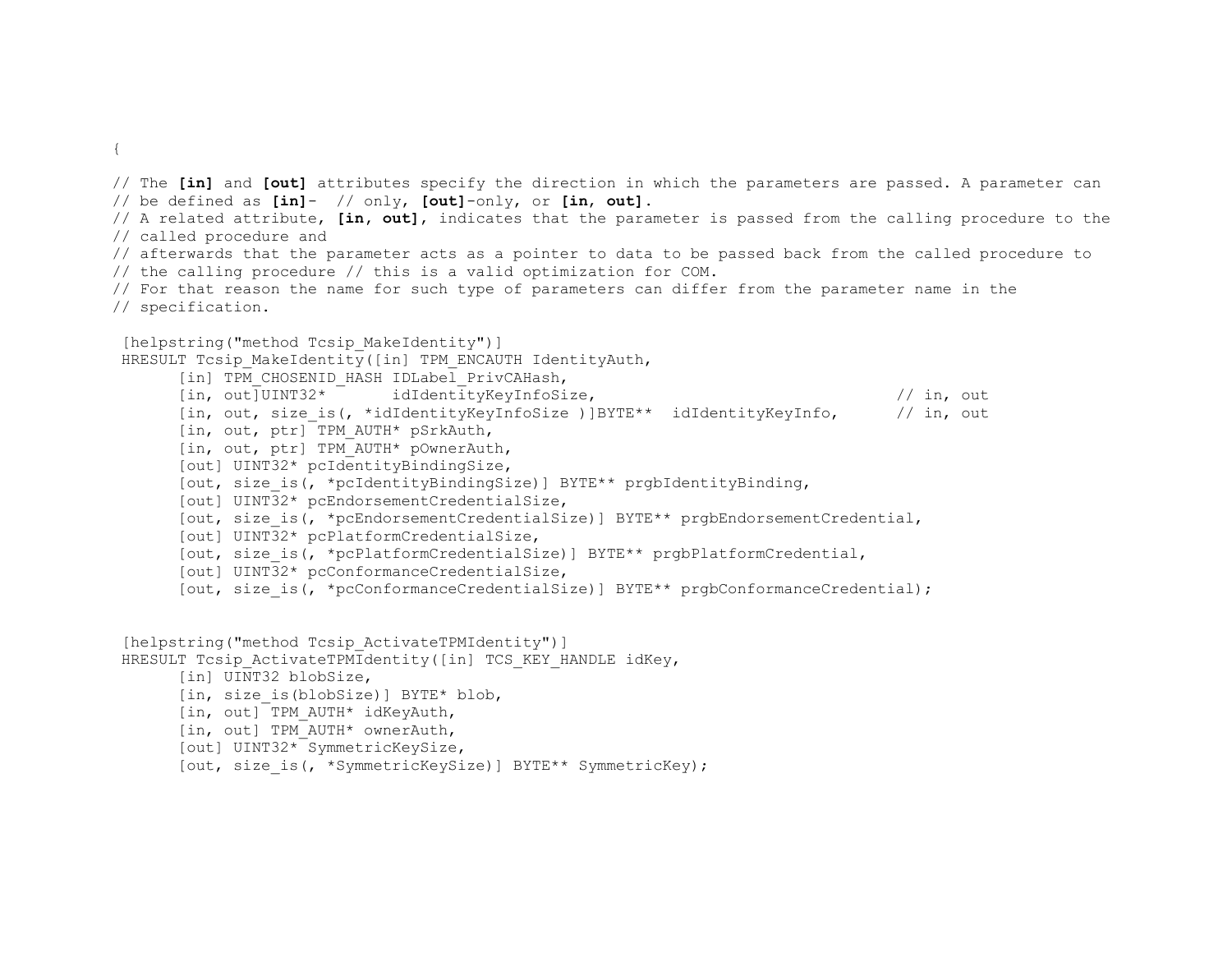```
[ 
 object, 
 uuid(FBCD9C0A-72CB-47BB-99DD-2317551491DE), 
 helpstring("ITCSMigration Interface"), 
 pointer_default(unique) 
] 
interface ITCSMigration : IUnknown 
{ 
 [helpstring("method Tcsip AuthorizeMigrationKey")]
HRESULT Tcsip AuthorizeMigrationKey([in] TPM MIGRATE SCHEME migrateScheme,
           [in] UINT32 MigrationKeySize,
           [in, size is(MigrationKeySize)] BYTE* MigrationKey,
           [in, out, ptr] TPM AUTH* ownerAuth,
            [out] UINT32* MigrationKeyAuthSize, 
           [out, size is(, *MigrationKeyAuthSize)] BYTE** MigrationKeyAuth);
 [helpstring("method Tcsip ConvertMigrationBlob")]
 HRESULT Tcsip ConvertMigrationBlob([in] TCS KEY HANDLE parentHandle,
          [in] UINT32 inDataSize,
           [in, size_is(inDataSize)] BYTE* inData, 
          [in] UINT32 randomSize,
          [in, size is(randomSize)] BYTE* random,
          [in, out, ptr] TPM AUTH* parentAuth,
           [out] UINT32* outDataSize, 
          [out, size is(, *outDataSize)] BYTE** outData);
 [helpstring("method Tcsip CreateMigrationBlob")]
 HRESULT Tcsip CreateMigrationBlob([in] TCS KEY HANDLE parentHandle,
         [in] TPM MIGRATE SCHEME migrationType,
         [in] UINT32 MigrationKeyAuthSize,
          [in, size_is(MigrationKeyAuthSize)] BYTE* MigrationKeyAuth, 
         [in] UINT32 encDataSize,
         [in, size is(encDataSize)] BYTE* encData,
         [in, out, ptr] TPM AUTH* parentAuth,
         [in, out, ptr] TPM AUTH* entityAuth,
```
};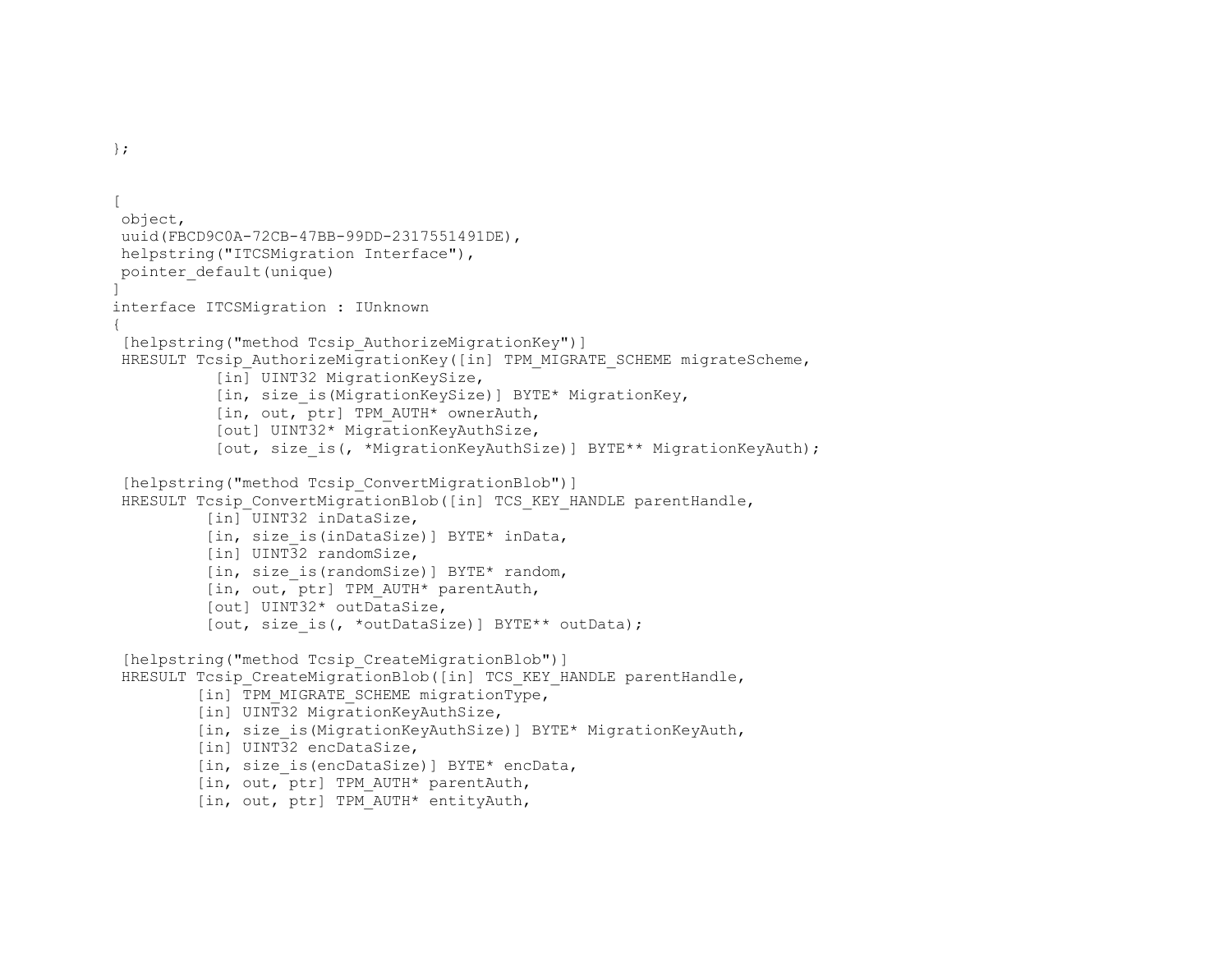```
 [out] UINT32* randomSize, 
 [out, size_is(, *randomSize)] BYTE** random, 
 [out] UINT32* outDataSize, 
        .<br>[out, size is(, *outDataSize)] BYTE** outData);
};
```
[ object, uuid(FBCD9C0B-72CB-47BB-99DD-2317551491DE), helpstring("ITCSEventManager Interface"), pointer default(unique) ] interface ITCSEventManager : IUnknown {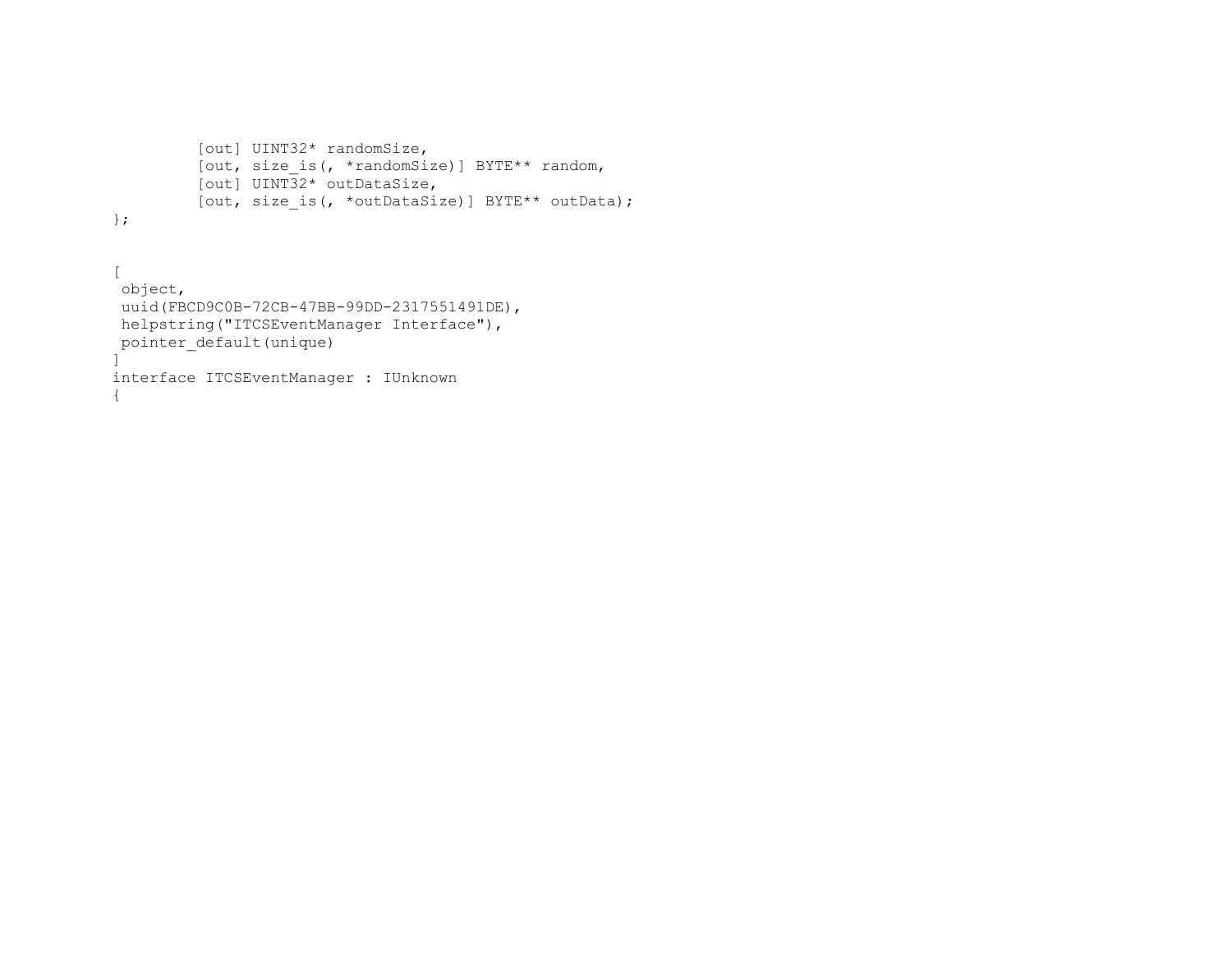```
[helpstring("method Tcsi_LogPcrEvent")] 
      HRESULT Tcsi LogPcrEvent([in] TSS PCR EVENT Event,
          [out] UINT32* pNumber);
      [helpstring("method Tcsi_GetPcrEvent")] 
      HRESULT Tcsi GetPcrEvent([in] UINT32 PcrIndex,
           [in, out] UINT32* pNumber,
           [out] TSS PCR_EVENT** ppEvent);
      [helpstring("method Tcsi GetPcrEventsByPcr")]
      HRESULT Tcsi_GetPcrEventByPcr([in] UINT32 PcrIndex,
           [in] UINT32 FirstEvent,
            [in, out] UINT32* pEventCount, 
           [out, size is(, *pEventCount)] TSS PCR EVENT** ppEvents);
       [helpstring("method Tcsi_GetPcrEventLog")] 
     HRESULT Tcs GetPcrEventLog([out] UINT32* pEventCount,
           [out, size is(, *pEventCount)] TSS PCR EVENT** ppEvents);
}; 
\lceil object, 
uuid(FBCD9C0C-72CB-47BB-99DD-2317551491DE),
 helpstring("ITCSMaintenance Interface"), 
 pointer_default(unique) 
] 
interface ITCSMaintenance : IUnknown 
{ 
      [helpstring("method Tcsip CreateMaintenanceArchive")]
     HRESULT Tcsip_CreateMaintenanceArchive([in] TSS BOOL generateRandom,
```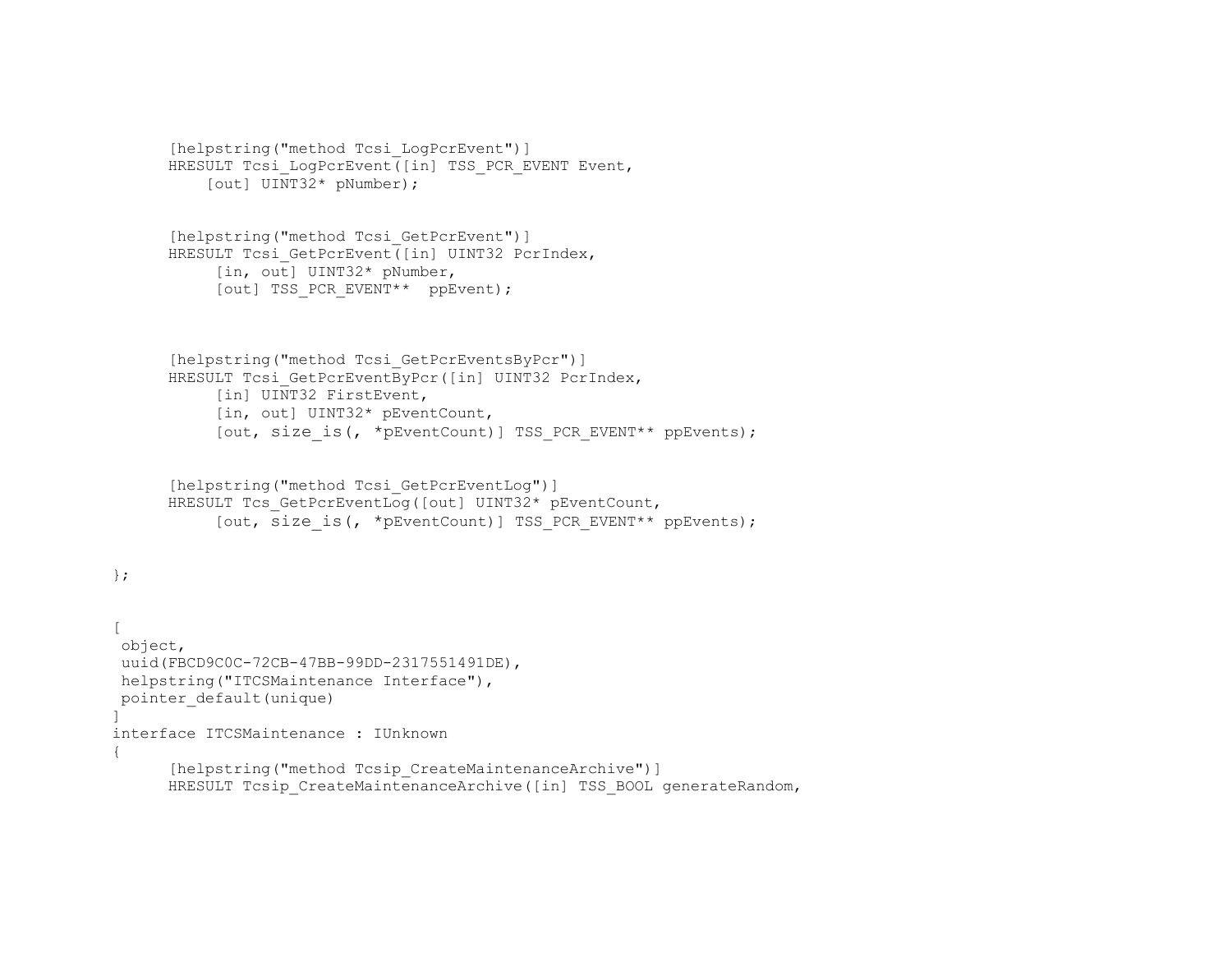```
 [in, out] TPM_AUTH* ownerAuth, 
           [out] UINT32* randomSize, 
           [out, size_is(, *randomSize)] BYTE** random, 
          [out] UINT32* archiveSize,
          [out, size is(, *archiveSize)] BYTE** archive);
     [helpstring("method Tcsip LoadMaintenanceArchive")]
     HRESULT Tcsip LoadMaintenanceArchive([in] UINT32 dataInSize,
          [in, size is(dataInSize)]] BYTE* dataIn,
           [in, out] TPM_AUTH* ownerAuth, 
           [out] UINT32* dataOutSize, 
          [out, size is(, *dataOutSize)] BYTE** dataOut);
     [helpstring("method Tcsip KillMaintenanceFeature")]
     HRESULT Tcsip KillMaintenanceFeature([in, out] TPM AUTH* ownerAuth);
     [helpstring("method Tcsi LoadManuMaintPub")]
        HRESULT Tcsip_LoadManuMaintPub ( 
        [in] TCPA NONCE antiReplay,
        [in] UINT32 PubKeySize,
        [in, size is(PubKeySize)] BYTE* PubKey,
        [out] TCPA_DIGEST* checksum 
     ); 
     [helpstring("method Tcsip ReadManuMaintPub")]
     HRESULT Tcsip ReadManuMaintPub ([in] TCPA NONCE antiReplay,
          [out] TCPA DIGEST* checksum);
// TSSCORELib 
 uuid(FBCD9C00-72CB-47BB-99DD-2317551491DE), 
version(1.0),
 helpstring("TSSCore 1.0 Type Library") 
library TSSCORELib
```
};

 $\lceil$ 

 $\mathbf{I}$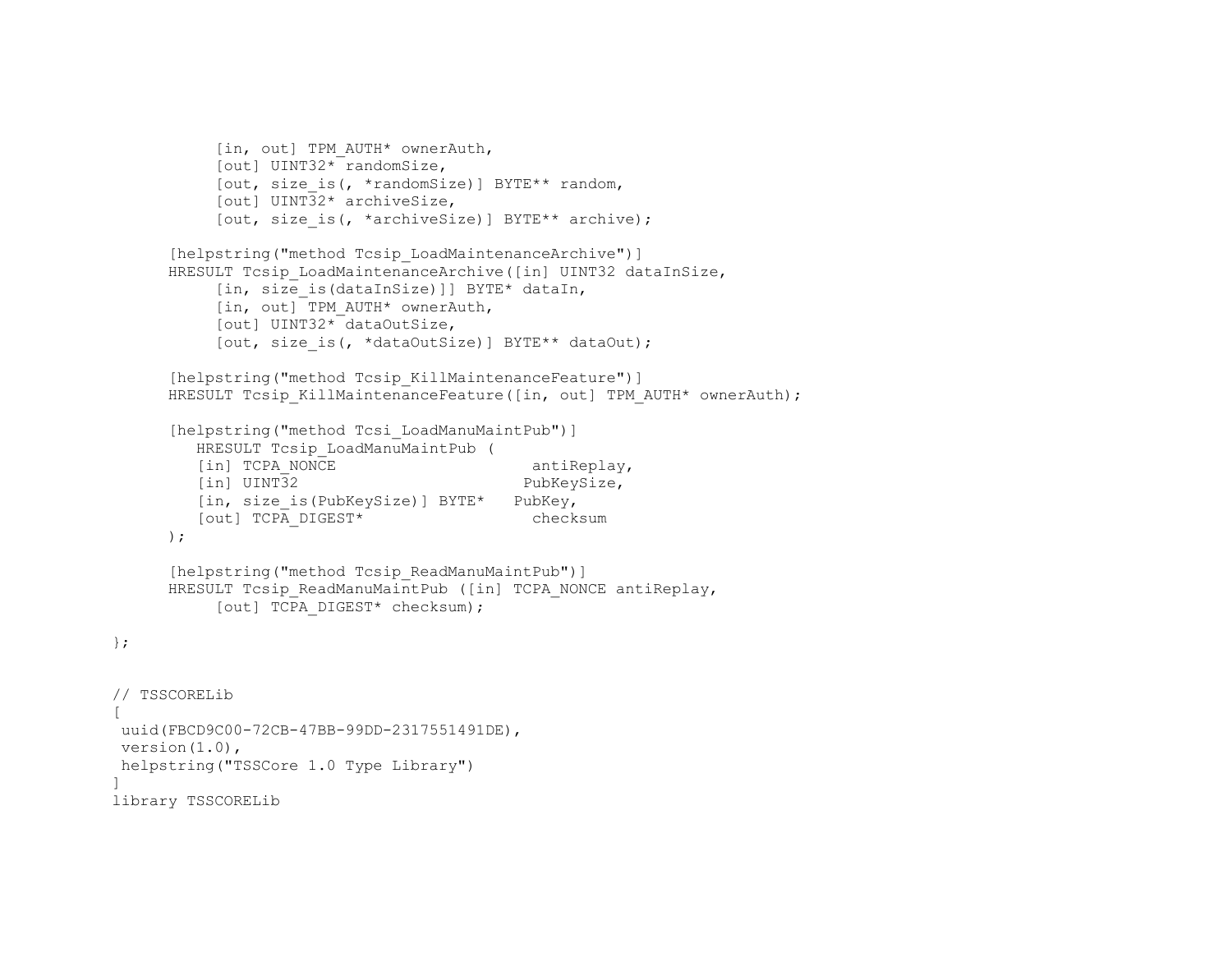```
{ 
 importlib("stdole32.tlb"); 
  importlib("stdole2.tlb"); 
 \Gamma uuid(FBCD9C01-72CB-47BB-99DD-2317551491DE), 
  helpstring("TSSCoreService Class") 
  ] 
  coclass TSSCoreService  { 
  [default] interface ITCSBase;
   interface ITCSKey; 
   interface ITCSKeyManage; 
   interface ITCSCryptography; 
   interface ITCSAuthorization; 
   interface ITCSIntegrity; 
   interface ITCSTpm; 
  interface ITCSIdentityKey; 
  interface ITCSMigration; 
   interface ITCSEventManager; 
  interface ITCSMaintenance; 
 }; 
};
```
# *+++tddlapi\_error.h*

 $/ * + +$ 

TDDL error return codes for the TPM Device Driver Library Interface (TDDLI)

 $--*/$ 

#ifndef TDDLAPI ERROR H #define TDDLAPI ERROR H

// // error coding scheme for a Microsoft Windows platform -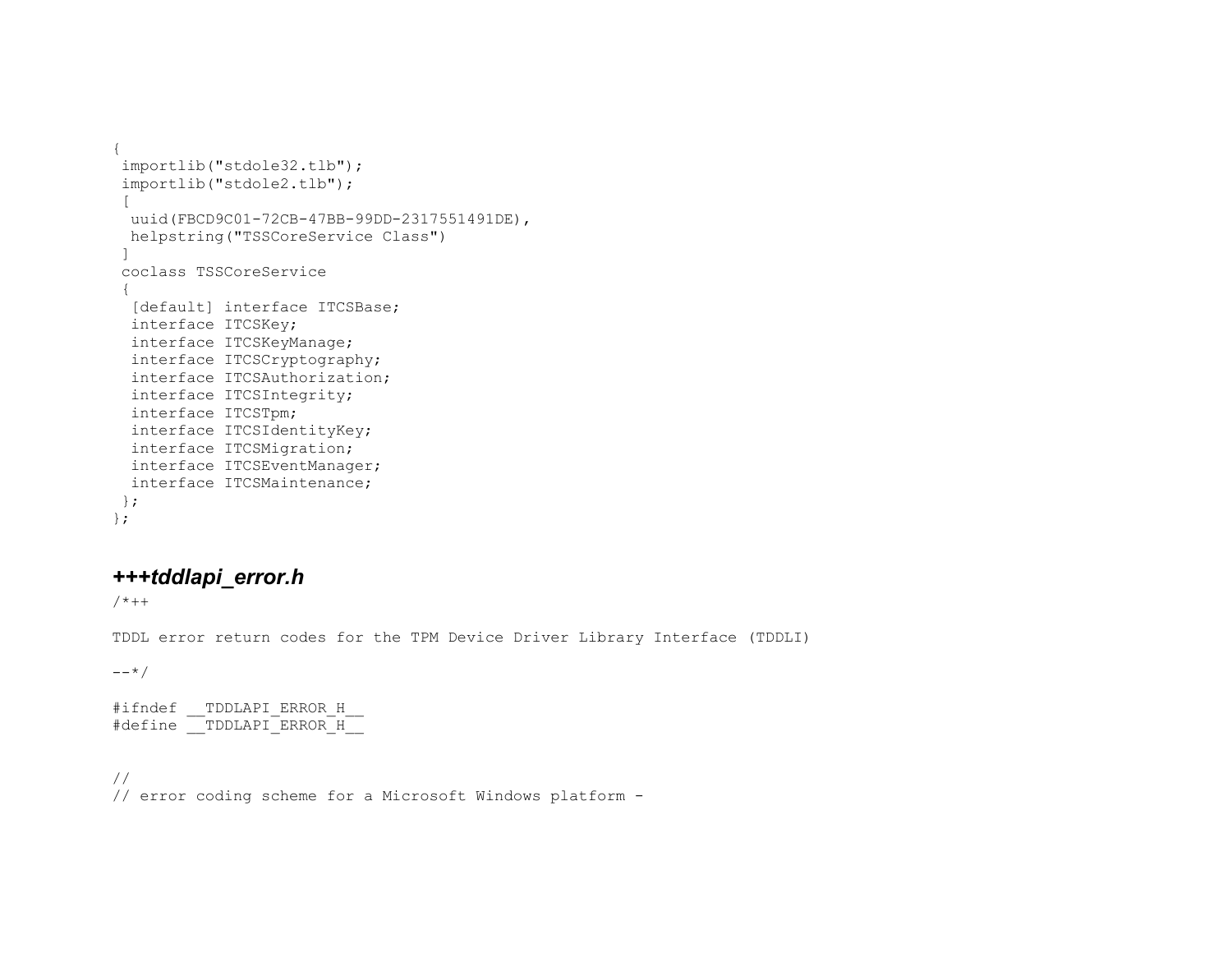```
// refer to the TSS Specification Parts 
// 
// Values are 32 bit values layed out as follows: 
// 
// 3 3 2 2 2 2 2 2 2 2 2 2 1 1 1 1 1 1 1 1 1 1 
// 1 0 9 8 7 6 5 4 3 2 1 0 9 8 7 6 5 4 3 2 1 0 9 8 7 6 5 4 3 2 1 0 
// +---+-+-+-----------------------+-------+-----------------------+ 
// |Lev|C|R| Facility | Layer | Code
// +---+-+-+-----------------------+-------+-----------------------+ 
// | Platform specific coding | TSS error coding system
// +---+-+-+-----------------------+-------+-----------------------+ 
// 
// Lev - is the Level code 
// 
// 00 - Success 
// 01 - Informational 
10 - \text{Warning}// 11 - Error 
// 
// C - is the Customer code flag (must actually be set) 
// 
// R - is a reserved bit (unused) 
// 
// Facility - is the facility code: TCPA: proposal 0x028 
// 
// Code - is the facility's status code 
// 
// no macros are used below intentionally 
// for a better error code recognition by the reader 
// note that the values of TPM E BASE and TSS E BASE, TSS W BASE and TSS I BASE
// have to be adjusted for a platform other than Windows 
// 
// TPM specific error codes (layer nibble set to TPM layer TSS_LAYER_TPM) 
//
```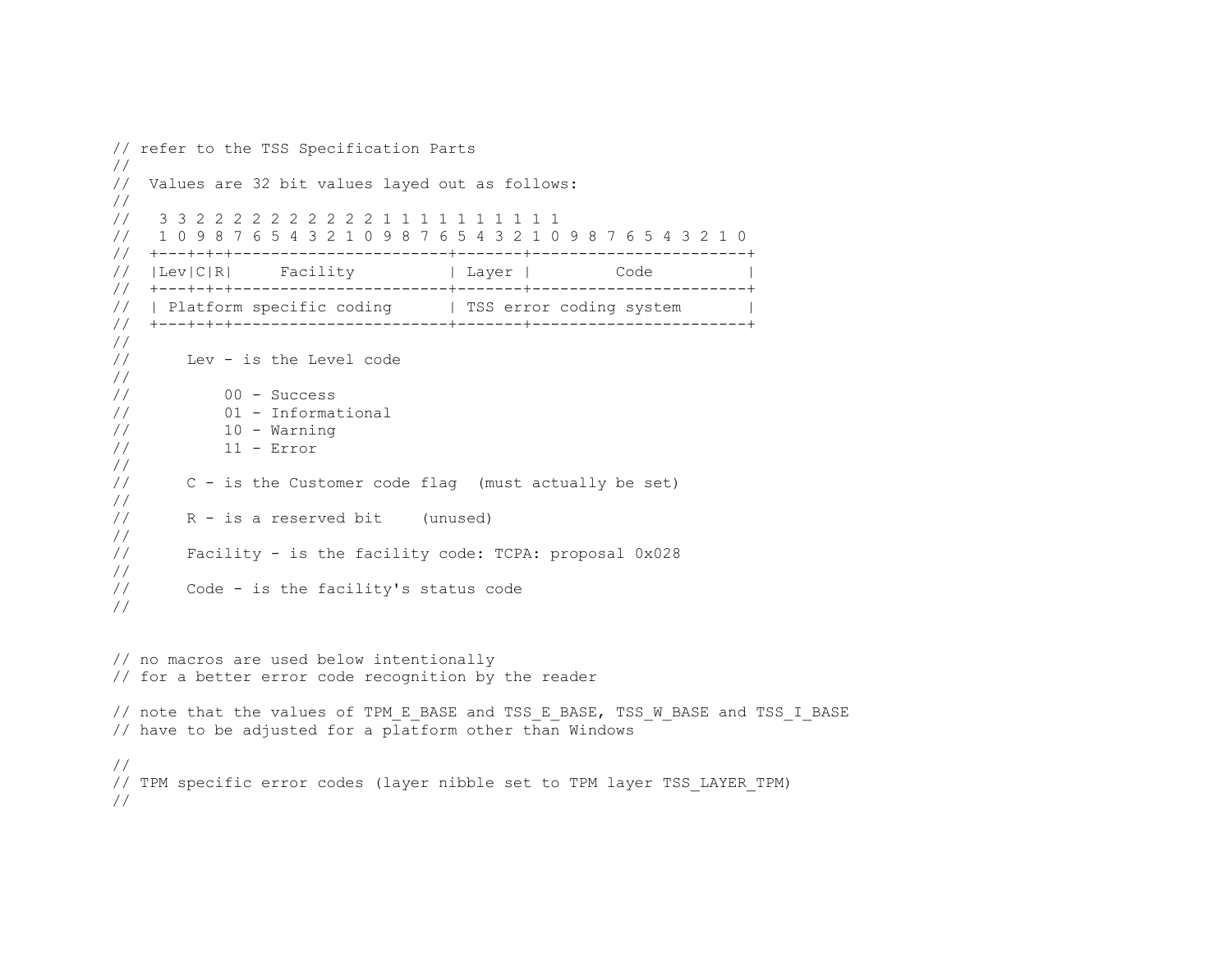#endif // TDDLAPI ERROR H

# *+++tddl\_error.h*

 $/ * + +$ 

TPM Device Driver Library error return codes

 $--*/$ 

#ifndef \_\_TDDL\_ERROR\_H\_\_ #define TDDL ERROR H

#ifndef TSS\_E\_BASE #define TSS\_E\_BASE 0x00000000L #endif // TSS E BASE

// // specific error codes returned by the TPM device driver library // offset TSS\_TDDL\_OFFSET // #define TDDL E FAIL TSS E FAIL #define TDDL E TIMEOUT TSS E TIMEOUT // The connection was already established. #define TDDL E ALREADY OPENED (UINT32)(TSS E BASE + 0x081L) // The device was not connected. #define TDDL\_E\_ALREADY\_CLOSED (UINT32)(TSS\_E\_BASE + 0x082L) // The receive buffer is too small.

#define TDDL E INSUFFICIENT BUFFER (UINT32)(TSS E BASE + 0x083L)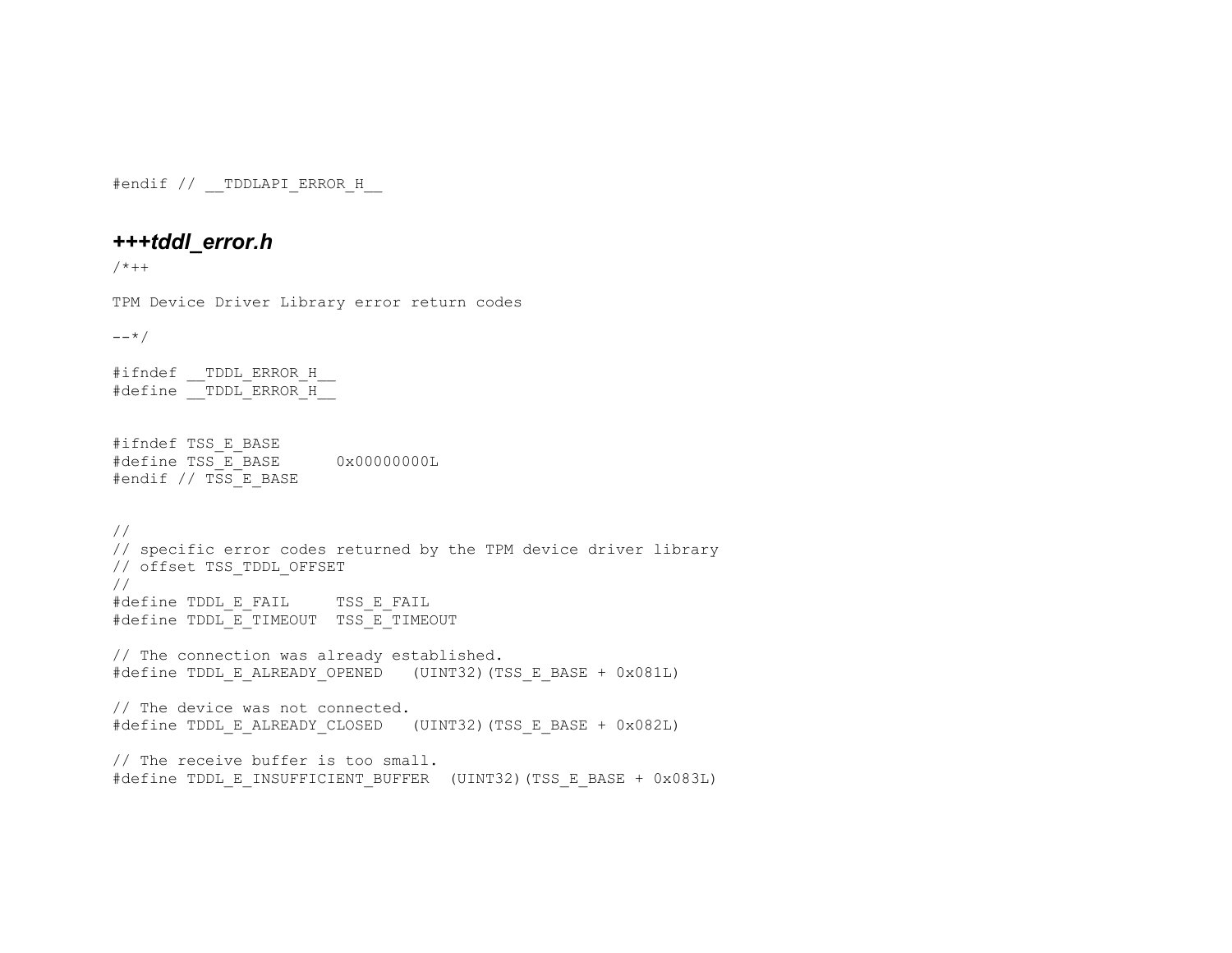// The command has already completed. #define TDDL E COMMAND COMPLETED (UINT32)(TSS E BASE + 0x084L)

// TPM aborted processing of command. #define TDLL E COMMAND ABORTED (UINT32)(TSS E BASE + 0x085L)

// The request could not be performed because of an I/O device error. #define TDDL\_E\_IOERROR (UINT32)(TSS\_E\_BASE + 0x087L)

// Unsupported TAG is requested #define TDDL\_E\_BADTAG (UINT32)(TSS\_E\_BASE + 0x088L)

// the requested TPM component was not found #define TDDL E COMPONENT NOT FOUND (UINT32)(TSS E BASE + 0x089L)

#endif // TDDL ERROR H

#### *+++tddli.h*

 $/ * + +$ 

TPM Device Driver Library interface

 $--*/$ 

#ifndef TDDLI H #define TDDLI H

#ifdef \_WINDOWS\_

```
// --- This should be used on Windows platforms 
#ifdef TDDLI_EXPORTS 
#define TDDLI declspec(dllexport)
#else 
#define TDDLI __declspec(dllimport) 
#endif
```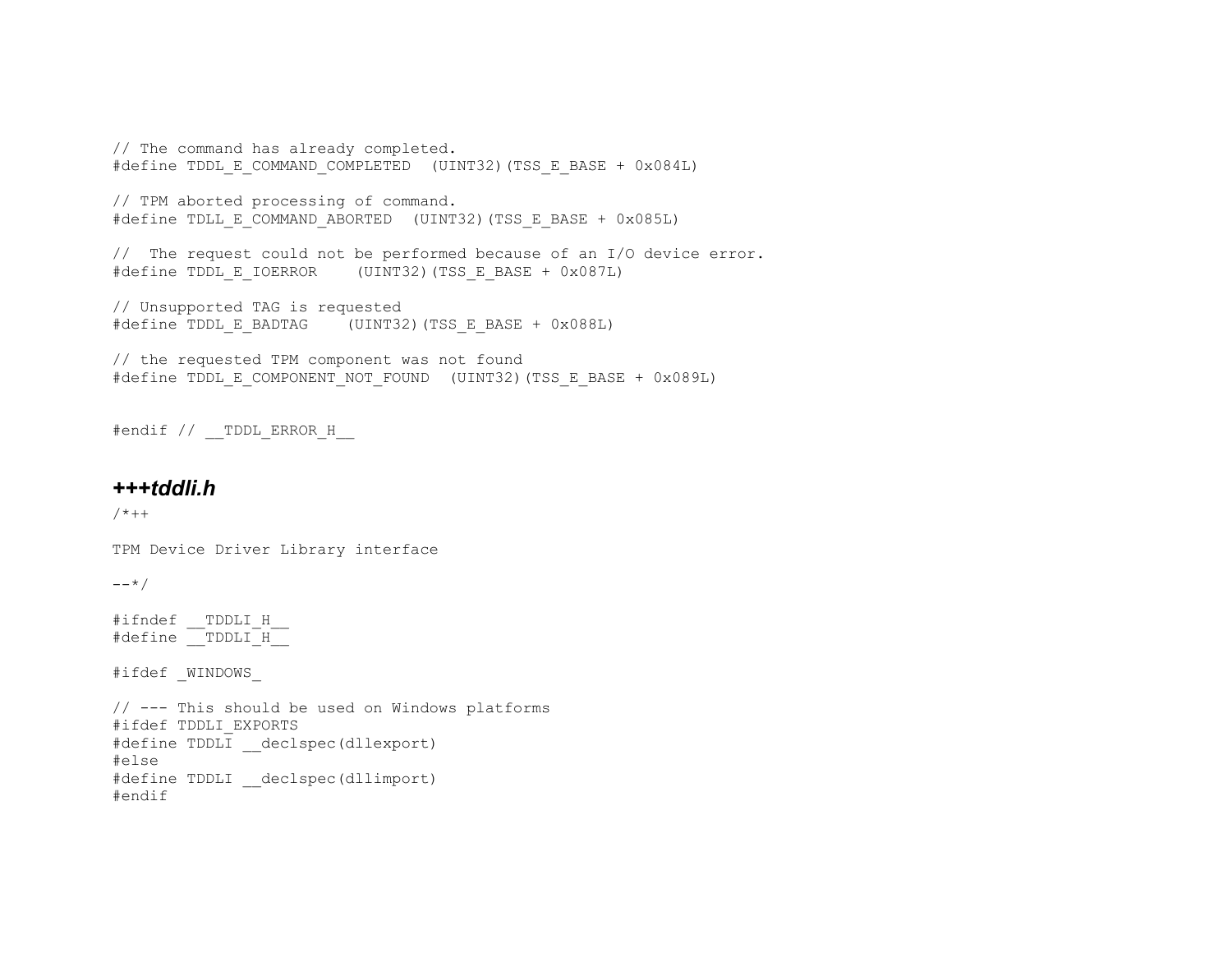#endif

// Errata: Change spec from TCPA\_CAP\_PROP\_MANUFACTURER to TPM\_CAP\_PROP\_MANUFACTURER #define TDDL CAP VERSION 0x0100 #define TDDL CAP VER DRV 0x0101 #define TDDL CAP VER FW 0x0102 #define TDDL CAP VER FW DATE 0x0103 #define TDDL CAP PROPERTY 0x0200 #define TDDL\_CAP\_PROP\_MANUFACTURER 0x0201 #define TDDL CAP PROP MODULE TYPE 0x0202 #define TDDL\_CAP\_PROP\_GLOBAL\_STATE 0x0203 //-------------------------------------------------------------------- // TDDL specific helper redefinitions #ifdef \_\_cplusplus extern  $\overline{"C}"$  { //establish a connection to the TPM device driver TDDLI TSS RESULT Tddli Open(); //close a open connection to the TPM device driver TDDLI TSS\_RESULT Tddli\_Close(); //cancels the last outstanding TPM command TDDLI TSS\_RESULT Tddli\_Cancel(); // read the attributes returned by the TPM HW/FW TDDLI TSS\_RESULT Tddli\_GetCapability( UINT32 CapArea, UINT32 SubCap, BYTE\* pCapBuf, UINT32\* puntCapBufLen );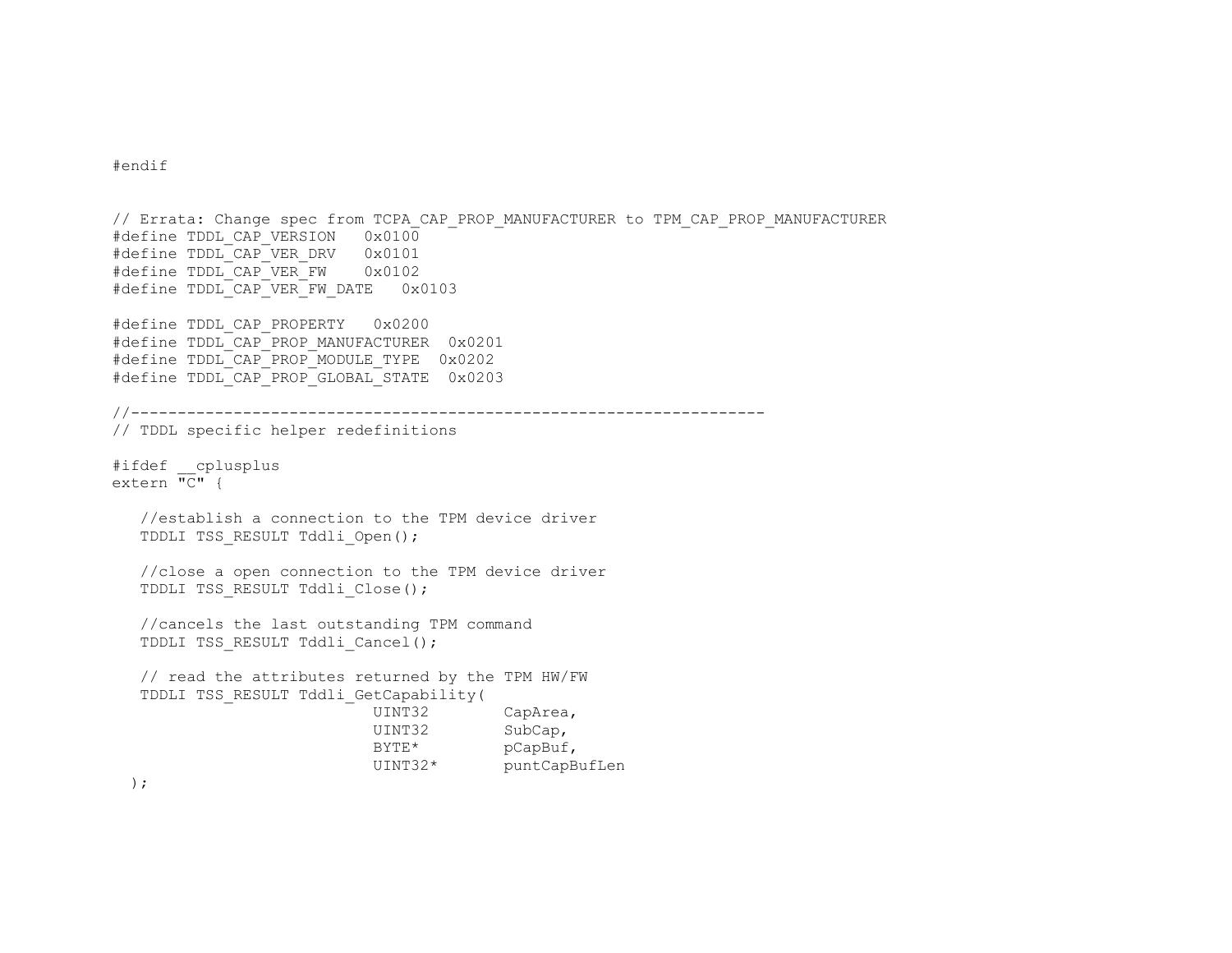```
 // set parameters to the TPM HW/FW 
   TDDLI TSS_RESULT Tddli_SetCapability( 
                           UINT32 CapArea, 
                           UINT32 SubCap, 
                          BYTE* pCapBuf,
                           UINT32* puntCapBufLen 
   ); 
   // get status of the TPM driver and device 
   TDDLI TSS_RESULT Tddli_GetStatus( 
                           UINT32 ReqStatusType, 
                           UINT32* puntStatus 
   ); 
   // send any data to the TPM module 
   TDDLI TSS_RESULT Tddli_TransmitData( 
                          BYTE* pTransmitBuf,
                          UINT32 TransmitBufLen,
                          BYTE* pReceiveBuf,
                           UINT32* puntReceiveBufLen 
  ); 
} 
#else 
   //establish a connection to the TPM device driver 
  extern TDDLI TSS RESULT Tddli Open();
   //close a open connection to the TPM device driver 
  extern TDDLI TSS RESULT Tddli Close();
   //cancels the last outstanding TPM command 
  extern TDDLI TSS RESULT Tddli Cancel();
   // read the attributes returned by the TPM HW/FW 
   extern TDDLI TSS_RESULT Tddli_GetCapability( 
                           UINT32 CapArea, 
                           UINT32 SubCap, 
                          BYTE* pCapBuf,
```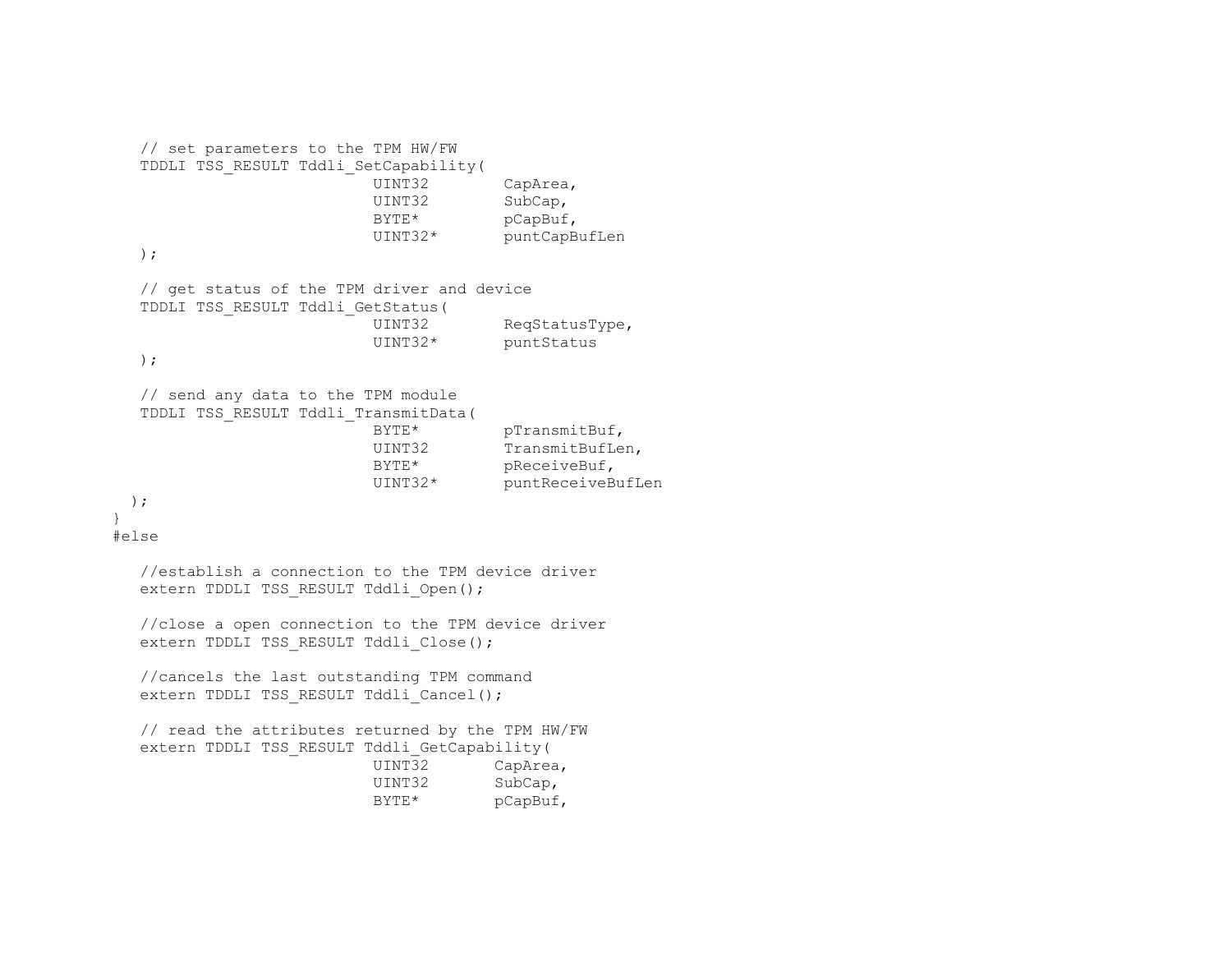```
 UINT32* puntCapBufLen 
   ); 
   // set parameters to the TPM HW/FW 
   extern TDDLI TSS_RESULT Tddli_SetCapability( 
                            UINT32 CapArea, 
                            UINT32 SubCap, 
                           BYTE* pCapBuf,
                            UINT32* puntCapBufLen 
   ); 
   // get status of the TPM driver and device 
   extern TDDLI TSS_RESULT Tddli_GetStatus( 
                                        ReqStatusType,
                            UINT32* puntStatus 
   ); 
   // send any data to the TPM module 
  extern TDDLI TSS_RESULT Tddli_TransmitData(<br>pTran:
                                        pTransmitBuf,
                           UINT32 TransmitBufLen,
                           BYTE* pReceiveBuf,
                            UINT32* puntReceiveBufLen 
   ); 
#endif
```
#endif // \_\_TDDLI\_H\_\_

### *+++main.c*

```
/* Test compile TSS files 
   Monty Wiseman 
    Aug 25, 2003 
*/
```
#include <stdio.h> #include <sys/types.h>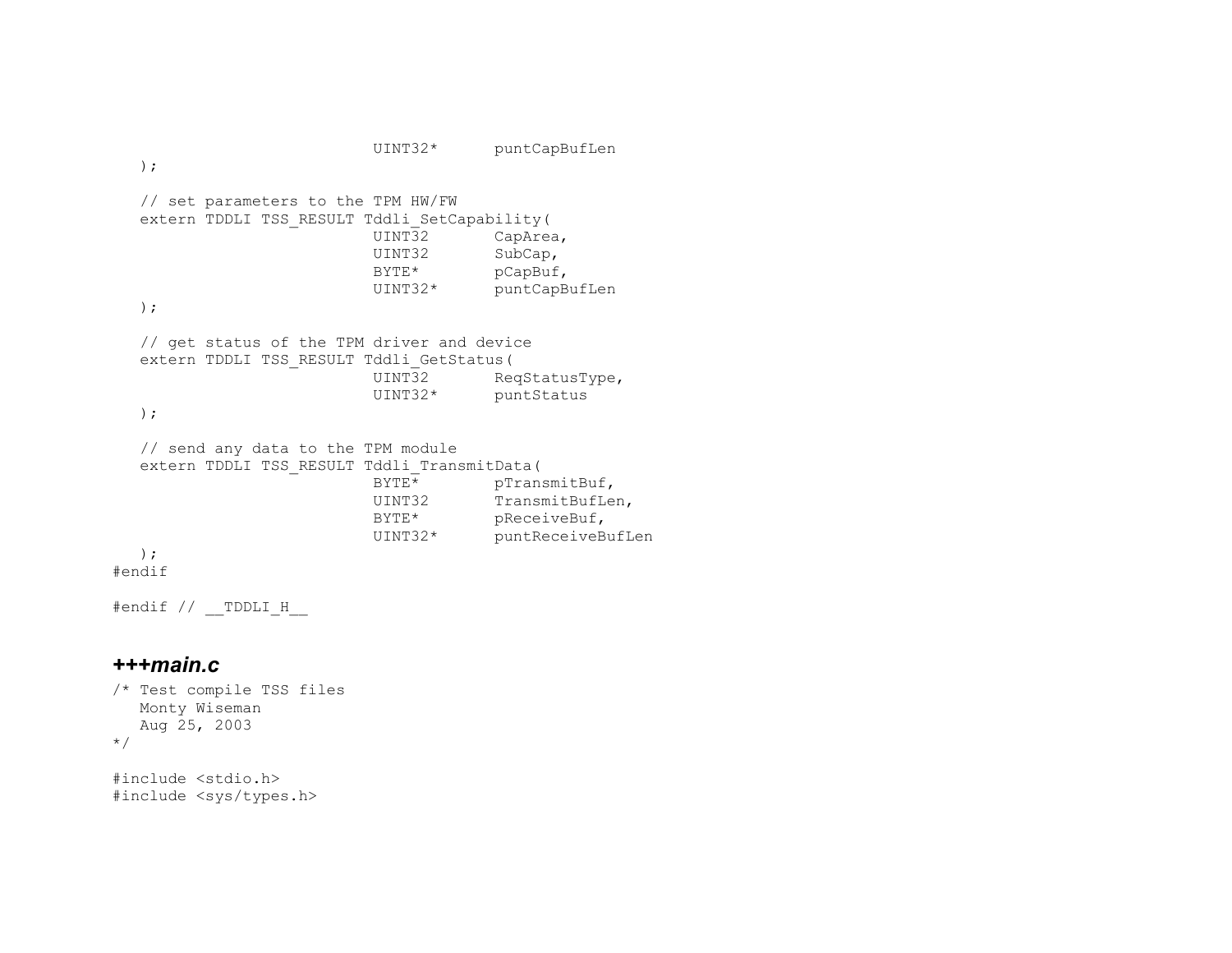```
#include "platform.h" 
#include "tcpa typedef.h"
#include "tcpa_defines.h" 
#include "tcpa_error.h" 
#include "tcpa_struct.h" 
#ifdef GNUC
#define UNUSED PARAM attribute ((unused))
#endif 
int main(void) 
{ 
  printf("This is TPM TCPA test file\n\n");
  TCPA VERSION UNUSED PARAM a;
  TCPA DIGEST UNUSED PARAM b;
   TCPA_PCRVALUE UNUSED_PARAM c; 
  TCPA COMPOSITE HASH UNUSED PARAM d;
   TCPA_DIRVALUE UNUSED_PARAM e; 
  TCPA HMAC UNUSED PARAM f;
  TCPA CHOSENID HASH UNUSED PARAM q;
  TCPA NONCE UNUSED PARAM h;
  TCPA AUTHDATA UNUSED PARAM i;
   TCPA_SECRET UNUSED_PARAM j; 
  TCPA ENCAUTH UNUSED PARAM k;
  TCPA<sup>KEY</sup> HANDLE LIST UNUSED PARAM 1;
  TCPA KEY PARMS UNUSED PARAM m;
  TCPA RSA KEY PARMS UNUSED PARAM n;
  TCPA_PCR_SELECTION UNUSED_PARAM o;
  TCPA PCR COMPOSITE UNUSED PARAM p;
  TCPA PCR INFO UNUSED PARAM q;
  TCPA_STORED_DATA UNUSED_PARAM r;
  TCPA SEALED DATA UNUSED PARAM s;
  TCPA SYMMETRIC KEY UNUSED PARAM t;
   TCPA STORE PUBKEY UNUSED PARAM u;
  TCPA PUBKEY UNUSED PARAM v;
  TCPA_STORE_PRIVKEY_UNUSED_PARAM w;
```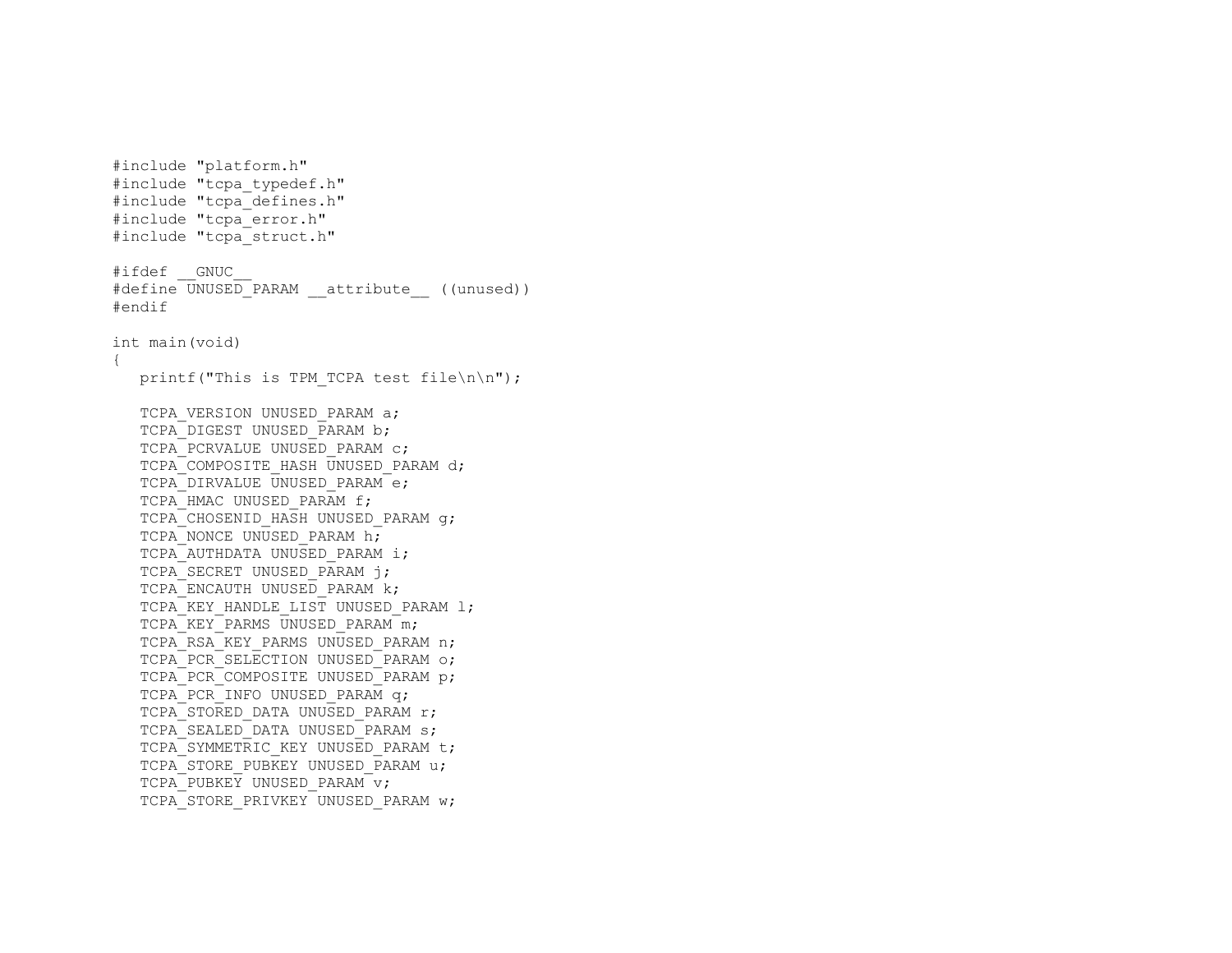TCPA IDENTITY REQ UNUSED PARAM ab; TCPA QUOTE INFO UNUSED PARAM ac; printf("\tthis is error code  $\nu\$ n", TCPA E AUTHFAIL); printf("\tthis is error code %u\n", TCPA E BADINDEX); printf("\tthis is error code %u\n", TCPA E BAD PARAMETER); printf("\tthis is error code  $\{u\}$ , TCPA E AUDITFAILURE); printf("\tthis is error code  $\frac{1}{8}$ u\n",TCPA\_E\_CLEAR\_DISABLED); printf("\tthis is error code %u\n", TCPA\_E\_DEACTIVATED); printf("\tthis is error code  $\nu \nightharpoonup$ ", TCPA E DISABLED); printf("\tthis is error code  $\{u\}$ , TCPA E DISABLED CMD); printf("\tthis is error code %u\n", TCPA E FAIL); printf("\tthis is error code  $\nu \nightharpoonup$ ", TCPA E INACTIVE); printf("\tthis is error code %u\n", TCPA E INSTALL DISABLED); printf("\tthis is error code  $\iota\$ ), TCPA E INVALID KEYHANDLE); printf("\tthis is error code %u\n", TCPA\_E\_KEYNOTFOUND); printf("\tthis is error code %u\n", TCPA E NEED SELFTEST); printf("\tthis is error code  $\nu$ , "CPA\_E\_MIGRATEFAIL); printf("\tthis is error code  $\nu$ , TCPA\_E\_NO\_PCR\_INFO); printf("\tthis is error code  $(u \in W, TCPA E$  NOSPACE); printf("\tthis is error code %u\n", TCPA E NOSRK); printf("\tthis is error code %u\n", TCPA E NOTSEALED BLOB); printf("\tthis is error code  $\text{Nu}$ ", TCPA E OWNER SET); printf("\tthis is error code %u\n", TCPA E RESOURCES); printf("\tthis is error code  $\nu$ ), TCPA E SHORTRANDOM); printf("\tthis is error code  $\nu\$ n", TCPA E SIZE); printf("\tthis is error code  $\nu$ ,",TCPA E WRONGPCRVAL); // printf("\tthis is error code  $\ell \nu$ ), TCPA E\_BUSY); // Errata: Why is this not in the spec? printf("\tthis is error code %u\n", TCPA E BAD PARAM SIZE); printf("\tthis is error code %u\n", TCPA E SHA THREAD); printf("\tthis is error code  $\nu \nvert$ ", TCPA E SHA ERROR); printf("\tthis is error code %u\n", TCPA E FAILEDSELFTEST); printf("\tthis is error code  $\text{Nu}$ ", TCPA E AUTH2FAIL); printf("\tthis is error code  $\nu$ ,", TCPA E BADTAG);

TCPA STORE ASYMKEY UNUSED PARAM x;

TCPA\_CERTIFY\_INFO UNUSED\_PARAM z; TCPA MIGRATIONKEYAUTH UNUSED PARAM aa;

TCPA KEY UNUSED PARAM y;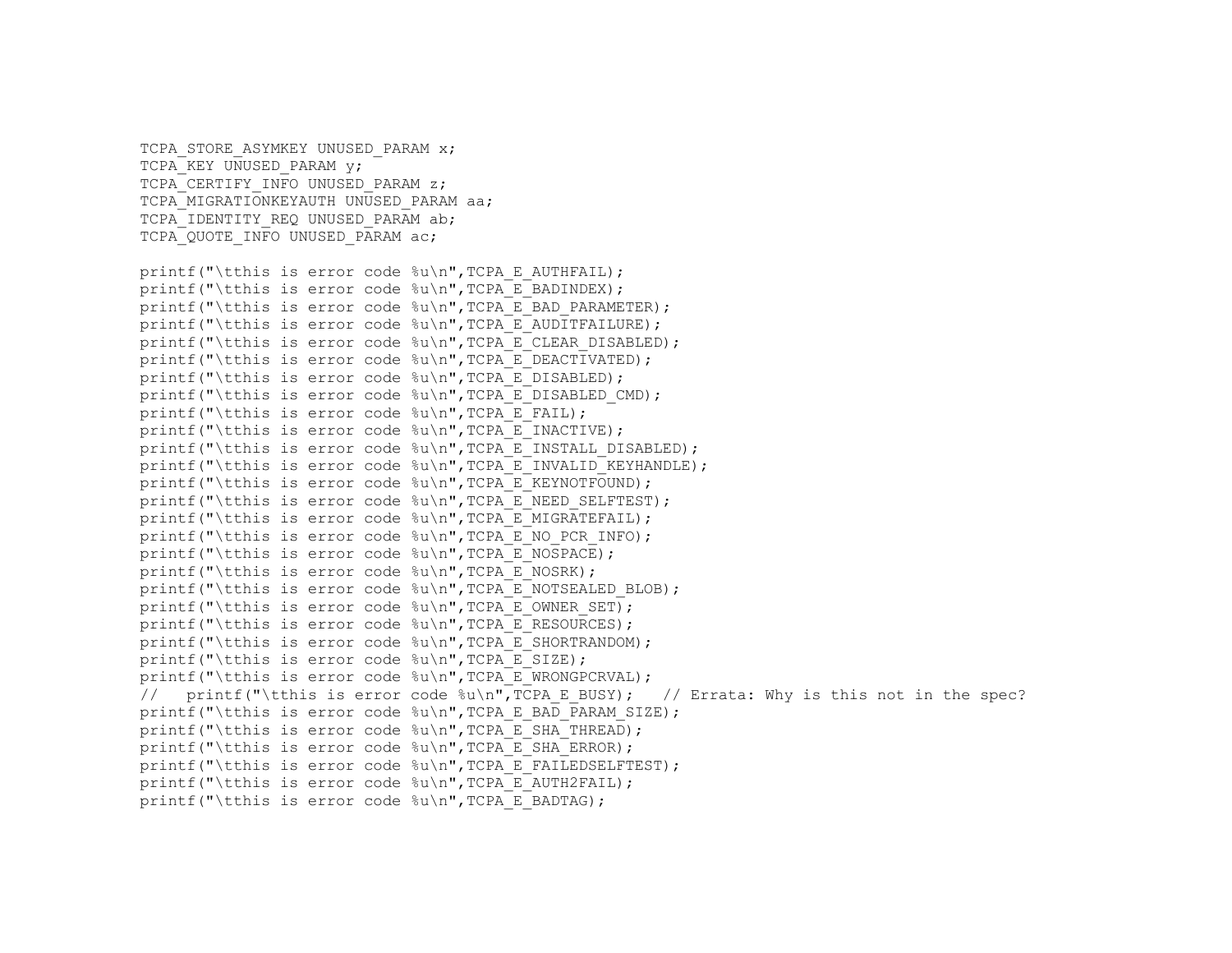```
printf("\tthis is error code (u \in \mathbb{R});
printf("\tthis is error code %u\n", TCPA E ENCRYPT ERROR);
printf("\tthis is error code %u\n", TCPA E DECRYPT ERROR);
printf("\tthis is error code %u\n", TCPA_E_INVALID_AUTHHANDLE);
printf("\tthis is error code %u\n", TCPA E NO ENDORSEMENT);
printf("\tthis is error code %u\n", TCPA E INVALID KEYUSAGE);
printf("\tthis is error code \sqrt[n]{n}, TCPA E WRONG ENTITYTYPE);
printf("\tthis is error code %u\n", TCPA E INVALID POSTINIT);
printf("\tthis is error code \nu, TCPA E INAPPROPRIATE SIG);
printf("\tthis is error code \nu \nightharpoonup", TCPA E BAD KEY PROPERTY);
printf("\tthis is error code \{u\}, TCPA E BAD MIGRATION);
printf("\tthis is error code \text{Nu}", TCPA E_BAD_SCHEME);
printf("\tthis is error code %u\n", TCPA_E_BAD_DATASIZE);
printf("\tthis is error code \nu \nightharpoonup", TCPA E BAD MODE);
printf("\tthis is error code %u\n", TCPA E BAD PRESENCE);
printf("\tthis is error code \nu, TCPA E BAD VERSION);
printf("\tthis is error code \nu\n", TCPA E RETRY);
```

```
 return(0);
```
### *+++tsp.c*

}

```
/* Test compile TSS files 
   Monty Wiseman 
   Aug 25, 2003 
*/ 
#include <stdio.h> 
#include <sys/types.h> 
#include "platform.h" 
#include "tcpa typedef.h"
#include "tcpa_defines.h" 
#include "tcpa_error.h" 
#include "tcpa_struct.h"
```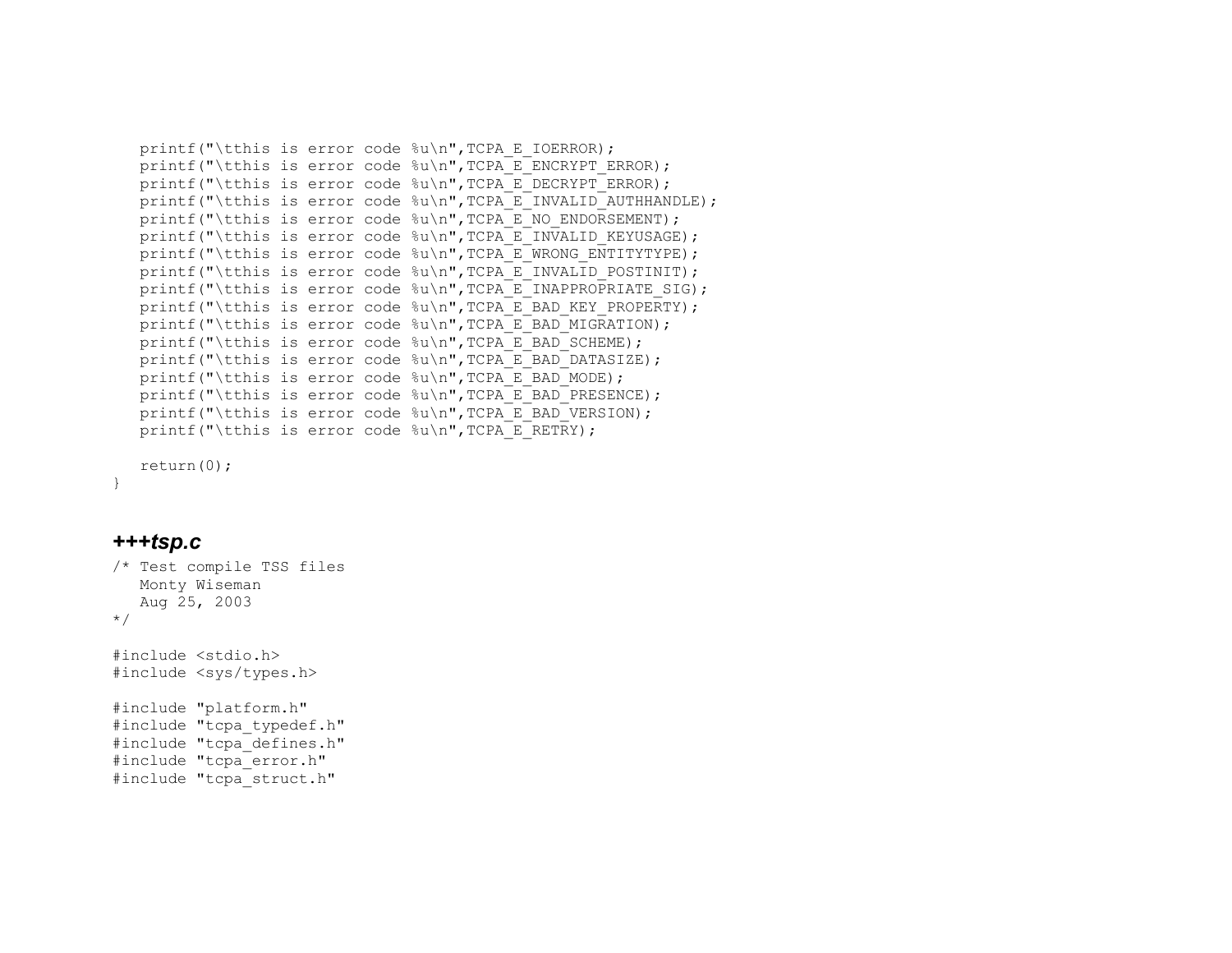```
#include "tss_defines.h" 
#include "tss error basics.h"
#include "tss_error.h" 
#include "tss typedef.h"
#include "tss_structs.h" 
#include "tspi.h" 
#ifdef GNUC
#define UNUSED PARAM attribute ((unused))
#endif 
int main(void) 
{ 
  printf("This is TPM TSP test file\n\n");
  printf("\tthis is error code %u\n", TSS SUCCESS);
  printf("\tthis is error code \nu,", TSS E FAIL );
  printf("\tthis is error code \{u\}", TSS E BAD PARAMETER );
  printf("\tthis is error code \ell \u\n", TSS E INTERNAL ERROR );
  printf("\tthis is error code %u\n", TSS E OUTOFMEMORY);
  printf("\tthis is error code \{u\}", TSS E NOTIMPL);
  printf("\tthis is error code \nu, TSS E KEY ALREADY REGISTERED );
  printf("\tthis is error code \ell \u\n", TSS E TPM UNEXPECTED );
  printf("\tthis is error code \{u\}, TSS E COMM FAILURE );
  printf("\tthis is error code %u\n", TSS_E_TIMEOUT);
  printf("\tthis is error code \{u\n\}, TSS E TPM UNSUPPORTED FEATURE );
  printf("\tthis is error code %u\n", TSS E CANCELED);
  printf("\tthis is error code %u\n", TSS E PS KEY NOTFOUND);
  printf("\tthis is error code \text{su}\n", TSS E PS KEY EXISTS);
  printf("\tthis is error code %u\n", TSS E PS BAD KEY STATE);
  printf("\tthis is error code %u\n", TSS_E_INVALID_OBJECT_TYPE);
  printf("\tthis is error code \text{Nu}\, TSS_E_NO_CONNECTION);
  printf("\tthis is error code %u\n", TSS E CONNECTION FAILED);
  printf("\tthis is error code %u\n", TSS E CONNECTION BROKEN);
  printf("\tthis is error code \ell\u\n", TSS_E_HASH_INVALID_ALG);
  printf("\tthis is error code \frac{1}{8}u\n", TSS_E_HASH_INVALID_LENGTH);
  printf("\tthis is error code \text{Nu}", TSS E HASH NO DATA);
```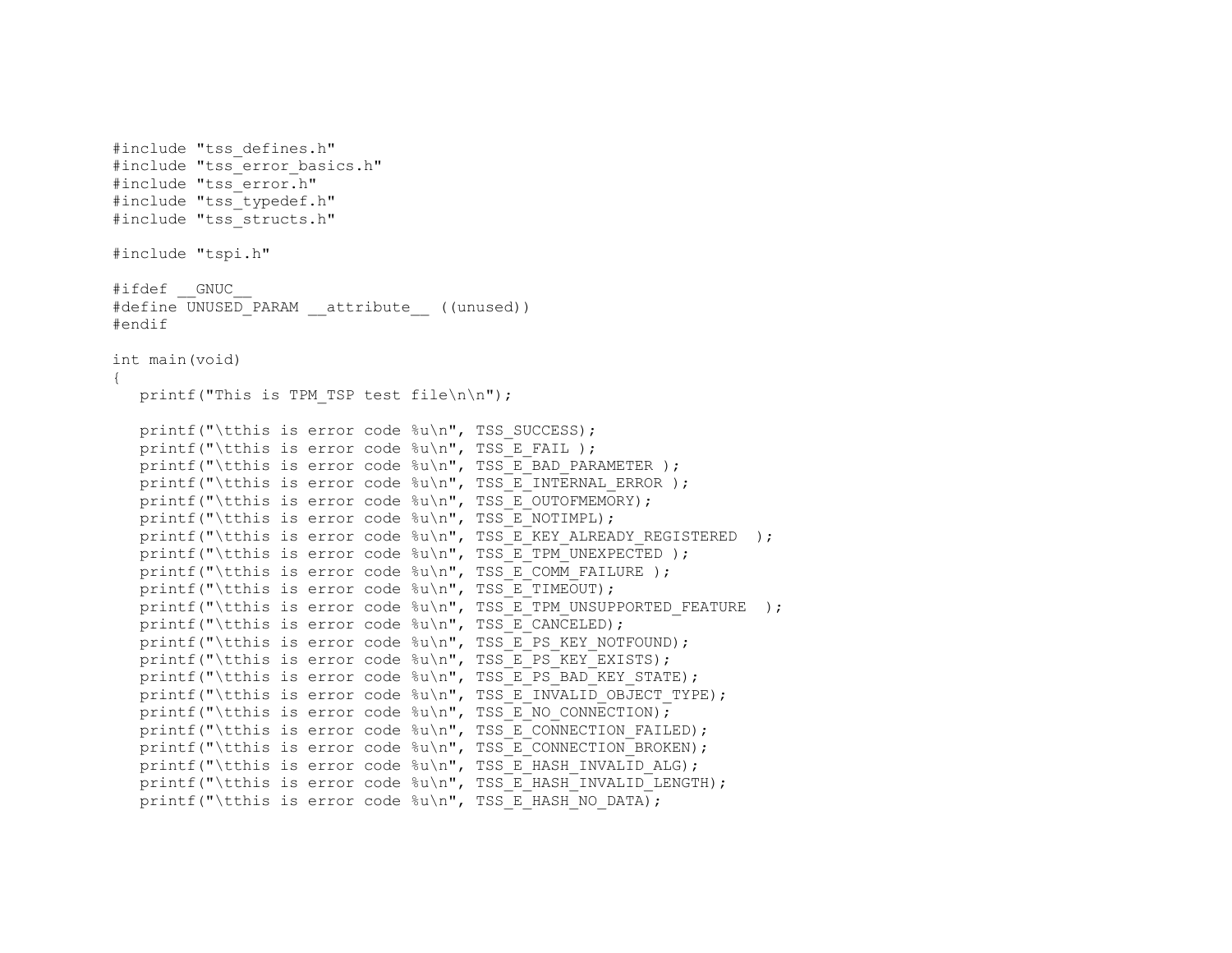```
printf("\tthis is error code \text{Nu}\", TSS E INVALID ATTRIB FLAG);
printf("\tthis is error code \sqrt[n]{n}, TSS E<sup>T</sup>INVALID<sup>T</sup>ATTRIB<sup>T</sup>SUBFLAG );
printf("\tthis is error code \nu, TSS_E_INVALID_ATTRIB_DATA);
printf("\tthis is error code \{u\n\}", TSS E_INVALID_OBJECT_INITFLAG );
printf("\tthis is error code \nu \nmid, TSS_E_NO_PCRS_SET);
printf("\tthis is error code \ell \nu, TSS E KEY NOT LOADED );
printf("\tthis is error code \nu \nabla, TSS E KEY_NOT_SET);
printf("\tthis is error code %u\n", TSS E VALIDATION FAILED);
printf("\tthis is error code %u\n", TSS E TSP AUTHREQUIRED);
printf("\tthis is error code %u\n", TSS E TSP AUTH2REQUIRED);
printf("\tthis is error code \{u\}", TSS E TSP AUTHFAIL);
printf("\tthis is error code \text{Nu}", TSS_E_TSP_AUTH2FAIL);
printf("\tthis is error code %u\n", TSS_E_KEY_NO_MIGRATION_POLICY);
printf("\tthis is error code %u\n", TSS_E_POLICY_NO_SECRET);
printf("\tthis is error code \{u\n\}, TSS E INVALID OBJ ACCESS);
printf("\tthis is error code \text{Nu}", TSS_E_INVALID_ENCSCHEME);
printf("\tthis is error code \nu, TSS E INVALID SIGSCHEME);
printf("\tthis is error code \{u\}", TSS E ENC INVALID LENGTH);
printf("\tthis is error code %u\n", TSS E ENC NO DATA);
printf("\tthis is error code \ell \nu \nightharpoonup", TSS E ENC INVALID TYPE);
printf("\tthis is error code \text{Nu}\text{m}, TSS_E_INVALID KEYUSAGE);
printf("\tthis is error code %u\n", TSS_E_VERIFICATION FAILED);
printf("\tthis is error code \{u\}", TSS_E_HASH_NO_IDENTIFIER);
printf("\tthis is error code \ell \u\n", TSS E INVALID HANDLE );
printf("\tthis is error code \text{su}\n", TSS E SILENT CONTEXT);
printf("\tthis is error code %u\n", TSS E EK CHECKSUM);
```
TSS HANDLE UNUSED PARAM a; TSS\_FLAG\_UNUSED\_PARAM b; TSS RESULT UNUSED PARAM C; TSS HOBJECT UNUSED PARAM d: TSS\_HCONTEXT\_UNUSED\_PARAM e: TSS HPOLICY UNUSED PARAM f; TSS HTPM UNUSED PARAM q; TSS HKEY UNUSED PARAM h; TSS HENCDATA UNUSED PARAM i; TSS HPCRS UNUSED PARAM i; TSS HHASH UNUSED PARAM k;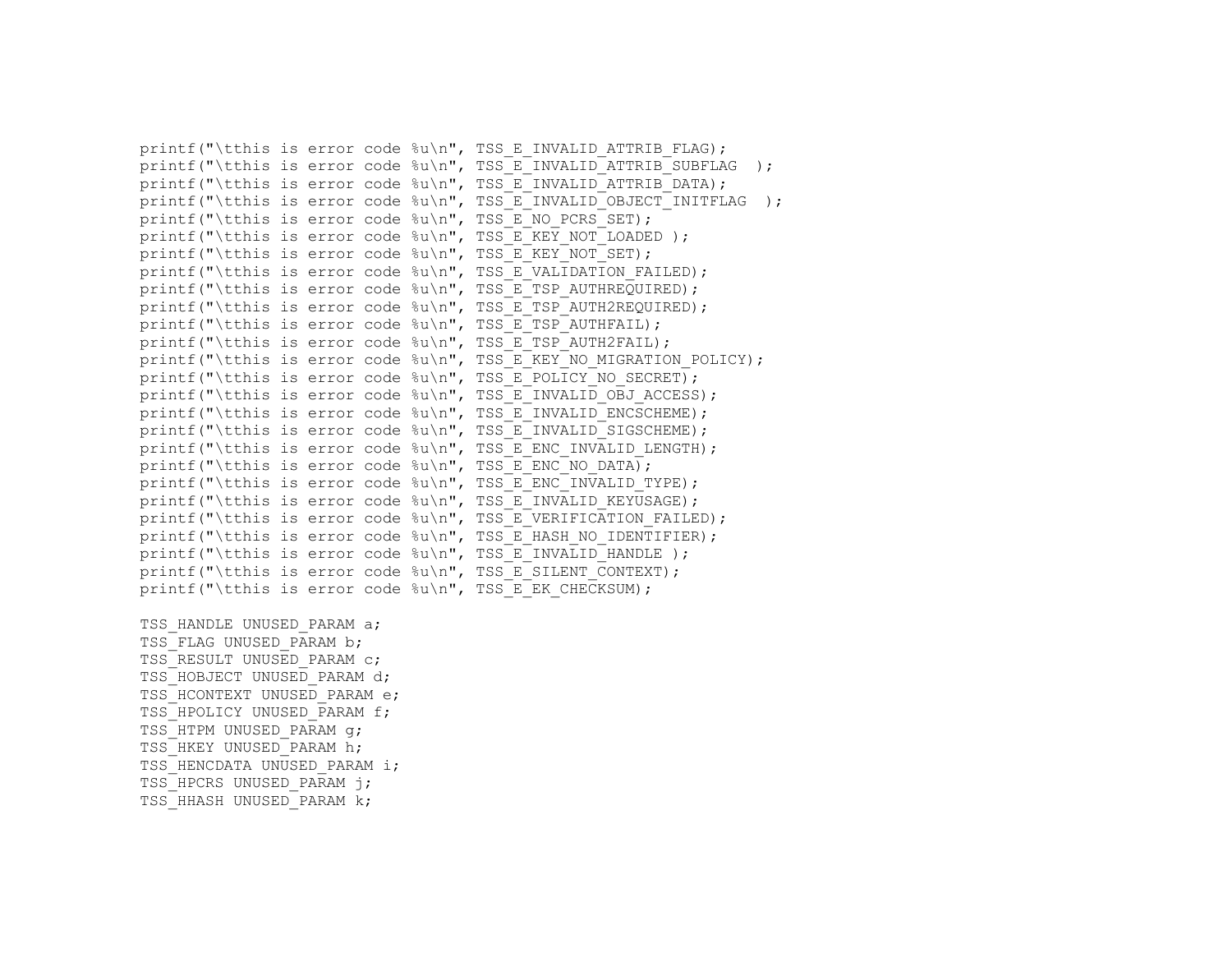```
TSS HPS UNUSED PARAM 1;
 TSS_EVENTTYPE UNUSED_PARAM m; 
TSS MIGRATE SCHEME UNUSED PARAM n;
TSS ALGORITHM ID UNUSED PARAM o;
TSS_KEY_USAGE_ID_UNUSED_PARAM p;
TSS_KEY_ENC_SCHEME UNUSED PARAM q;
TSS_KEY_SIG_SCHEME UNUSED_PARAM r;
TSS VERSION UNUSED PARAM s;
TSS PCR EVENT UNUSED PARAM t;
TSS_EVENT_CERT_UNUSED_PARAM_u;
TSS UUID UNUSED PARAM v;
TSS KM KEYINFO UNUSED PARAM w;
TSS_VALIDATION UNUSED_PARAM x;
```

```
 return(0);
```

```
}
```
#### *+++tcs.c*

```
/* Test compile TSS files 
    Monty Wiseman 
    Aug 25, 2003 
*/ 
#include <stdio.h> 
#include <sys/types.h>
```

```
#include "platform.h" 
#include "tcpa_typedef.h" 
#include "tcpa_defines.h"
#include "tcpa_error.h" 
#include "tcpa_struct.h" 
#include "tss typedef.h"
#include "tss_defines.h" 
#include "tss_structs.h"
```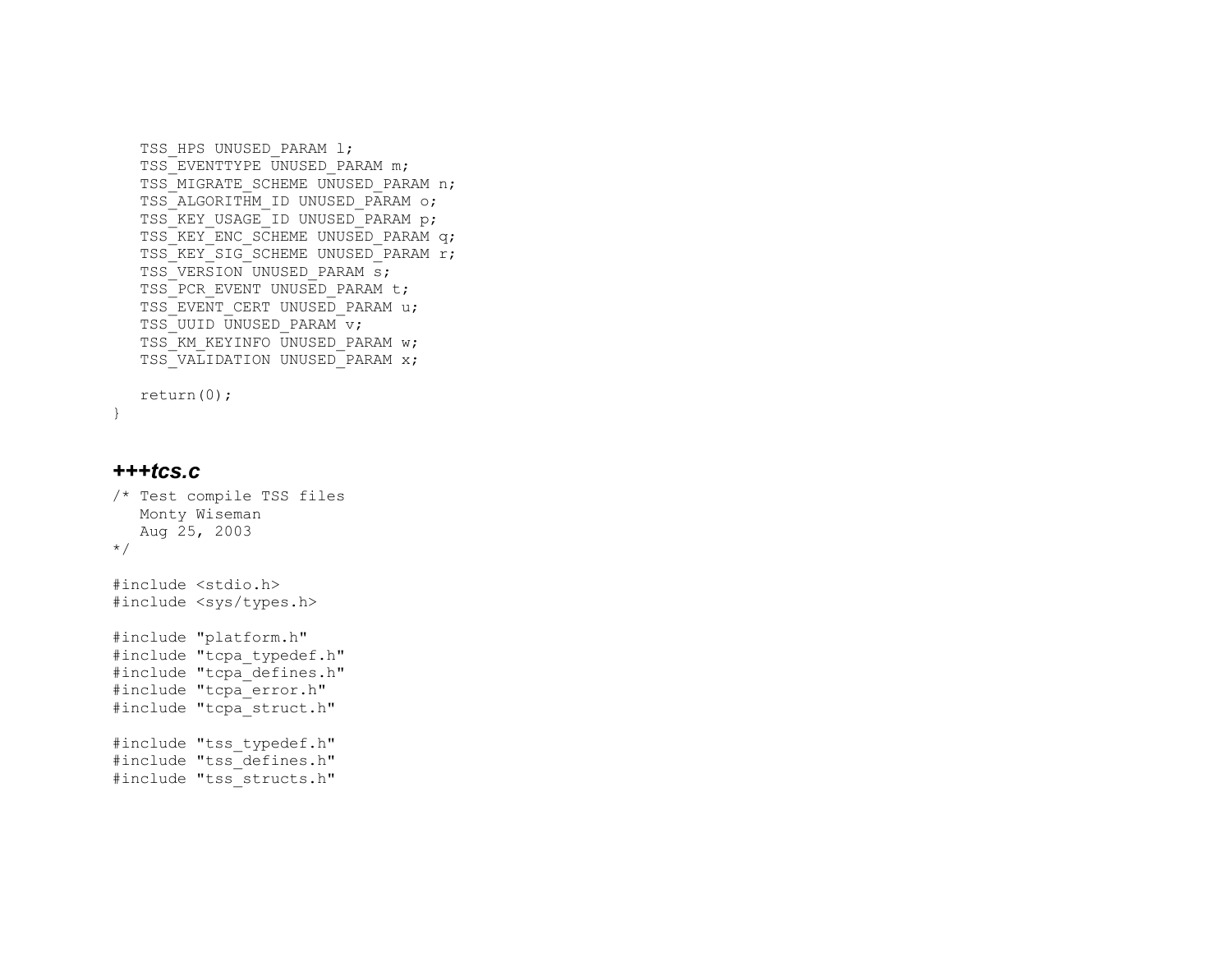```
#include "tcs typedef.h"
#include "tcs_structs.h" 
#include "tcs_error.h" 
#ifdef GNUC
#define UNUSED_PARAM __attribute__ ((unused)) 
#endif 
int main(void) 
{ 
   printf("This is TPM TCS test file\n\n");
   printf("\tthis is error code %u\n", TCS E INVALID CONTEXTHANDLE);
   printf("\tthis is error code %u\n", TCS E INVALID KEYHANDLE);
   printf("\tthis is error code \{u\n\}, TCS E INVALID AUTHHANDLE);
   printf("\tthis is error code \text{Nu}", TCS_E_INVALID_AUTHSESSION);
   printf("\tthis is error code \text{Nu}\, TCS_E_INVALID_KEY);
   printf("\tthis is error code \nu, "CS_E_KEY_MISMATCH);
   printf("\tthis is error code %u\n", TCS_E_KM_LOADFAILED);
   printf("\tthis is error code \text{Nu}\gamma, TCS_E_KEY_CONTEXT_RELOAD);
   TPM AUTH UNUSED PARAM a;
   TCS LOADKEY INFO UNUSED PARAM b;
    return(0);
```
#### *+++tddl.c*

}

```
/* Test compile TSS files 
    Monty Wiseman 
    Aug 25, 2003 
*/
```

```
#include <stdio.h> 
#include <sys/types.h>
```
#include "platform.h"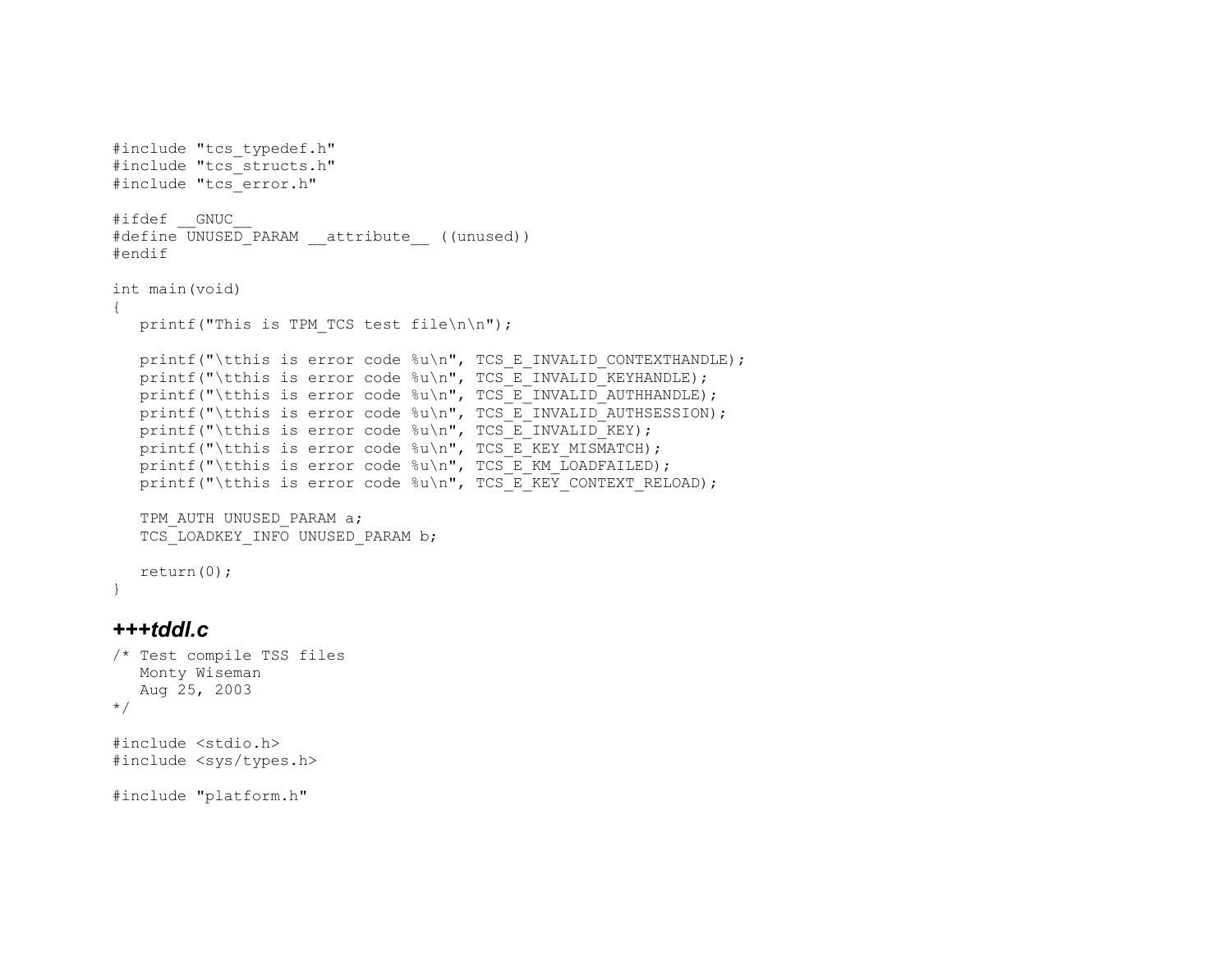```
#include "tcpa_typedef.h" 
#include "tcpa defines.h"
#include "tcpa_error.h" 
#include "tcpa_struct.h" 
#include "tss typedef.h"
#include "tddl_error.h" 
#include "tddlapi_error.h" 
#include "tddli.h"
#ifdef GNUC
#define UNUSED PARAM attribute ((unused))
#endif 
int main(void) 
{ 
   printf("\tthis is error code \nu<sup>n</sup>, TDDL E FAIL);
   printf("\tthis is error code \{u\}", TDDL E BAD PARAMETER);
   printf("\tthis is error code %u\n", TDDL E OUTOFMEMORY);
   printf("\tthis is error code \text{Nu}", TDDL E COMPONENT NOT FOUND);
   printf("\tthis is error code \text{Nu}\, TDDL E ALREADY OPENED);
   printf("\tthis is error code \text{su}\n", TDDL E BADTAG);
   printf("\tthis is error code \sqrt[8]{n}", TDDL E TIMEOUT);
   printf("\tthis is error code %u\n", TDDL E INSUFFICIENT BUFFER);
   printf("\tthis is error code \text{Nu}, TDDL E_COMMAND COMPLETED);
   printf("\tthis is error code %u\n", TDDL E ALREADY CLOSED);
   printf("\tthis is error code \nu \nabla", TDDL E IOERROR);
   printf("\tthis is error code \nu \nightharpoonup", TDLL E COMMAND ABORTED);
    return(0); 
}
```
## *+++Makefile*

CFLAGS = -c -x c++ -pedantic -Wall -Wmissing-prototypes -Wmissing-declarations 2> errors.err

all: main tsp tcs tddl